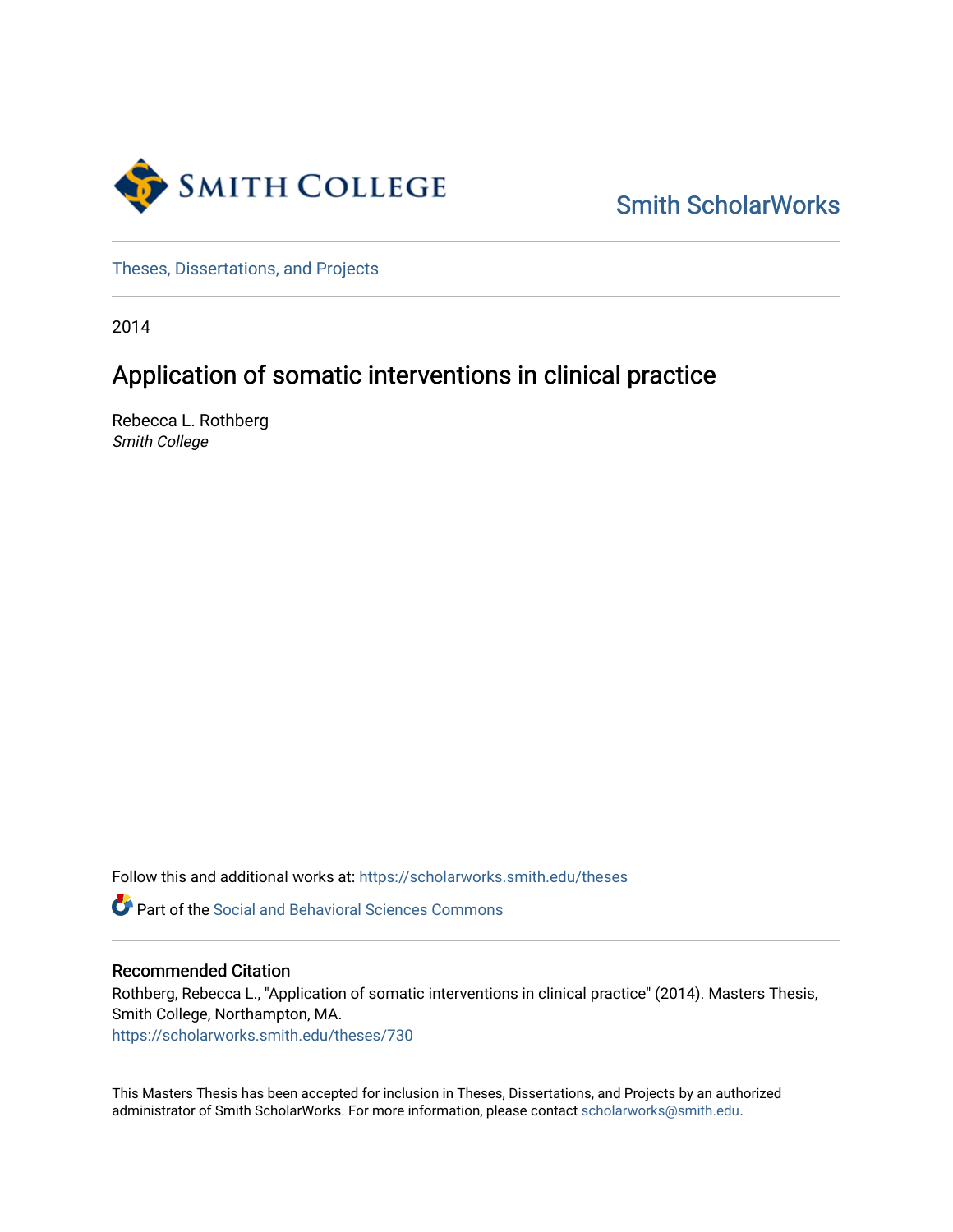Becky Rothberg Application of Somatic Interventions in Clinical Practice

#### **ABSTRACT**

This study examined the extent to which and the ways in which somatic interventions are integrated into clinical mental health practice, and the thoughts, feelings and beliefs behind clinicians' decisions to integrate the body into mental health treatment. The study included twelve clinicians prepared at the master's level or higher who self-identified as having utilized at least one somatic intervention in thirty days prior to screening. Participants engaged in a 45-60 minute qualitative, semi-structured interview designed to elicit a greater understanding of how individuals conceptualize their use of the body in treatment based on their individual theoretical orientation, what somatic techniques look like in practice, what specific somatic training they have received, and what thoughts, feelings and beliefs surround their use of somatic interventions.*.* Participants who identified professionally as social workers endorsed a stronger connection between the values of their field and the use of the body in treatment than did mental health counselors or marriage and family therapists. While all participants identified a connection to research and theoretical literature supporting the use of somatic interventions, personal connection to the idea of mind-body holism and personal witnessing of the effectiveness of somatic interventions were identified as most influential in many participants' articulation of how they came to integrate somatic interventions into their own practice. Participants offered a generally unified definition of somatic interventions, and offered a wide variety of treatment modalities falling into the category of somatic work across interviews.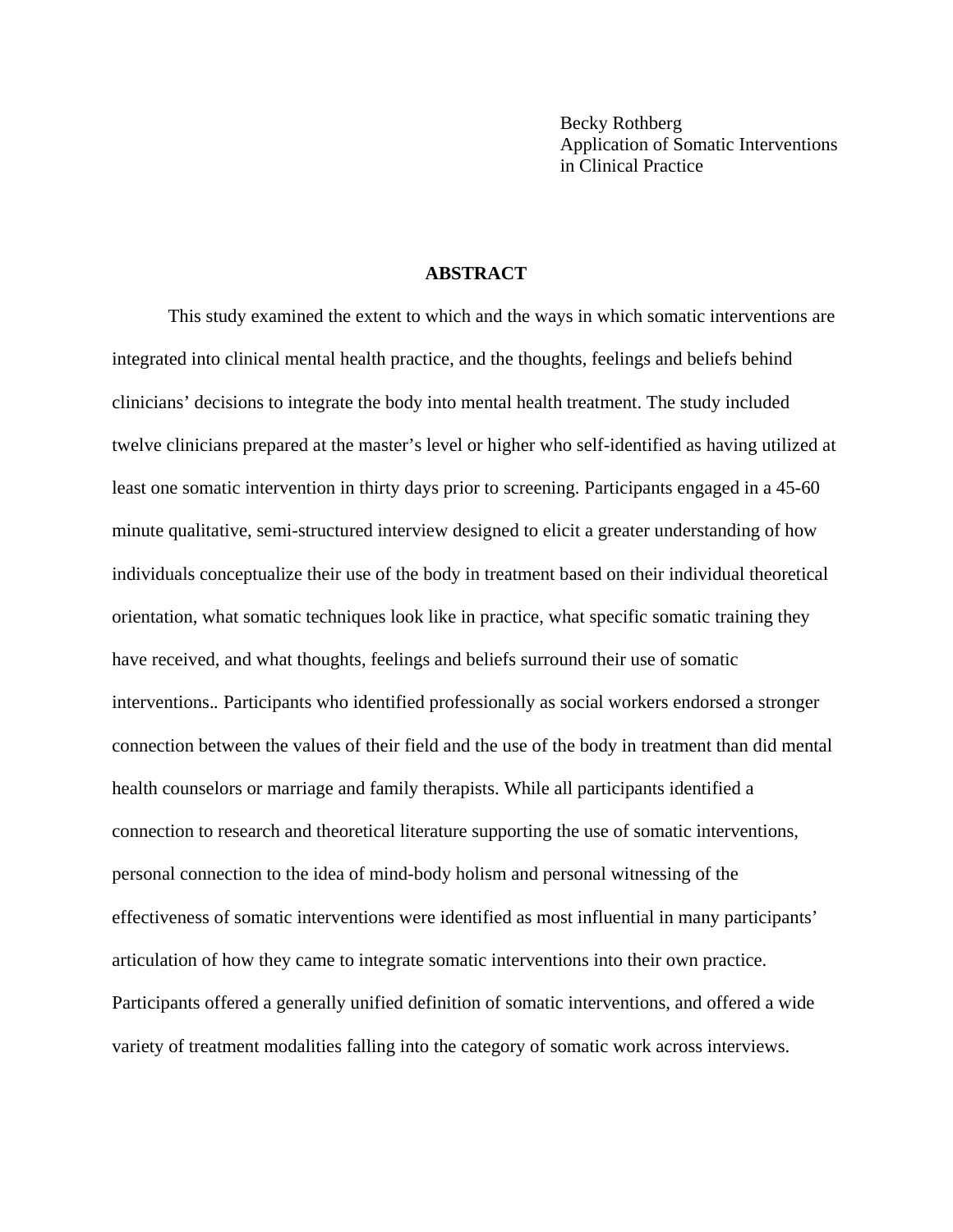### **APPLICATION OF SOMATIC INTERVENTIONS IN CLINICAL PRACTICE**

A project based upon an independent investigation, submitted in partial fulfillment of the requirements for the degree of Master of Social Work.

Becky Rothberg

Smith College School for Social Work Northampton, Massachusetts 01063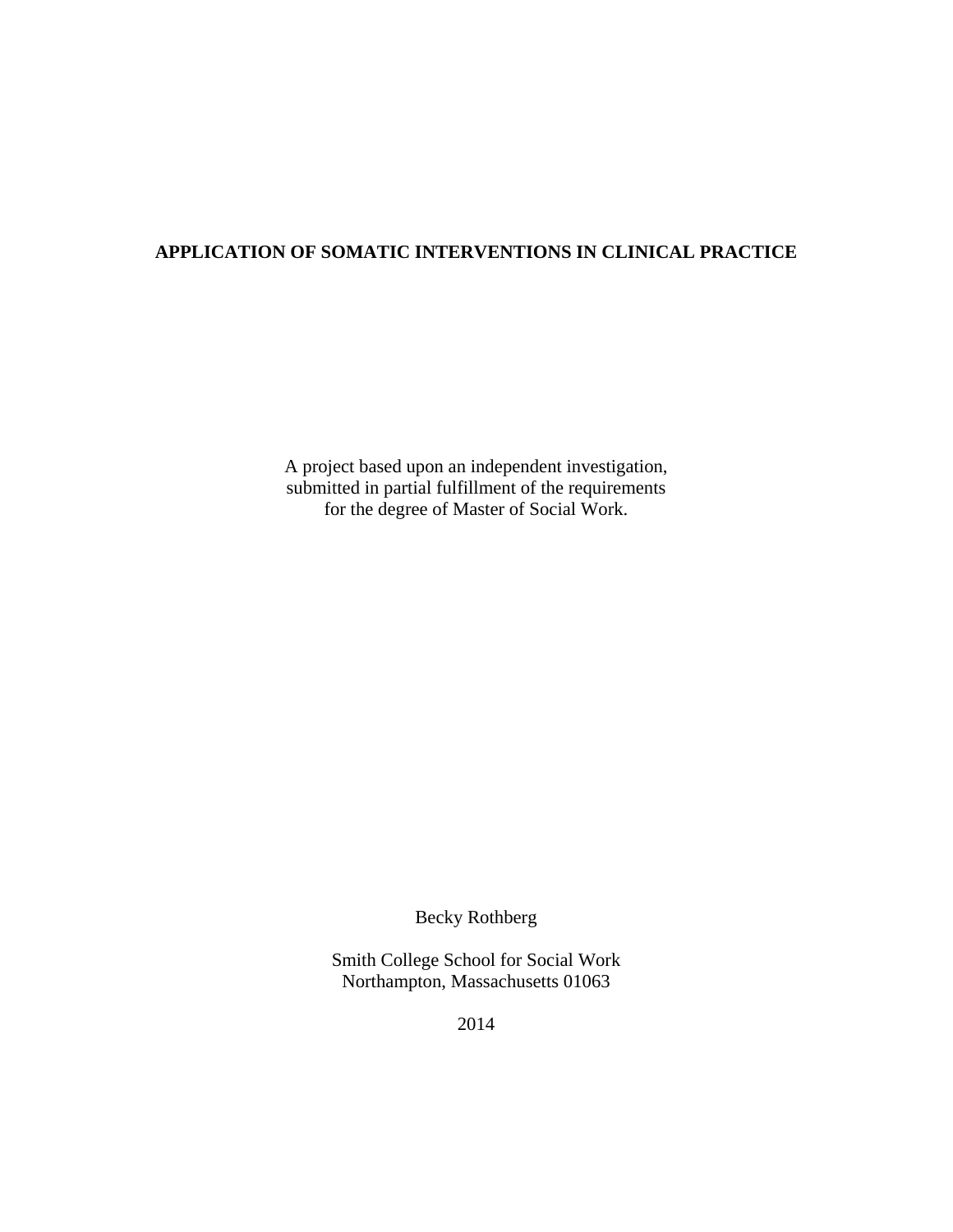#### **ACKNOWLEDGEMENTS**

I would like to express deep gratitude to my research advisor Claudia Bepko. Thank you for your expert and speedy guidance during this project - your responsiveness and input were invaluable in keeping me on schedule. I would also like to recognize my research professor Joanne Corbin for your support in preparing me for the thesis process. Additional gratitude is extended to Louise Hopkins, Seth Dunn, Alison Berman, Phebe Sessions, and countless other Smith professors who inspire creativity, courage, and (literal) movement.

Thank you to my study participants for helping me to more deeply understand your use of the body in treatment, and for the amazing work you do with your clients. Each interview was a true pleasure and inspiration –I am so grateful for your time and interest in this project. Thank you to Jocelyn Thomann for your support of agency-based research.

I would like to extend a special thanks to Jenni Wiech, Beth Prullage, Caitlyn Keckeissen, and Annie Fine for your support and insider understanding of the Smith Experience, and to Amy Small for your embodiment of Zen in clinical practice.

Thank you to Matt Fox, Linzy Barnett and Shawna Hershberger and so many other lovely friends inside and outside of this program – I cannot even express how much your twinship has meant to me throughout this process. Thank you to my brother Seth for always "keeping it real."

Finally, to my partner solomon traurig: for your love, support and unending kindness, thoughtfulness and brilliance – thank you, thank you, thank you. We made it.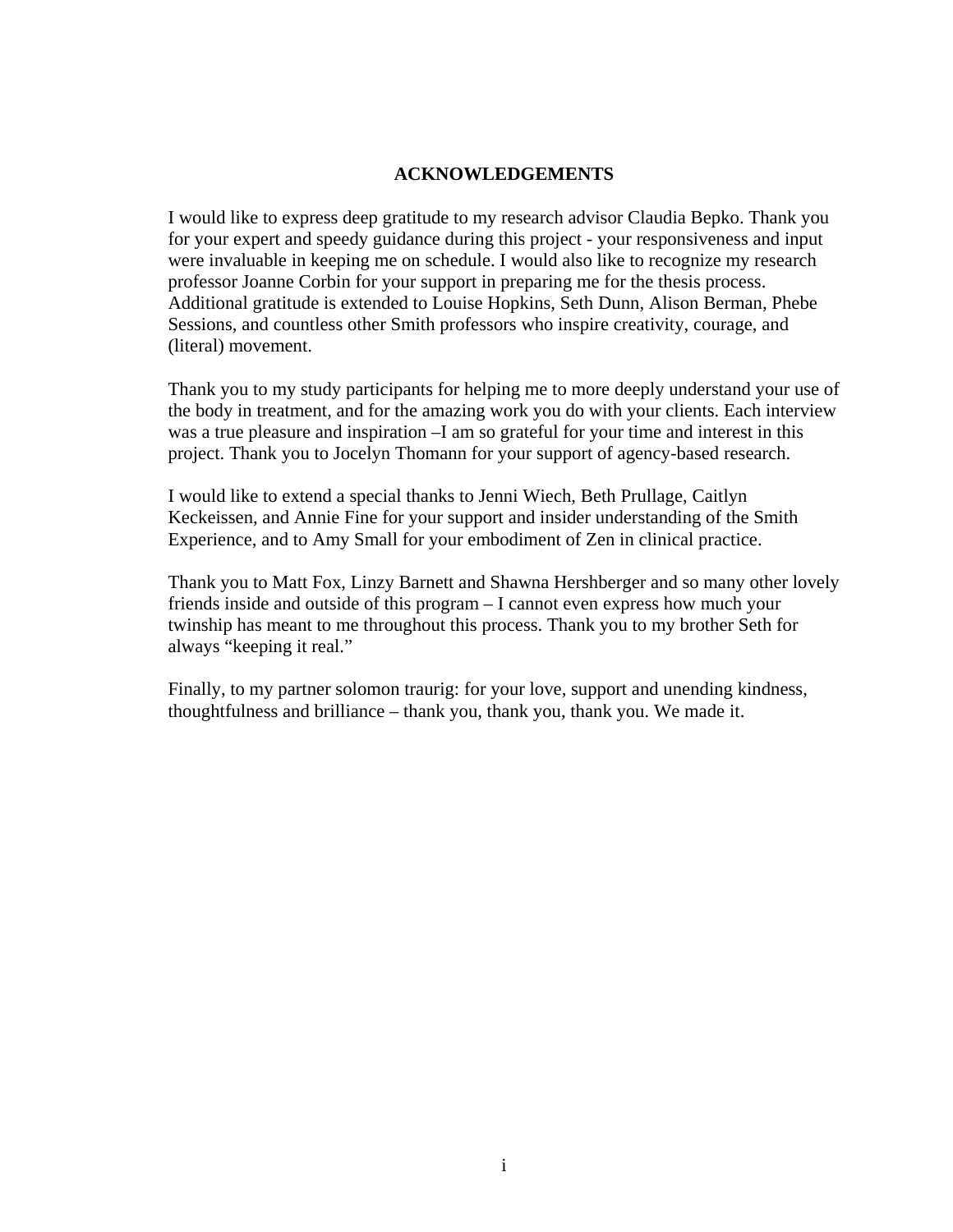### **TABLE OF CONTENTS**

## **CHAPTER**

|--|--|--|

### **APPENDICES**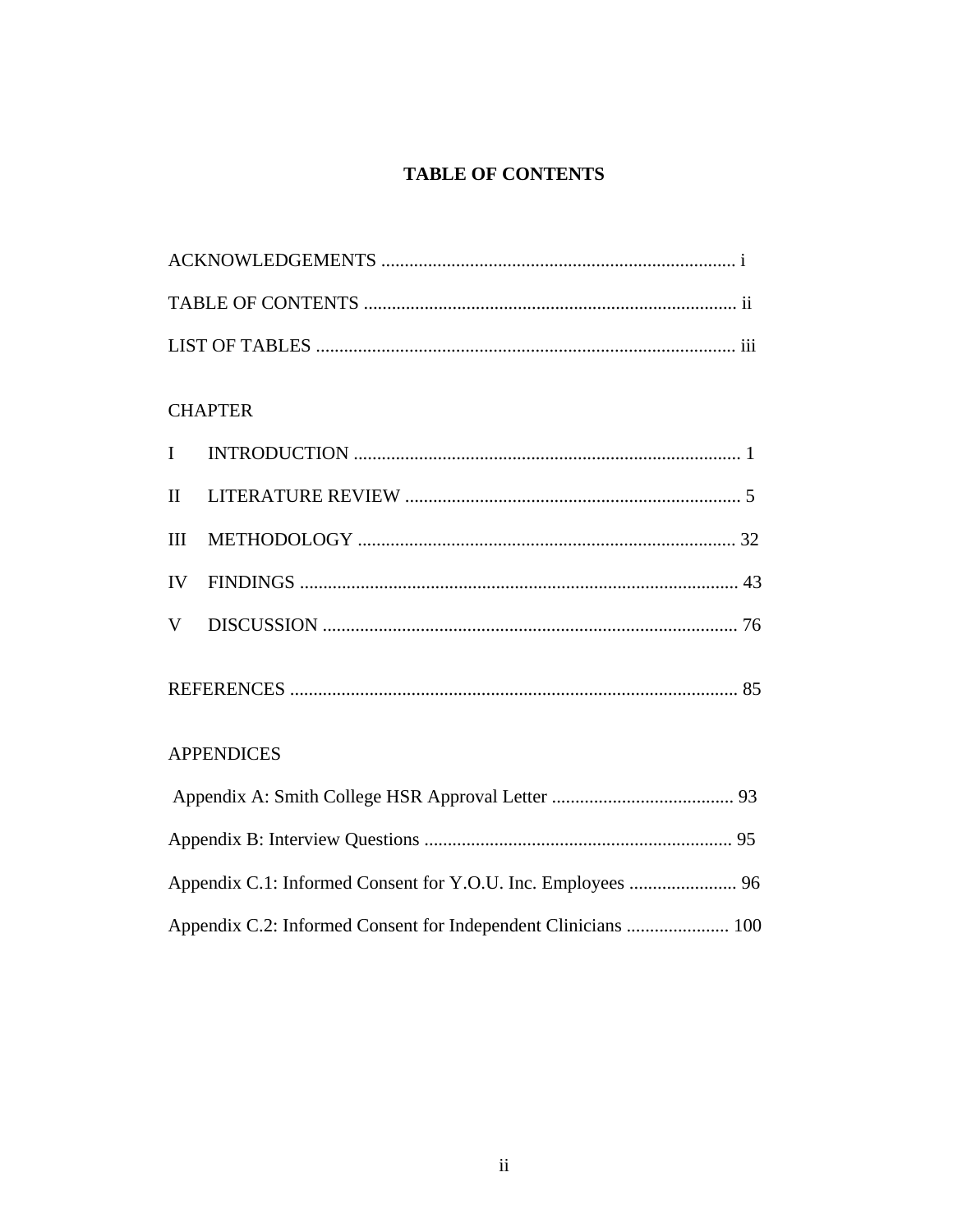### **LIST OF TABLES**

| Table                                                                    | Page |
|--------------------------------------------------------------------------|------|
| 1. Clinician Use of Therapeutic Techniques Reported by Cook et al (2010) |      |
|                                                                          | 53   |
|                                                                          |      |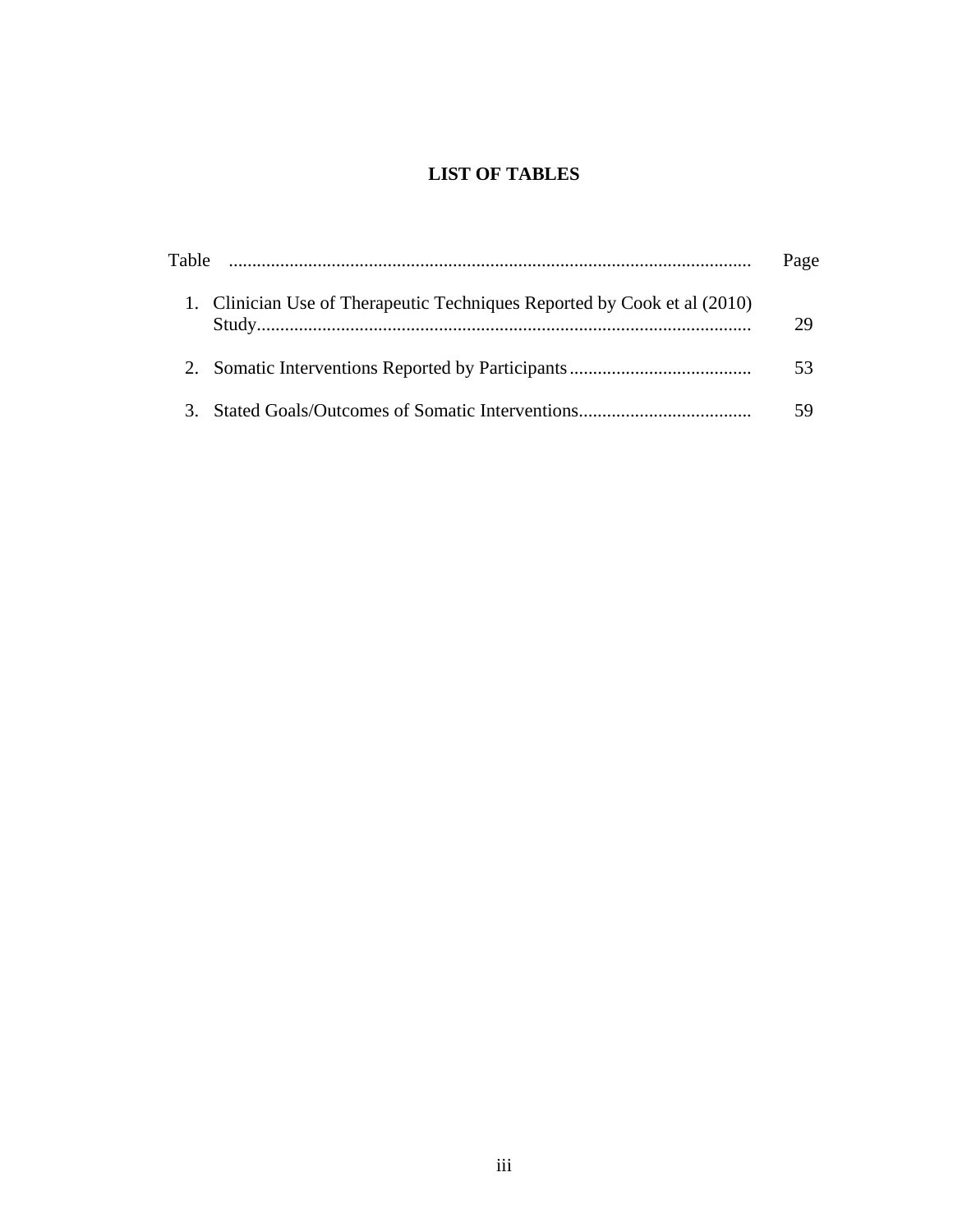#### **CHAPTER 1**

#### **Introduction**

As you read this, allow your attention to shift from the visual input of these words on the page or the screen to your visual field as a whole. Close your eyes for a moment and open them, allowing yourself to sense the difference in quality of light, colors, stimulation. Bring your full attention to any noises you hear and savor each without reflection on its source or meaning. Close your eyes once again, focusing on the tactile input of your clothing against your skin, the weight of your body on a chair, the deep pressure input of your back against a sofa. Allow your hands to make fists, and then relax. Keeping length in your neck, allow your head to tilt gently forward and backward, then from side to side. Staying seated in your chair, place your feet firmly on the floor and allow your body to shift from side to side, front to back.

Allow your feet to make contact with the floor on their inner and outer edges, on the heel and the ball. Finally, allow your feet to make full contact with the floor, as if they are growing roots into the earth. Invite your next breath in to enter through your nose, and imagine it drawing new life and energy all the way through your body, to the tips of your toes. With your exhale, invite any stuck energy to leave your body through your mouth, as if a tide is rising from your toes to the crown of your head, carrying with it anything that doesn't serve you.

In the past year, this is how I have started many sessions with clients and their families in an outpatient mental health clinic in central New England. In work prior to beginning my clinical education doing mindfulness and yoga activities with older adults as part of my work with a health education non-profit, I quickly came to the hypothesis that a subtle cuing in to the body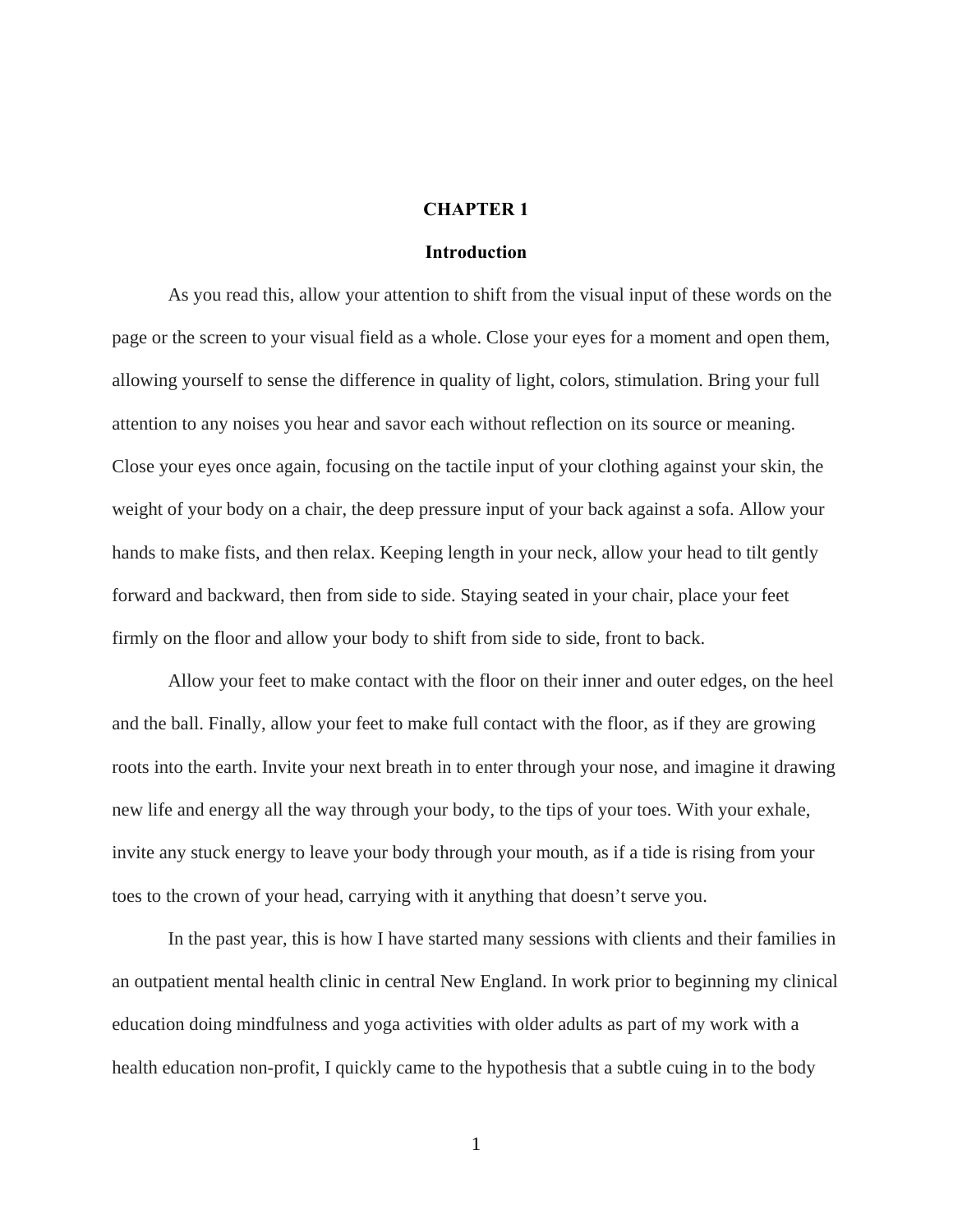and its needs enhanced my relationship and communication with the individuals I worked with through a mutual ability to be present and connected with one another. By participants' own report, these brief activities also appeared to drastically reduce somatic complaints while increasing their confidence and comfort in their bodies. For me, it has been a natural extension to bring the body into my clinical work, and I was delighted when I began to happen upon the rich body of literature that eventually formed the foundation for this empirical study.

The connection between mind and body has long been a topic of interest to many fields seeking to understand the bi-directional impacts of the human mind on the body, from many traditional Eastern systems of medicine to Sigmund Freud's desire to understand somatic symptomology with no identified physical cause. As one dominant paradigm of treating ailments of the body as separate and distinct from the mind emerged within Western medicine, Western psychological fields of inquiry flourished and the idea of the "talking cure" for treatment of psychological symptoms took root.

 In recent years, the field of medicine and the field of mental health have begun to explore the concept of body-mind medicine and psychotherapy. Within mental health, the bi-directional impact of mind on body has been a growing field for research and practice. While much research has emerged on specific mind-body schools of thought and body-based treatment modalities, there is little research available exploring the ways in which eclectic practitioners learn about, conceptualize, and incorporate somatic interventions into psychotherapy practice. Available literature outlines the rationale for integration of (or sole focus on, in some cases) the body into mental health treatment, and empirical literature investigating the efficacy of somatic approaches to treatment is available and many more studies likely underway. However, little research has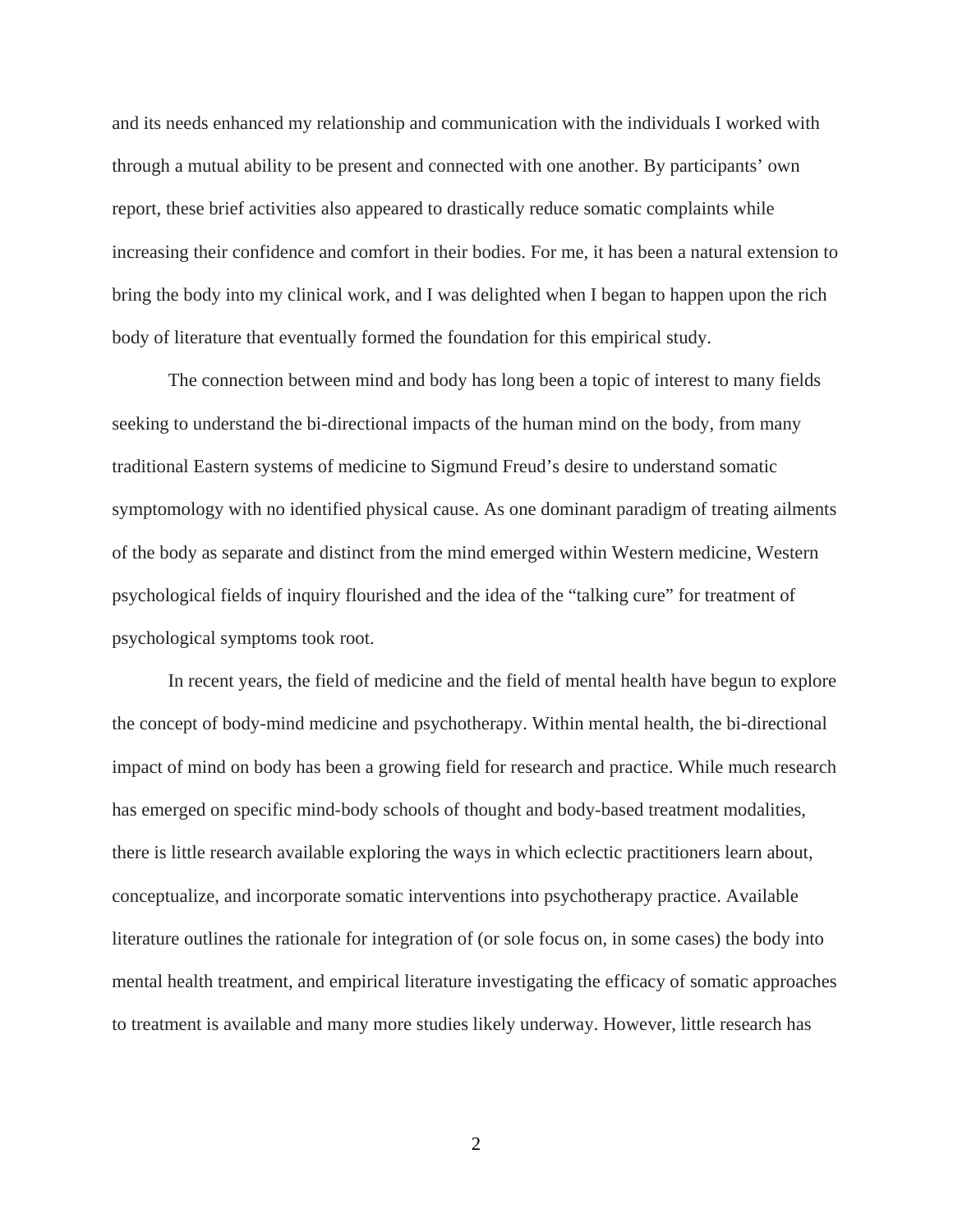discussed the matter of how somatic interventions, approaches and modalities are integrated into eclectic mental health practice.

This thesis will focus on the extent to which and the ways in which mental health practitioners incorporate body-based, or somatic, interventions into their work with clients. It will explore the multitude of factors impacting clinicians' decision-making about how they use their bodies and the bodies of their clients in clinical work. As new discoveries in neuroscience and clinical research continue to deepen our understanding of the connection between mind and body, there will be increasing incentive and urgency to understand body-based interventions and their integration into clinical social work practice. In this paper, I seek to contribute to the field of social work through qualitative exploratory inquiry into when and how clinicians use somatic interventions in clinical treatment with their clients.

I seek to increase the understanding of theoretical strands running through the complicated fabrics of clinical practices that seek to include the body in a meaningful way in mental health treatment. Through inquiry into the clinical application of a disparate group of interventions, theories, and practice modalities that are unified by the focus on the connection between body and mind, I am interested in the process by which clinicians come to understand the role of bodies in mental health treatment.

For the purposes of this research, "somatic intervention" will be defined as any experiential intervention that brings attention to or consciously manipulates an individual's physical posture, gestures, gait, or breathing. This is in line with definitions used within the broader fields of Sensorimotor Psychotherapy, Body Psychotherapy, Expressive Movement Therapy and some branches of Gestalt therapy. This may include mindfulness or meditation practices, family sculpting, or the use of safe touch between therapist and client or within a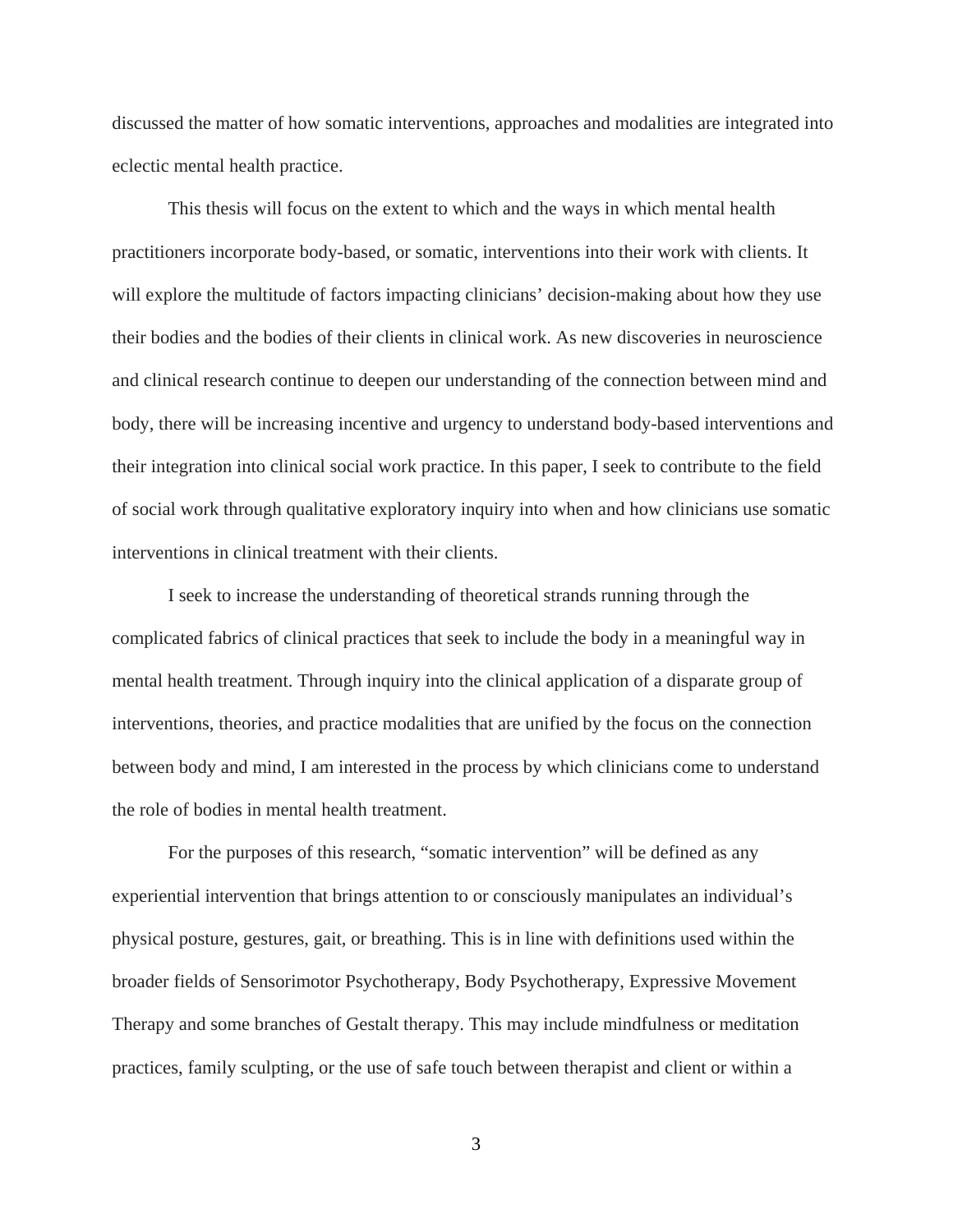family system. For the purposes of this study, somatic interventions may also include practices such as EMDR, yoga therapy, or expressive movement therapy.

The research focuses on the extent to which and the ways that mental health clinicians from all fields utilize these interventions in their work with clients of all ages, with a number of presenting concerns that have brought them to therapy. The research also attends to the values, attitudes, thoughts and feelings that surround the use of somatic interventions for clinicians and their clients.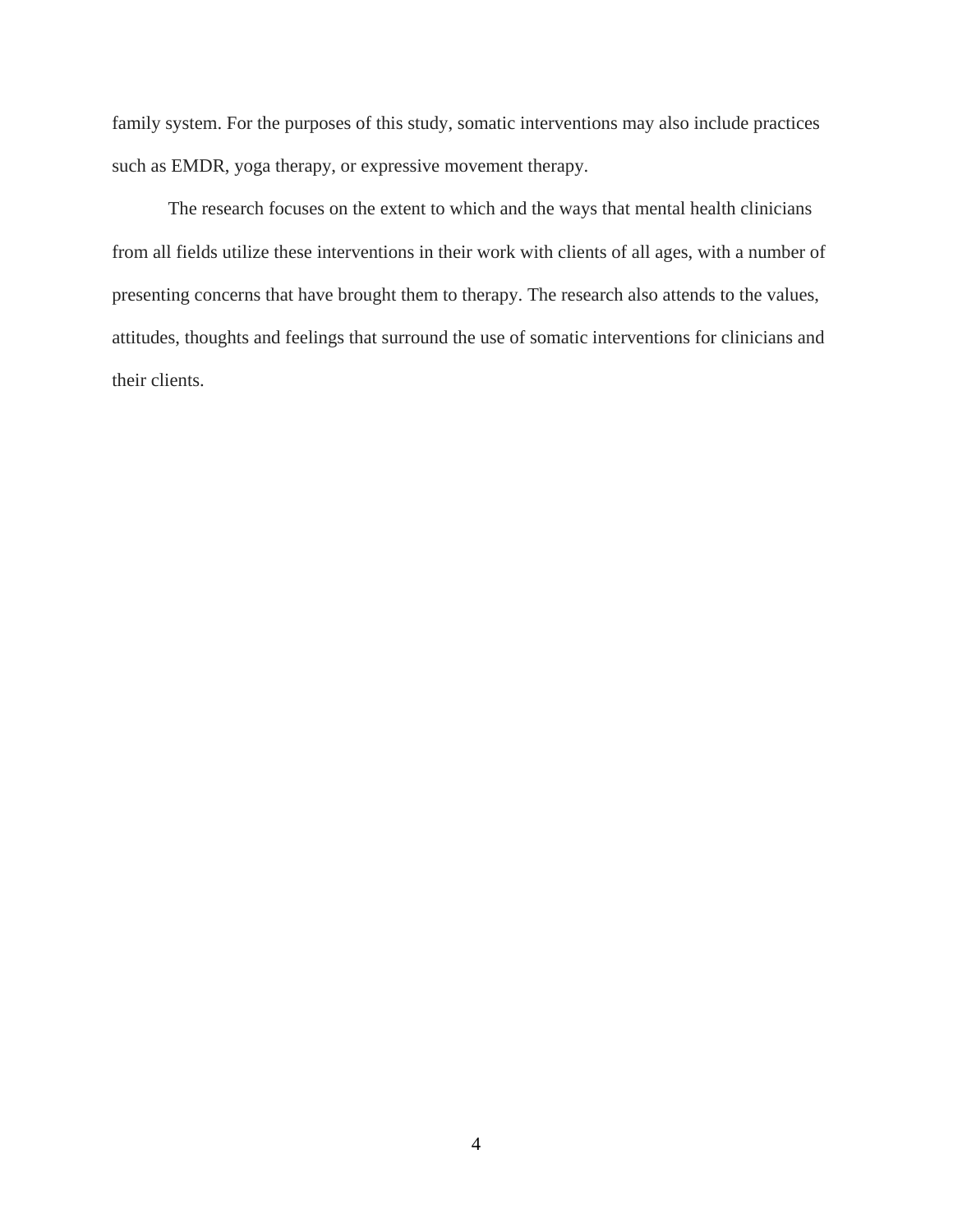#### **CHAPTER 2**

#### **Literature Review**

 "Internal milieu, viscera, and musculoskeletal frame produce a continuous representation, dynamic but of narrow range, while the world around us changes dramatically, profoundly, and often unpredictably. Moment by moment, the brain has available a dynamic representation of an entity with a limited range of possible states – the body," (Damasio, 1999, 142).

#### **Introduction**

 The body can be viewed as both a venue for psychotherapeutic treatment, as well as a lens through which therapists can understand their clients and themselves. With numerous types of somatic interventions available to practitioners and numerous disparate (and often arguably small) schools of though backing various interventions, it becomes important to understand how interventions fit into practitioners' theoretical frameworks.

This study explores the relationship that mental health practitioners have with somatic interventions in clinical practice. In order to situate the study in current research, I will first explore theoretical bases for the use of somatic interventions. I begin by describing how attachment theory, trauma theory, and affective neuroscience have contributed to the development of numerous somatic interventions and modalities. I will then discuss relevant empirical literature supporting the use of several types of somatic interventions with various populations in mental health practice.

Strauss and Northcut (2013) identified and discussed the challenge that theoretical frameworks that separate mind from body are at the foundation of clinical practice in the United States in medicine as well as psychotherapy, despite advances in the literature demonstrating the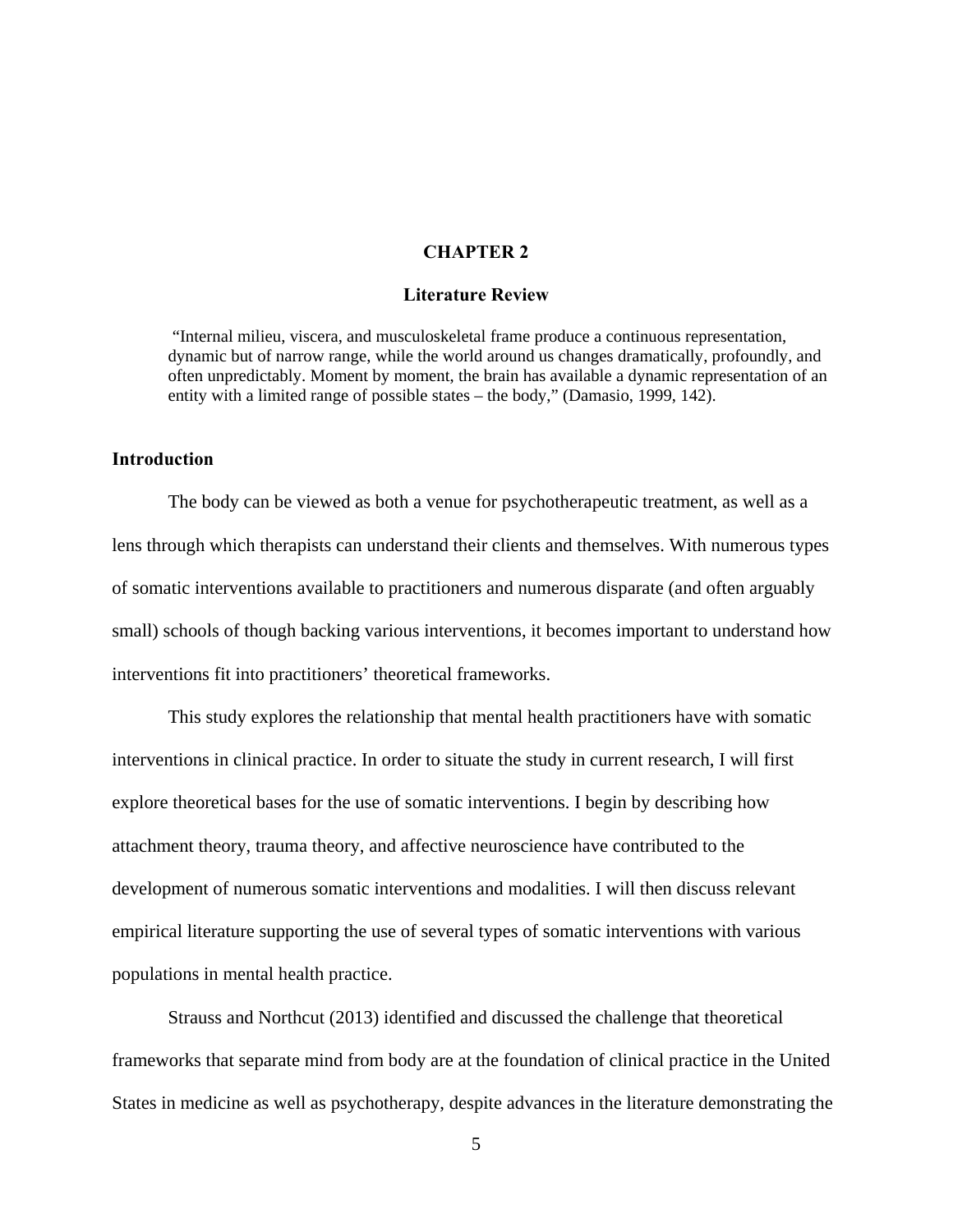importance of mind/body integration. They cite this basis as a cause for reluctance in clinical social work to practice in a way that reflects evolving understanding of the mind / body interaction?

While little literature exists exploring somatic intervention as a general field of study, one can read about neurology's contributions to our understandings of somatic intervention for trauma, about Reichian therapies, about psychotherapeutic yoga interventions, or about Expressive Movement Therapy. Limited empirical literature exists synthesizing these fields of study to better understand their integration into psychotherapy across specializations and disciplines, however existing empirical literature clearly demonstrates the efficacy of various somatic interventions with numerous study populations and supports, in particular, deeper inquiry into how more eclectic practitioners practicing outside of strictly somatic models conceptualize and integrate body-based interventions into their work.

This chapter will address theoretical frameworks used to understand the connection between mind and body in psychotherapy. I will outline theoretical literature in five areas: phenomenology, affective neuroscience perspectives, developmental perspectives, and trauma perspectives. While other perspectives on the use of the body in treatment may exist, particularly in this relatively new and quickly evolving field, review of available literature suggests that these perspectives are the most common frameworks influencing the development and implementation of body-based treatment modalities and interventions. The frameworks discussed have some overlap and do not directly contradict one another, however subtle distinctions are offered in each.

I hypothesize that many clinicians blend theories and frameworks as they conceptualize the use of the body in treatment with clients, and seek to understand how theory influences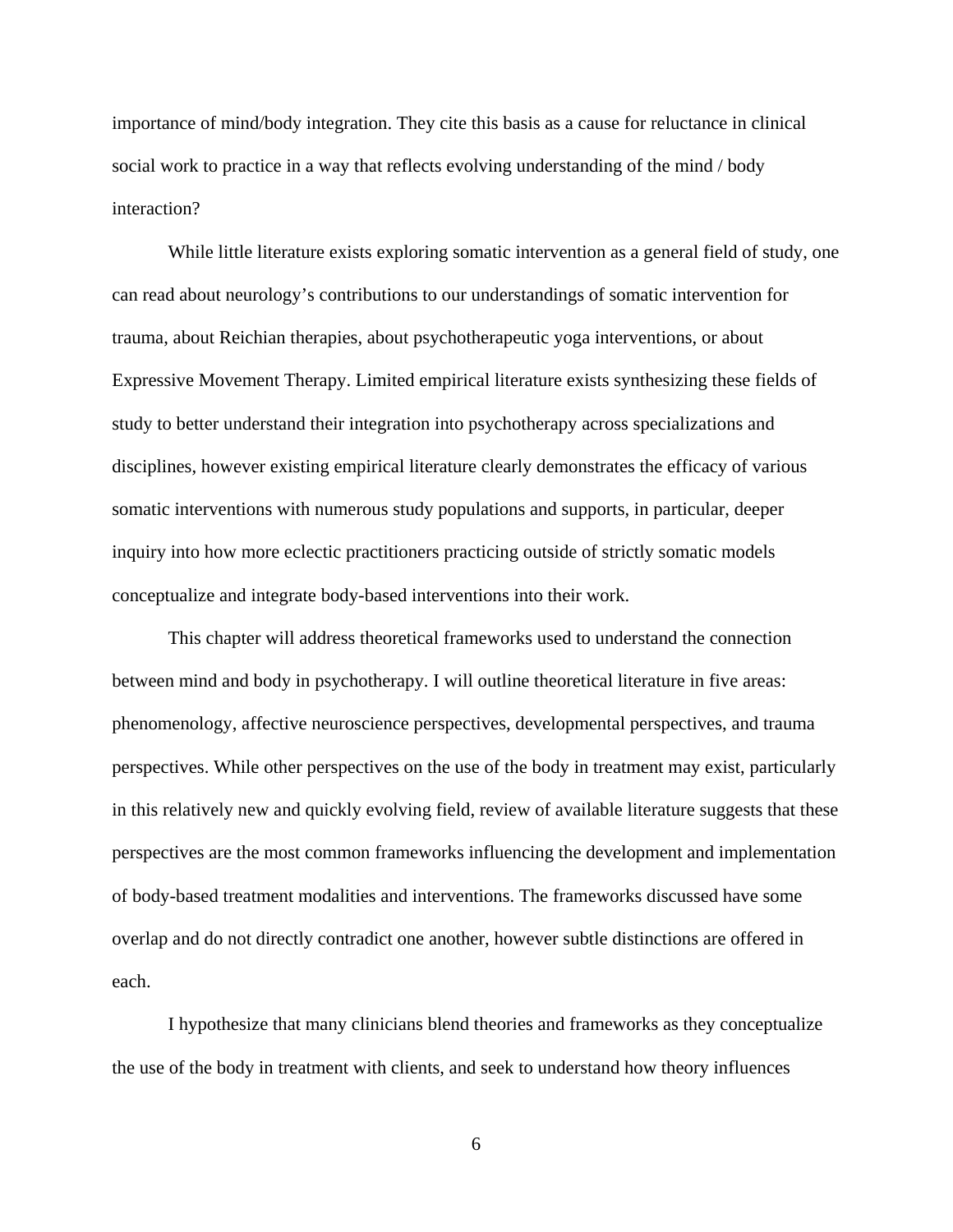clinical practice. To offer further insight into theory- and research-informed practice, I will also review a selection of empirical literature on the efficacy of body-based interventions and methodologies with the consideration that though many modalities exist, it is not within the scope of this project to thoroughly review empirical literature on every specific modality. The selected modalities are in line with the five theoretical orientations for use of the body in treatment, and were selected to assist the reader in understanding the empirical research supporting treatments that fall within the theoretical perspectives outlined.

I conclude with a selection of available literature discussing the use of somatic approaches by clinicians. This has not been widely studied, and has not been studied with specific regard to clinicians' use of somatic interventions. With this in mind, it has been necessary to review a broader selection of literature that seeks to understand how clinicians deliver treatment and how clinicians define their own theoretical orientations.

#### **Phenomenological Foundations**

The philosophical field of phenomenology has long discussed the role of the body in meaning-making and the role of body experience in shaping emotion, behavior and consciousness. In his work *Phenomenology of Perception,* Merleau-Ponty (1962) suggests that our bodies are our central points of reference in the world, and that embodied subjectivity is our starting point for making meaning of our experiences. In exploring Merleu-Ponty's phenomenology, Stelter (2010) writes, "perception and cognition are part of the process of interpretation, a process where movement and action are always included," (p. 66). Our physical actions constitute ways of relating with our environment. In this way, our bodily experiences, both active (doing) and inactive (being), are ways of enacting our historical experience and subjective perceptions on the world.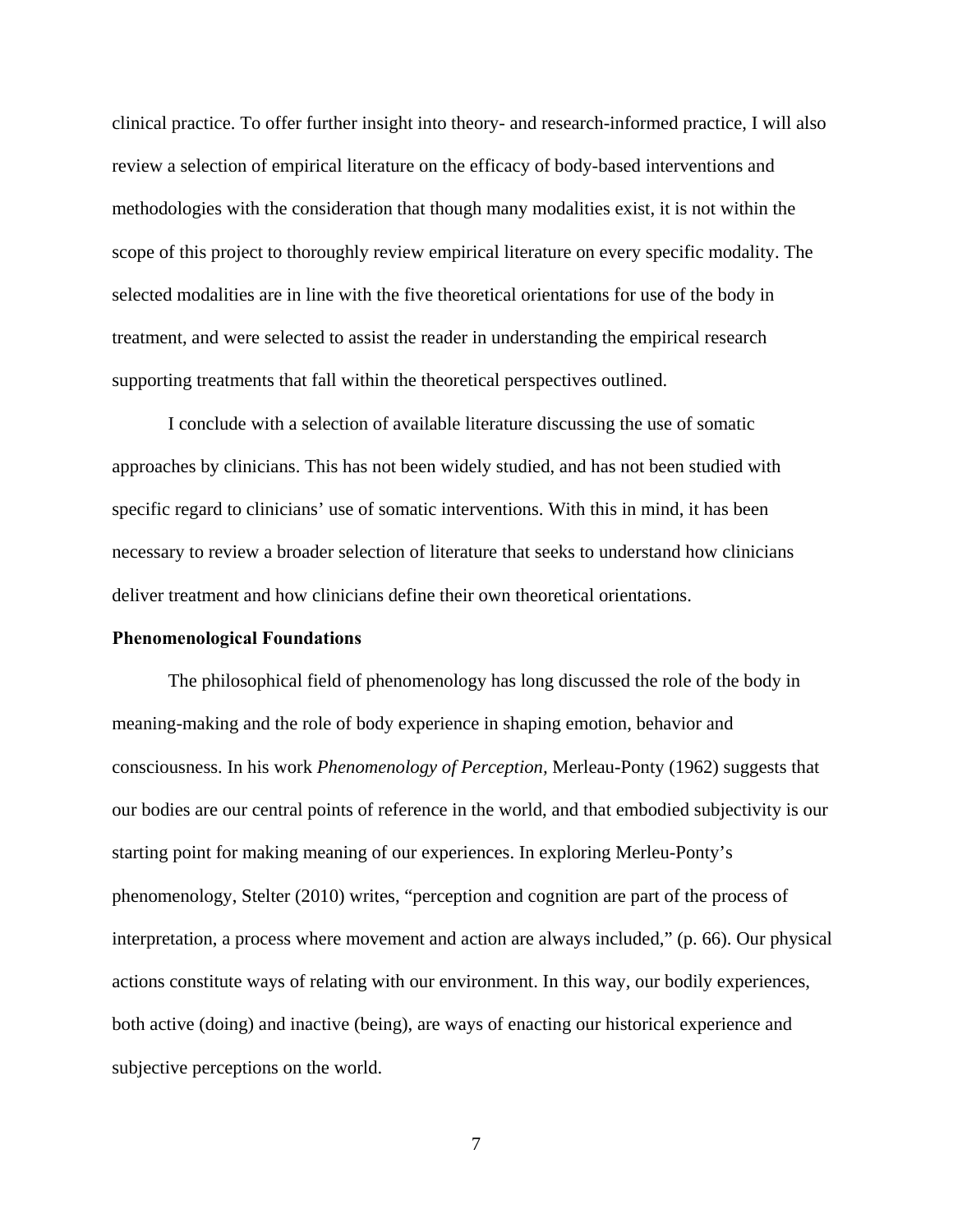A philosophical foundation of the origin and state of cognitions and perceptions is integral to the work clinicians do in mental health work with clients – a critical foundation for work across psychotherapeutic disciplines (Stelter, 2010). Clinicians' ways of doing therapy are inherently based upon a conceptualization of the fact of being a body living in the world, whether or not this is explicitly stated or conceptualized in an intentional way. Whether it is implicit or explicit in the work, the process of some forms of psychodynamic psychotherapy can be viewed as a method for assisting or supporting clients in putting language to lived experience and making meaning of these experiences. Cognitive and behavioral branches of therapy, similarly, are working to manipulate clients' ways of being in the world (Stelter, 2010).

The attention turns then to the experience of the body. But what pieces of embodied experience are considered significant presents another consideration, and one that is truly at the core of this research in some ways. Does the clinician's approach to understanding the multiple systems (family, education, employment, services) that impact clients' psychosocial functioning include the body system and the body experience, with all of its subjectivities? Is the subtlety of pre-reflective lived experience such as movements, gestures, postures and breathing considered to be critical information? In those cases, is the work of the body to be done inside or outside of the therapy room?

Gendlin's (1997) work on felt sense through a process of focusing emphasizes that felt sense is a complex experience that challenges our ability to apply science to human experience, but serves as a powerful moderator for the behaviors we choose to enact – however in Gendlin's view, without symbols such as language, the felt experience is incomplete. The work of therapy, in that case, "is to evolve ways to transform these bodily experiences into language," (Stelter, 2010, p. 68).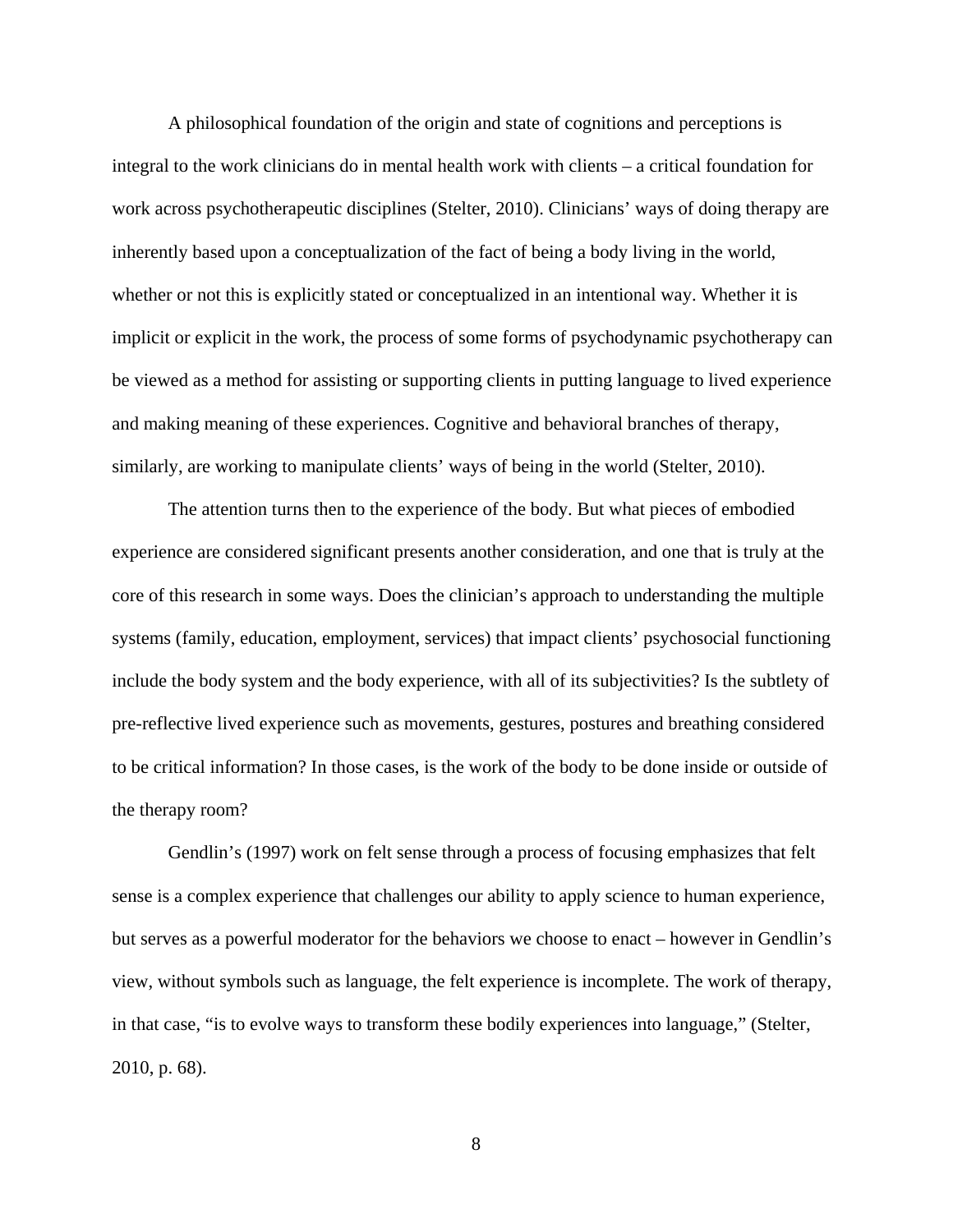Ambivalence within the psychotherapy community around the use of the body in therapy is evident in review of mental health approaches (Feltham, 2008), and different branches of psychotherapy have varied understandings of the importance of the body in psychotherapy, varied approaches to the use of the body in treatment, and varied conceptualizations of why the body may be important or unimportant to psychotherapeutic work. Feltham cites a prevailing mindset that "rational thought is a more reliable conduit to improvement than the ventilation of feelings or bodywork," (2008, p. 135) and also notes that psychoanalytic taboos around physical touch have influenced the development of the field as a whole.

As such, the issue of integration of the body into mental health treatment can be viewed as an interesting puzzle, as perhaps the way that our bodies are inseparable from our minds mirrors the ways that a clinician's lived experience is inseparable from their clinical judgment and decision-making. Perspectives are shaped by knowledge of research, to be sure, but also by a clinician's lived experience as a body both in and out of the treatment room. With regard to this research, a clinician's experience of embodiment and connection to their body as a human may impact their use of somatic modalities and their ability to connect somatic approaches in theory to practice and integrate them into their work. Likewise, a clinician's theoretical or personal foundation for understanding the connection between mind and body is a critical factor impacting clinicians' decisions to initiate somatic work with their clients.

Within some branches of clinical practice, a phenomenological approach may be considered more explicit or foundational than in others. Body Psychotherapy is a distinct subfield within psychotherapy, which seeks to address psychological and emotional distress through explicit work with the body. Per the European Association for Body Psychotherapy, "The common underlying assumption is that… there is a functional unity between mind and body…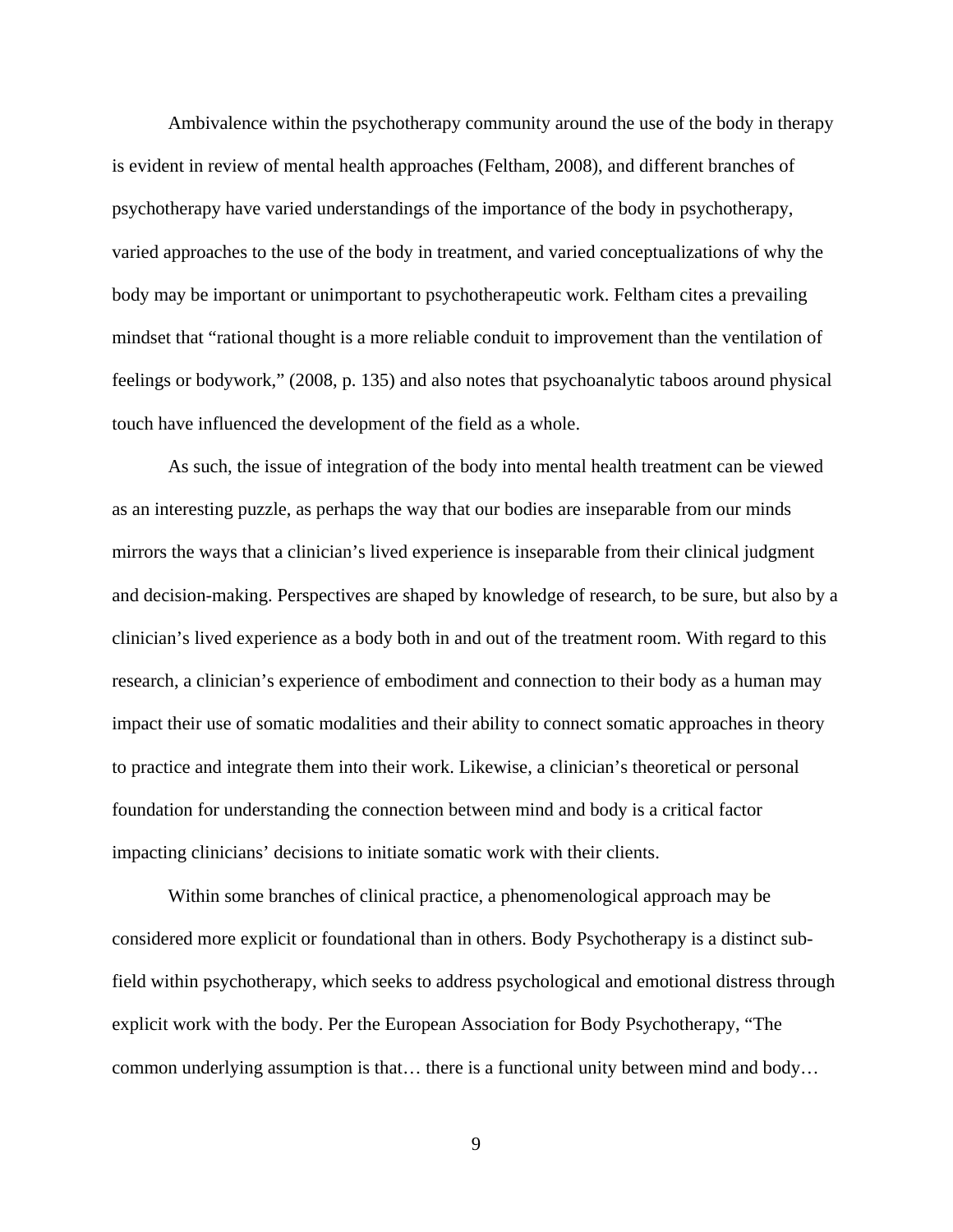Many other approaches in psychotherapy touch on this area. Body Psychotherapy considers [the mind-body connection] fundamental," (EABP, 2013). Totton (2005) elucidates the many forms that Body Psychotherapy can take in practice, specifying that all forms emphasize the importance of a holistic understanding of the individual and a sense that emotions become physically stuck within areas of the body (e.g. a sinking feeling in the gut associated with failure; a tension in the shoulders associated with burdens; a pain in the head associated with anger).

 Body Psychotherapy's many forms typically utilize movements and gestures to alleviate a sense of emotions being "stuck" in the body. Therapists support clients in identifying physical sensations in the body, and encourage the exaggeration of spontaneous impulses for movement that arise in response to a client's thought. Therapists may also work with metaphors that arise through these impulses. For example, a therapist may invite a client who presents with a headache that arose after a conflict that occurred on the way to session to make physical movements mimicking the sensation of pounding in the head. The therapist might encourage that client to intensify the movement and articulate any words or phrases that come up in this process to promote emotional release. Verbal processing in session then offers the client space to make meaning of the experience.

#### **Affective Neuroscience Perspectives**

Understanding the brain's interaction with other body systems lays a further foundation for understanding of somatic interventions and their incorporation into psychotherapeutic practice. Damasio (1999) describes the body as our reference point for existence as well as experience, as "whatever happens in your mind happens in time and in space relative to the instant in time your body is in and to the region of space occupied by your body," (p. 145). As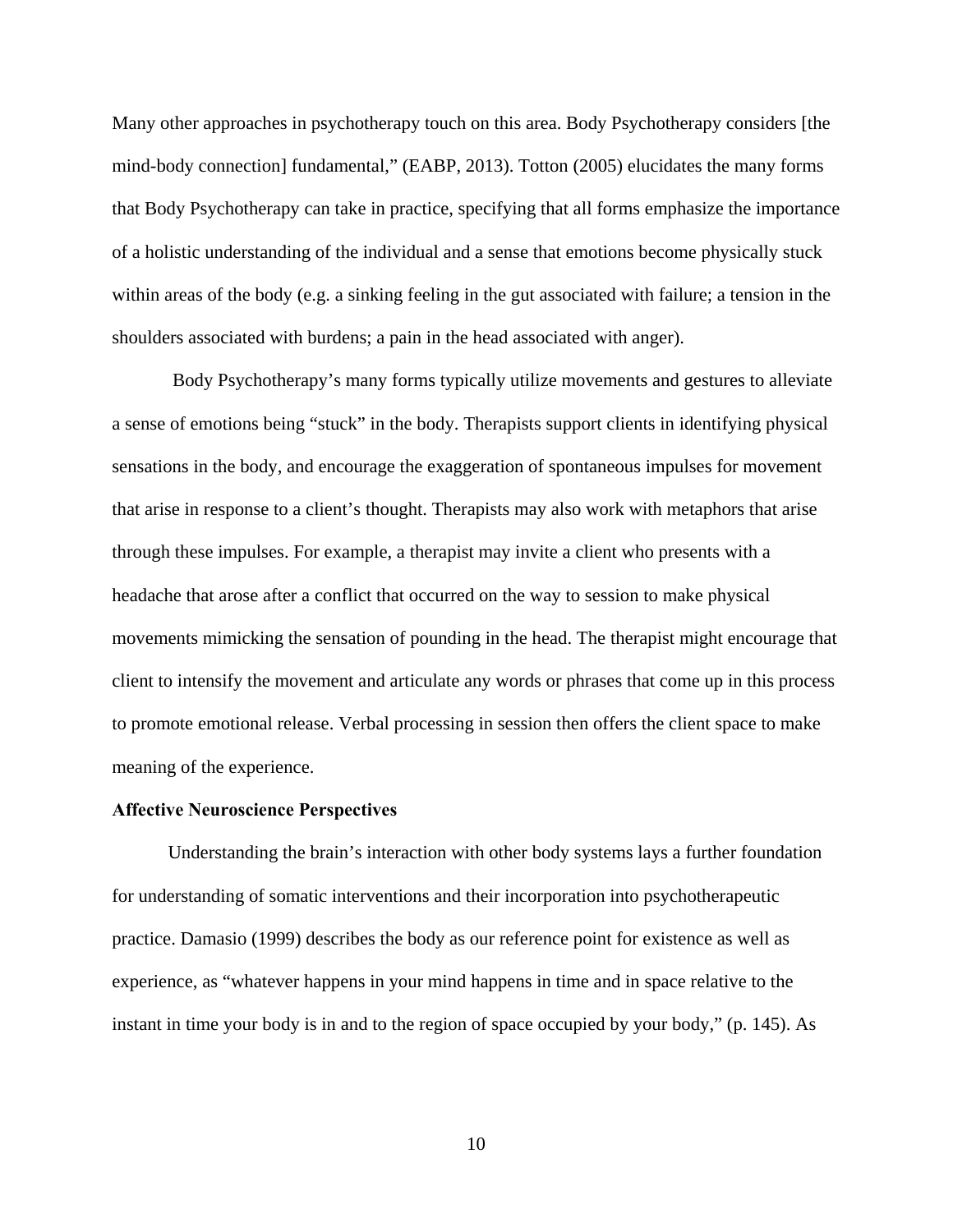such, "perspective is continually and irrevocably built by the processing of signals from a variety of sources," (p. 146).

Damasio (1999) explains that somatosensory experience, or the experience of sensing within the body, is managed by signaling within three central nervous system divisions: the internal milieu and visceral division, the vestibular and musculoskeletal division, and the finetouch division. The central nervous system uses chemical release as well as electrochemical stimulation of neural pathways to create changes in the brain, impacting both cognition and emotion.

According to Damasio, "the body is the main stage for emotions, either directly or via its representation in somatosensory structures of the brain," (1999, p. 287) with body input coming from the spinal cord, the blood stream, and nerves such as the vagus nerve. Underlying emotion is the physical tone of our being, what Damasio refers to as "background feelings". Background feelings are observable to others through "body postures, the speed and design of our movements, and even the tone of our voices and the prosody in our speech as we communicate thoughts that may have little to go with the background emotion," (1999, p. 286). As such, our regulation of affect, experience of emotions, and interactions with others "represent a complex interplay between our psychological experience and our physiological regulation," (Porges, 2009, p. 27). The body and emotions are mutually dependent and inseparable in their function.

Porges developed the Polyvagal Theory to explain the role of the vagus nerve, a primary component of the autonomic nervous system, in regulating visceral organs for adaptive functions. The theory views social interactions themselves as biobehavioral processes, with lower parts of the brain regulating affective bodily states that correspond with our ability to engage safely with others, mobilize (fight/flight response), play, and immobilize in the event of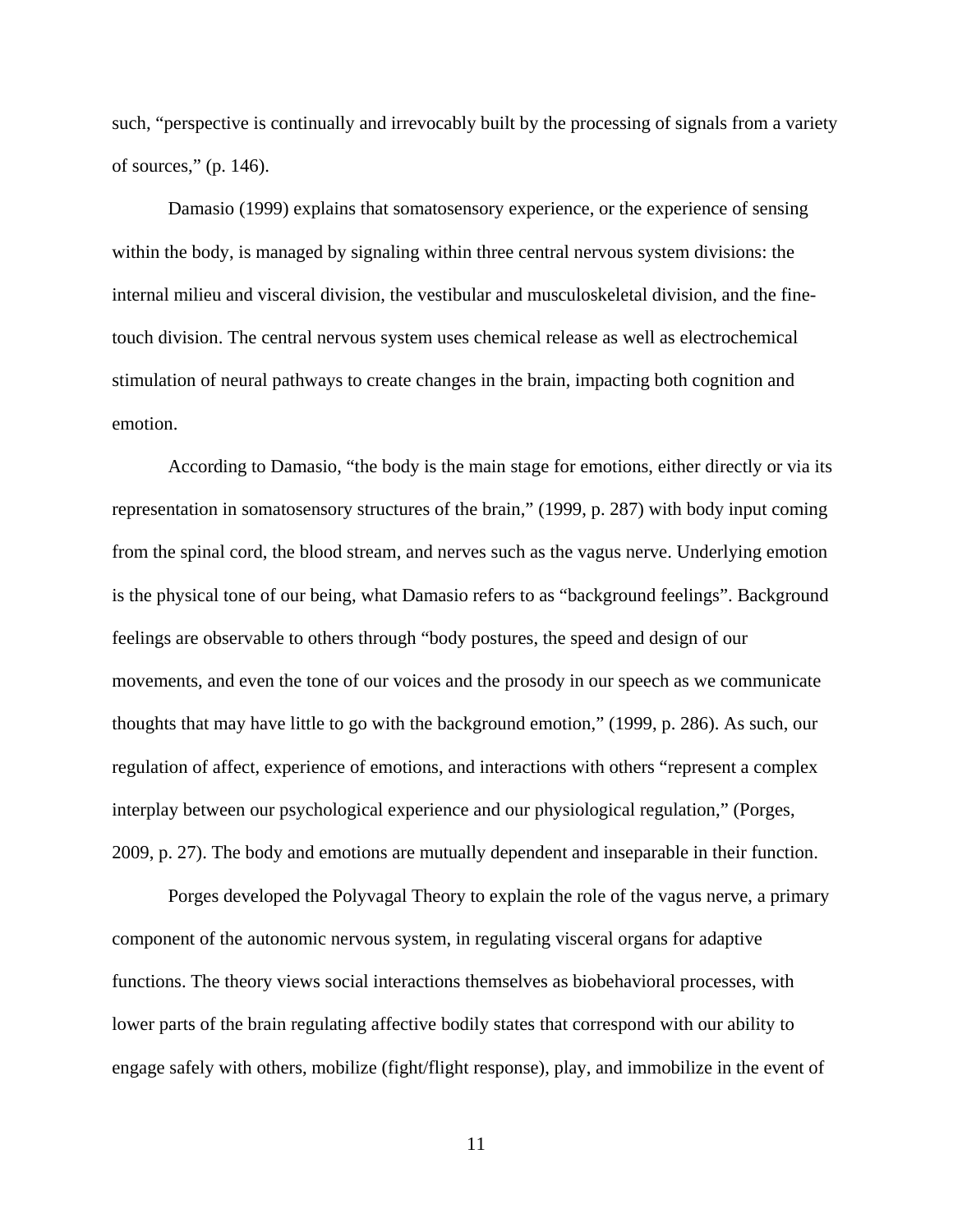life-threat (freeze response) or as a function of slowing down for metabolic efficiency and selfpreservation. The theory affords one way of understanding how the body and brain are implicated in responses to various situations. The role of the vagus nerve becomes particularly intriguing in light of recent research demonstrating that vagal tone of the nerve is stimulated by certain physical activities such as yoga.

Research on affective neuroscience suggests, "emotional bodily dynamics are more intimately intertwined with the basic affects of the brain [than are cognitions]… we can work more directly with emotional feelings through body dynamics than cognitive inputs," (Panksepp, 2009, p.19). Increasingly then, in psychotherapy, researchers have come to understand that the body impacts the brain, just as the brain impacts body. As we are not disembodied brains thinking in the world, the bodily experience is foundational to our experience of the world.

Additionally, an increasing number of individuals are coming to psychotherapy not solely for insight-oriented work, but to change maladaptive behaviors and patterns. Interventions built around cognitive-behavioral theory often use "emotion-cognition-action" as a framework for understanding human behavior. While action is clearly an embodiment of emotions and thoughts, emotions themselves are also embodied.

As an example, consider an intervention targeting aggressive behaviors. A client may identify that when they are angry, their face feels hot, their fists clench and their jaw tightens. Awareness of signs of hyper-arousal and knowledge of available skills for regulating one's arousal can be viewed as critical in allowing individuals to modify ways of thinking and acting in response to stimuli. A client may be able to take deep breaths, apply cool water to the face, and identify soothing sensory stimuli to begin to regulate their affect and avoid physical aggression. Additionally, the knowledge of embodiment of emotion itself may trigger cognitions related to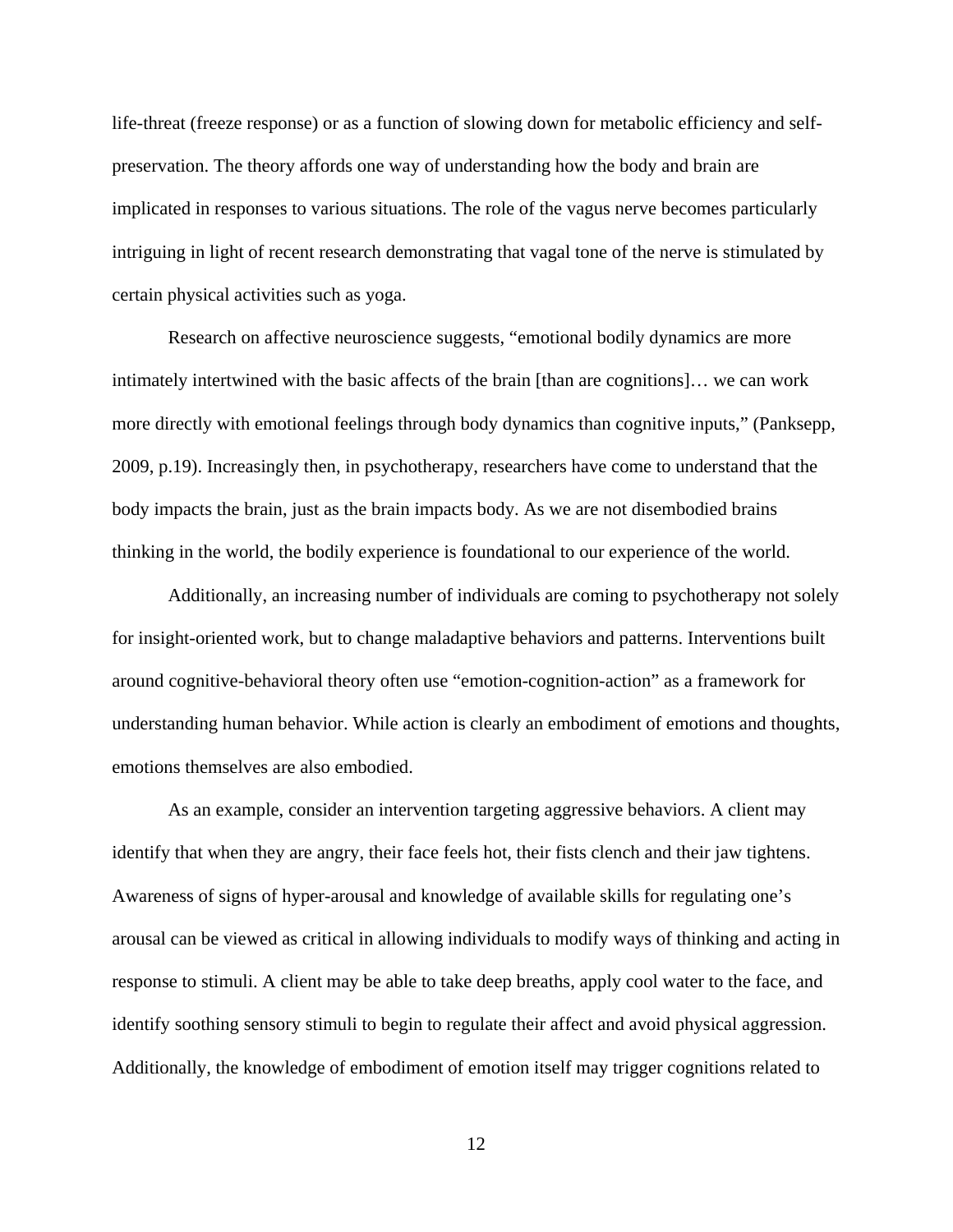the impermanence of the physical sensations related to the emotion and allow the client to choose a different action.

Cognitive Behavioral Therapy (CBT), Trauma-Focused Cognitive Behavioral Therapy (TF-CBT), Dialectical Behavioral Therapy (DBT), and other related therapies often target these realms through cognitive intervention. Cognitive-behavioral interventions typically apply the use of psychoeducation around interconnectedness of thoughts, feelings and behavior, and utilize observation of physical sensations to help clients better understand how emotions feel in the body as they apply cognitive shifts. Cognitive-behavioral interventions also often utilize relaxation techniques such as breathing exercises to support clients' abilities to self-regulate affect and arousal.

#### **Developmental Perspectives**

Attachment is a foundational theory in many forms of psychotherapy. Among the first theorists discussing the importance of attachment to psychological processes are John Bowlby and Mary Ainsworth, who discussed the impact of child attachment to caregivers, and the consequences of disruptions in these attachments. Ainsworth introduced the idea that infants develop attachment patterns based on infant-caregiver relationships, and later theorists introduced the idea that these attachment patterns have implications for adult relationships far beyond infancy and on individuals' understandings of self in relationship to other.

Attachment with caregivers in childhood can be viewed as an embodied relational experience. Likewise, during infancy and early childhood, children are learning to use their bodies to communicate their needs, and are continuously fine-tuning their ability to communicate through non-verbal two-way engagement with caregivers. Frank and La Barre (2011), creators of a model called Foundational Movement Analysis, have written extensively on observation and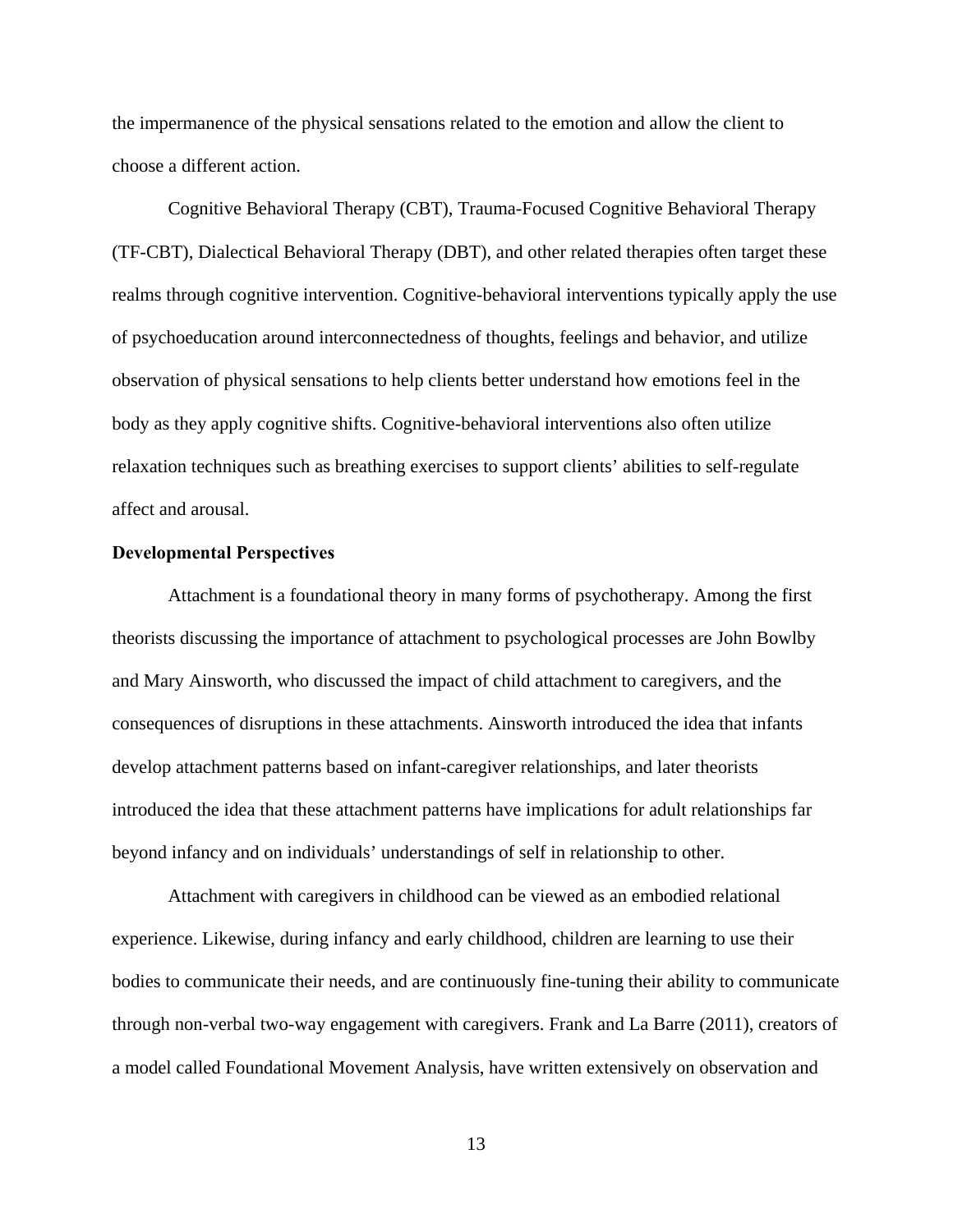intervention techniques to address patterns of interactions between children and caregivers, between adults, and between clients and therapists. They write, "in the course of interacting with objects, including acting with other people, a baby establishes emotion-infused sensorimotor records of how the actions and interactions took place, and these records also accompany and influence patterns that emerge later in development," (2011, p. 18). They assert that procedural memory implicated in these records is resistant to decay with time, and cite neuroscience studies (e.g. Damasio, 1990, 2003; Rizzolati & Sinigalia, 2008; Solms & Turnbull, 2000) which confirm that we continue to think with our bodies into adulthood – sensorimotor engagement is not displaced with increases in cognitive or verbal ability.

Frank and La Barre's model of Foundation Movement Analysis emphasizes that body experiences can and should be seen as a self and relational experience and vice versa. A key concept in this understanding of somatic experience is that attachment takes place through ongoing co-regulation - of the infant by caregiver, but also the caregiver by the infant. Through the use of the body in this particular model, subtle shifts in engagement with children create more attunement between child and caregiver. Because the embodied process is so reciprocal, caregivers experience shifts in their own bodily experience, which then impacts the experience of the child – and on and on (Frank  $& La Barre, 2011$ ).

 Gestalt therapy and Jungian process-oriented psychotherapy address bodily experiences in the present, including increasing awareness of the body and its impulses (Totton, 2003). Frank's (2001, 2011) work focuses on a developmental understanding of how infants use their bodies to navigate as well as respond to their internal and external worlds, which is informed by Gestalt Therapy as well as by the work of Bonnie Bainbridge-Cohen in the field of movement therapy and developmental and functional anatomy. "When a pattern such as crawling comes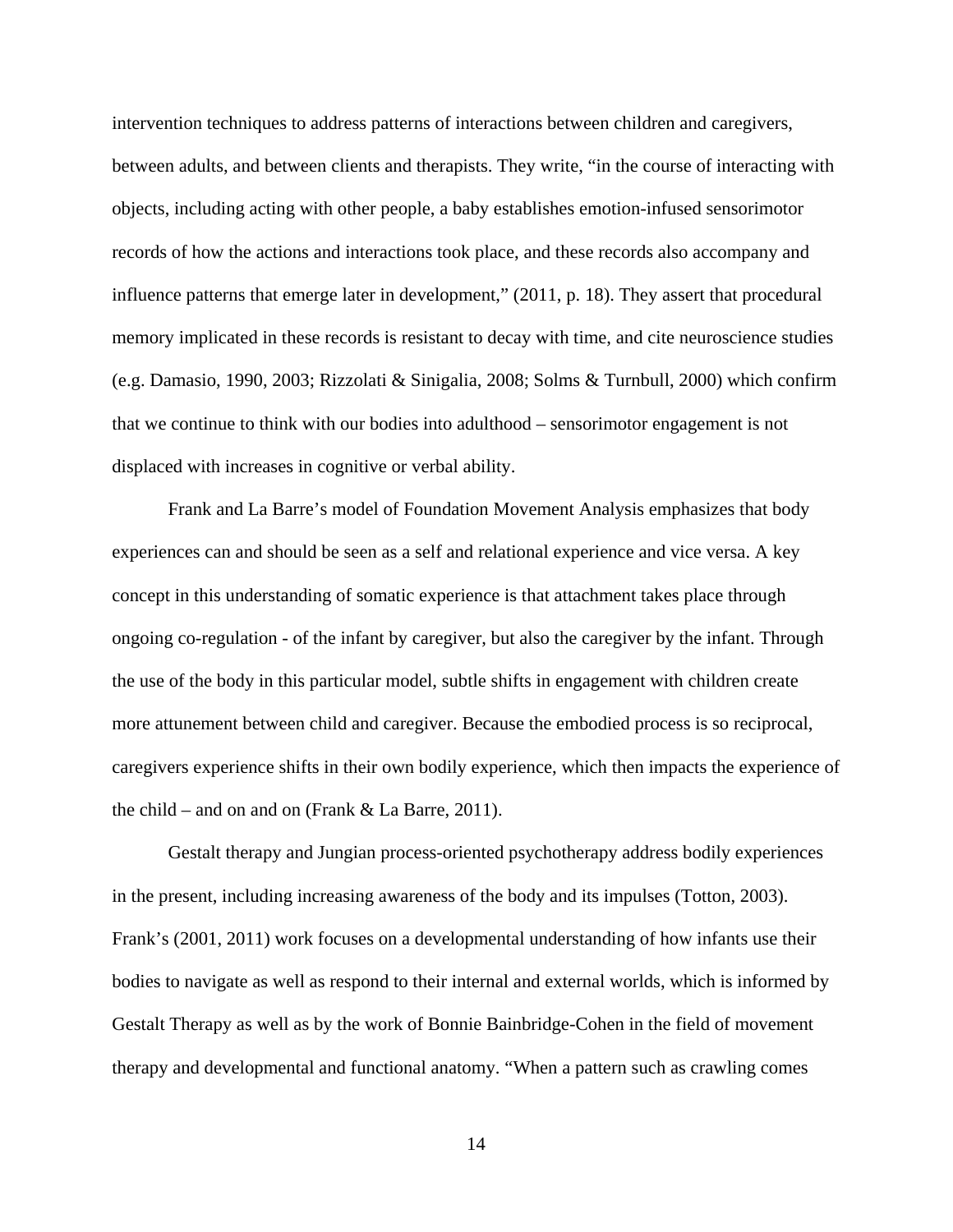into being, it is always a function of an organism/environment relationship. It is a field event and cannot be separated out as *of* the infant or *of* the environment," (Frank, 2001, p. 43). As adults, this understanding implies that our way of being in our bodies in the world is built upon a foundation of functional somatic experiences in infancy and early childhood (Frank, 2001; Frank & La Barre, 2011).

Interventions in Frank and La Barre's work are designed to acknowledge that the way that infants create new patterns of movement is influenced both by developmental need and by the environment, with caregivers' attunement to the child's needs playing a large role in shaping an infant's somatic patterns and course of somatic development. The way that we sense our bodies in space and relate to our weight and physical presence, our ability to be vulnerable and to be held physically and metaphorically, our strategies for reaching out for and accepting help, and our ability to stand upright in the world are all somatic developmental achievements that occurred in very specific social-emotional contexts - "Every fundamental movement, emerging within context, holds a psychological meaning as well as serves a particular function for the baby and the adult. Each movement in combination… offers essential support in finding and creating changing definitions of self," (Frank & La Barre, 2011, p. 32).

Moving into childhood and adolescence, relational dynamics in the family of origin have shaped and continue to impact physical posturing, gait, and movement. "When an attachment relationship has induced negative emotions and negative cognitions, physical tendencies also ensue, preventing integrated, free-flowing, spontaneous movement," (Ogden, 2009, p. 210). Ogden, Frank, La Barre, and others make a strong case for the physical as well as metaphorical tendencies that demonstrate a client's attachment history, including capacity for interactive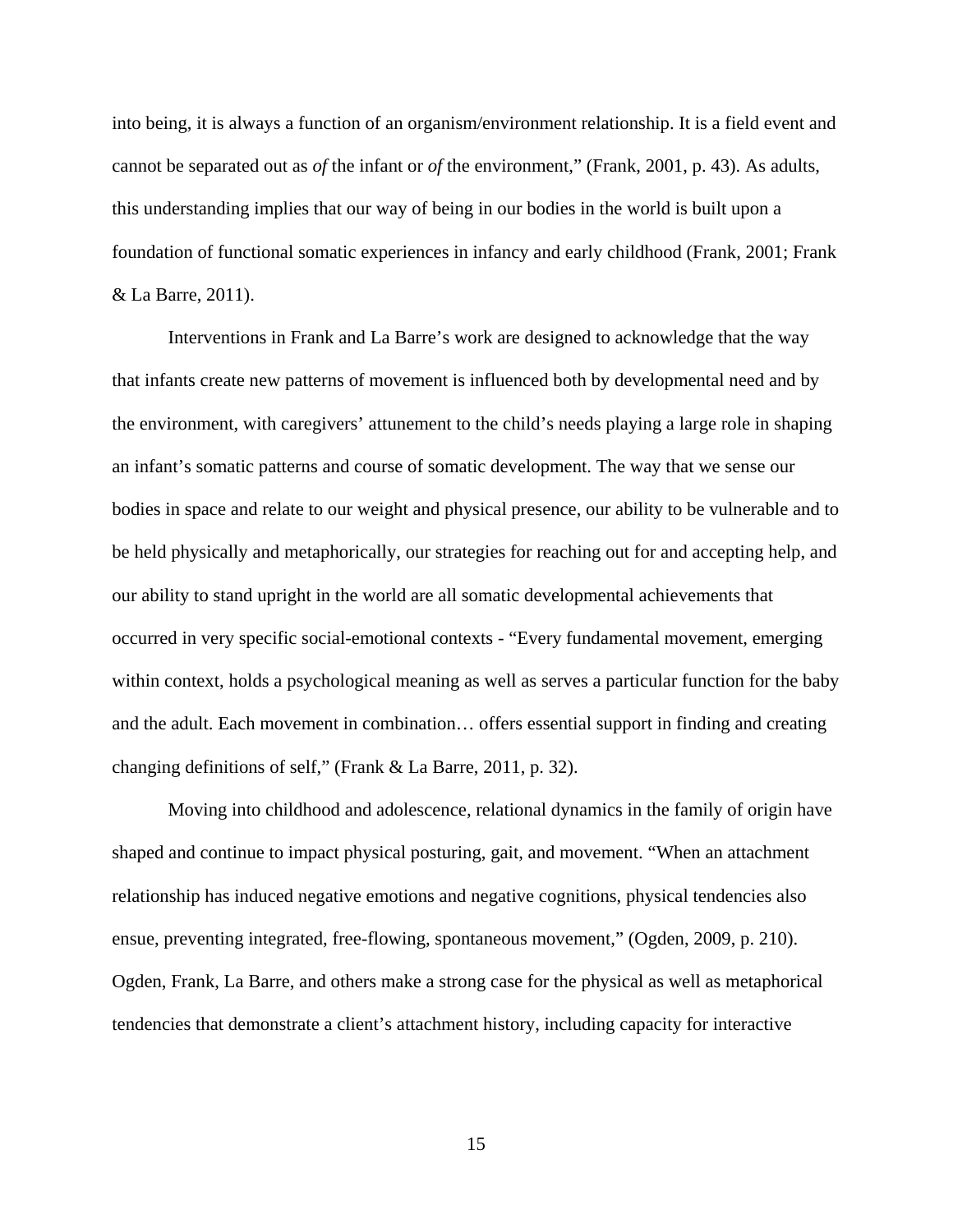regulation with others, appropriate help-seeking behaviors, and adaptive setting of physical boundaries.

Ogden et al. (2006) take a focused look at self-regulation in infancy: "Born with limited capacities for self-regulation, human infants are dependent on the externally mediated interactive regulation of their primary attachment figures to maintain their arousal within the window of tolerance," (Ogden, Minton & Pain, 2006, p. 41). Window of tolerance (Siegel, 1999) is a term used across mental health fields to describe tendencies for regulating affect and arousal, two types of physical embodiment. Through interactive dyadic regulation with an attachment figure, caregivers support babies in down-regulating when over-stimulated and up-regulating when under-stimulated (Schore, 1994).

As babies receive attuned sensory input from caregivers, they become more effective at self-regulation, communicating their needs, and tolerating frustration – important developmental achievements and central to the foundation of a functional sense of embodied self (Schore, 1994; Stern, 1985). As such, disruptions in attachment contribute to diminished capacity to modulate arousal, develop healthy relationships and cope with stress (Ogden, Minton & Pain, 2006; Ogden, 2009; Schore, 1994).

#### **Trauma Perspectives**

Sigmund Freud entered his study of psychological processes through an interest in what is now called psychosomatic illness – that is, illness manifest in the body with no physiological cause. Such illnesses are categorized within the DSM-IV-TR as somatoform disorders. Then known as "hysteria", psychosomatic illness had been a well-documented concern for centuries before Freud's work. In the 19<sup>th</sup> century, Freud and physician Josef Breuer worked to treat a number of women. The pair went on to publish on the topic, asserting, "we have been led to the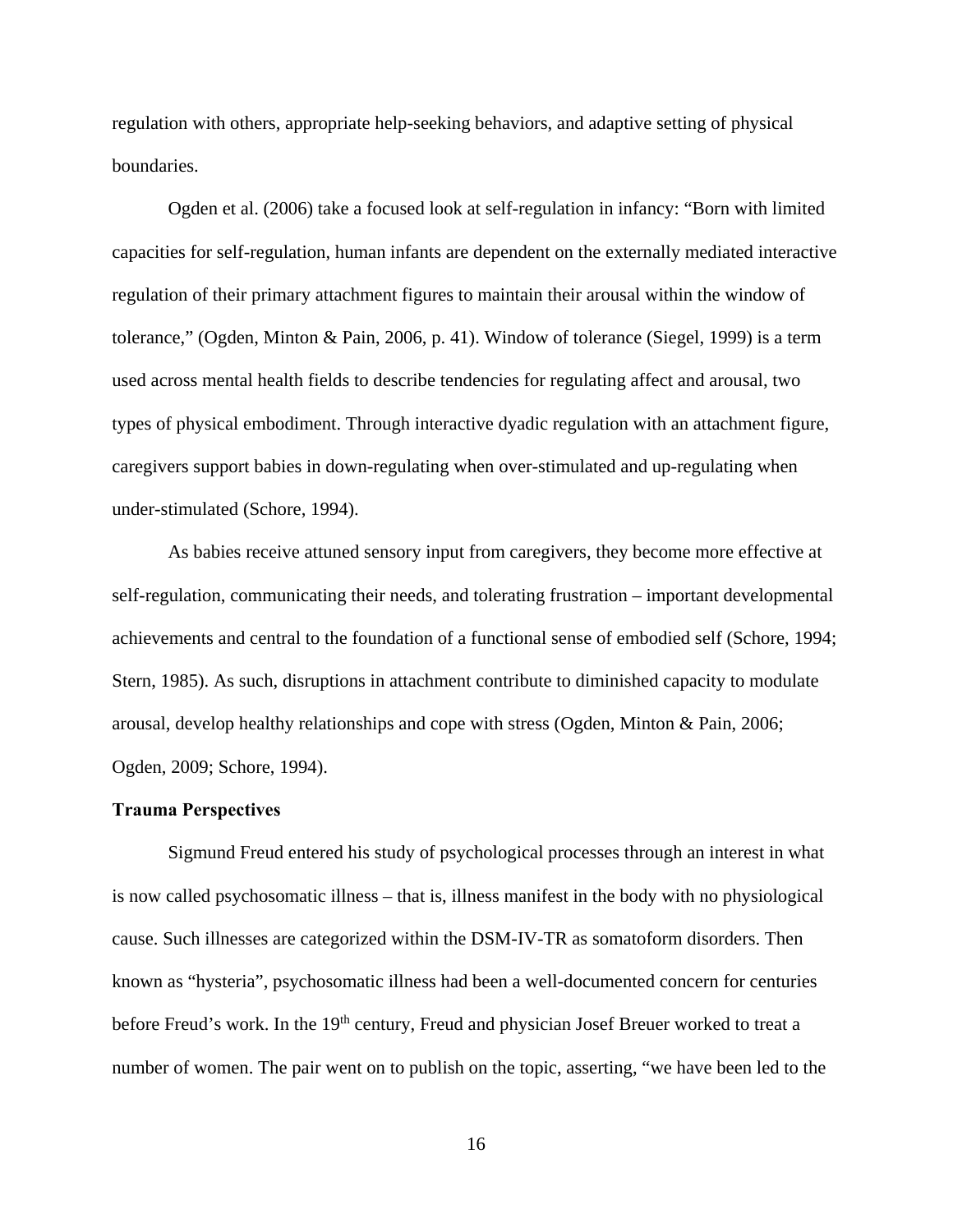view that hysteria originates through the repression of an incompatible idea from a motive of defense. On this view, the repressed idea would persist as a memory trace that is weak (has little intensity), while the affect that is torn from it would be used for a somatic innervation. (That is, the excitation is 'converted'.)" (1895, p. 285).

At that point, Freud and Breuer hypothesized psychosomatic illness to be a function of repressed memories of "psychical traumas" that became embodied somatically through a process called "conversion". Throughout *Studies on Hysteria* (1895), Freud and Breuer describe the attribution of physical symptoms to psychological distress and trauma, as well as the application of intervention on the physical level to alleviate symptoms through touch as well as sensorybased remembering of experiences. In more recent research on Post-Traumatic Stress, van der Kolk (1994, 2000) and others have made two critical conclusions: that traumatic memories are 1. embodied through real impacts on physiological processes, and 2. stored in affective memory, a portion of memory that often cannot be accessed by language. Ongoing PTSD research demonstrates the impacts of trauma on hormonal stress response, neuroendocrine functioning, and other biological processes that critically impact the body's ability to self-regulate in response to stress (van der Kolk, 1994). Van der Kolk writes, "trauma interferes with declarative memory, i.e. conscious recall of experience, but does not inhibit implicit, or non-declarative memory, the memory system that controls conditioned emotional responses, skills and habits, and sensorimotor sensations related to experience," (1994, p. 260).

Likewise, the procedural memory (the same component of memory used for skills like riding a bike) of an individual's response to the experience of chronic experiences of trauma, for example in repetitive attachment trauma with caregivers or in cases of domestic violence, "is characterized by automatic, reflexive performance, becoming an even more potent influence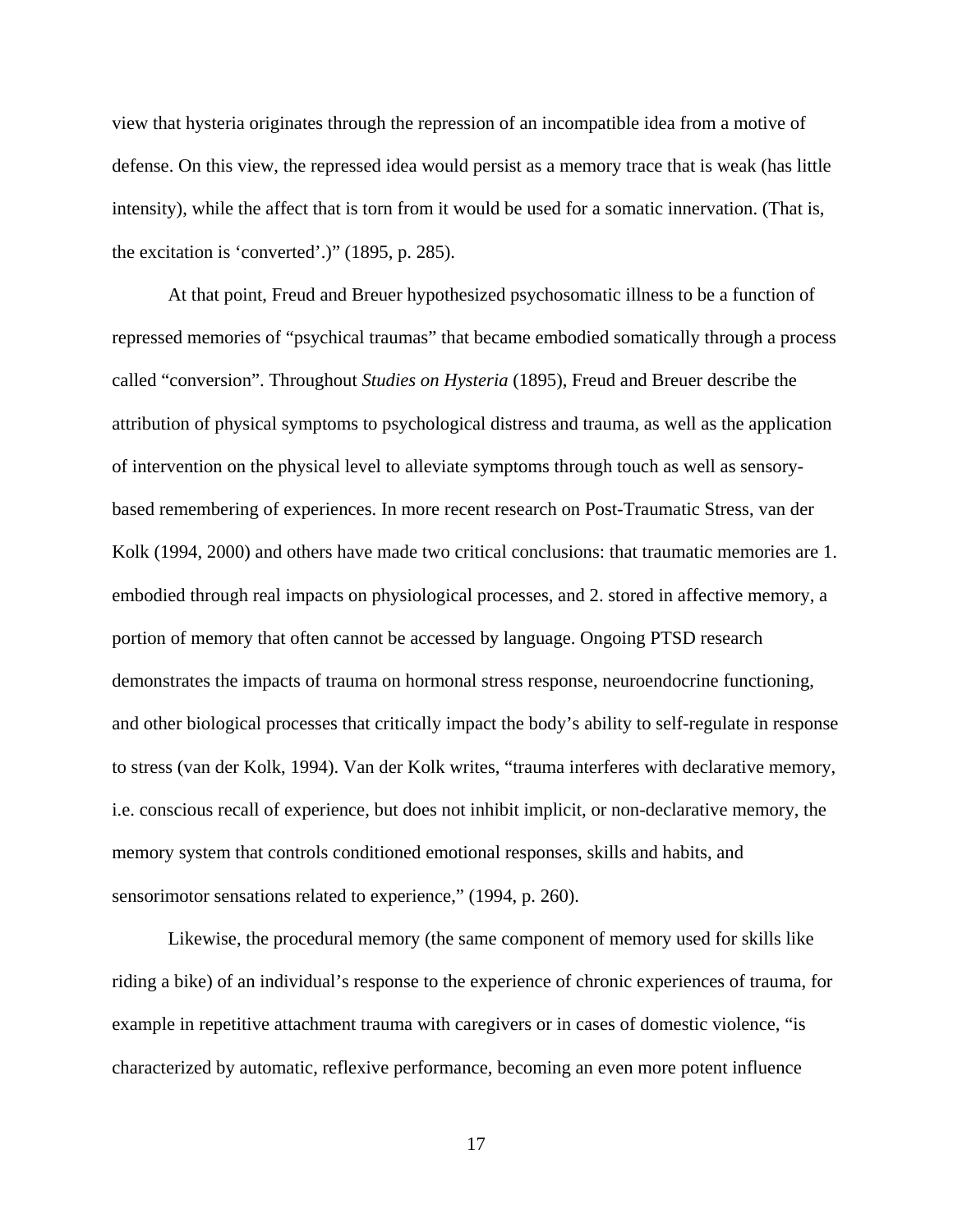because of its relative lack of verbal articulation," (Ogden, 2009, p. 206). The impacts of trauma and of attachment patterns interface closely within the body.

The assertion that trauma is not only stored in an embodied way, but is stored in a way that is resistant to standard 'talk therapy' approaches to treatment has dramatically impacted the way clinicians have come to treat trauma and view the embodiment of traumatic experience. In fact, more than ineffective, talk therapy focusing directly on emotions "may exacerbate dysregulation and/or reinforce maladaptive emotional patterns. Affect might be best regulated, rather, through an exclusive focus on bottom-up or sensorimotor processing interventions," (Ogden, 2009, p. 205).

Peter Levine's (1997) work on Somatic Experiencing has been groundbreaking in the field of trauma treatment, emphasizing that the solution to treating maladaptive traumatic reactions in clients comes "not through confronting it directly, but by working with its reflection, mirrored in our instinctual responses," (1997, p. 65). Somatic Experiencing therapy allows individuals to uncouple fear with functional but maladaptive actions of hyperarousal, constriction, dissociation and freezing. Levine states that "the core of traumatic reaction is ultimately physiological, and it is at this level that healing begins," (1997, p. 111).

Somatic Experiencing (SE) therapy (Levine, 1997) is a trauma-informed system based in the understanding that the nervous systems of individuals who have experienced traumatic events can remain in a state of imbalance and physiological distress that impacts individuals emotionally and mentally as well as physically. As a result, individuals can experience physical symptoms of disturbance of sleep, appetite and motor functioning, and may also become stuck in patterns of responding to traumatic reminders through flight, fight, freeze and collapse responses. As a result, individuals who have experienced trauma may experience challenges with arousal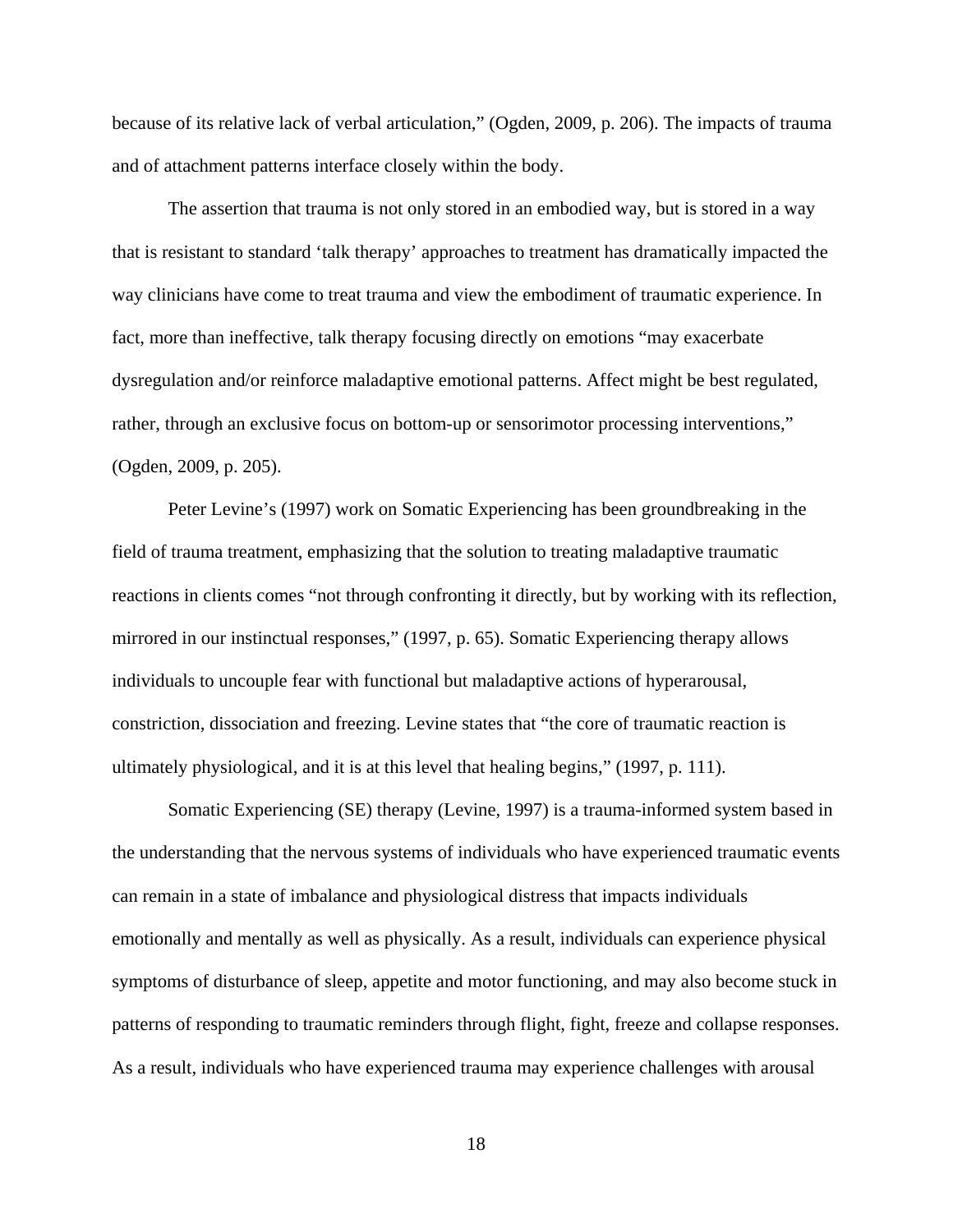regulation, becoming frozen or highly activated in response to stress, and have challenges achieving re-regulation following stress or traumatic reminders. SE therapy involves recognizing the ways that humans utilize our rational minds to override natural motor responses to discharge energy (i.e. shaking, trembling, and deep rapid breathing) that occur in any mammal that has experienced a threat to survival once they have found safety.

Rather than verbally processing the trauma through creation of a coherent narrative of the experience, SE seeks bring the nervous system back to a state of balance following trauma through supporting clients in identifying bodily responses to stress and using corrective body experiences to achieve a sense of safety and mastery in response to their arousal level. This is done primarily through the tracking of felt senses, arousal and stress responses in the body, and utilization of physical practices such as deep breathing and exaggerating natural motor responses to support the body in re-regulating. Repeated experience of hyper-arousal (e.g. fight/flight response) or hypo-arousal (e.g. freeze/collapse response) and re-regulation during sessions supports individuals in obtaining mastery over their autonomic nervous system response to stress, increases resilience, and alleviates symptoms of trauma. SE therapy has been used in the treatment of both traumatic shock following a single event (i.e. natural disaster, accident, assault, or combat), as well as developmental/psychological trauma experienced over a period of time (for example, in conditions of sustained abuse or neglect).

In recent years, Pat Ogden (2006, 2009) and colleagues have taken a leading role in the development of the field of Sensorimotor Psychotherapy, which has emerged as one important framework for understanding how somatic interventions can be incorporated into the practice of psychotherapy. The theory integrates attachment theory and neurobiological advances with traditional psychotherapeutic approaches in a way that "approaches the body as central in the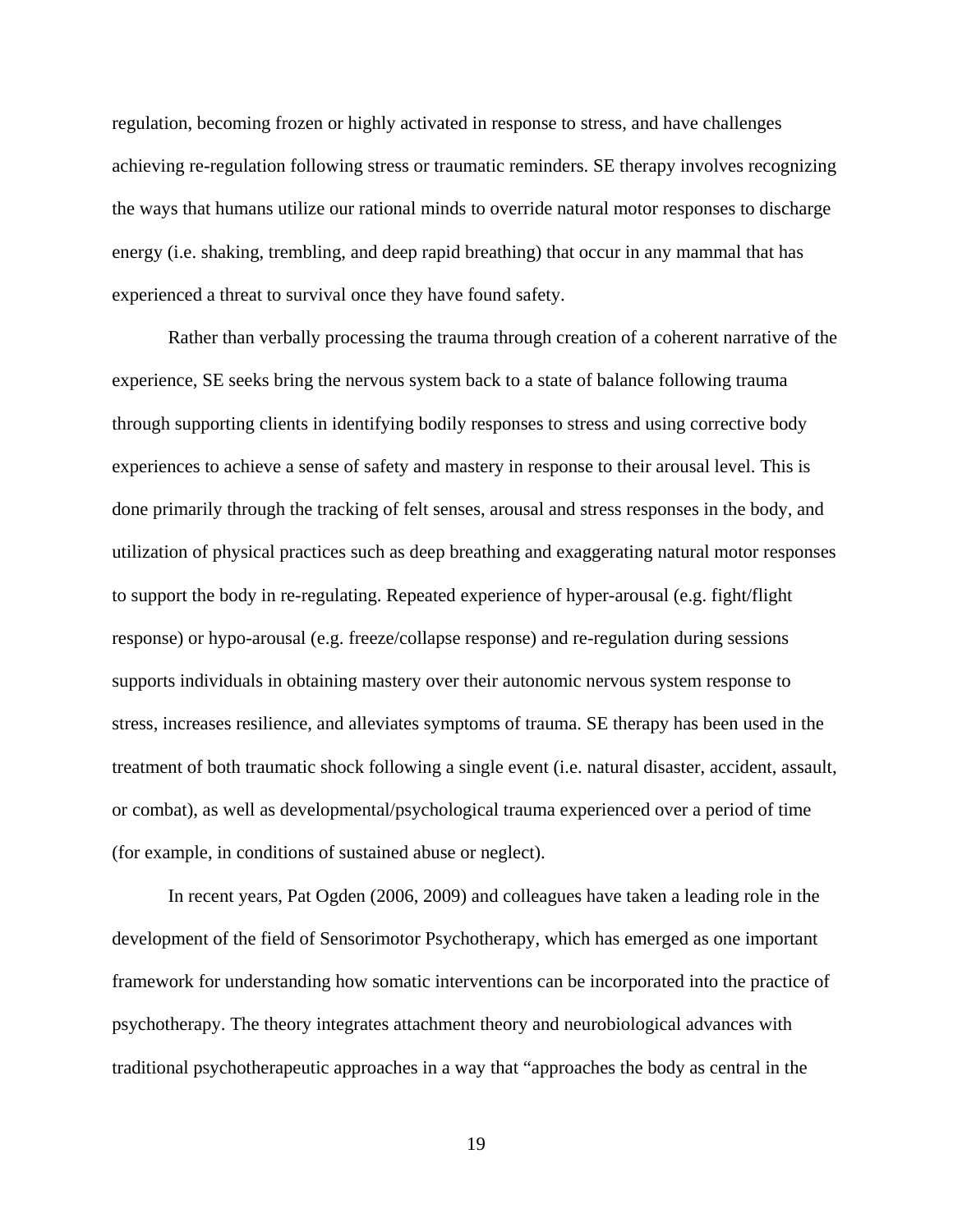therapeutic field of awareness and includes observational skills, theories, and interventions not usually practiced in psychodynamic psychotherapy," (Ogden, Minton & Pain, 2006, p. xxvii). Whereas Levine's Somatic Experiencing therapy allows clients to identify, track, and discharge traumatic memories through the body, Ogden et al (2006) take Levine's approach a step further, with an additional focus on cognitive and emotional processing of somatic experience.

Trauma therapy has been a critical in-road for the scientific study of the impact of somatic interventions on psychological functioning. Within the field of trauma work, Bessel van der Kolk along with Jonathan Kabat-Zinn have been leaders in research on the psychological impacts of mindfulness and yoga on mental health, utilizing advances in neuroscience research to better understand how trauma is stored somatically in the brain and in the body.

#### **Efficacy of Somatic Approaches**

I will preface a discussion of empirical literature regarding somatic intervention with the disclaimer that some authors have questioned the epistemological basis for the valuing of randomized controlled trials (RCTs) over other types of research. Munder et al (2013) have explored the impact of researcher allegiance in psychotherapy outcomes research, demonstrating through analysis of 30 meta-analyses of researcher bias in psychotherapy outcomes research (meta-meta-analysis) that even in randomized-control trials (RCTs) that are typically considered to have high validity and objectivity, researcher allegiance to particular treatment outcomes constitutes a statistically significant risk for bias on outcomes findings in RCTs. The study found that comparative outcomes research appears to be at higher risk for impact of researcher allegiance on outcomes findings, suggesting that head-to-head empirical studies comparing the efficacy of two treatment approaches may have increased limitations with regard to the impact of researcher allegiance and other forms of bias in both their methodology and data analysis.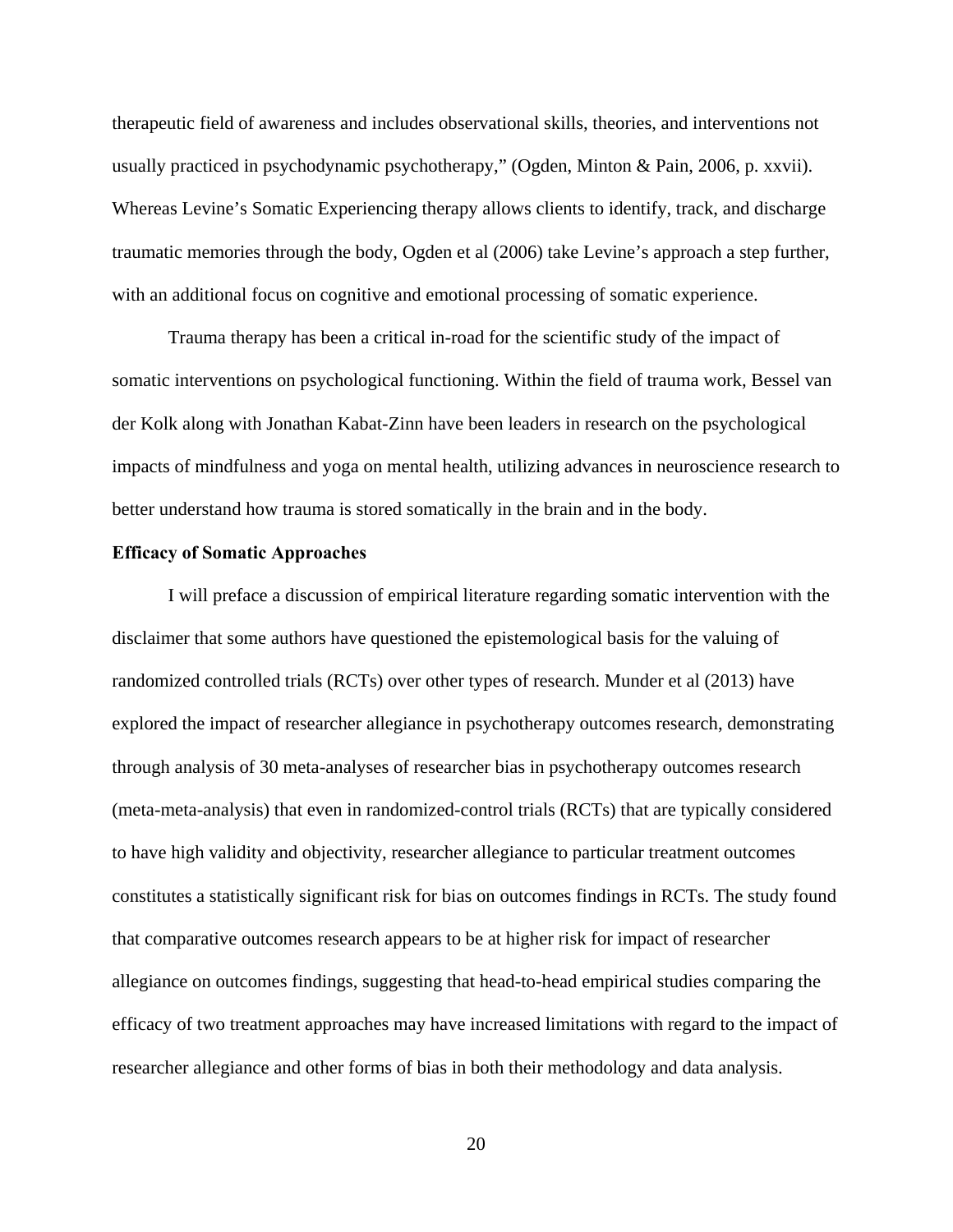With that said, this author has found a dearth of comparative studies evaluating the efficacy of somatic treatments versus traditional talk-based treatment, with only one study identified in analysis of available literature. This may indicate that researchers exploring the efficacy of somatic interventions are primarily concerned with objective evaluation of the efficacy of approaches versus control groups at this time. It may also indicate that researchers evaluating the efficacy of somatic interventions are disinclined toward comparative research for any number of reasons. Limited availability of comparative research may impact the prevalence of these techniques in clinical practice, individual clinicians' openness to using somatic interventions, support for techniques in agencies and by supervisors, and clinicians' inclination to participate in research evaluating efficacy of somatic approaches.

In the one available comparative study, Leirvag et al (2010) conducted a non-randomized comparative study of patients with personality disorder diagnoses who attended long-term outpatient Body Awareness Group Therapy (BAGT) versus Psychodynamic Group Therapy (PGT) following discharge from a day treatment program in Norway. BAGT groups included many somatic interventions, such as individual exercises focused on grounding, balance and stability, contact with center of balance, and relaxation and breathing techniques. These groups also utilized group and partner exercises in body awareness, and partner activities that utilized direct physical approach to explore setting and maintaining boundaries. Both groups utilized aspects of talk therapy and group processing.

Leirvag et al (2010) found significant and pervasive benefits for the BAGT groups in GAF score, general symptoms and distress, and interpersonal problems. The PGT groups demonstrated a modest improvement in GAF scores, non-significant improvements in general symptoms and distress, and slight relapse of interpersonal problems. The BAGT groups also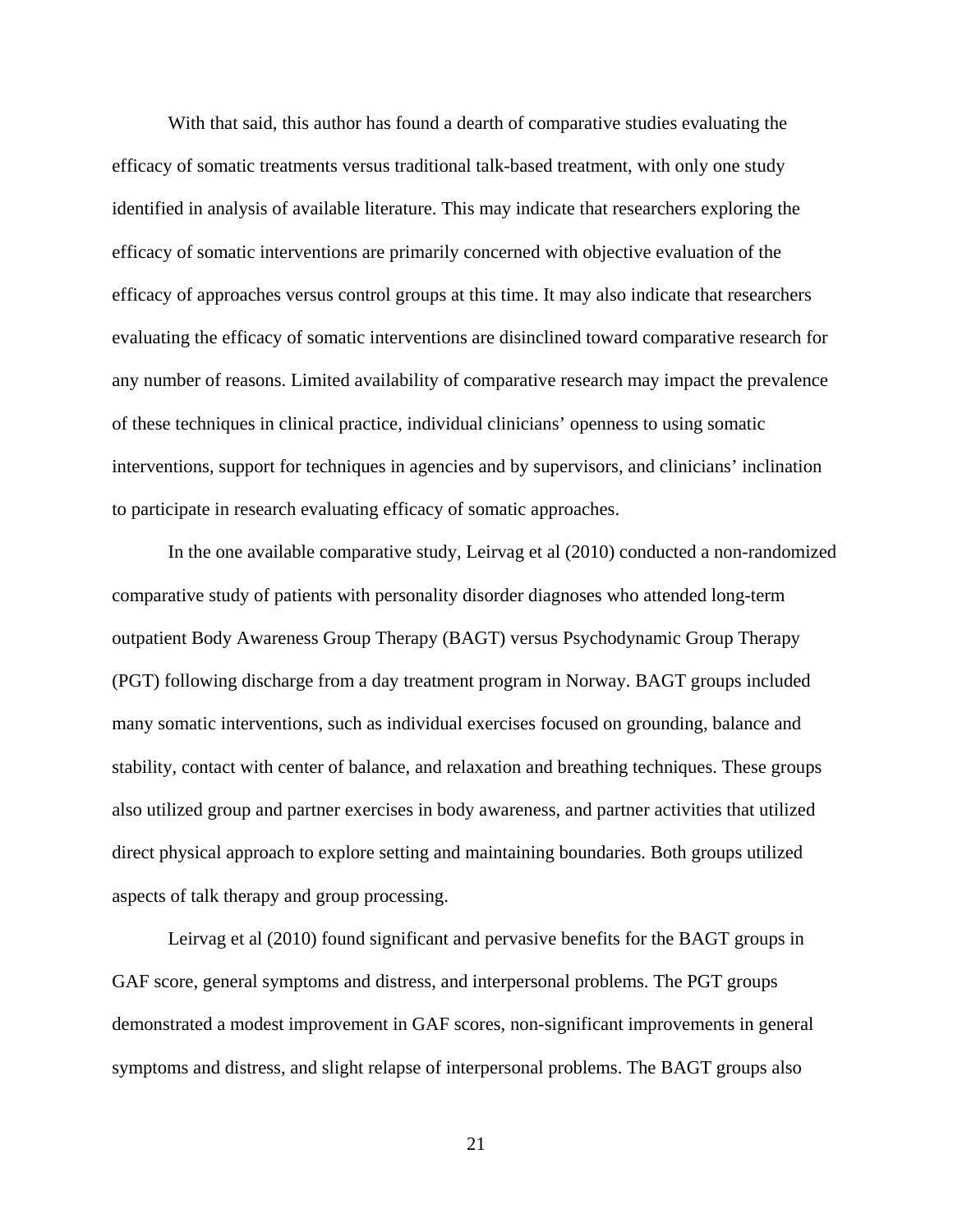endorsed increased group cohesion, trust and openness in their outpatient group therapy program. The authors identified three possible additional contributors to these outcomes in addition to the difference in treatment model: Patient open-mindedness with regards to the treatment modality, homogenous gender composition for the BAGT versus mixed-gender composition in PGT groups, and length of treatment sessions, with BAGT sessions being 25% longer than PGT sessions.

Leirvag et al's attribution of open-mindedness to positive outcomes for BAGT is particularly relevant to this study. BAGT participants were self-selected from day-treatment graduates who had benefitted from BAGT sessions during day treatment. With regard to this study, this may indicate a possibility that somatic approaches in general will be more effective when a client is open-minded around their use, or has prior experience with somatic approaches being effective for them.

Leirvag et al reported no indication that the PGT group had more severe psychopathology, and reported that in fact, BAGT participants reported higher levels of subjective distress upon day treatment intake, and also self-reported higher incidence of earlier trauma and alcohol abuse prior to entering treatment. They note that these factors are typically viewed in the field as negatively impacting patients' outcomes in treatment. The significant positive outcomes for BAGT in a group with higher incidence of trauma in particular is in line with theoretical groundings for the use of somatic interventions in the treatment of traumareactive symptomology (Ogden, Minton & Pain, 2006; Ogden, 2009; van der Kolk, 1994; etc.). The study also addresses the fact that patients with personality disorder diagnoses may have specific somatic areas of growth to address in treatment, such as ability to set effective interpersonal boundaries, depersonalization or dissociation from bodily sensations, and ability to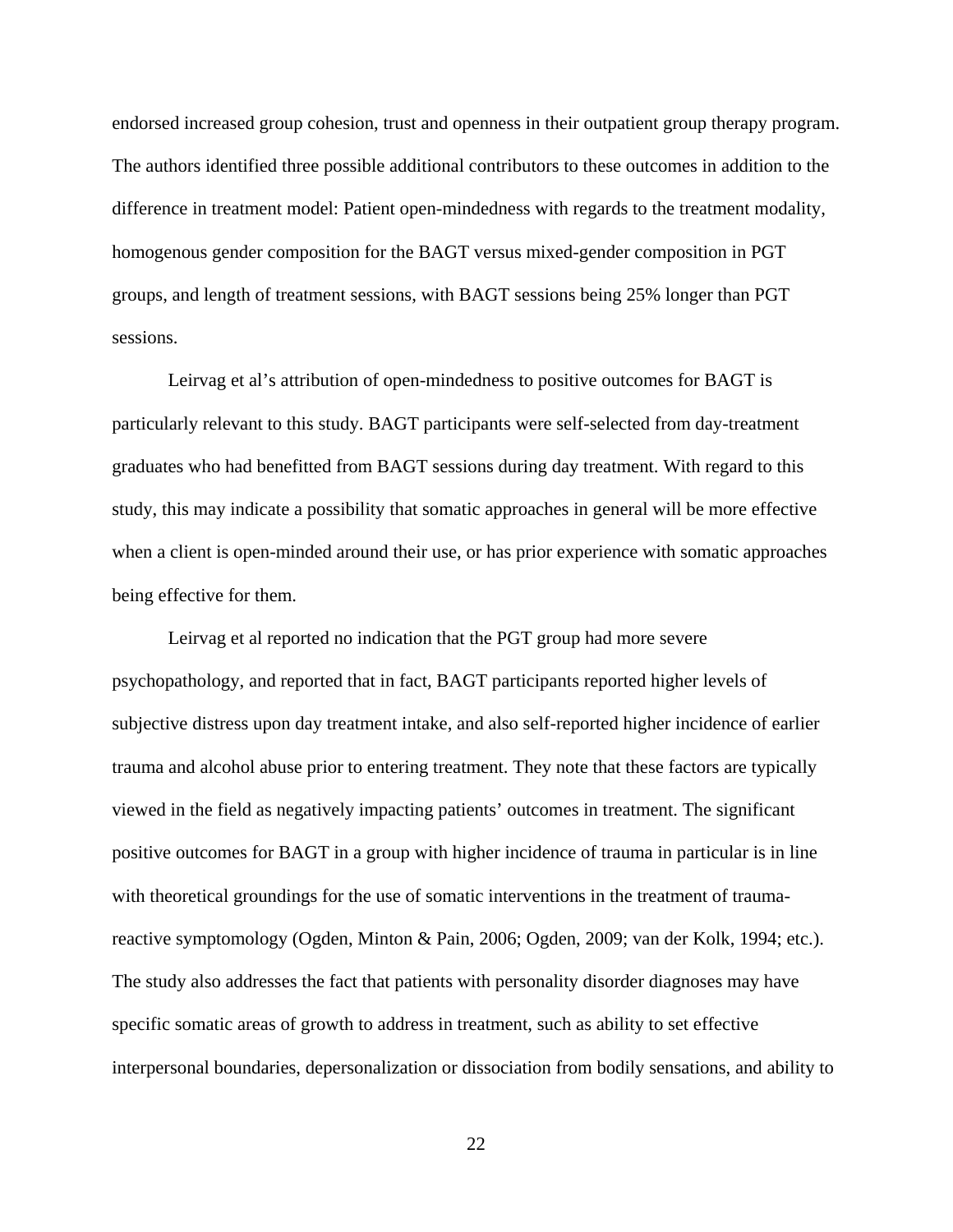self-regulate arousal. Overall the findings may suggest that these somatic needs/deficits as they relate to client diagnosis may pervasively impact client functioning, and may be more effectively treated through somatic intervention.

No studies exist examining how clinicians utilizing somatic interventions use available research to guide their use of these interventions in practice. Studies on research-practice links in psychology suggest that clinicians' clinical practice tends to be guided more by discussion with colleagues and experience with clients than on research findings, and that therapists tend to read research less often than researchers. (Boisvert & Faust, 2006). Boisvert & Faust's (2006) study on psychologists' familiarity with research findings found that while participants indicated moderate familiarity with both general psychotherapy and general outcomes literature, perceived familiarity with research did not predict measured familiarity. They suggest that this may be impacted by the absence of standardized guidelines to assist clinicians in interpreting research, and because of differential exposure to research and other sources of information that support clinicians in integrating research findings into their clinical practice.

The study also found that "Participants tended to be incorrect about research that pertained to the relative benefits of common versus specific factors, the differential effects of therapy approaches, and the relationship between therapy durations and outcome," (2006, p. 713). Overall, however, the researchers conclude that familiarity with outcomes research may not be a prerequisite for effective therapy practice. With this in mind, one goal of this research project is to gain a more nuanced understanding of how clinicians utilize outcomes research and theory as they integrate somatic interventions into their practice, and to obtain a general sense of how research may inform practice around somatic approaches to therapy.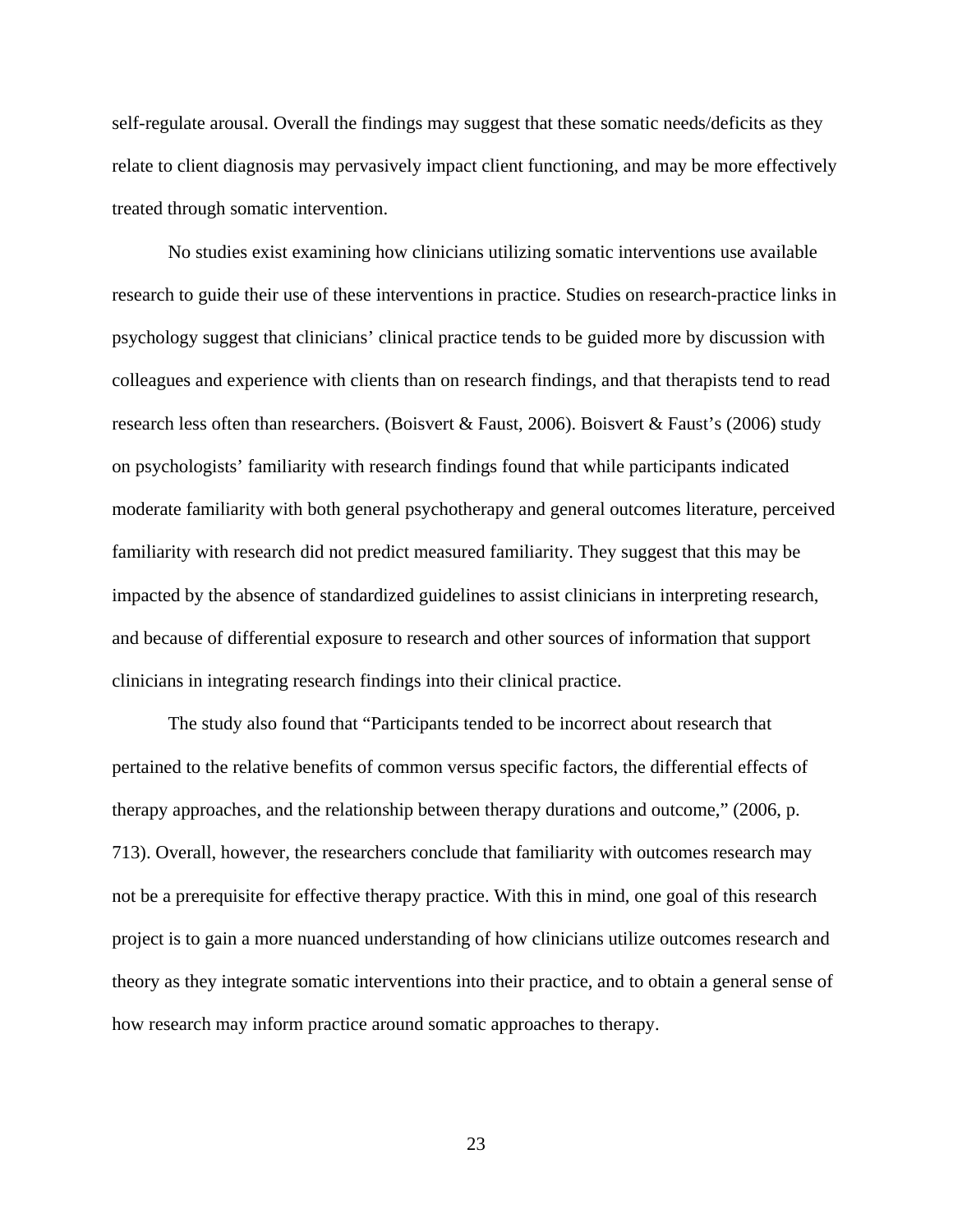To give the reader a sense of some outcomes studies evaluating the efficacy of bodybased interventions, I will discuss a selection of available studies on a few modalities – by no means an exhaustive review of outcomes literature. Overall, empirical research affirms the efficacy of approaches, however the outcomes literature discussed has challenges throughout with regard to sample size, and the potential for researcher bias in outcomes research previously discussed continues to apply.

Yoga is an Indian system of healing using physical postures, breathing exercises, and meditation techniques to support practitioners in achieving balance in the body. The practice has become popularized in the West as a form of exercise in recent decades, and the past decade has seen an increase in research around how yoga can be incorporated into mental health practice to support clients in finding relief from many conditions, In the area of somatic interventions utilizing yoga, Varambally and Gangadhar (2012) conducted a broad review of research studies on yoga as a treatment method for depression and affective disorders, anxiety disorders, schizophrenia, alcohol dependence, and psychiatric disorders of childhood, as well as studies on the neurobiological effect of yoga practice. Studies demonstrated an anti-depressant effect comparable to that of pharmacological therapy (Janakiramaiah et al., 2000; Sharma et al., 2006), and low cost and low risk anti-anxiety effect in conjunction with psychopharmacological treatment (Brown & Gerbarg, 2005; da Silva et al., 2009). Similar preliminary beneficial findings are noted for patients with alcohol dependence syndrome (Vedamurthachar et al., 2006), and children with ADHD (Haffner et al., 2006; Jensen & Kenny, 2004). However, the authors note a trend of small sample size in the majority of studies reviewed.

 In an analysis of several additional empirical studies reviewing the efficacy of yoga interventions for various populations, studies utilize various sample populations, including older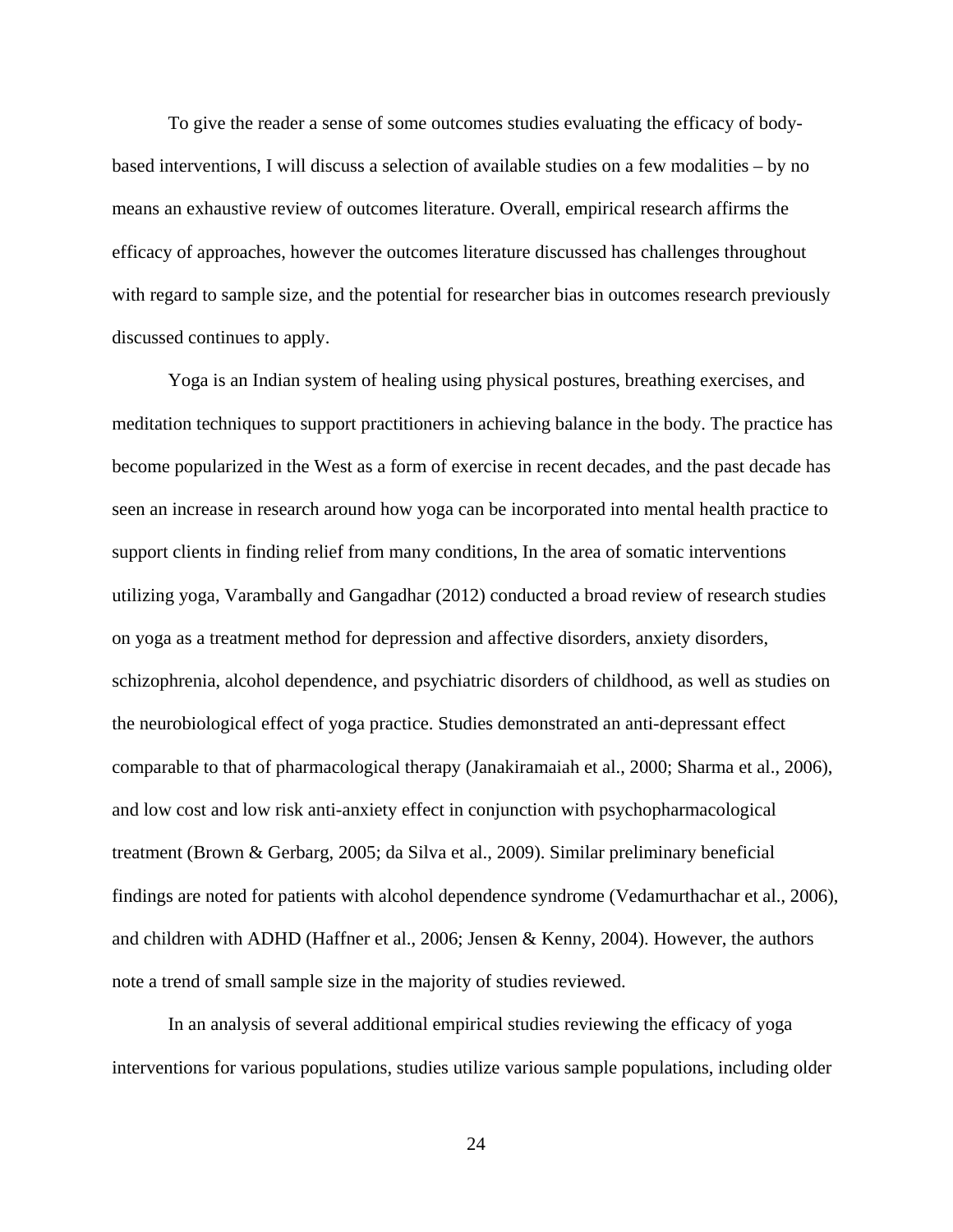adults in Taiwan (Fan & Chen, 2011), adults in British prisons (Bilderbeck, 2013),

psychiatrically stable adults with schizophrenia in both the US and India (Behere et al., 2011; Visceglia & Lewis, 2011), and youth who have experienced trauma (Spinazzola, 2011; Lee-Kin, 2013). Faucher (2013) demonstrated a relationship between yoga interventions during pregnancy and maternal-fetal attachment, perceived mindfulness, and reduced depression in a small sample of 18 women with mild depression; obviously limited in terms of reliability and generalizability but still offering interesting possibilities for exploring the impact of body-based interventions on not just psychopathology but on the development of healthy attachment.

Within the broader field of movement therapies, Barton (2011) conducted a quantitative study of a body-based program called Movement and Mindfulness that was designed and implemented for use in an outpatient psychosocial rehabilitation facility for people experiencing severe mental illness. Participants who completed a 20-week program incorporating dance/movement therapy, yoga therapy-based techniques, traditional group counseling, and mindfulness practice demonstrated increased pro-social behaviors, stress management skills, and communication skills. Similar outcomes were found in qualitative reviews of case studies published by Douglass (2009) and Strauss et al. (2013) regarding the efficacy of yoga interventions for women with eating disorders and cancer patients respectively.

 Several studies also sought to explore the impacts of yoga on mental health among healthy populations. Ross (2013) conducted a cross-sectional anonymous Internet survey of 1045 yoga practitioners, finding predictors of positive health outcomes. Additionally, Yoshihara (2011) focused on the impact of yoga practice on mood for healthy females who had a regular yoga practice versus a control group of healthy females who had not participated in yoga. The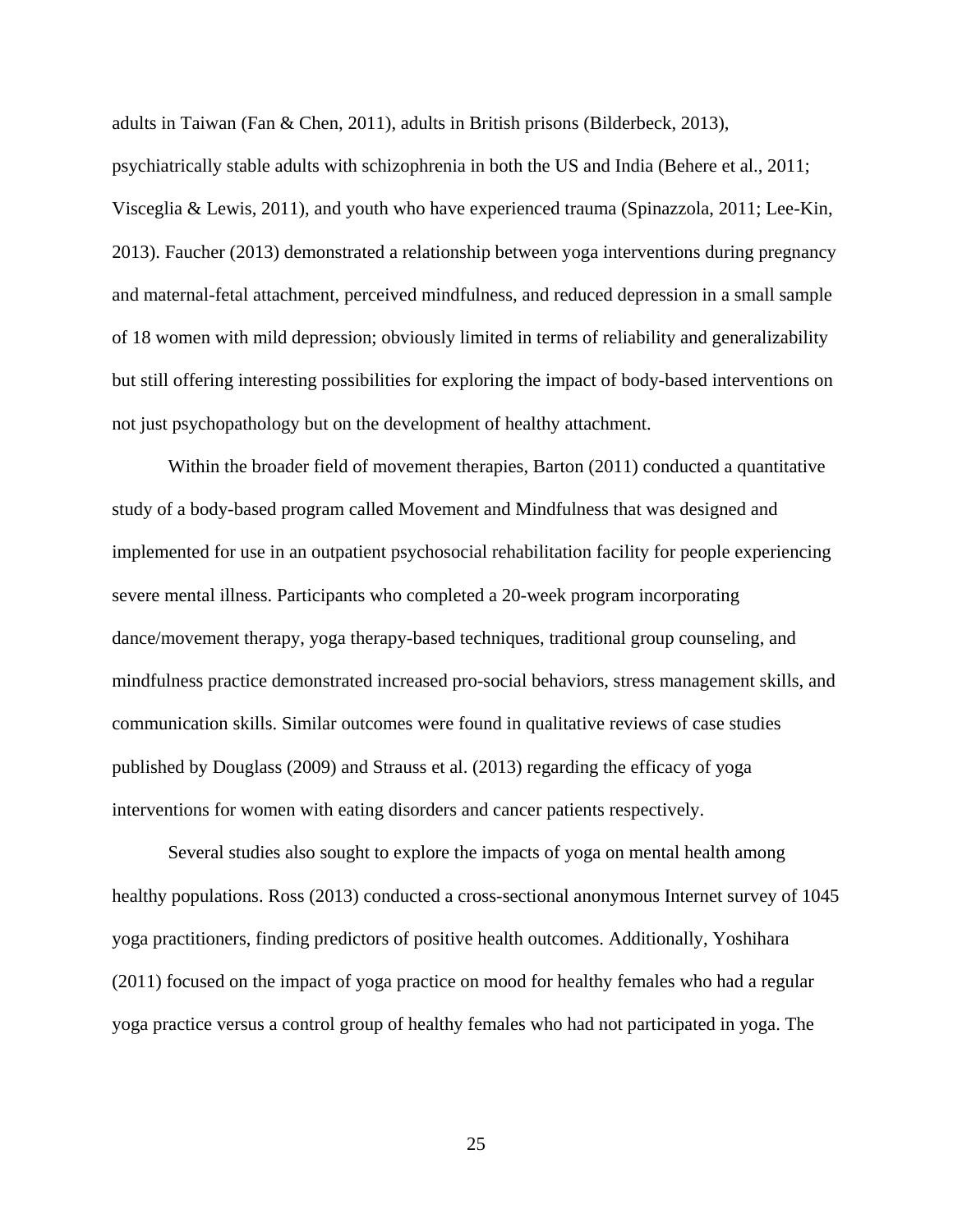study found lower self-rated mental disturbance, tension-anxiety, anger-hostility and fatigue scores among yoga practitioners.

 Randomized controlled experimental studies for populations receiving mental health services involving wait-list control groups appear somewhat common in the review of empirical literature (e.g.Behere et al., 2011; Ross & Thomas, 2010; Visceglia & Lewis, 2011). Kosaza et al. (2008) conducted a preliminary experimental study on the impact of a yoga practice involving only meditation and breathing exercises on a group of 22 volunteers with anxiety complaints. One group received one month of yoga and meditation sessions, and the second group was wait listed for the same intervention. Using scales to assess anxiety, depression, tension and well being, the researchers found a significant reduction in scores on anxiety, depression and tension in the yoga group, as well as an increase in well being in comparison to the control group.

 Some studies have also explored the impact of general physical activity on mental health. A community-based randomized quasi-experimental pilot study in the US, Kinser et al. (2013) studied a sample of 18 participants meeting criteria for depressed mood, comparing outcomes of an experimental group receiving a weekly 75-minute group gentle Hatha yoga class and a control group receiving a weekly 75-minute group class covering health and wellness topics such as heart health. While participants in both groups demonstrated decreased depression scores, the yoga group had a greater reduction in rumination behaviors at each time point throughout the study.

 A similar study comparing yoga and physical activity was conducted by Noggle et al. (2012) to evaluate the efficacy of yoga on psychosocial well-being within a high school curriculum. The study compared a control group of grade 11 and 12 students receiving a standard physical education class with an experimental group of individuals receiving a yoga class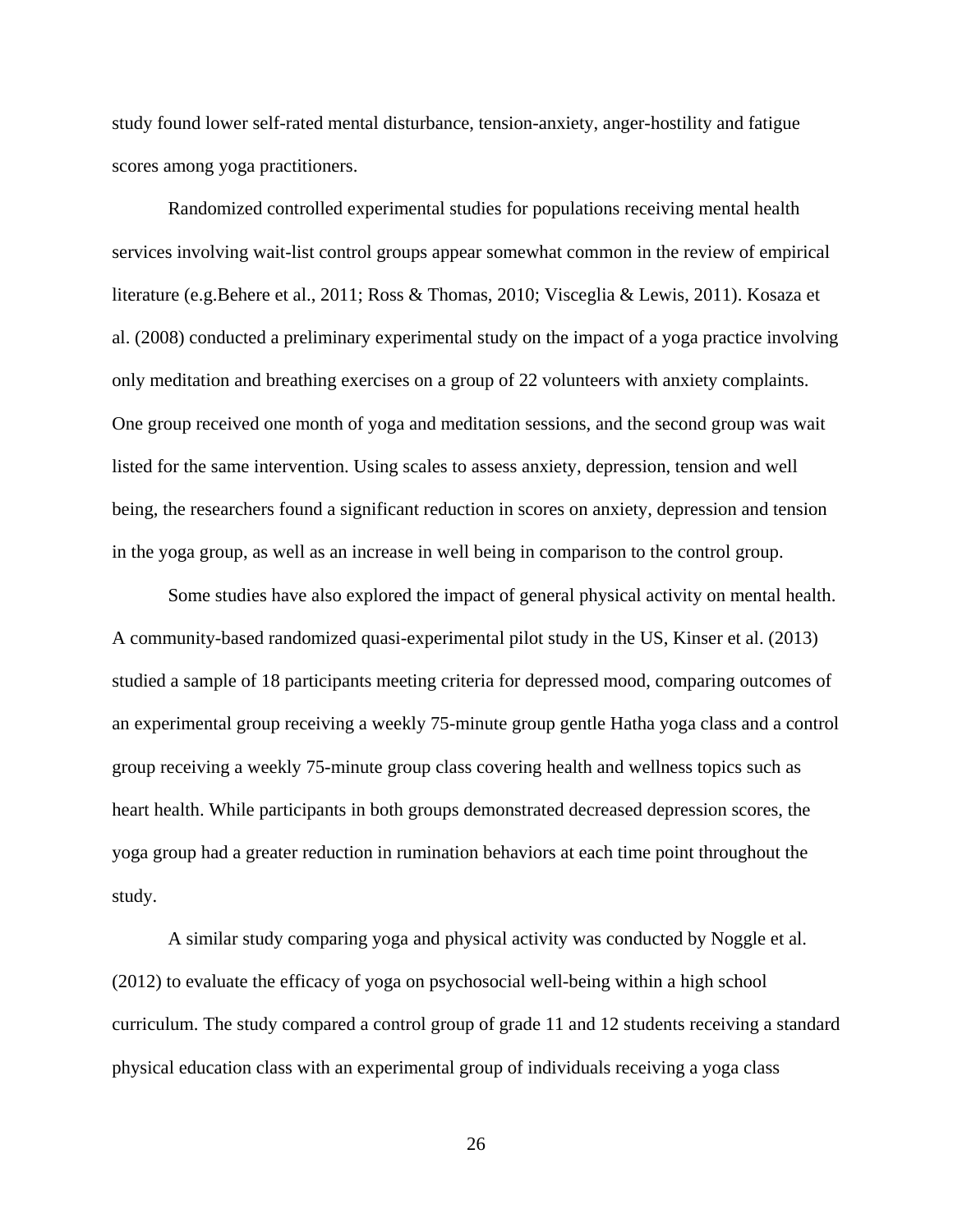instead. The study found that total mood disturbance and self-ratings of mood, tension and anxiety improved in yoga students compared with the control group, and that the intervention was generally well received by students.

Two relevant studies evaluate the efficacy of brief (1-2 session) Somatic Experiencing therapy with survivors of ecological disasters. Leitch (2007) studied the effectiveness of brief manualized Somatic Experiencing/Trauma First Aid treatment with tsunami survivors in Thailand in an exploratory study, and was able to draw some preliminary conclusions about efficacy in comparing her findings with simultaneous non-treatment research being done on the general population of untreated Thai survivors in the same province. The researcher found that 96% of participants reported complete or partial improvement at the 1-year follow-up. While this research study had many methodological flaws, particularly around the use of measures that had been normed only on Western populations, the researcher viewed the study as a starting point for future research. Notably, she speculated that the somatic approach may have particular use when clinicians are working cross-culturally, given that some cultures "do not place primacy on psychological symptoms and verbal processing," (2007, p. 18).

Evaluating somatic experiencing therapy's effectiveness with social service workers following Hurricanes Katrina and Rita, Leitch et al. (2009) studied a group of 272 staff responding to these disasters. A treatment group received 1-2 somatic experiencing therapy sessions, and both groups received two 90 minute group psychoeducation sessions on normal responses to disaster and coping strategies. The researchers found significant differences in treatment and comparison groups with regards to PTSD symptoms, psychological distress and resiliency, but not for coping or physical symptoms. Both groups reported worsening symptoms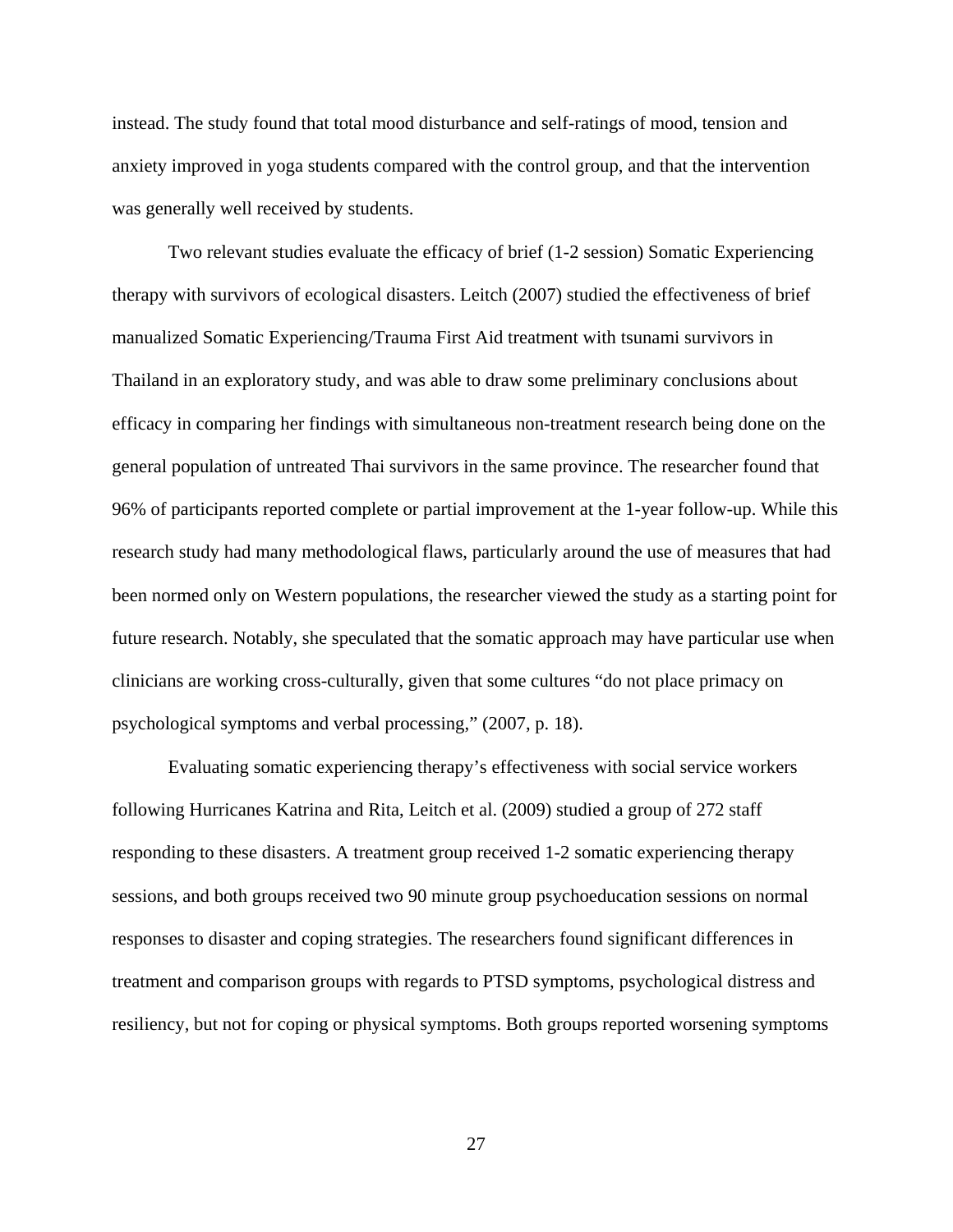in follow-up, however worsening was significantly less in the treatment group compared with the control group.

Langmuir et al. (2012) conducted a pilot study on group sensorimotor psychotherapy, drawing on Ogden's sensorimotor psychotherapy principles. The study did not include a control group, and was conducted with a small sample of women recruited from a trauma-based hospital program who received a series of 20 non-manualized weekly group sessions aimed at cultivating mindfulness of somatic experience (e.g. body sensations), completing "actions or movements that encouraged a sense of empowerment and competency" (2012, p. 217) and utilizing somatic awareness to reduce trauma-related symptoms and encourage a return to "window of tolerance," (Siegel, 1999) e.g. optimal arousal. Based on several measures administered pre- and postintervention, participants demonstrated increased somatic awareness, reduction in dissociative symptomology, and improved capacity to be soothed.

In a small exploratory randomized controlled trial of body psychotherapy in 21 patients with chronic depression, Röhricht et al. (2012) found lower depressive symptoms in a group receiving a manualized Body Psychotherapy (BPT) treatment in addition to treatment as usual, compared with a waiting group. The BPT treatment included exercises, movement strategies and sensory awareness procedures to address self-awareness and psychomotor activity; grounding techniques and other interventions to foster emotional expression and address suppressed impulses; physical strength and ability exercises to address self-perception and reduce somatic depersonalization; and body-oriented psychological work "with a specific focus towards the motor expression of unmet (physical and emotional) needs," (2012, p. 87). Another pilot RTC of the efficacy of BPT was conducted in patients with chronic schizophrenia, finding a reduction of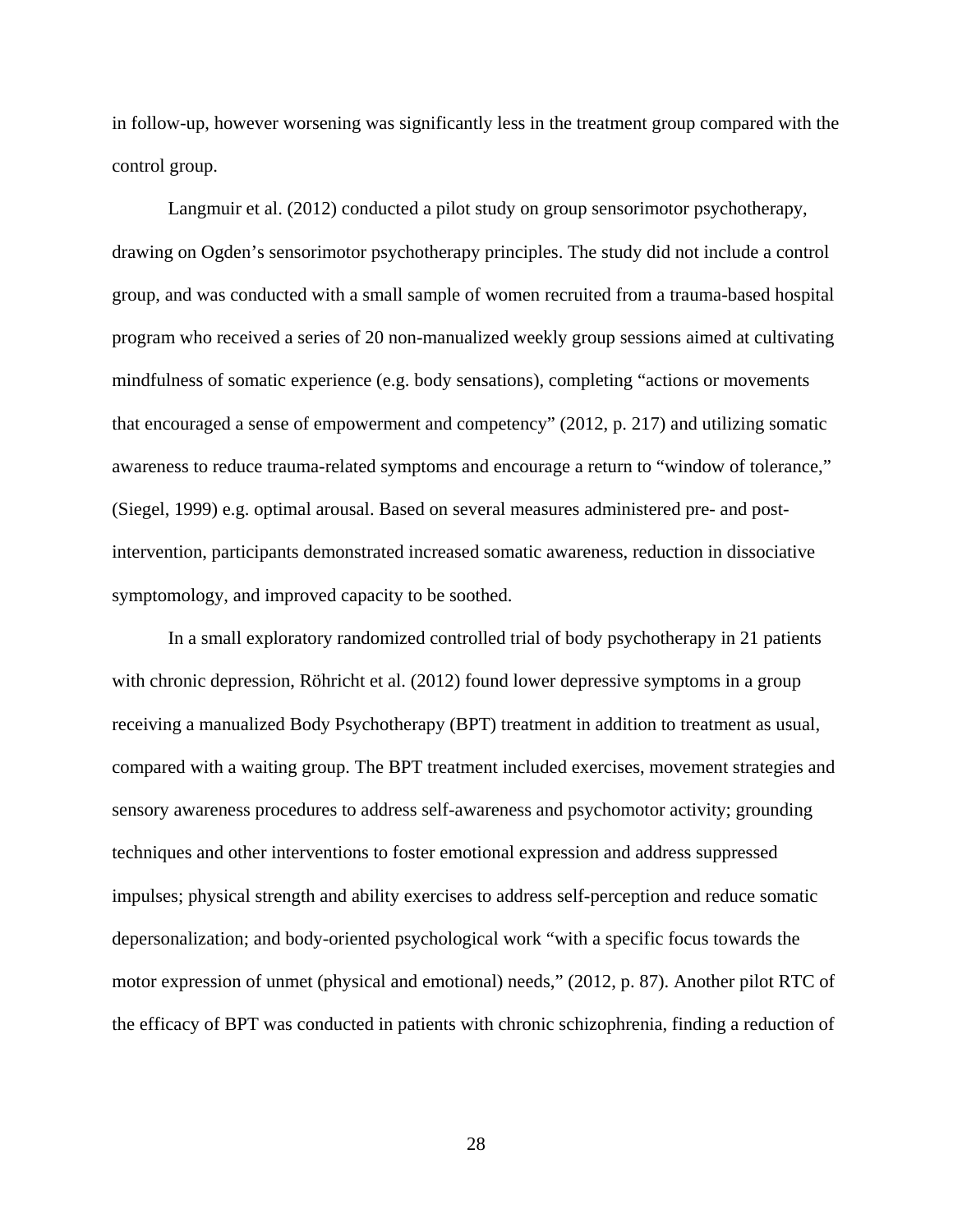negative symptoms of schizophrenia, particularly with regards to symptomology around body perception (Röhricht et al., 2009).

#### **Use of Somatic Approaches**

Table 1

 The prevalence of somatic interventions in psychotherapy practice has not yet been studied. In an internet study of over 2,000, Cook et al (2010) surveyed clinicians concerning theoretical orientation, client characteristics and the use of specific psychotherapeutic techniques. A large number of respondents identified professionally as social workers (36%), with professional counselors, psychologists and marriage and family therapists following as most common professional orientations. Individual therapy was the primary modality for clinicians surveyed (84%). The majority of respondents identified themselves as eclectic with regards to theoretical orientation (98%), and significant to this study, 79% identified with CBT, 41% with mindfulness and 36% with psychodynamic/analytic.

More than half of participants endorsed using relational and processing-oriented strategies with clients, but techniques utilizing the body were typically less commonly endorsed. The table below is adapted from Cook et al (2010) pages 263-264 to include only the therapeutic techniques included in their survey that utilize an aspect of somatic technique, along with percentage of participants' responses regarding the frequency of their use of techniques:

| Clinician Use of Therapeutic Techniques Reported by Cook et al (2010) Study |             |             |             |
|-----------------------------------------------------------------------------|-------------|-------------|-------------|
| Therapeutic Technique                                                       | None/some   | Half of the | All/most    |
|                                                                             | of the time | time        | of the time |
| Recommend changes in diet or exercise                                       | 67%         | 16%         | 17%         |
| Teach mindfulness-based skills (e.g. meditation)                            | 78%         | 9%          | 13%         |
| Use relaxation training and/or tapes                                        | 75%         | 12%         | 13%         |
| Recommend acupuncture, massage, meditation or                               | 83%         | 9%          | 8%          |
| yoga                                                                        |             |             |             |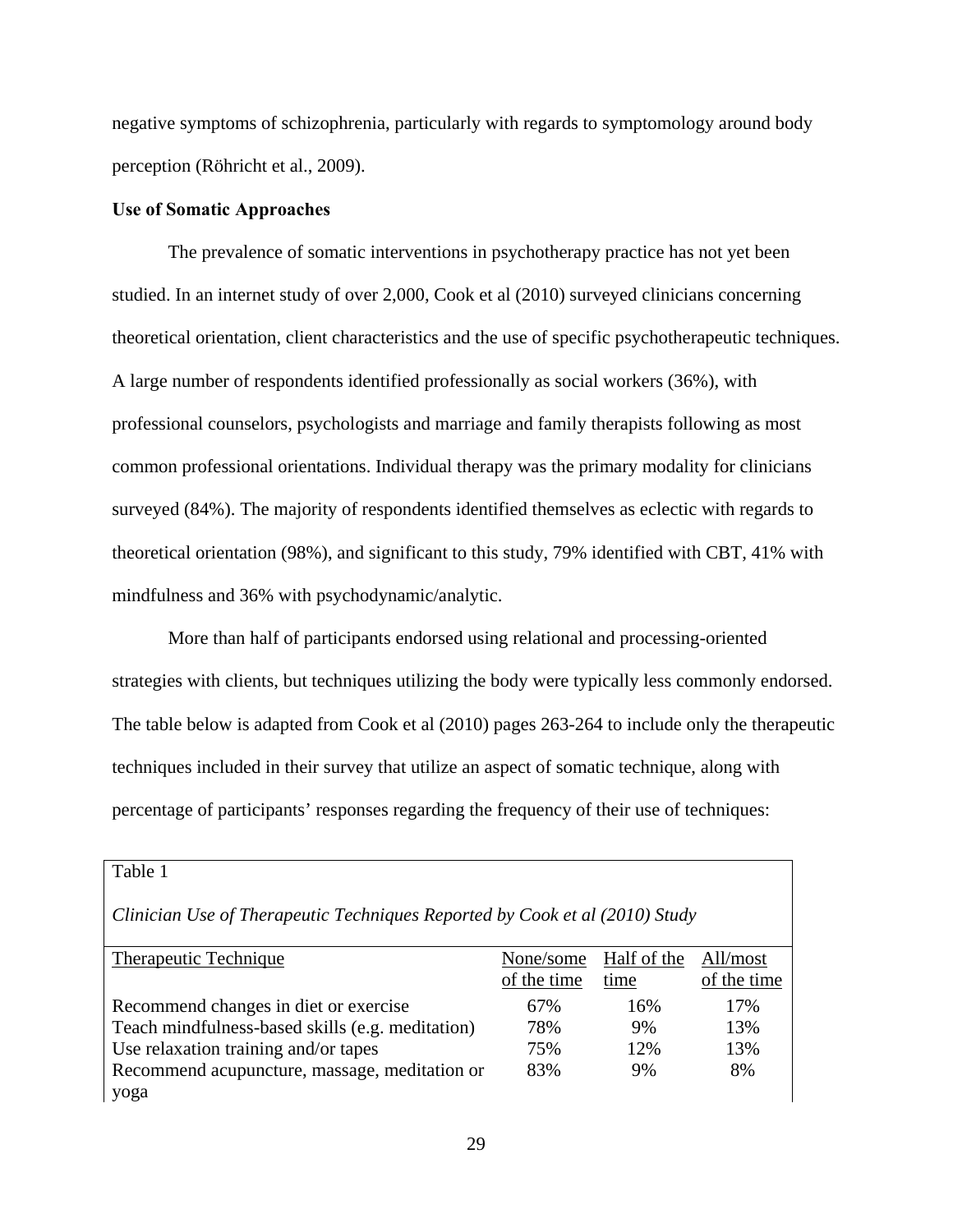| Provide dance, art or music therapy, creative    | 89% | 5% | 6% |
|--------------------------------------------------|-----|----|----|
| writing, psychodrama                             |     |    |    |
| Use empty chair or role-playing techniques       | 90% | 5% | 4% |
| Make use of energy therapies (e.g. thought field | 94% | 2% | 2% |
| therapy)                                         |     |    |    |
| Use EMDR                                         | 91% | 2% | 2% |
| Provide hypnotherapy                             | 96% | 2% | 1% |
| Use body therapy techniques (e.g. Feldenkrais)   | 97% | 1% | 1% |

While they spoke only generally about the prevalence of use of techniques and not about techniques as they relate to a body-based approach to therapy, Cook et al (2010) note that the least frequently endorsed techniques may require specialization or certification beyond the scope of standard graduate education, and emphasize that their lack of use may reflect this aspect rather than a general lack of popularity. Although self-report of utilized techniques cannot be objective and may not be reflective of what clinicians actually do in practice, their study presents a good starting point from which to begin the exploration of how eclectic practitioners conceive of and utilize the body in clinical practice.

Complementary and Alternative Medicine (CAM) is an emerging field, with support from the National Institutes of Health through the establishment of a National Center for Complementary and Alternative Medicine (NCCAM). Studies (e.g. Astin, 1998; Druss & Rosenheck, 1999; Eisenberg et al., 1993, 1998; Paramore, 1997) suggest that more than one third of Americans use some type of complementary or alternative treatment in any given year, with depression, anxiety, fatigue, insomnia and chronic pain being the most commonly cited uses. While CAM includes non-somatic approaches such as herbal supplements, it also includes things like mindfulness, acupuncture and exercise, which are generally accepted as somatic interventions in treatment.

Elkins et al. (2005) conducted a study, open to all patients at an HMO outpatient mental health clinic, of 262 patients regarding their use of complementary and alternative therapies. The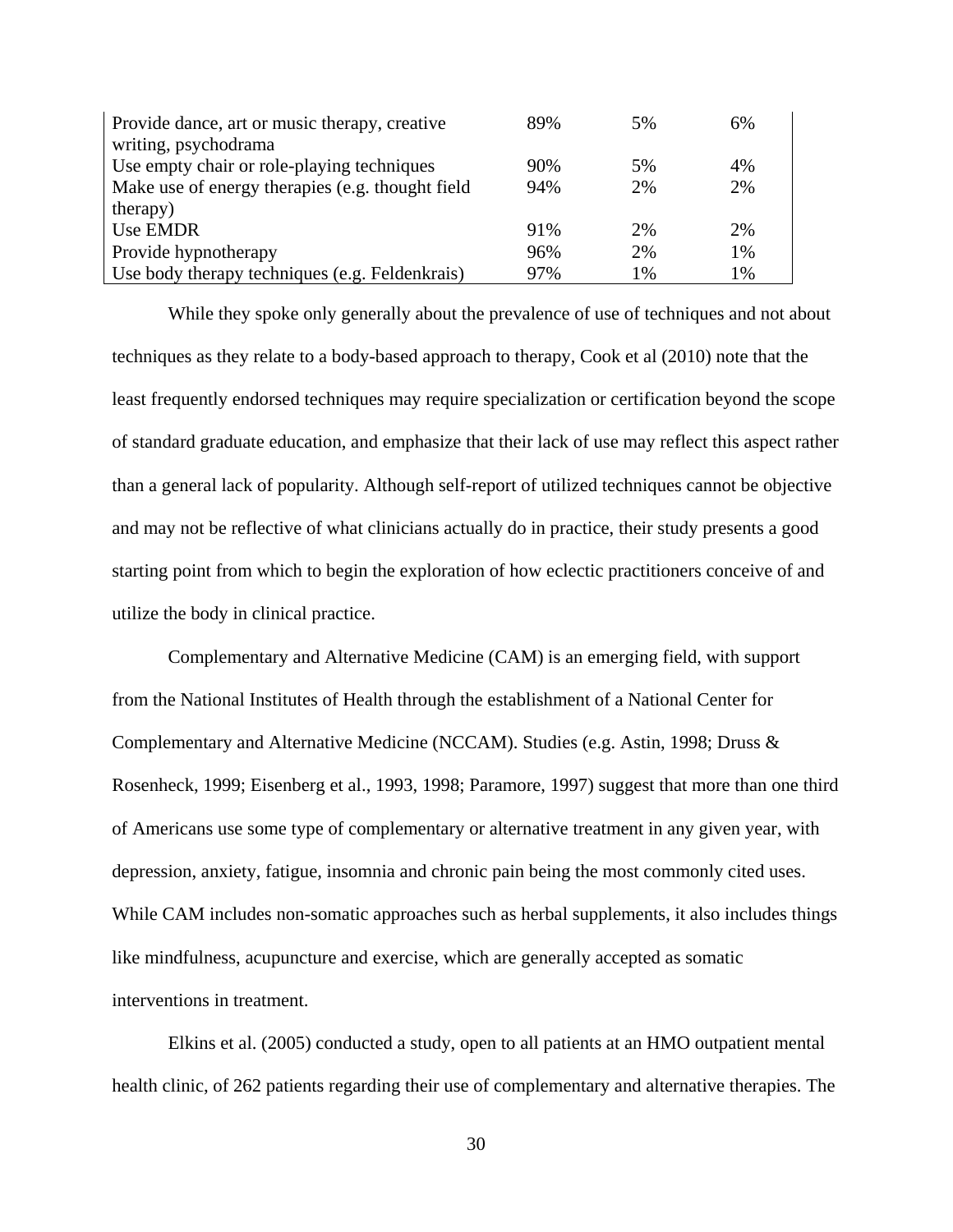sample was limited to a primarily Caucasian female population, however of these individuals, 64% reported using at least one complementary and alternative therapy modality in the past 12 months – most frequently, mind-body therapies such as relaxation/mental imagery, meditation, biofeedback and hypnosis (44%). Physical modalities were used by 21% of respondents (2005). This study offers a useful indicator of how open clients may be to a body-based approach in mental health treatment, which may be a factor in predicting positive outcomes in treatment. Clients' familiarity with mind-body therapies may also influence clinicians' decision to integrate therapies into treatment. Alternatively, clients' use of CAM modalities may be influenced by therapists' integration of these modalities into sessions, or recommendations around CAM use to their patients.

## **Conclusion**

In conclusion, ample theoretical and empirical literature supports the incorporation of somatic interventions into mental health treatment, particularly in the fields of attachment, trauma, and neurobiology. Clients may have some awareness of the connection between mind and body from experience with complementary and alternative medicine, and the integration of somatic techniques into clinical practice is a topic that has been unexplored to date. In the next section, I will introduce the methodological approach to this qualitative study and introduce the reader to the process of study design, study recruitment, data collection and data analysis.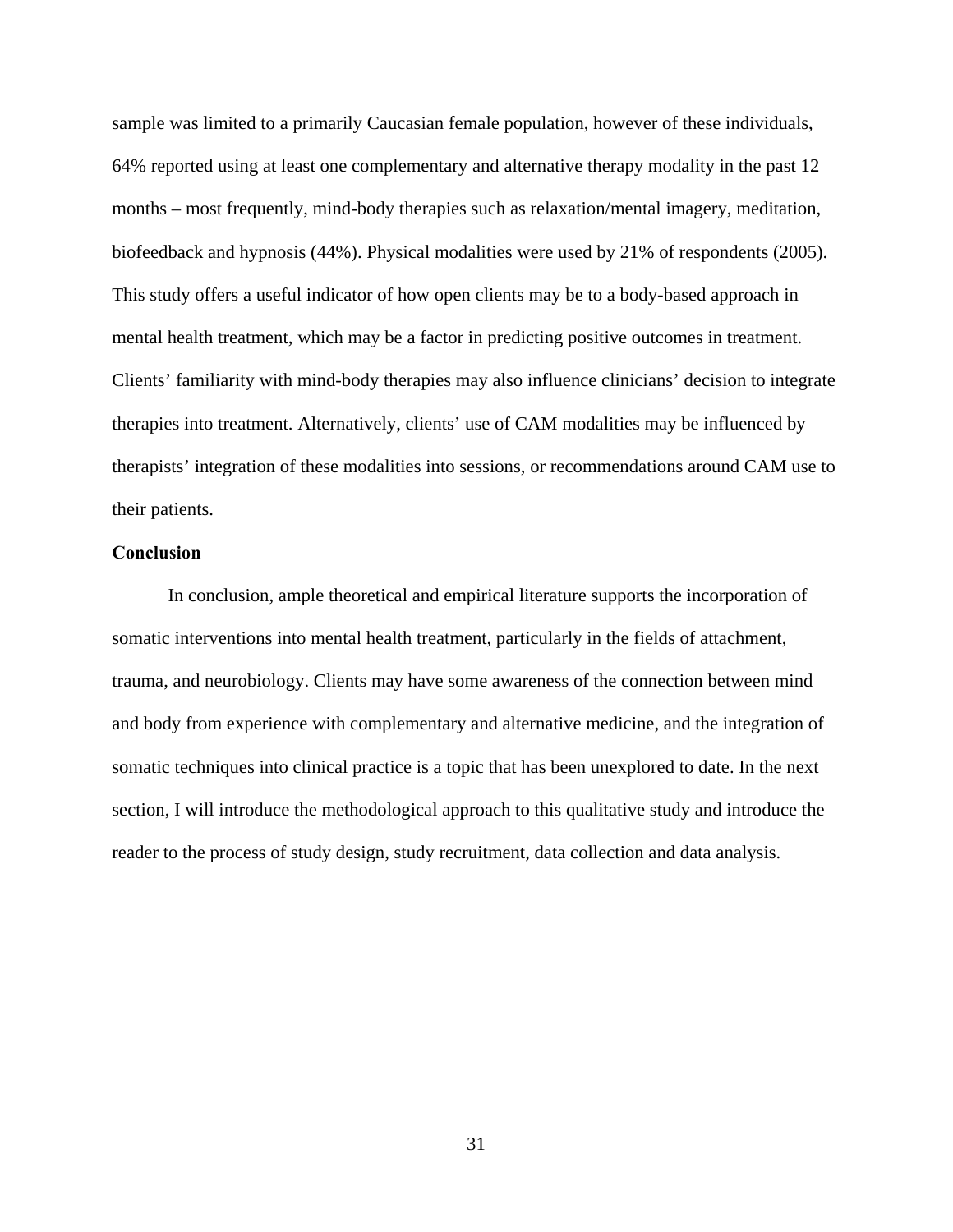## **CHAPTER 3**

#### **Methodology**

# **Formulation**

Based on available literature, somatic interventions have a clear purpose within the practice of psychotherapy. This study seeks to investigate to what extent mental health practitioners integrate somatic interventions into their work with clients, with goals of learning how clinicians identify when somatic interventions are indicated, how the specific intervention is selected, how interventions are integrated in practice, and how interventions are received by clients. For example, this may include integration within the treatment plan in in-office and homework based interventions, as well as spontaneously while responding to client emotional and affective regulation or impasses within the therapeutic setting.

The study also seeks to understand how clinicians conceptualize the integration of somatic work into their practice, and whether they integrate or imagine the work differently based on their specialization (e.g., trauma versus primary care), field of study (e.g., social work versus counseling psychology), theoretical orientation (e.g., cognitive-behavioral versus psychodynamic), or other factors.

 As a field which emphasizes the centrality of honoring the client's lived experience as well as the intersubjective relationship between client and therapist, somatic interventions have a clear role within social work practice. On the most basic level of observation, somatic experiencing can offer valuable insights for practitioners' countertransference experience with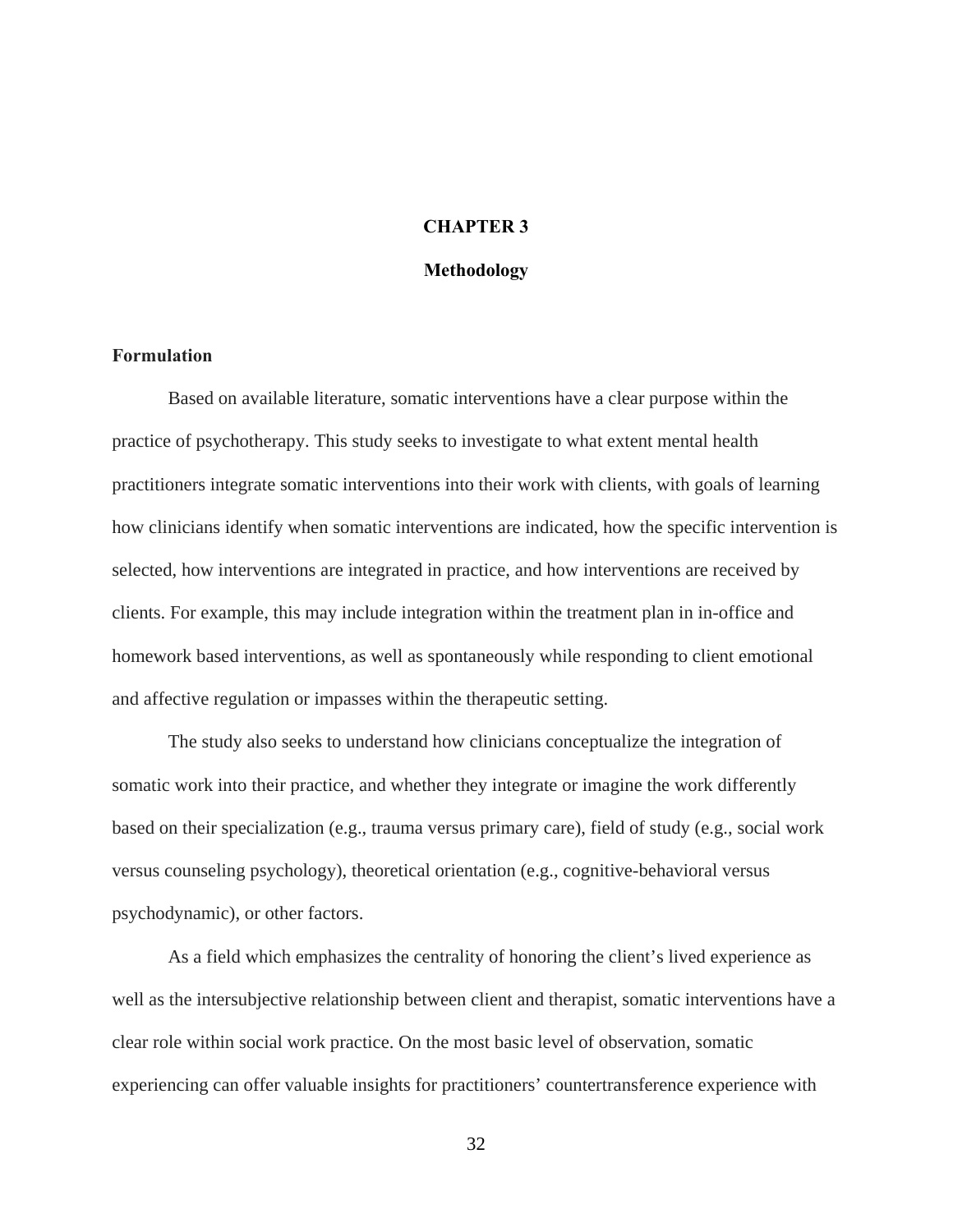clients, and mindfulness of somatic experience can be valuable for clients' relationships with their therapist as well as within patterns of interactions with others.

Somatic interventions and somatic theoretical approaches to psychotherapy are emerging fields in the broader field of mental health. Existing research has focused on disparate types of interventions, often with their own specific theoretical underpinnings, and little research exists cohesively discussing approaches and theories. The researcher hopes that this exploratory study will offer a strong starting point for future social work research on somatic approaches, and that the study itself will serve as a resource for social workers interested in integrating somatic approaches into their work with clients.

 Secondarily, the research hopes to gather data around what training clinicians receive in somatic interventions. Of particular interest to the field of social work practice and the integration of somatic interventions therein is in what ways are agencies are supportive of clinicians' integration of somatic interventions? Where would individuals like further support? This line of inquiry is in line with social work's dedication to continuing education and theorygrounded practice.

The study offers a unique opportunity for clinicians to think about and discuss their use of somatic interventions with clients. As most clinicians who will participate in the study are unlikely to identify strictly as somatic practitioners, this study may be a rare opportunity to think and speak specifically to the experience of doing body-based work with clients, how it fits into participants' theoretical orientations, and the unique rewards and challenges that body-based interventions offer to clients and practitioners.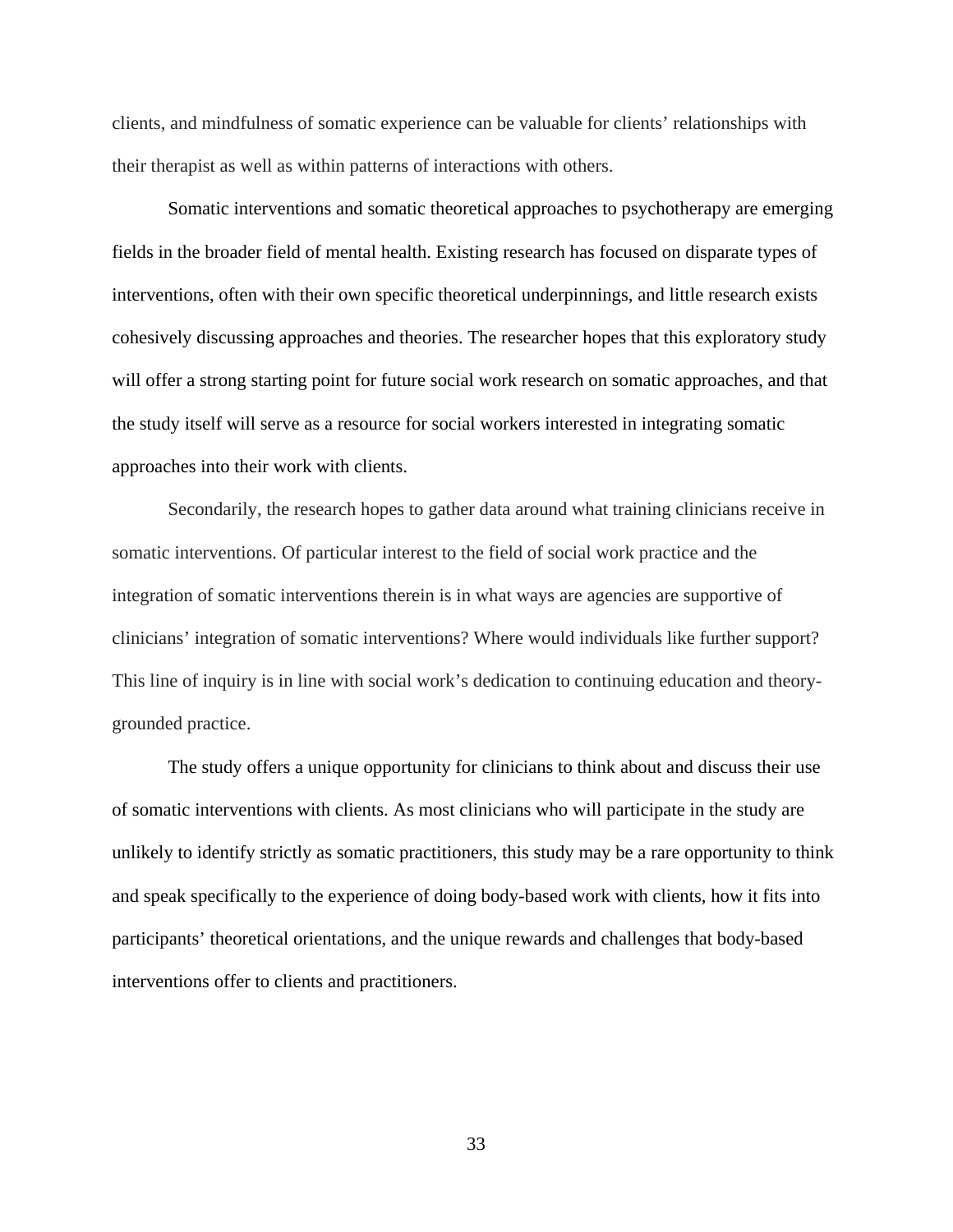### **Research Methods and Design**

 This qualitative study utilized an exploratory design with a non-probability snowball sample. The research design was chosen to reflect the fact that while there is ample research on various types of somatic interventions, existing research has focused on the efficacy of disparate interventions and modalities and little research exists exploring clinicians' experience with regard to their theoretical underpinnings and rationale for somatic techniques selected, and the experience of using somatic interventions and modalities in practice.

 Before conducting this study, appropriate human subjects approvals were granted by review boards at Smith College School for Social Work as well as Youth Opportunities Upheld, Inc, the researcher's field internship agency from which several participants were recruited. Study participants were recruited with the following eligibility requirements. First, participants are mental health clinicians with academic preparation at at least the master's level. The study allowed participation by practitioners from any mental health discipline, including social work, clinical psychology, counseling psychology, expressive movement therapy, marriage and family therapy, and art therapy. The study allowed for participation of practitioners working outside of the field of social work in order to broaden the available sample, as well as to identify possible differences in orientation based on clinical training.

Secondarily, participants self-identified as having used at least one somatic intervention with at least one client of any age with any presenting concern in the last 30 days prior to study enrollment. This criterion was selected so that participants would be able to speak from recent experience with clients, as well as to solicit participation from individuals who have some level of comfort with the content of the research. For the purposes of this research, "somatic intervention" was defined as any experiential intervention that brings attention to or consciously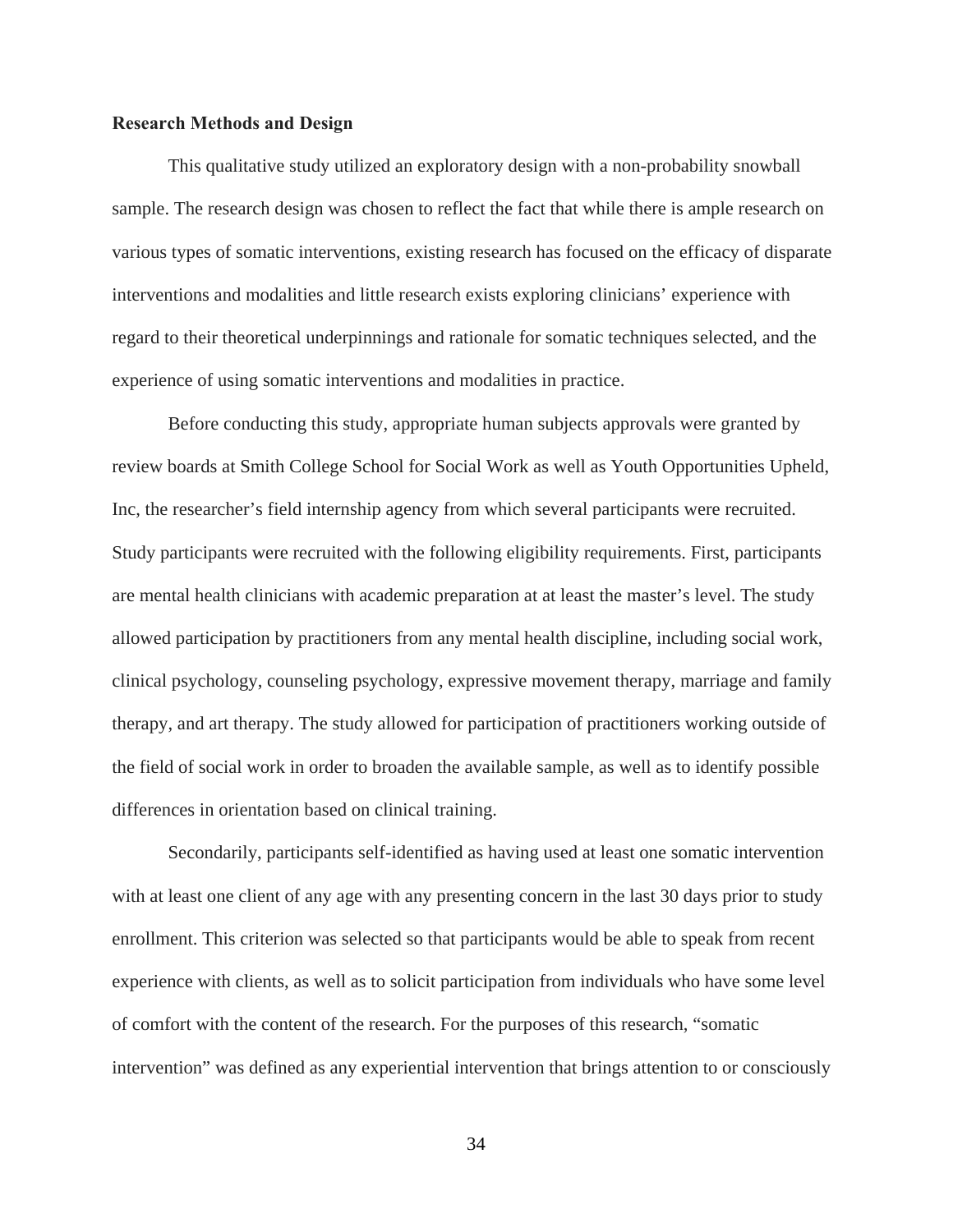manipulates an individual's physical posture, gestures, gait, or breathing. This is in line with definitions used within the broader fields of Sensorimotor Psychotherapy, Body Psychotherapy, Expressive Movement Therapy and some branches of Gestalt therapy. Somatic interventions may include mindfulness or meditation practices, family sculpting, or the use of safe touch between therapist and client or within a family system. For the purposes of this study, somatic interventions may also include practices such as EMDR, yoga therapy, or expressive movement therapy.

Finally, eligible participants self-identified as English-speaking and practicing in the continental US. While a clear limitation of the study, it was necessary to exclude participants who did not feel comfortable participating in a 45-60 minute interview in English, as the researcher does not have sufficient foreign language fluency to conduct interviews in additional languages.

 While it may have been possible to draw statistically significant quantitative conclusions about the use of somatic interventions from a quantitative study design, the use of qualitative interviews allowed for a more nuanced and in-depth look at the ways that various practitioners across mental health disciplines conceptualize the use of body-based interventions in their work, and the process by which they have come to understand the role of the body in treatment. A qualitative, exploratory approach allows the researcher to deepen her own understanding of decision-making around these interventions, and contribute to research on the underlying themes, politics of professional identity, ethical issues, and practice considerations of practitioners using or considering various somatic modalities. This approach offers a wealth of inspiration for future research on a very broad and timely theme, which literature suggests is somewhat fractured along discipline lines in clinical practice.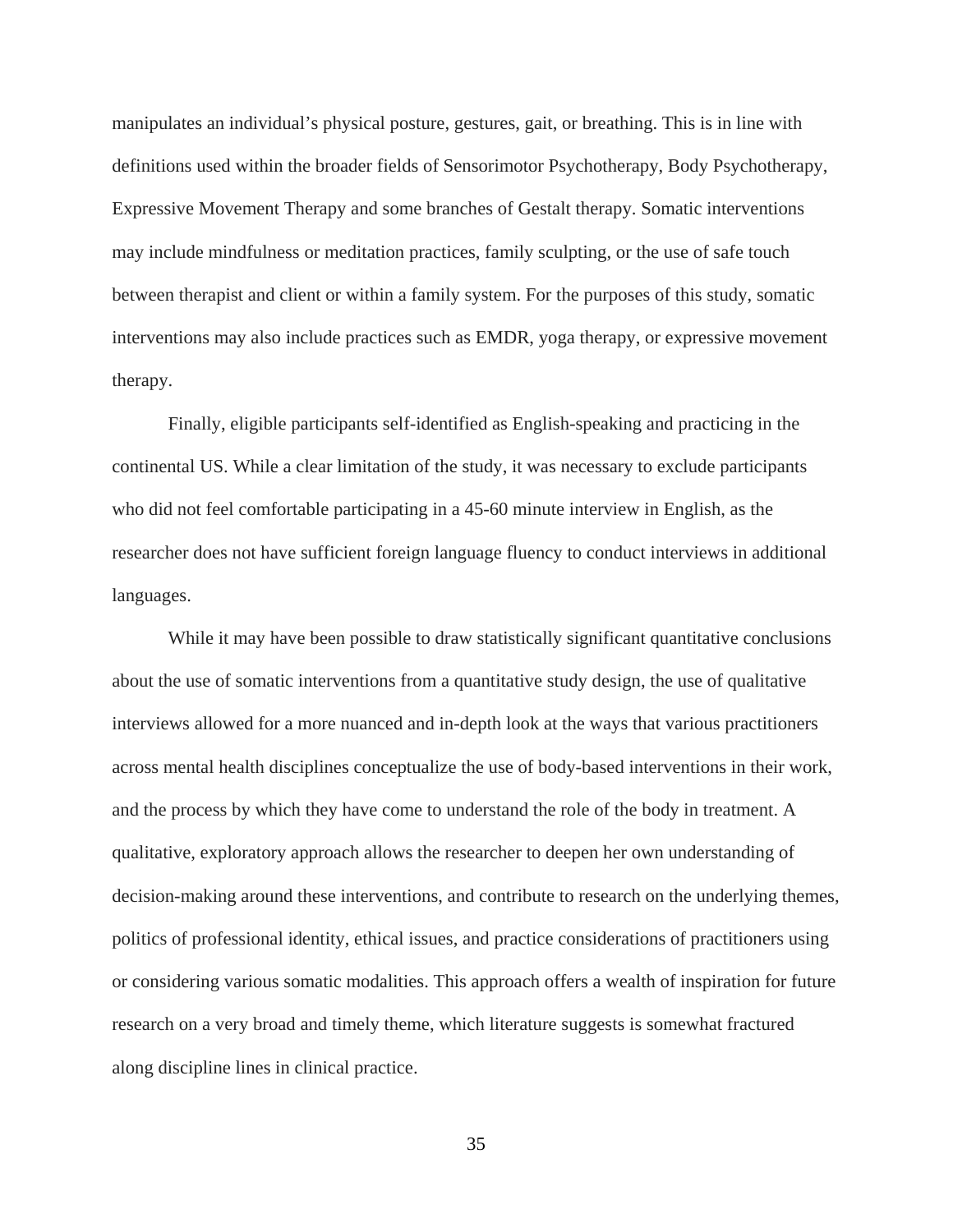# **Sample**

 Based on inclusion criteria, participants in the study are mental health clinicians with academic preparation at the master's level or higher. Participants come from many mental health disciplines, including social work, clinical psychology, counseling psychology, expressive movement therapy, marriage and family therapy, and art therapy. Participants from multiple disciplines were included in the study to allow the researcher to begin to draw comparisons between the use of somatic interventions within different clinical disciplines, and incorporate clinicians' perceptions of how their discipline views the body in treatment. Within the Findings section, participants' professional orientation is noted as relevant to statements made during interviews. Participants self-identified as having used at least one somatic intervention with at least one client in the last 30 days. Participants are English speaking due to limitations in the researcher's foreign language abilities, and practicing in the continental US to afford the researcher easier logistical access to participants to complete interviews.

 In initial phases of recruitment, the researcher created an email list of approximately 30 professional contacts in the mental health field. The researcher also obtained permission from her field placement agency to send a study recruitment email to all agency staff – approximately 800 individuals, a portion of whom would be eligible for interview based on inclusionary criteria. The researcher sent a recruitment email to professional contacts working in the mental health field. In the email, interested study candidates were asked to contact the researcher by email or telephone to schedule a brief (5 minute) screening interview by phone. In the screening interview, the researcher answered any questions, confirmed that participants met inclusionary criteria for the study, and scheduled the interviews.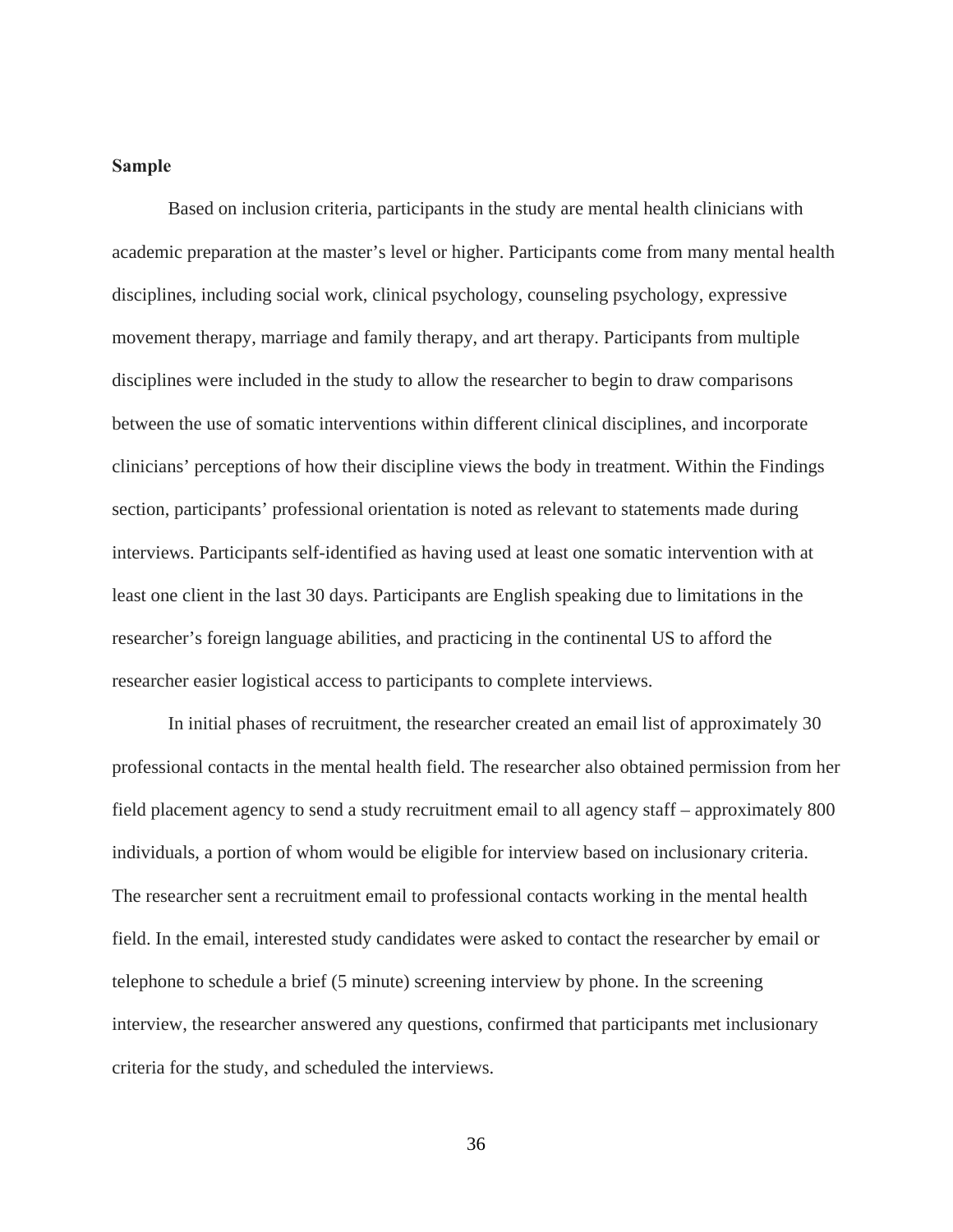Participants were informed that they might refer others who met inclusion criteria by forwarding recruitment email and flyer to forward to colleagues and other contacts. Professional contacts were informed that the recruitment email and flyer could be forwarded to contacts who might be interested in study participation at their discretion. Many participants provided referrals to other clinicians who are known for their use of somatic interventions. This form of snowball sampling offered a broadened base of participants, however was inherently limited by the small group receiving initial contact. The snowball sample is inherently limited by clinicians' judgments and assumptions about ideal study participants, and referral sources' social networks may be inherently limited to those who are similar to them in terms of race, class, social status, and treatment modality.

 Upon screening and within the informed consent, participants were informed that their participation in the study was voluntary, that they were able to refuse to answer any question, and that they might choose to withdraw from the study during or after their interview, up until a deadline by which data cannot be withdrawn from the final study. Participants recruited from the researcher's field placement agency were informed that they could contact the chair of the agency research department with any questions or concerns regarding the study.

 The methodology selected involved analyzing and interpreting qualitative information, which inherently involves subjectivity. As such, the personal biases of the researcher posed a potential study limitation. The researcher has a personal interest in learning about and using somatic interventions in treatment, and has additional background in martial arts and yoga instruction that she often uses in treatment with clients. The researcher has addressed this potential bias through guidance from the research advisor in her efforts to code and analyze data in an objective way. While the researcher uses somatic interventions in practice in a way that is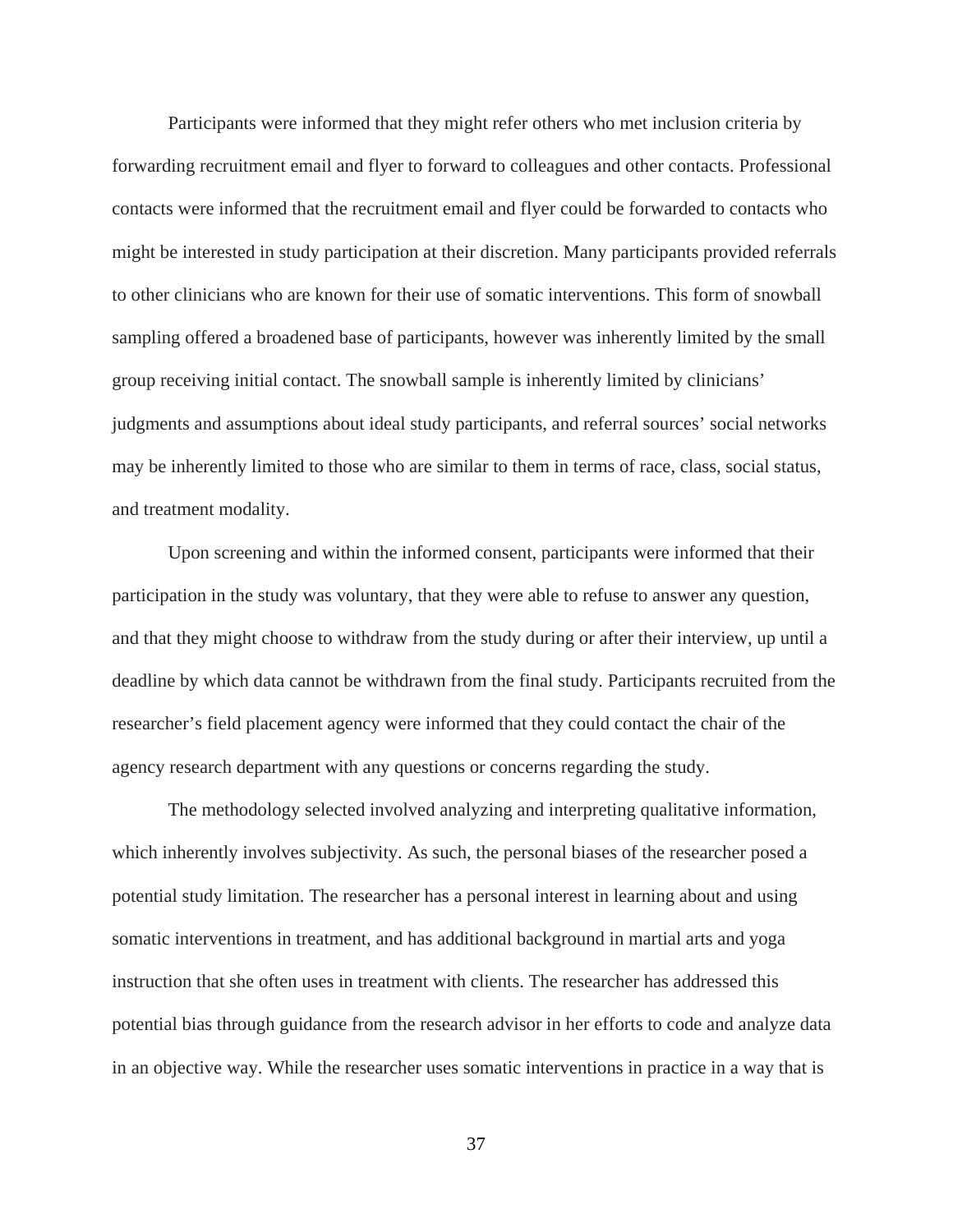grounded in available research on the topic, the researcher does not subscribe to a particular implementation model or theory at this time, and has sought to maintain a 'beginner's mind' as she gleans insight and new grounding for somatic intervention from more experienced practitioners.

Study participants' knowledge of the researcher's background and interest in somatic interventions may have influenced their responses during interviews, however it may also have provided an assumption of mutual understanding that may have facilitated a deeper and more honest and open discussion of technique and theory.

 The use of a non-randomized sample is a significant limitation to the study design. While this limits the applicability of the findings, the researcher has sought a sample that is inclusive of practitioners throughout New England as well as the West coast, and a sample which includes clinicians who have received training and work experience in a variety of settings. Although limited, the research still offers important insights and themes that will offer a basis for future innovations in research and practice.

## **Data Collection and Methods**

 The data collection instrument for this study was an interview guide created to elicit narratives from clinicians regarding their theoretical influences, interventions used, client response to interventions, and considerations around professional development.

As described in the recruitment description, participants were recruited via email using a snowball sample methodology. Professional contacts received an emailed letter and flyer describing the study purpose and methodology. Interested individuals were asked to contact the researcher, who followed up with a brief informational call to provide additional informed consent, answer questions, and schedule an interview if interested.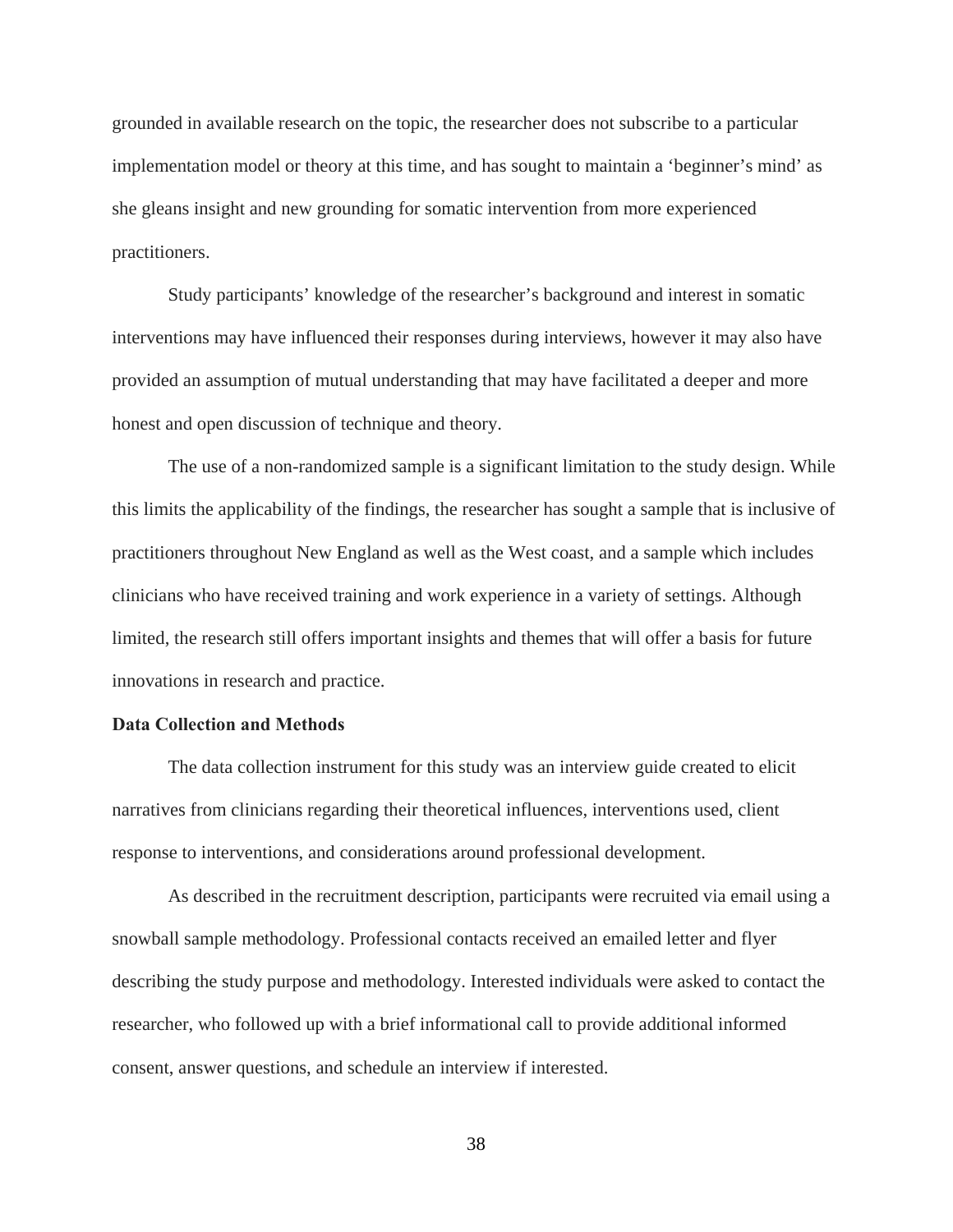Participants' email addresses, phone numbers and other contact information were stored as a file separate from individual interview documents. The contact information file was stored on the researcher's password-protected Dropbox folder, and was deleted at the conclusion of research. A copy of the final thesis document was sent electronically to any interested study participant upon request, and all participants were made aware that the document will be available electronically through the Smith college library.

Twelve participants were recruited for this study, and twelve in-person interviews were conducted. Ten participants allowed the researcher to audio-record the interviews, and two declined to be audio-recorded.

Data was collected through 45-60 minute interviews, conducted either in person or via telephone. Participants were e-mailed, faxed, or handed a hard copy of informed consent prior to a screening interview. Once accepted to participate by phone interview, participants were given instruction to return original copies of signed consent forms by mail to the researcher at her home address, and were informed that signed consent must be in hand at the time of interview or the interview would need to be rescheduled. Participants were informed that participation was voluntary and that they could terminate their participation in this project at any time before or during the interview, and could remove themselves from the study during a period of time after the interview but before submission of the final thesis. Participants were notified that in the event of termination from the study, all associated electronic files and documents would be destroyed. Participants were informed that they could choose not to answer any interview questions for any reason. No participants interviewed elected to withdraw from the study.

The researcher met with participants for a single interview. The researcher had contact with participants prior to interview to screen participants, discuss informed consent, schedule the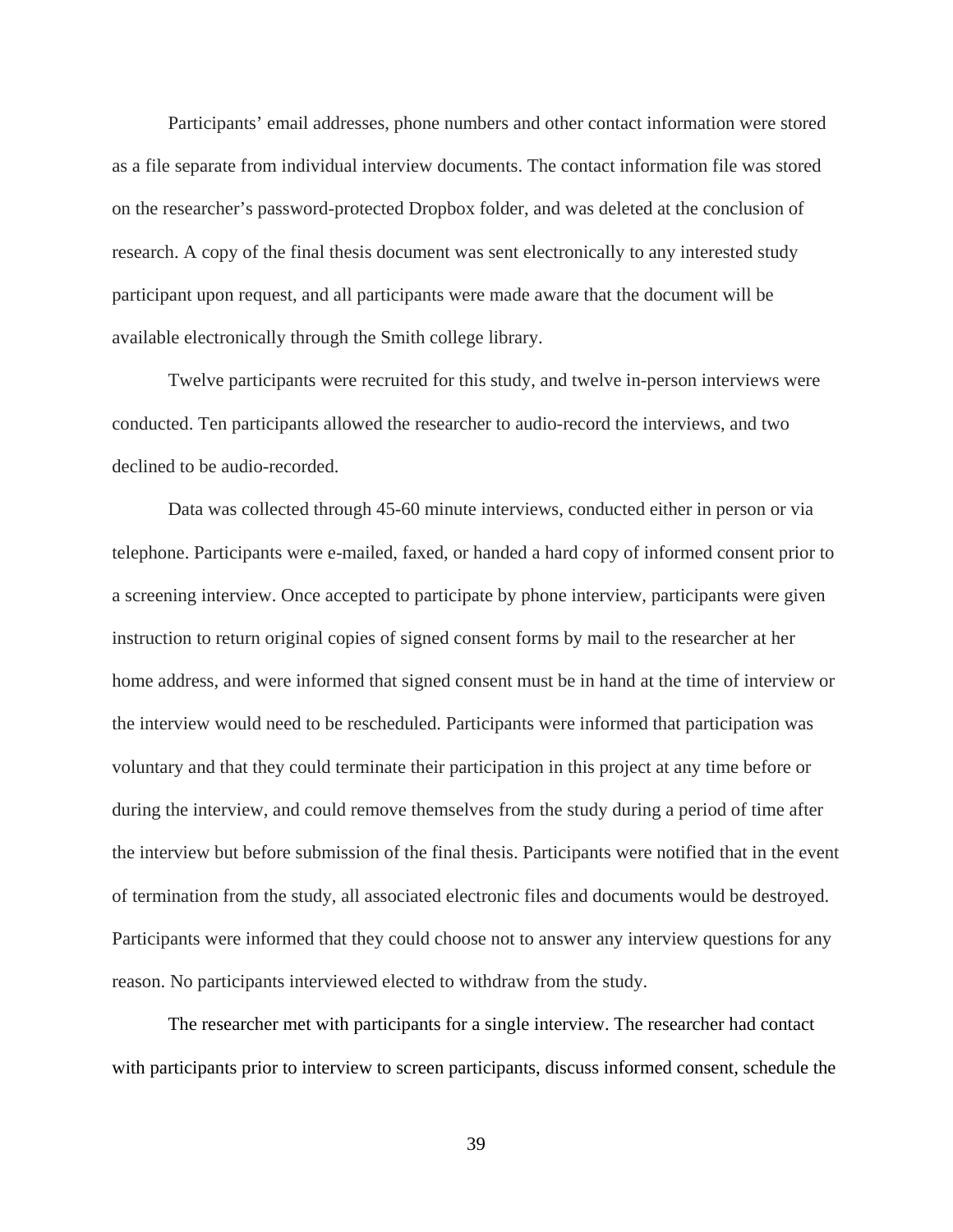interview, and answer questions. Participants had no obligation to the researcher following completion of the interview. Each participant spent no less than one hour and no more than two hours doing tasks related to this study, including screening, scheduling and participation in an interview.

In-person data collection occurred at a mutually convenient location for participants and researcher, most typically a private office at the researcher's internship. One interview took place at a coffee shop selected by the participant. Telephone data collection took place from a private space in the researcher's home.

Interviews were audio recorded using digital recording on an audio recording device. Interview audio files were coded with numbers and stored on the researcher's passwordprotected Dropbox folder. The researcher personally completed verbatim transcription of audio recordings into an electronic format using Microsoft word.. Clinicians participating in the study were asked to de-identify any case material that they discussed during interviews, and all clinicians interviewed complied with this request. For the two participants declining audiorecording, the researcher took notes during interviews and wrote up syntheses of responses with relevant quotes noted immediately following the interview. The handwritten notes were shredded following transcription.

All research materials including recordings, transcriptions, analyses and consent/assent documents will be stored in a secure location for three years according to federal regulations. In the event that materials are needed beyond this period, they will be kept secured until no longer needed, and then destroyed. All electronically stored data will be password protected during the storage period.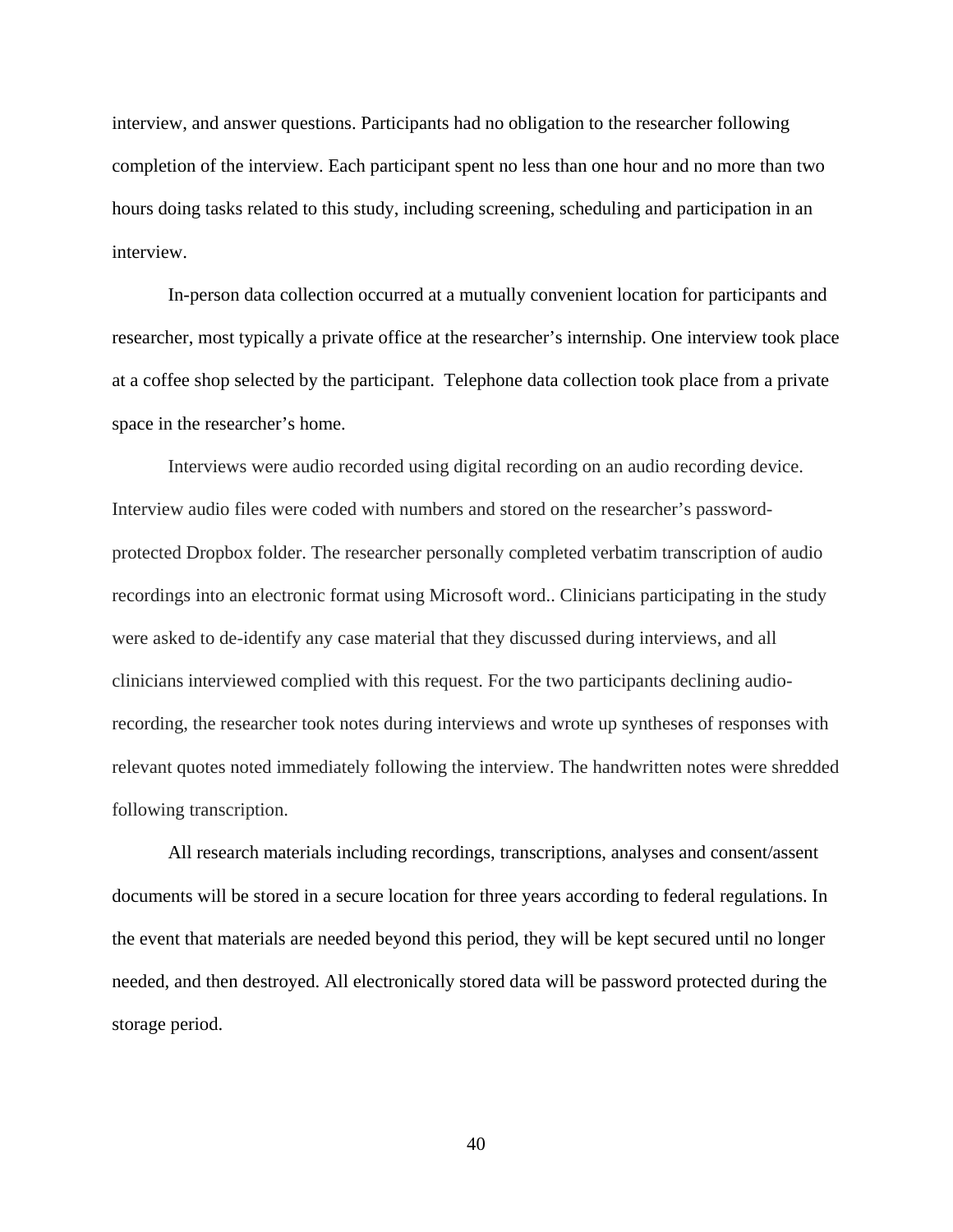## **Data Analysis**

Qualitative data from open-ended questions was analyzed by examining verbatim interview transcriptions. Transcriptions were coded using qualitative data analysis to identify significant themes within participants' narratives based on the research question "How do clinicians conceptualize and integrate the use of the body into their clinical work with clients?"

Each interview was coded separately. In the first stage of coding, the researcher labeled and paraphrased interview content with an eye for emerging themes and narratives. This stage of coding was done with a "beginner's mind", a phrase borrowed from Zen philosophy. Verbatim transcriptions were coded in the initial stage without attachment to a particular outcome and without a desire to tie theory or literature to participants' experience.

In the second stage of coding, coded data was sorted by theme or topic. Topics and themes were separated or combined until each theme appeared sufficiently substantiated by data to stand alone in the development of a conceptual schema. Data that appeared unsubstantiated, irrelevant, or disconnected from the research question was omitted. Some discussion of this data is included with regard to suggestions for further research in this area.

In the third stage of coding, the researcher developed a conceptual schema from the data, tying the data together. Major and minor themes were identified and a narrative emerged around the interplay of these themes in participants' clinical experience. The final analysis was written in a way that was guided by the conceptual schema, integrating relevant theory and literature as needed to support the data.

### **Discussion**

 While the study did not involve exposure to any new case material for participants, the act of recounting their work with clients posed a small potential risk of raising issues of vicarious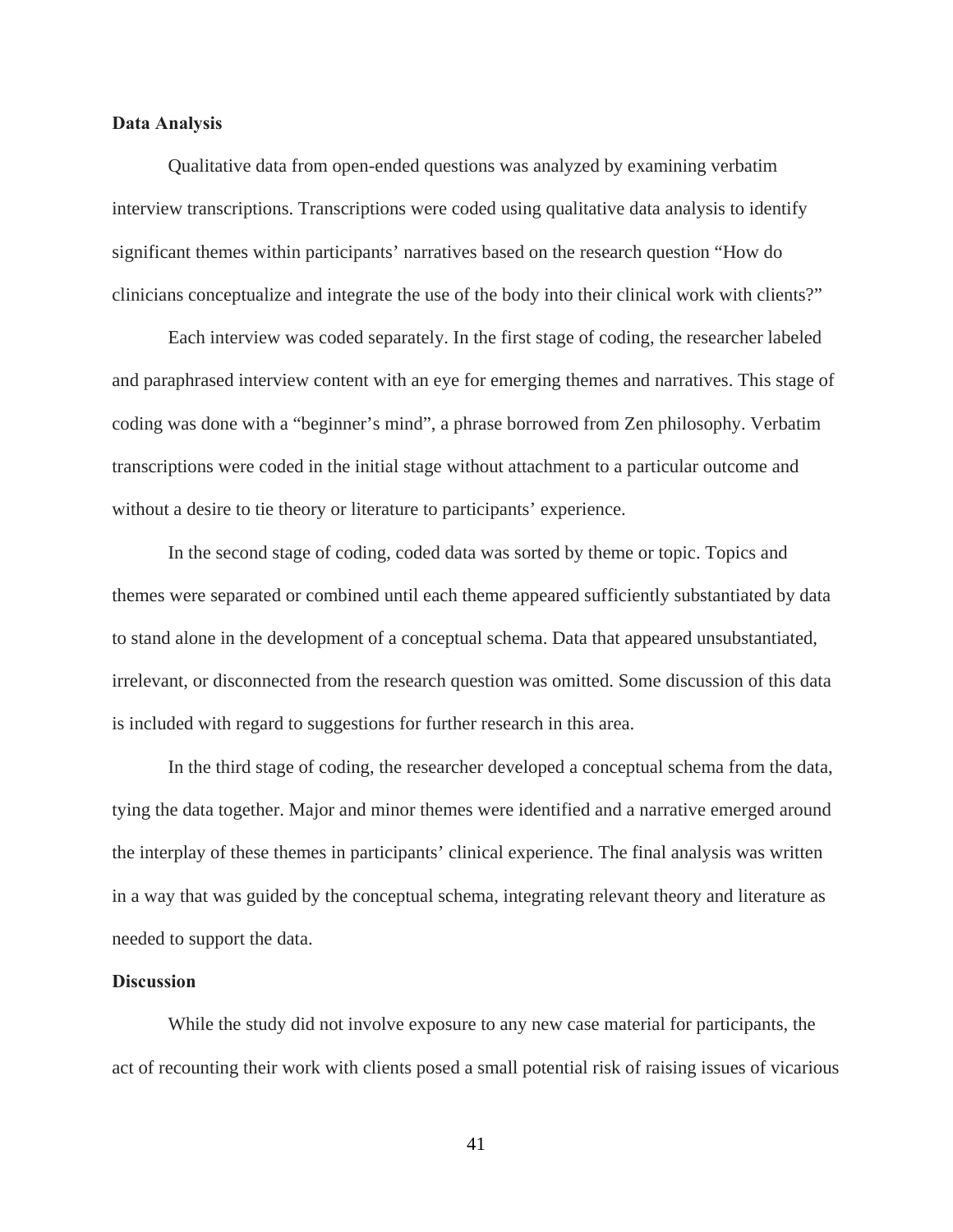trauma or secondary traumatic stress. It was determined by the Human Subjects Review Board that as study participants are practicing mental health professionals with professional licensure in their field of study, this risk is minimal and does not constitute a significant ethical issue.

 The researcher elected to interview participants who are current or past supervisors at research participants' discretion. Participating current or former supervisors were asked to consider power dynamics and conflicts of interest as they determined whether they would like to participate in the study to avoid potential conflicts of interest.

 The researcher did not interview individuals who are or have been direct clients of the researcher in order to avoid ethical transgressions. Participating clinicians may consider themselves to have or have had physical or psychiatric disabilities, however they were not recruited on this basis and the researcher did not inquire about participants' personal disability status within the context of the research. The researcher completed the Collaborative Institutional Training Initiative (CITI) on line training course prior to HSR approval and initiation of the study. The certificate of completion is on file at the SSW.

 Although this study does not directly deal with the impacts of racism and discrimination, the researcher sought to acknowledge and challenge her own biases and assumptions as a white clinician throughout the research process through open dialogue with colleagues and peers about the impact of power differentials in research and practice. Of particular interest in the context of the topic is whether the application of somatic interventions assumes that both clinician and client are able-bodied. It is the researcher's belief that this need not be the case, and that embodied interventions may be of particular clinical use when client or therapist has a physical disability, but this issue warrants further research and consideration.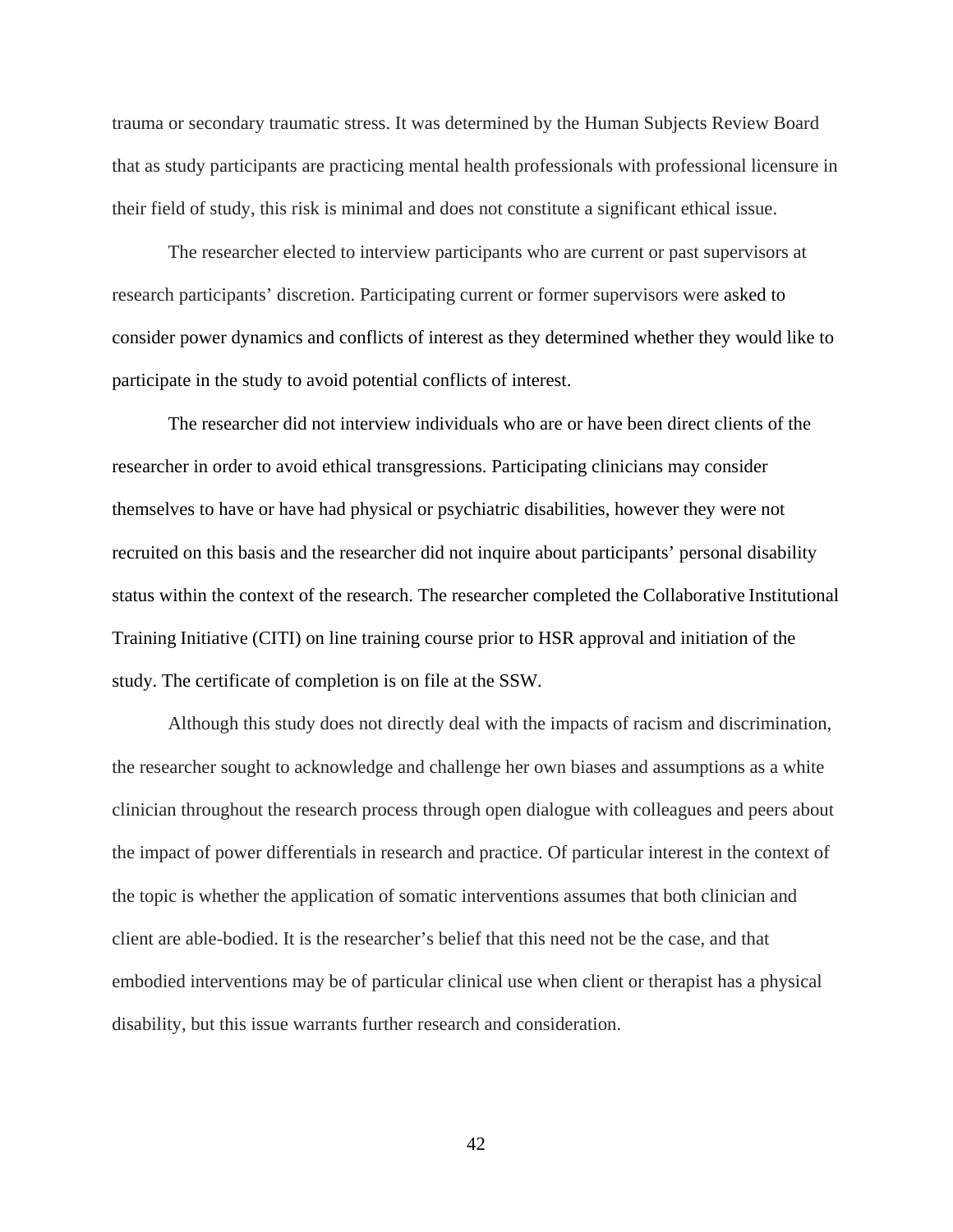# **CHAPTER 4**

## **Findings**

# **Formulation**

 Interviews yielded twelve rich narratives around participants' experiences using somatic interventions with clients, as well as the thoughts, feelings and beliefs that surround their use of the body in mental health treatment. The researcher will begin with a discussion of the sample population and the theoretical orientations from which they practice, as well as a discussion of how participants' theoretical orientations conceptualize the use of the body in treatment. Individuals' relationship to somatic interventions will be explored, with a detailed analysis of specific techniques and modalities endorsed during interviews and explanation of what interventions look like in practice. The researcher will then delve into a discussion of themes emerging from the research.

### **Sample Population**

All participants interviewed were female identified and all were masters level clinicians licensed in the state of Massachusetts. Of the sample size of 12, five participants identified professionally as Clinical Social Workers (one licensed independently as an LICSW in Massachusetts); three participants identified as LMHCs; one identified as a clinical psychologist, and three identified as expressive arts or drama therapists, with concurrent LMHC or LMFT licensure.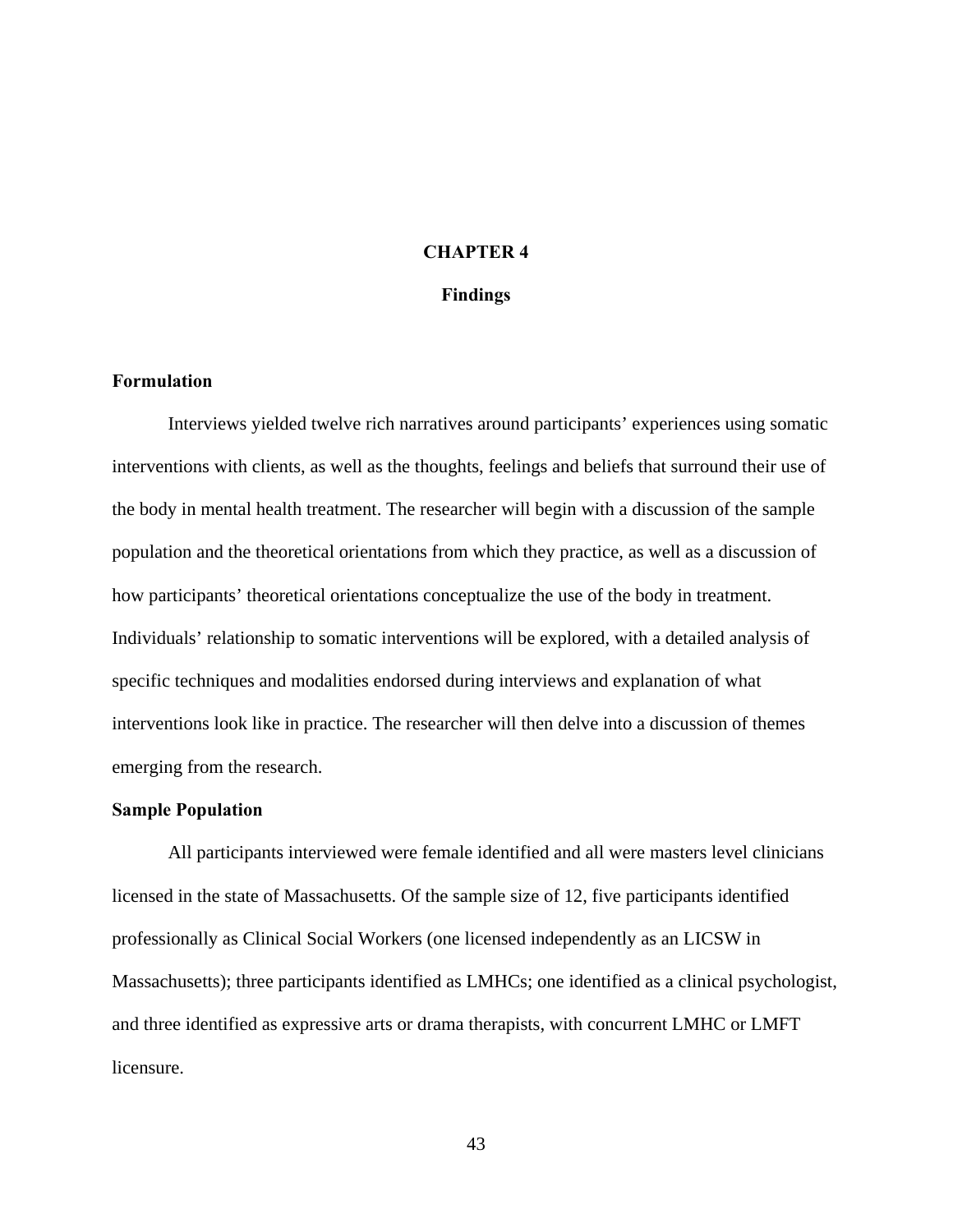Participants generally identified that mental health counseling, marriage and family therapy and clinical psychology do not explicitly advocate the use of the body in mental health treatment. Expressive arts or drama therapy were identified as more explicitly advocating the use of the body:

Interview 5: My training as an MFT, I don't know if that so much affects how I view using the body in treatment… That's more about systems and I don't remember reading anything or learning anything in that literature that advocated incorporating the body… As a drama therapist, I through that part of my training have come to see work with the body as essential to creating change.

Interview 4: Art speaks through the body.

Interview 9: Being an expressive arts therapist is really important to me… My main art forms are writing or dance, not visual art… and also to a lesser amount, music and song. To me, all of these pieces are really about connecting with your body and the different parts.

Participants identifying professionally as clinical social workers (n=5) all endorsed a connection between clinical social work values and the use of the body in treatment. Narratives around this centered on the ideas that clinical social workers strive to view the whole person in treatment, avoid addressing challenges narrowly, and empower clients to take ownership over their treatment and healing.

 Two participants reported that they work independently in private practice, with the remaining ten participants working as clinicians at a mental health agency. In terms of participants' specializations in particular populations and presenting issues, adolescents were the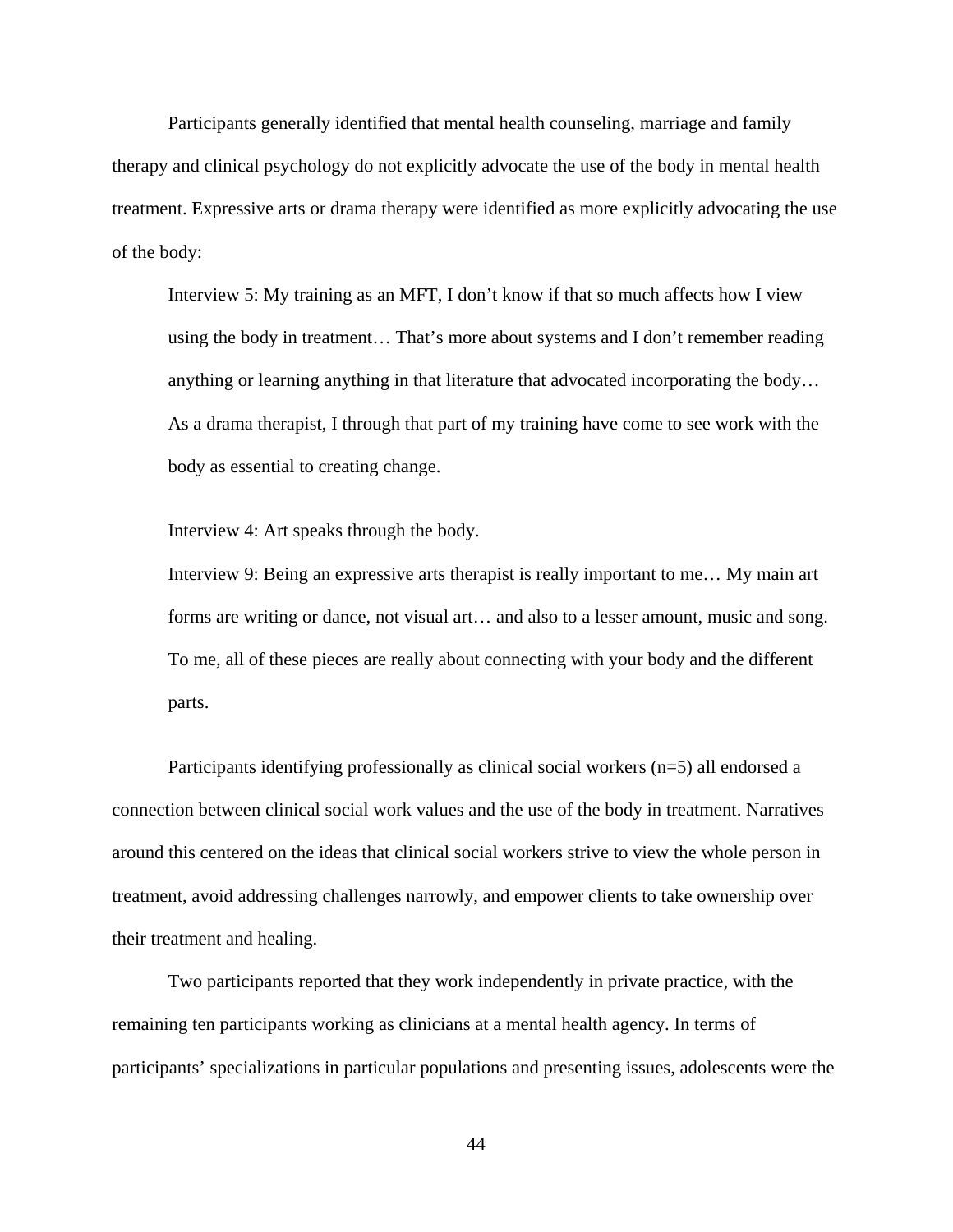most common population (11 participants), followed by children ages 6-12 (10 participants), adults (7 participants), early childhood ages 0-5 (5 participants), and couples (2 participants). All participants working with children and adolescents endorsed engaging families on some level in treatment when possible.

With regard to presenting issues, all participants endorsed addressing multiple mental health needs. The most common specialization was in mood disorders and trauma (10 participants endorsing), followed by anxiety disorders (6 participants), attention and behavioral disorders (6 participants), and autism spectrum disorders (5 participants).

### **Theoretical Orientations**

All participants identified multiple theoretical orientations that they draw from in their clinical work, with two participants noting their orientation as specifically "eclectic." The most common theoretical framework guiding participants, by self-identification, was cognitivebehavioral (6 participants), followed by psychodynamic theories and attachment theory (5 participants each). Four participants identified themselves as trauma-oriented, with some discrepancy around how strongly they identified with the trauma field, which appeared to center around a personal question of whether they had had enough training to identify themselves as trauma clinicians. This is interesting considering that ten clinicians identified that they work with trauma as a dominant presenting issue or specialization.

Additionally, four participants identified that they draw heavily from mindfulness-based theory. Other theoretical orientations identified were narrative therapy (3 participants), humanistic psychology (3 participants), family systems theory (3 participants), somatic psychology (2 participants), expressive arts therapy (2 participants), feminist theory (1 participant), and psychodrama (1 participant). Among clients identifying with psychodrama and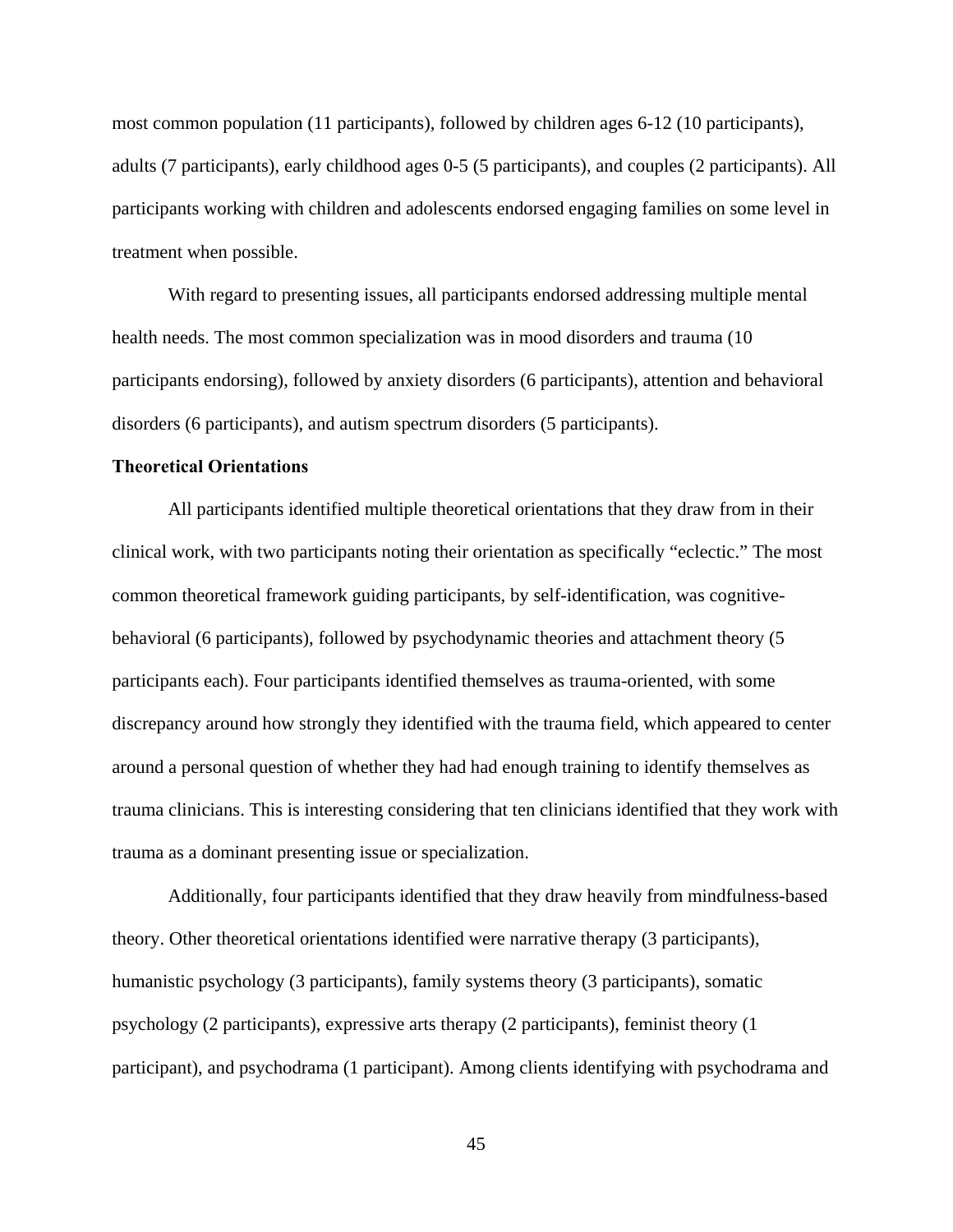expressive arts therapy, all mentioned that there is a debate within the expressive-arts and drama therapy fields right now regarding whether these fields should be viewed as theoretical orientations or professional identities. These are included in this write-up as both orientations and identities, acknowledging while, as one participant (Interview 9) states, "You can actually do your NPI code to say that you're not a mental health counselor but a creative arts therapist," there is a broad base of theoretical and empirical literature linked to specific types of treatment modalities underpinning the field.

Participants were asked to identify whether the theories they draw from explicitly advocate the use of the body in treatment. All participants identified at least one theory that they draw from in clinical work that explicitly advocates the use of the body. There was consensus that trauma theory  $(n=4)$ , mindfulness-based theory  $(n=4)$ , somatic psychology  $(n=2)$ , expressive arts therapy  $(n=2)$ , psychodrama  $(n=1)$  and feminist theory  $(n=1)$  advocate a body-based approach.

Interview 4: I think that being female in the world is a very different experience than being male and I have to be aware of how that might influence families and relationships. Being male in the world is very different, and for me it's other, and that also influences family dynamics and the sense of who you are in the world. Even in today's world we're knowing more that it's not either or, and as I've become more educated and sensitive to that aspect, I think body plays a big factor in understanding who people are as far as gender, as far as sexual orientation, as far as who they perceive themselves as being in the world. So it has grown to be much more important, and it's bigger than what it was ten years ago.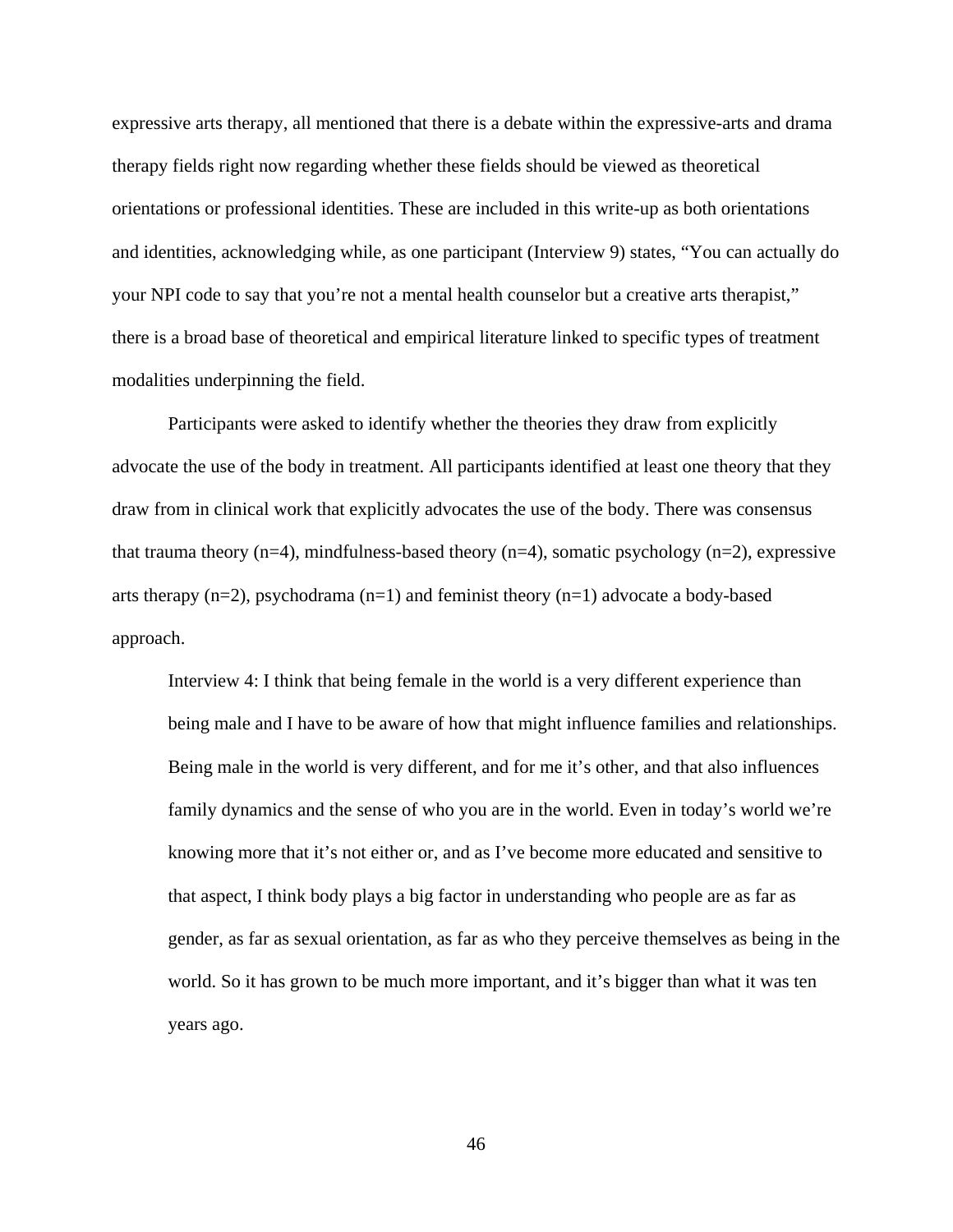Participants' narratives around the connection between theoretical orientation and bodybased work were rich, but the connections that appeared the most explicit and specific throughout interviews focused on trauma theory and attachment theory:

Interview 3: [In] my training experience, yes [trauma and attachment theories advocate a body-based approach], although I think it's a bit newer. Maybe not newer in how it was thought of, but newer in us learning how to use interventions to address the body components of it. At the very basic level, I think that all trauma therapies focus on scanning and being aware of a person's body, their body movement, their body language, their energy and arousal level, their emotional expressions, the shifts in any kind of body posture and whatnot. In the field of trauma with the situation being that we base a lot of strategies in helping someone stay grounded and attending to the physicality of that… I think in attachment you're really urged to turn into both parties, whether it's in couples therapy or in parent child psychotherapy. Tuning into both people's body language and what kind of rhythm they have, what kind of call and response do they have in their actions, are they receptive and open, do they withdraw, how engaged are they, do they make eye contact, do they touch, what's the quality of their touch, what's the arousal level of each person, how do they respond to that arousal level… like if a kid's on my yoga ball bouncing up and down is the parent or caregiver ok with it? Do they say "Knock it off, that's really bugging me," so yeah, it's a very important part of attachment work too.

Interview 6: The trauma theory that I am guided by definitely does advocate body-based work. I think the trauma field mainly knows about mindfulness and yoga as practices that help, so the Aikido piece is something that I think is a little newer but adds a dimension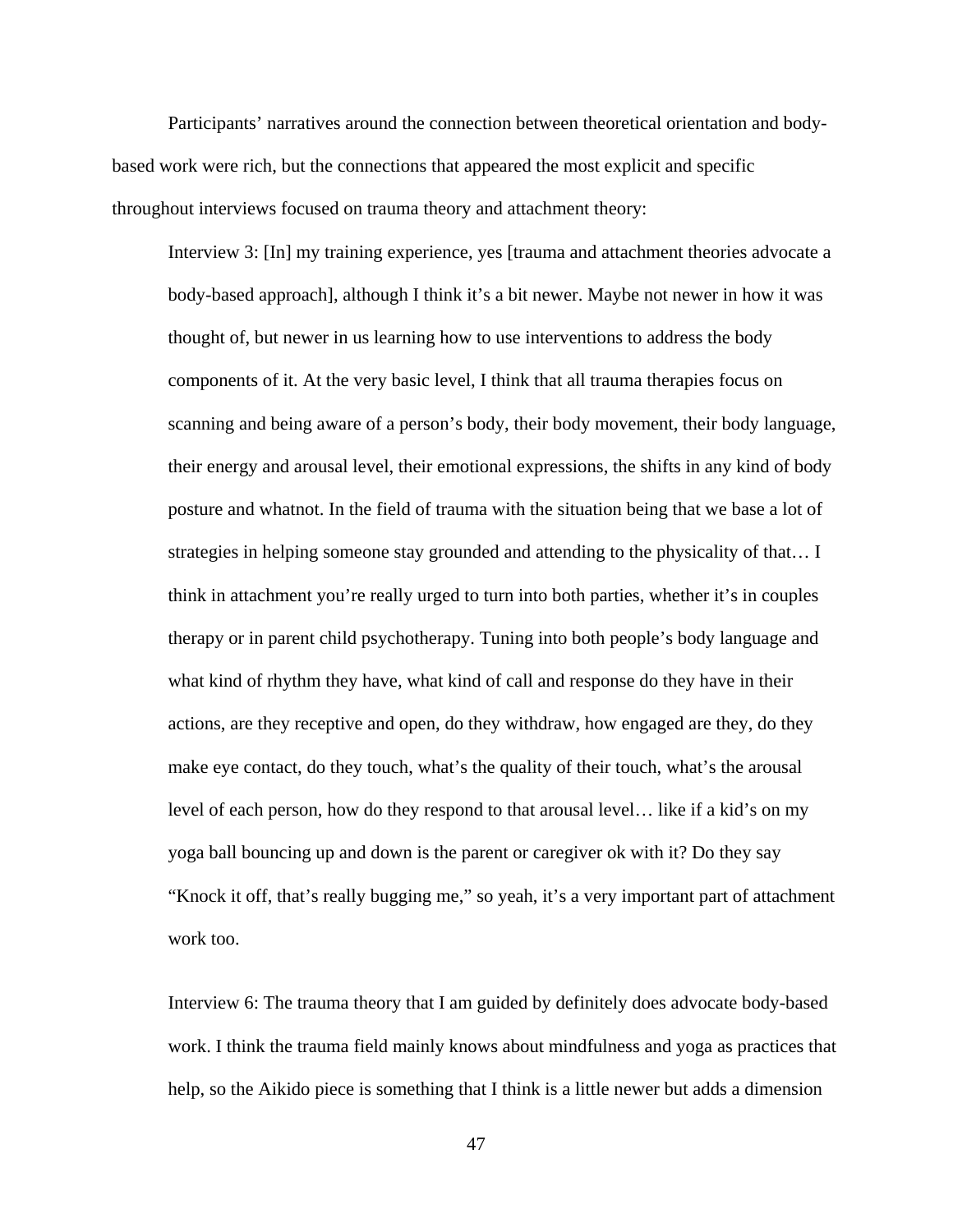that yoga and mindfulness doesn't because you're with a partner and you in action need to deal with a stressor or a relationship – the things that actually trigger trauma responses for people.

Cognitive-behavioral theory and psychodynamic theory were split, with four  $(n=6)$ participants endorsing an explicit focus on the body in cognitive-behavioral therapy and two (n=5) endorsing an explicit focus on the body in psychodynamic theory. As participants were not asked to define psychodynamic theory, this discrepancy may be around the incorporation of attachment theory into psychodynamic work – the two participants reporting a body-based focus in psychodynamic theory did not additionally cite attachment theory as a framework guiding their work, however referred to ideas of attachment at various points in their interviews.

Two participants offered an interesting integrative perspective on theoretical orientations: Interview 2: We think about CBT and neurobiology and neural pathways and how to change those… it's all very physical in addition to being based on our histories and our psychology. So I guess that's where I think CBT and psychodynamic really complement each other very well in terms of somatic interventions.

Interview 8: I think a lot of trauma work is working with the body and where you store things in the body. Sometimes the way you get that out is cognitively or behaviorally or restoring attachment. I think a lot of times they're connected for me, because I think the way we attach is through behavior. It's very behavioral.

These responses and the overall trend within the sample of drawing from multiple theories, some that integrate the body more than others, speaks to clinicians' ability to make meaning of and integrate multiple theories and modalities into their work. It may also speak to the challenge of categorizing theories that are often interrelated and build upon one another, despite the tendency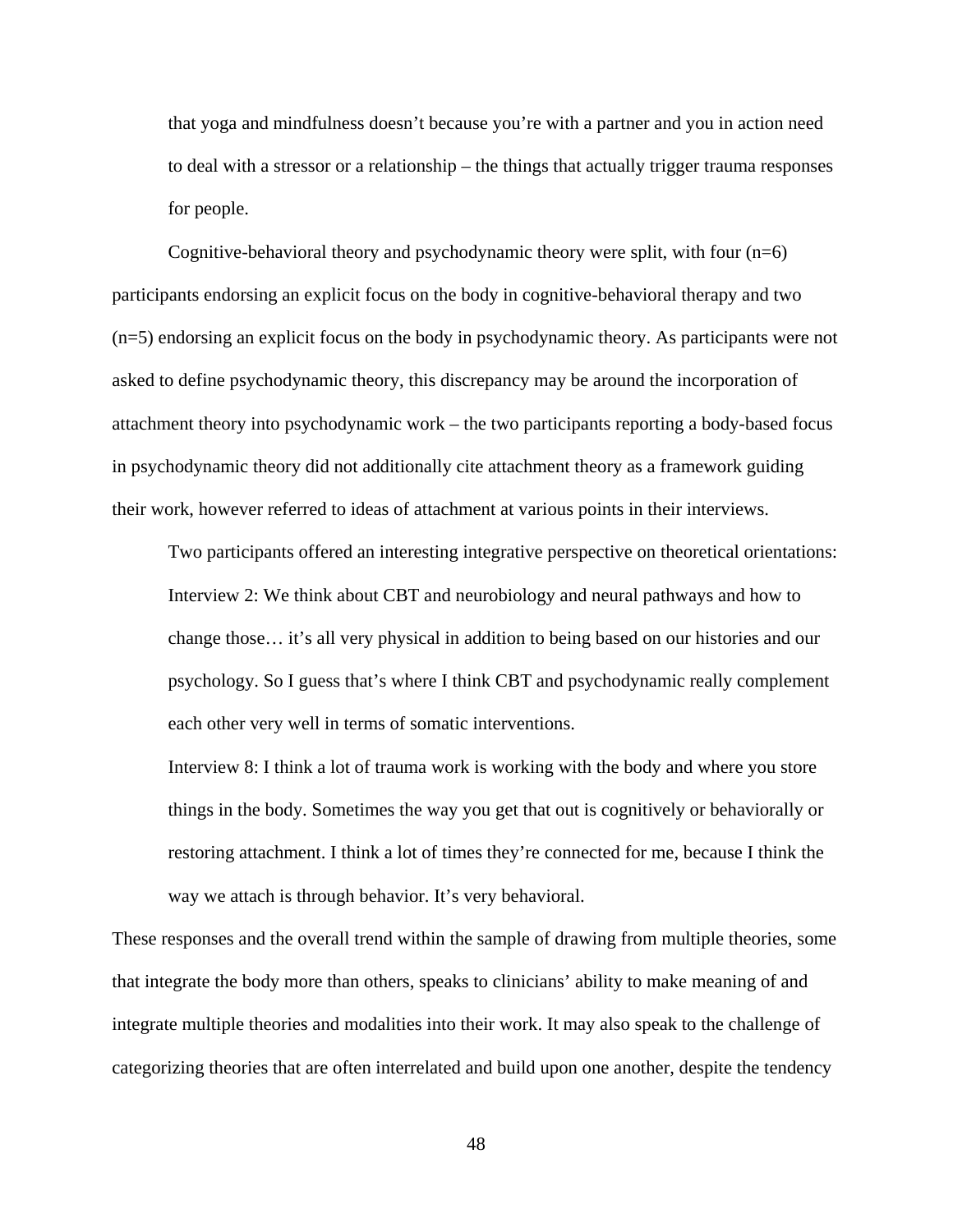among mental health fields (and indeed the tendency of this researcher in this inquiry) to fracture our base of theories into disparate parts. Only one participant endorsed a sense that all the theories that she draws from explicitly advocate integrating the body into treatment – these frameworks are attachment, feminist and expressive-arts theories.

With regard to CBT, one participant discussed using both traditional and trauma-focused CBT modalities. When asked to discuss the similarities and differences between the two in terms of their incorporation of the body into treatment, she stated,

Interview 8: Because TF-CBT is still being evolved and the founders are continuing to tweak it based on feedback that they get, theirs is probably more body-based [compared to CBT]. But if you think back to basic behavioral therapy and salivating… I guess it depends on how you're conceptualizing using the body.

There was consensus among participants that humanistic psychology  $(n=3)$ , family systems therapy  $(n=3)$  and narrative therapy  $(n=3)$  do not explicitly advocate the use of the body, however a few participants discussed that the use of metaphor that is central to narrative therapy can be paralleled by clinician's use of metaphor to support participants in making meaning of somatic experiences in treatment.

### **Defining and Describing Interventions**

All participants were asked to define body-based intervention during the interview, and were encouraged to do so without interviewer prompt. Two participants indicated that they would like the researcher's personal definition, and the working definition used throughout this study was provided following participant response. Ultimately, there was some difference in the way that clinicians interviewed define "body-based intervention" in their work. While all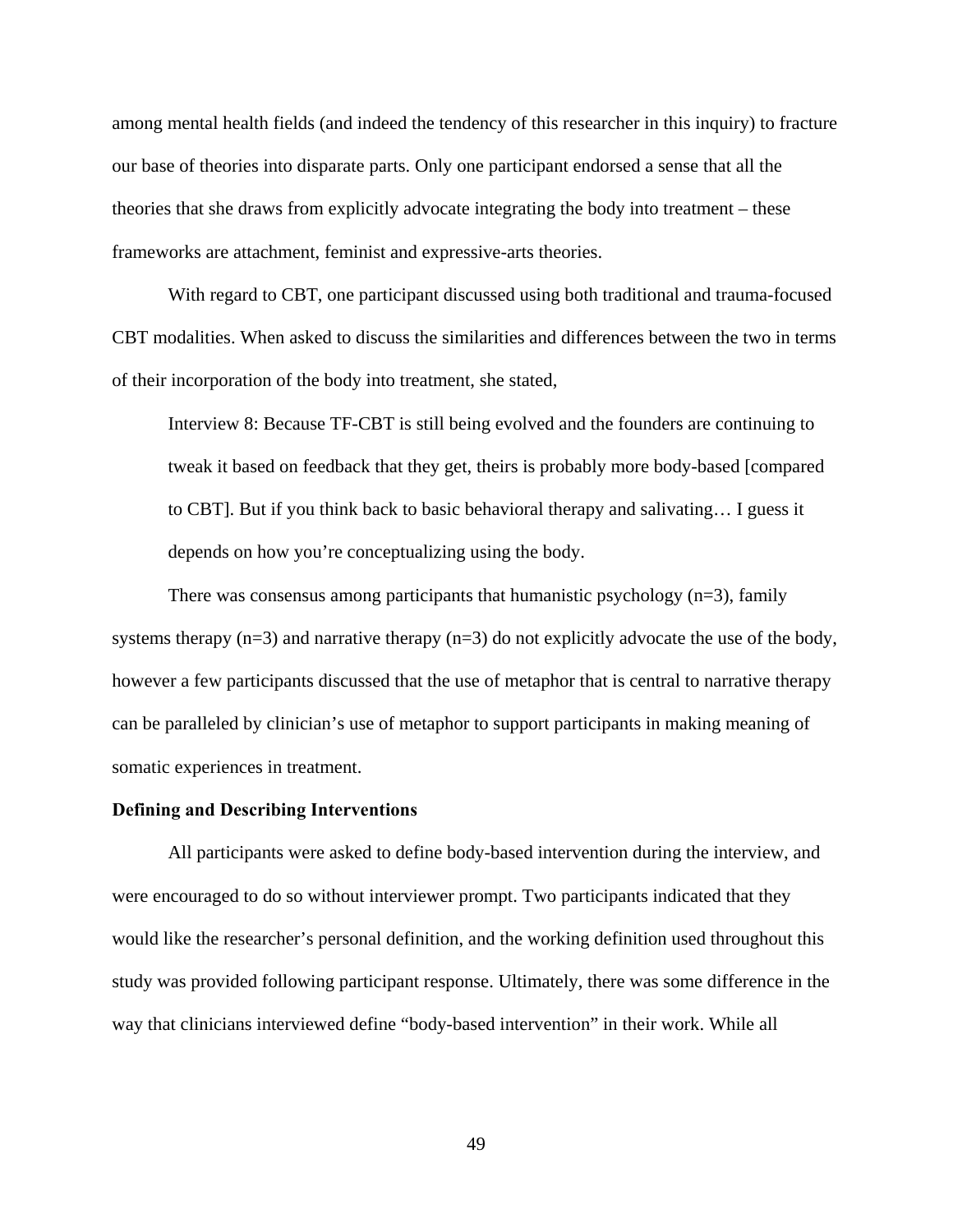participants incorporated the idea of using the body in treatment, the methods and goals differed between responses.

Five definitions incorporated the idea of intentionally focusing on the body, and five definitions specified that interventions were related to clients' goals. Additional incorporations included the idea of paying attention to sensation (2 participants), aspects of arousal and regulation (2 participants), learning to integrate body and mind (2 participants), and locating emotions in the body (2 participants). Two participants discussed the idea of utility – one stating that body-based interventions utilize movement and awareness as instruments, and another stating that body-based interventions involve using the body as a coping skill. Other ideas that emerged from this exercise in definition included the idea of a safe space, getting out of the thinking mind, and clinicians instructing or guiding clients (1 participant each).

All participants endorsed some sense that somatic interventions are important to their work, with many participants stating that somatic interventions are integral to their work, if not because of their approach and theoretical basis but because of personal preferences for incorporation of the body into treatment. Many participants noted that they don't use somatic interventions when clients express discomfort, but the majority of participants discussed the use of somatic grounding exercises as being important to creating appropriate openness and containment in a therapeutic setting for most clients. Specific goals of somatic intervention are discussed later in this section.

Two participants noted that there are times when somatic interventions would not be indicated because of client needs and preferences. These participants endorsed a client-centered approach to treatment as well as an emphasis on the importance of client choice in treatment:

Interview 3: It's always about choice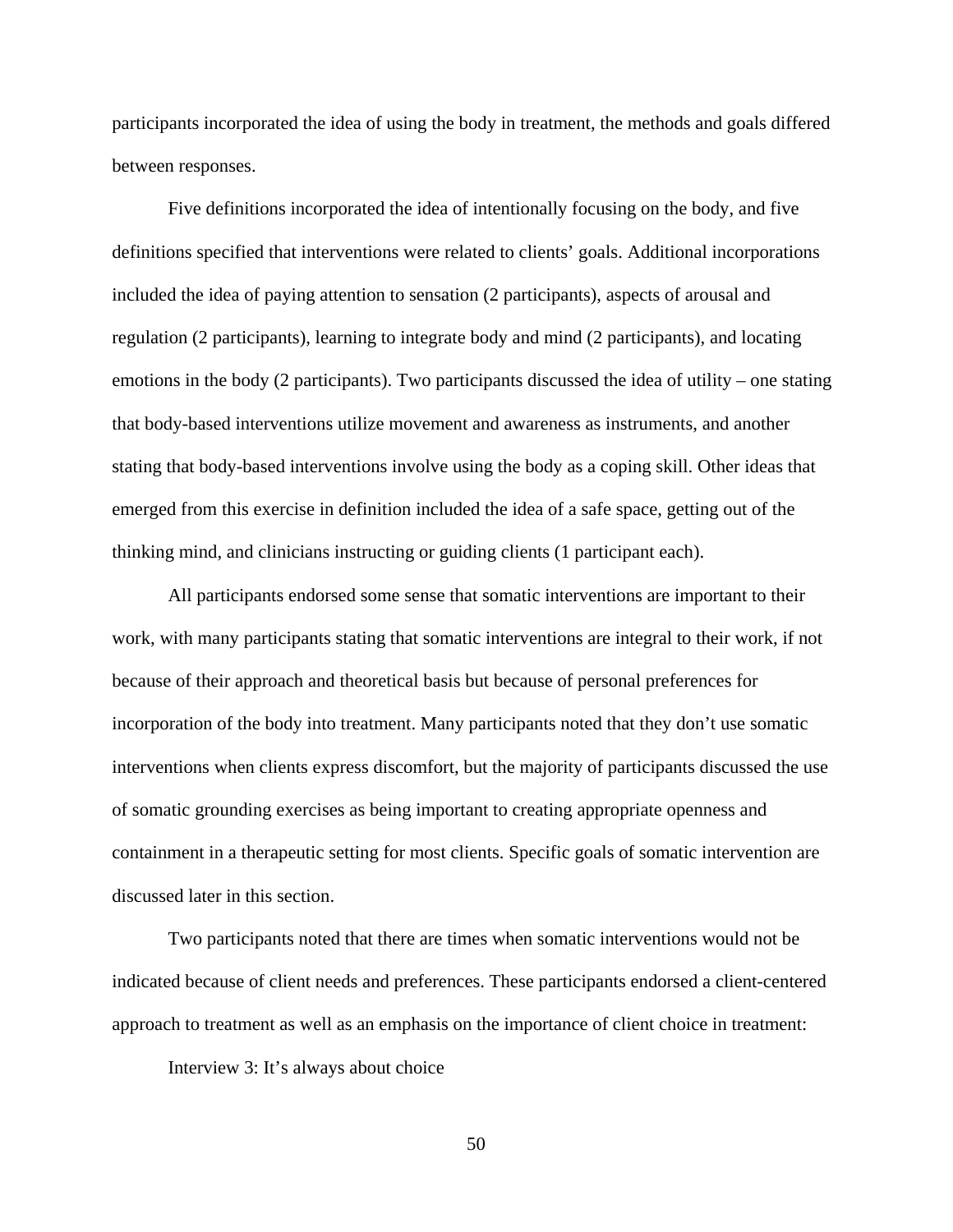Interview 10: I think a lot of people just plain don't like it when I talk about [somatic interventions]… and really therapy is about the client, what makes a difference for them, what they want to do… So if I said that it was integral, a lot of my clients wouldn't come back regularly.

 While all participants identified as currently practicing as outpatient providers in clinics or in private practice, one participant who had extensive experience working in an educational program with teens with behavioral issues discussed setting as an important factor in determining whether somatic interventions are appropriate:

Interview 9: "I believe you need a certain amount of personal safety in order to do a lot of the body based interventions and in that environment it didn't feel safe enough. [Program] is a really unstable place. Kids are always behaving and acting out and one of the things that I think is really important... is that you need to open and close the body and I was always afraid I'd be interrupted and leave a kid wide open and they'd get hurt or damaged.

Table 4.1 shows the use of specific modalities or interventions endorsed by study participants. To afford the reader some organization of ideas presented and a clearer understanding of the interventions participants use, interventions have been sorted into ten main categories: mindfulness-based interventions, postural interventions, attachment interventions, sensorimotor interventions (including play), projective interventions (including art and expressive arts interventions), narrative interventions, and behavioral interventions. A "specific skills" category captures interventions used that generally require specific training and certification: EFT and EMDR. One additional category is included that was outside of the researcher's initial understanding of somatic interventions at the start of this project: interdisciplinary collaboration in support of the body.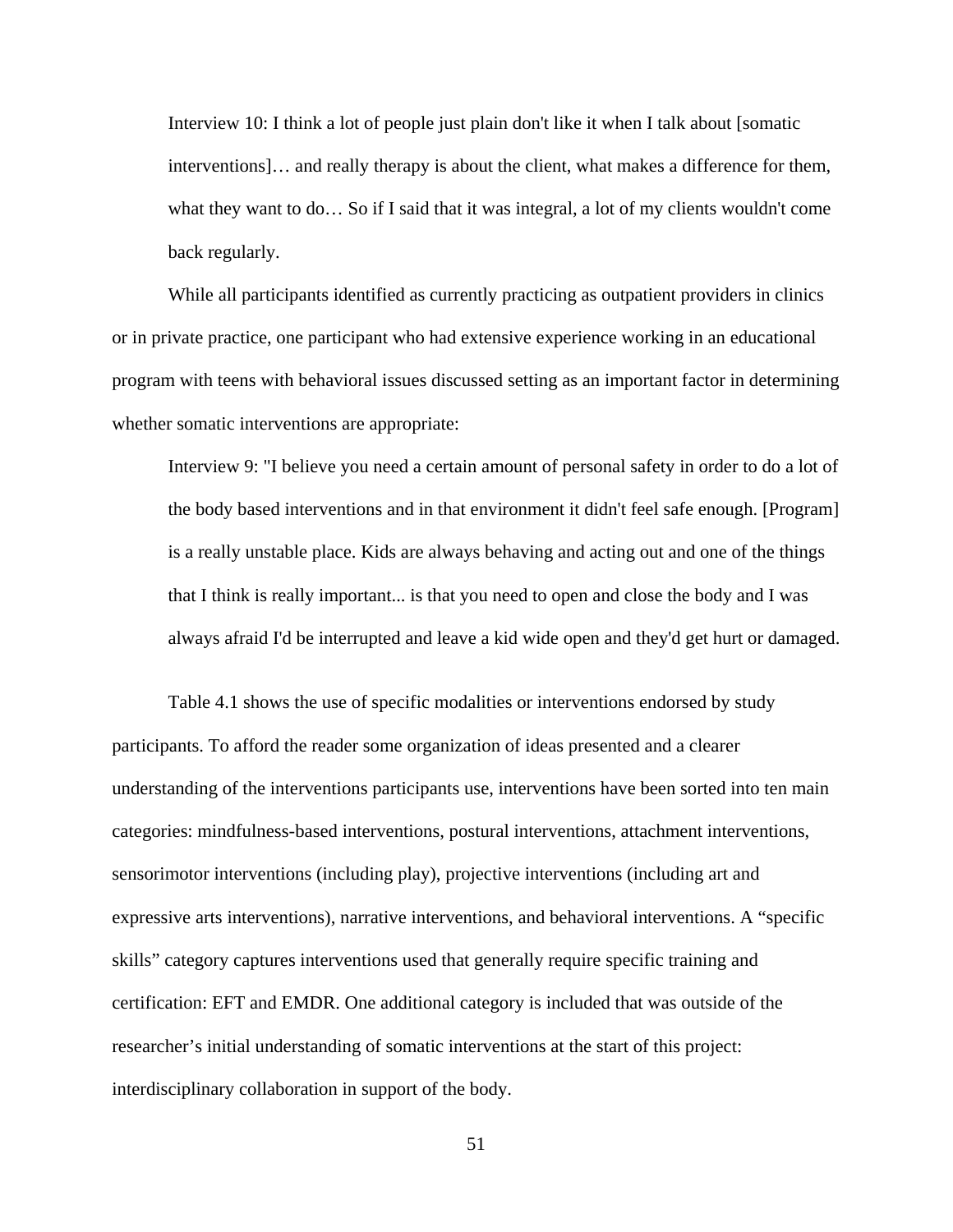| Table 2                                        |                                                          |                |
|------------------------------------------------|----------------------------------------------------------|----------------|
| Somatic Interventions Reported by Participants |                                                          |                |
| Category of intervention                       | Specific modality/intervention                           | Participants   |
|                                                |                                                          | endorsing      |
|                                                |                                                          | $(n=12)$       |
| Mindfulness                                    | Meditation/mindfulness                                   | 7              |
|                                                | Locating emotions                                        | 5              |
|                                                | Noticing body sensations                                 | 8              |
|                                                | Tension-relaxation                                       | $\overline{4}$ |
|                                                | Engaging the senses                                      | 9              |
|                                                | Utilizing therapists' body sensations                    | 6              |
| Postural                                       | Postural adjustments                                     | 5              |
|                                                | <b>Breathing exercises</b>                               | 11             |
|                                                | Yoga exercises                                           | 3              |
|                                                | Physical reflection                                      | $\overline{7}$ |
|                                                | Utilizing therapists' body or posture                    | $\overline{5}$ |
| Attachment                                     | Rhythm building exercises                                | $\overline{5}$ |
|                                                | Encouraging touch between clients                        | $\overline{5}$ |
|                                                | Using physical touch                                     | $\overline{3}$ |
|                                                | Adventure-based treatment                                | $\overline{2}$ |
|                                                | Clinician use of modeling                                | $\mathbf{1}$   |
|                                                | Using the physical environment to create<br>safety       | $\overline{4}$ |
| Sensorimotor                                   | Gross motor skills                                       | $\overline{2}$ |
|                                                | Fine motor skills                                        | $\overline{2}$ |
|                                                | Occupational therapy                                     | $\overline{3}$ |
|                                                | Specific Sensorimotor interventions                      | 5              |
|                                                |                                                          | 1              |
|                                                | Punching                                                 |                |
|                                                | Martial arts                                             | 1              |
|                                                | Sand tray work                                           | $\overline{2}$ |
|                                                | Play therapy                                             | 7              |
| Projective                                     | Making art                                               | 5              |
|                                                | Dance                                                    | 5              |
|                                                | Drawing/tracing the body                                 | $\overline{3}$ |
|                                                | Physical sculpting/drama                                 | $\overline{2}$ |
| Interdisciplinary                              | Collaborating with other providers                       | $\overline{4}$ |
|                                                | (Doctors, Psychiatrists, OTs)                            |                |
|                                                | Helping clients understand body impact of<br>medications | 1              |
| Narrative                                      | Use of body metaphors                                    | $\overline{4}$ |
| Behavioral                                     | Behavior replacement                                     | $\overline{4}$ |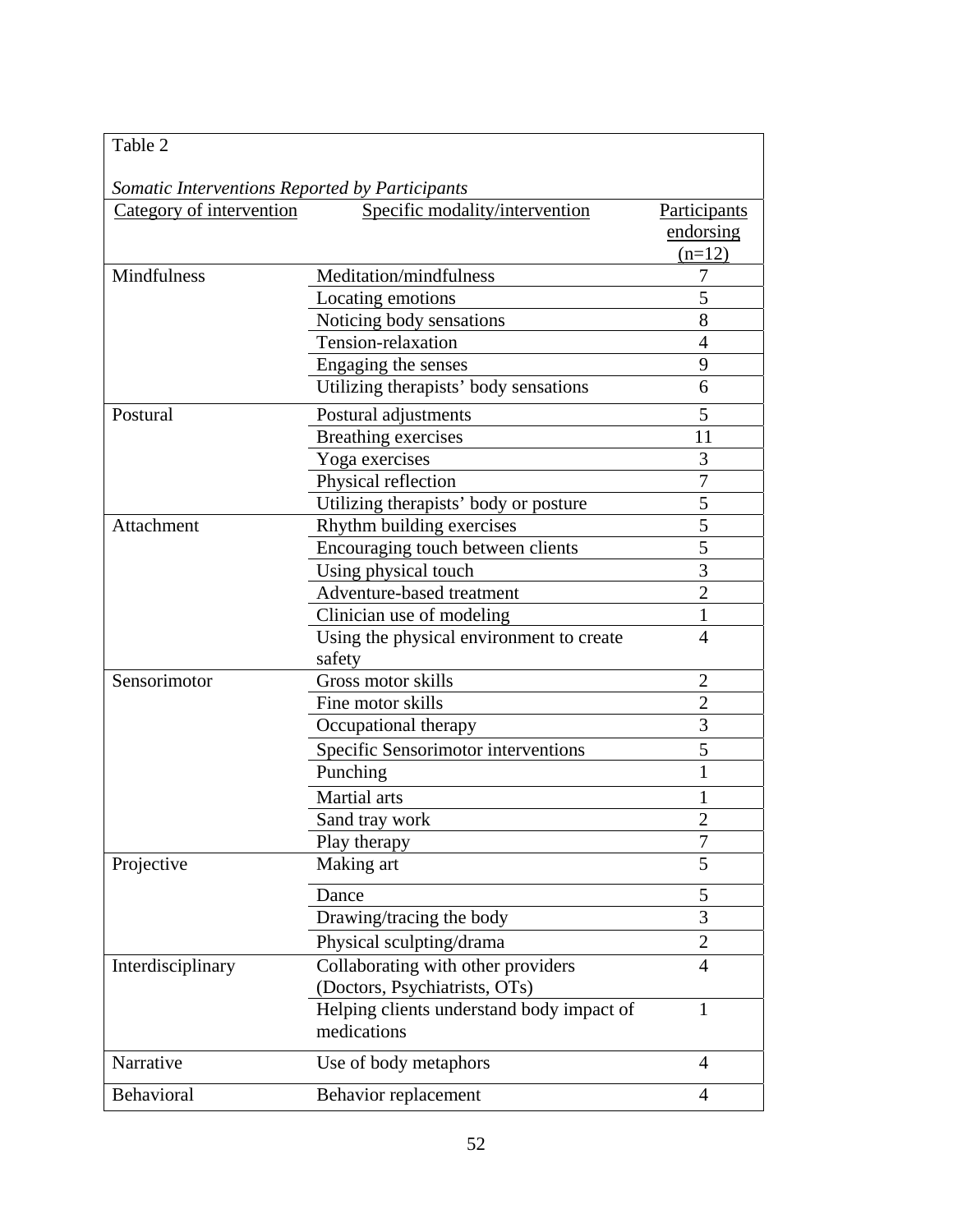|                 | Providing psychoeducation on         |  |
|-----------------|--------------------------------------|--|
|                 | neurobiology using physical gestures |  |
| Specific skills | <b>EMDR</b>                          |  |
|                 | Tapping/EFT                          |  |

 Use of different techniques was tallied from participant reports through analysis of interview transcripts. While all participants were asked specifically about somatic interventions used that are particularly clinically interesting or representative of their work, most participants discussed interventions throughout the interview in response to various questions and entire interview transcripts were analyzed to tally somatic interventions endorsed during interviews.

 All participants endorsed the use of breathing exercises during sessions. Several people spoke about the importance of teaching deep breathing skills to promote self-regulation, and participants endorsed using techniques with clients such as counting breaths, utilizing physical movements to correspond with inhales and exhales, encouraging clients to focus on their exhale to support deeper breathing, and guiding awareness of the sensation of breath entering and leaving the body. The second and third most commonly used interventions were engaging the senses through a clinician-guided awareness of tactile, olfactory, audio and visual stimuli (9 participants) and noticing bodily sensations through techniques such as scanning the body for tension, discomfort, hunger, fatigue and specific sensations (8 participants).

Seven participants each endorsed the use of meditation/mindfulness techniques, play therapy interventions (with participants typically noting that these are nearly always physical in nature), and physical reflection by the therapist. Physical reflection is a technique involving the therapist mirroring the client's body language or moving physically to test a hypothesis about how a client may be feeling, rooted in an understanding of the impact of posture on emotion and vice versa (e.g. hunched shoulders may suggest withdrawing or self-preservation - a desire to not be seen or make ones' self small, etc). Participants discussed physical reflection as being used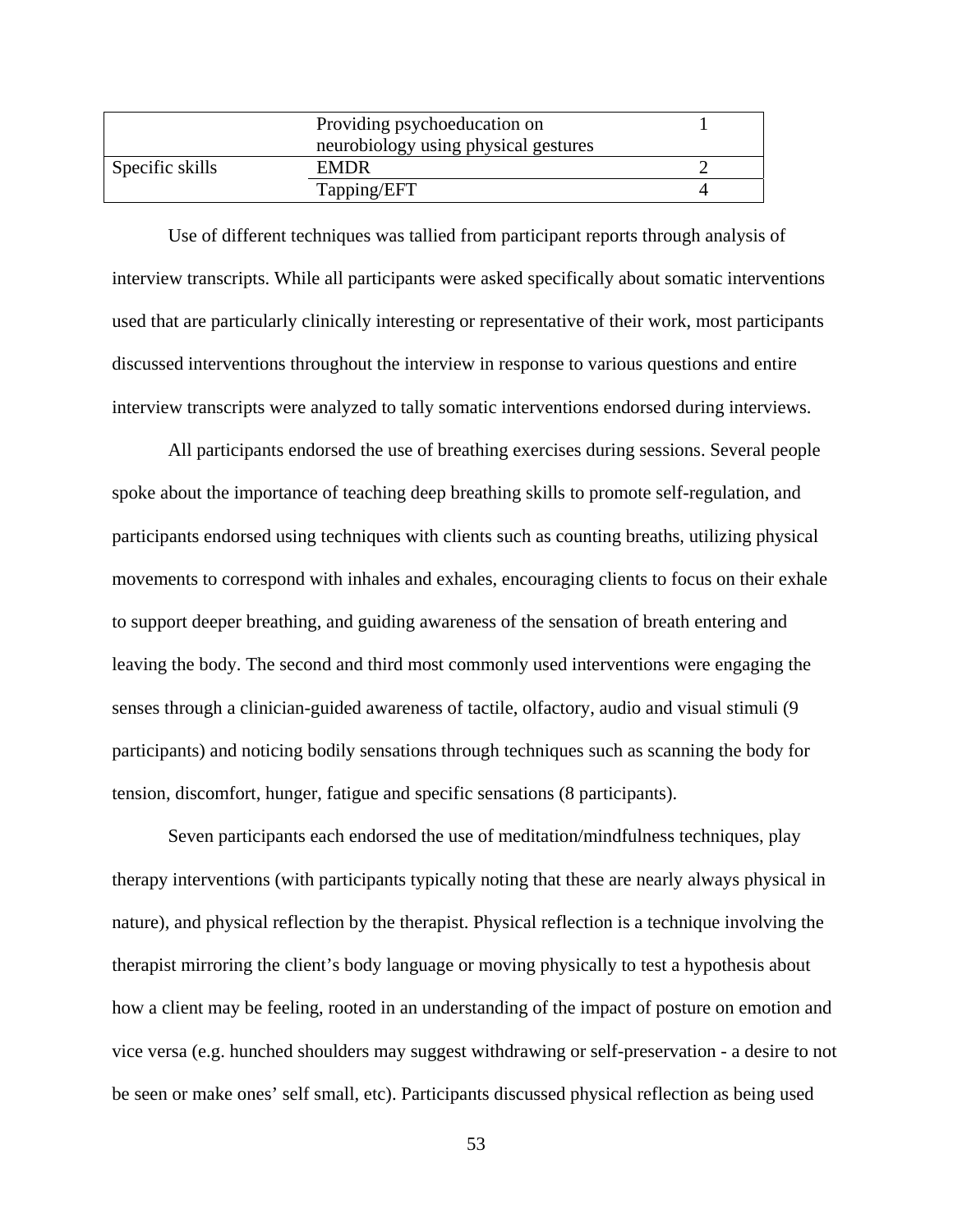covertly to provide the therapist with information that may not be articulated to the client in the moment, as well as overtly, for example, with the therapist reflecting, "You are telling me you are not anxious, but your body looks like this [postural shift to reflect tension and psychomotor agitation]." Some participants also reflected that there are times that they unconsciously take on a postural shape either reflecting the client's posture or in response to a client's affect and arousal, and that this is also critical information that they use to guide their work.

 The least common interventions endorsed (1 participant each endorsing) were providing psychoeducation on neurobiology using physical gestures to incorporate visual as well as auditory learning, punching exercises, martial arts, and clinician use of modeling skills. Additionally, two participants each endorsed the use of Eye Movement Desensitization and Reprocessing (EMDR) therapy, physical sculpting/drama exercises such as family sculpting and role playing, sand tray therapy (a play therapy technique involving the use of a sand tray and figures which inherently engages tactile sensory stimulation), general incorporation of fine and gross motor skills during sessions, and adventure-based therapies such as rock climbing and trust exercises.

It is worth noting that it is unlikely that any participant provided a full description of every type of intervention they utilize in clinical practice, however interviews support the idea that clinicians may take a varied approach to using the body in treatment once they have determined that it is appropriate for them to do so. All participants identified multiple interventions used with clients. The challenge of fully explaining and categorizing these interventions became apparent in the process of coding.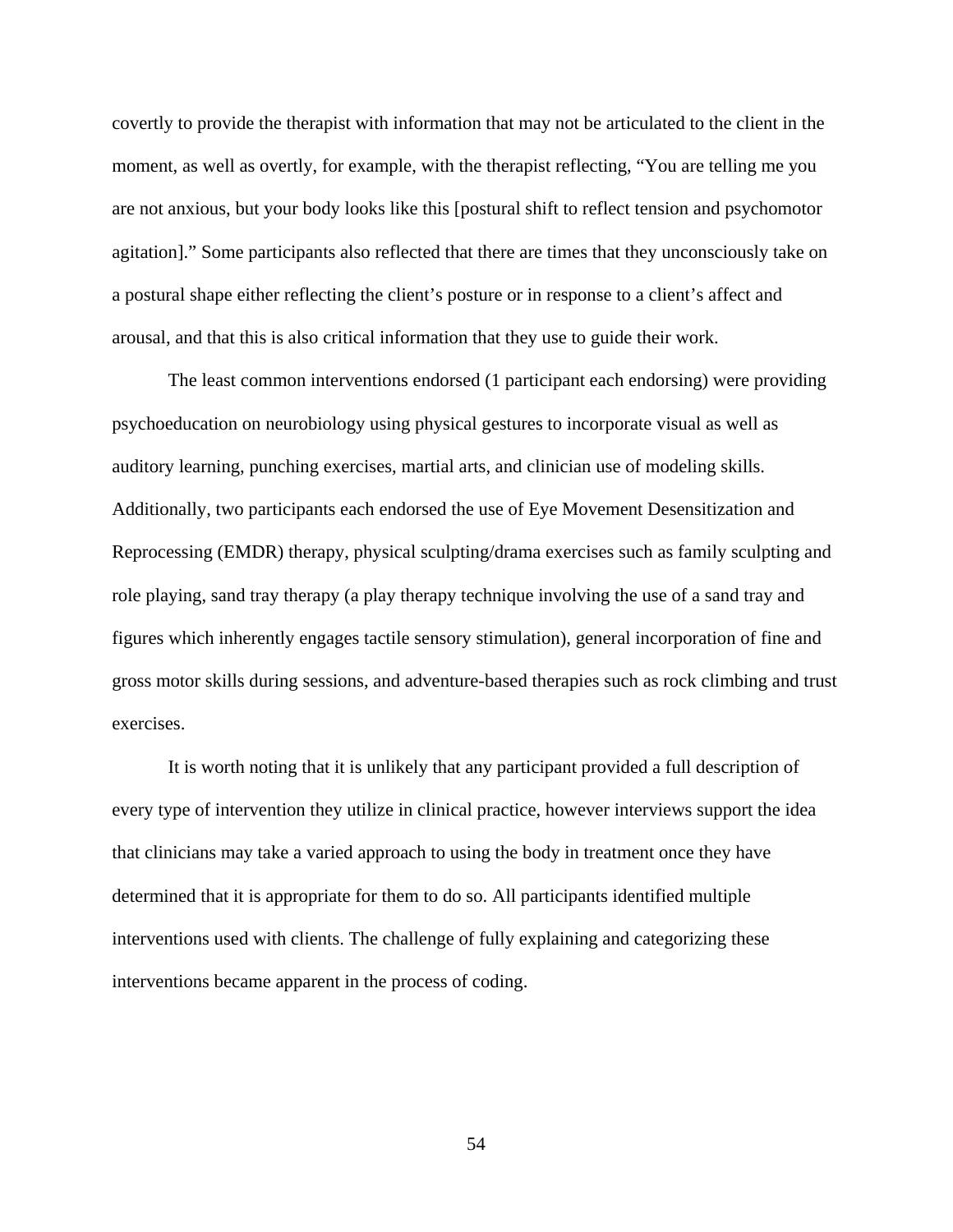### **Outcomes and Goals of Body Integration**

 All participants addressed the concept of utility of somatic interventions and their perceived outcomes of treatment throughout interviews. All participants reported that they feel positive about their use of somatic interventions, and all reported that they believe that other clinicians should be knowledgeable about somatic work and indications for its use, and feel comfortable referring out as indicated if they do not feel comfortable using somatic interventions in their own work.

Although certainly secondary to client outcomes in a field that is client-centered, all participants reported positive outcomes in terms of their personal sense of satisfaction in relation to the use of somatic interventions in their work. When asked what it is like for participants to implement somatic interventions into their work, responses ranged from "good" to "imperative" or "necessary" to "natural". Some participants stated that the interventions themselves or clinicians' confidence around them has enhanced their clinical work, and several people discussed that they are always learning new things from their use of somatic interventions. Three participants made mention of the idea that through using somatic interventions in their work, they feel less concerned about whether clients want to talk because they have access to other tools for self-expression and connection. A few participants noted that a somatic approach to treatment is energizing for them, with one participant reporting that she would not continue to be in this field if somatic interventions could not be a large part of her work.

Despite feeling generally very positive and confident about their use of somatic interventions, some participants also discussed concerns about interventions. Another emerging theme from three participants was about the power of somatic interventions. Four participants mentioned the idea that somatic work can be very powerful for clients, and three additional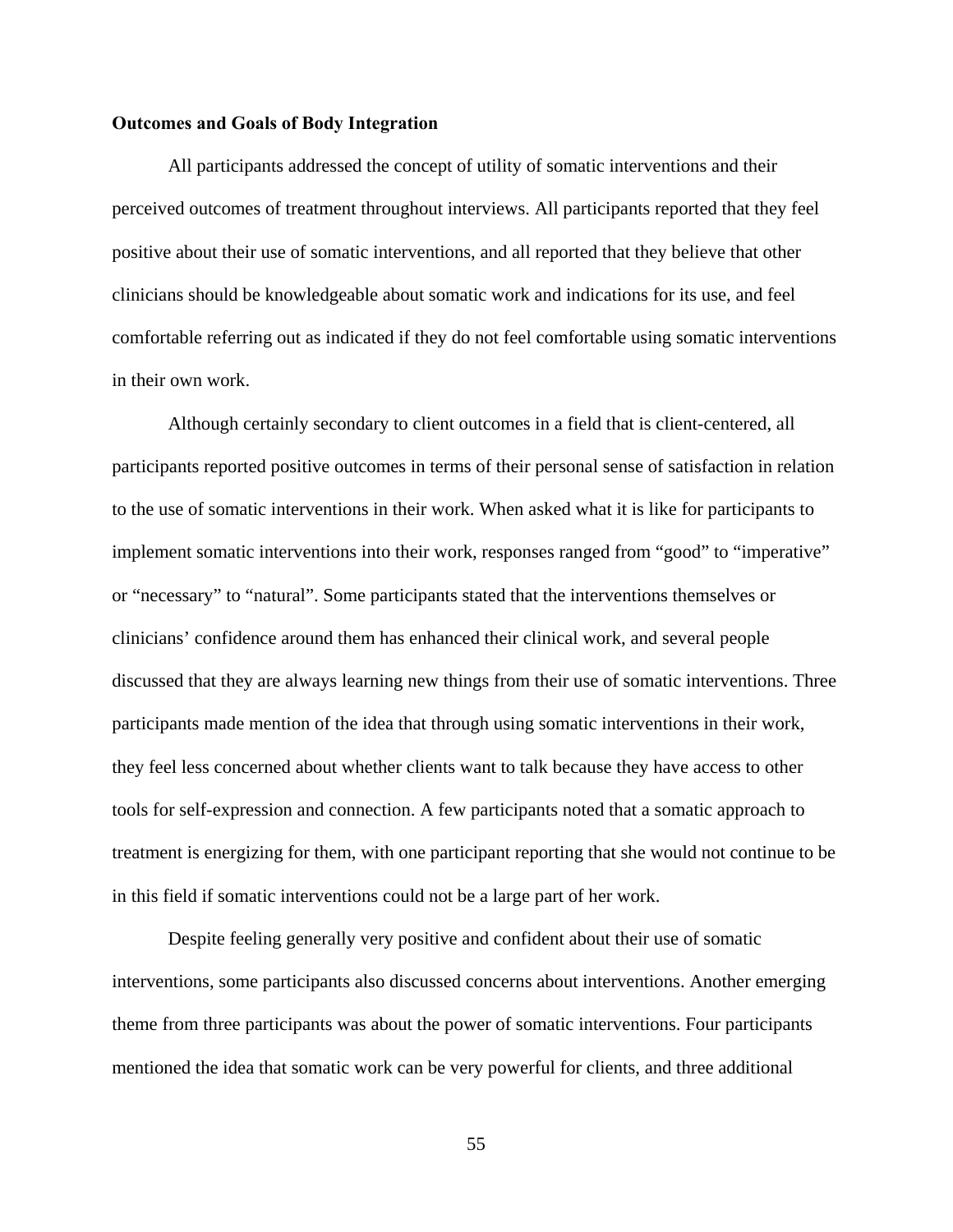participants discussed their belief that somatic interventions need to be done more artfully or with more care than talk therapy.

Interview 9: What I don't think is accepted is how powerful it can be. I think some people think its just another fun trick, but I think it's pretty powerful to the point where if you don't know what you're doing it can be dangerous.

Five participants reported a sense that they need to know their clients very well before using an intervention, including pertinent medical history, in order to know whether somatic interventions can be used safely.

Safety concerns focused around both physical safety (for example, in Aikido therapy groups where children work with partners to do martial arts techniques, or in a sensorimotor intervention which involves parents squishing their kids between couch cushions to provide deep pressure input for the child) as well as emotional safety. In terms of physical safety, participants spoke about a need for increased tools to use during interventions, larger/more appropriate treatment spaces to provide increased physical safety, more training for clinicians in safely using techniques, and access to supervision with supervisors with experience doing somatic work.

Three participants also wondered if their agencies should have more specific informed consent or if there were unexplored liability issues that should be considered. Four participants spoke about the challenges of providing adequate psychoeducation to parents to get buy-in to use somatic interventions, particularly when they may appear risky safety-wise, or cause concerns around their use outside of treatment (for example, adolescent clients in an Aikido group therapy setting, or a child using punching with inflatable fists in therapy to express and discharge feelings of anger). For these 'risky' interventions, clinicians spoke about using a great deal of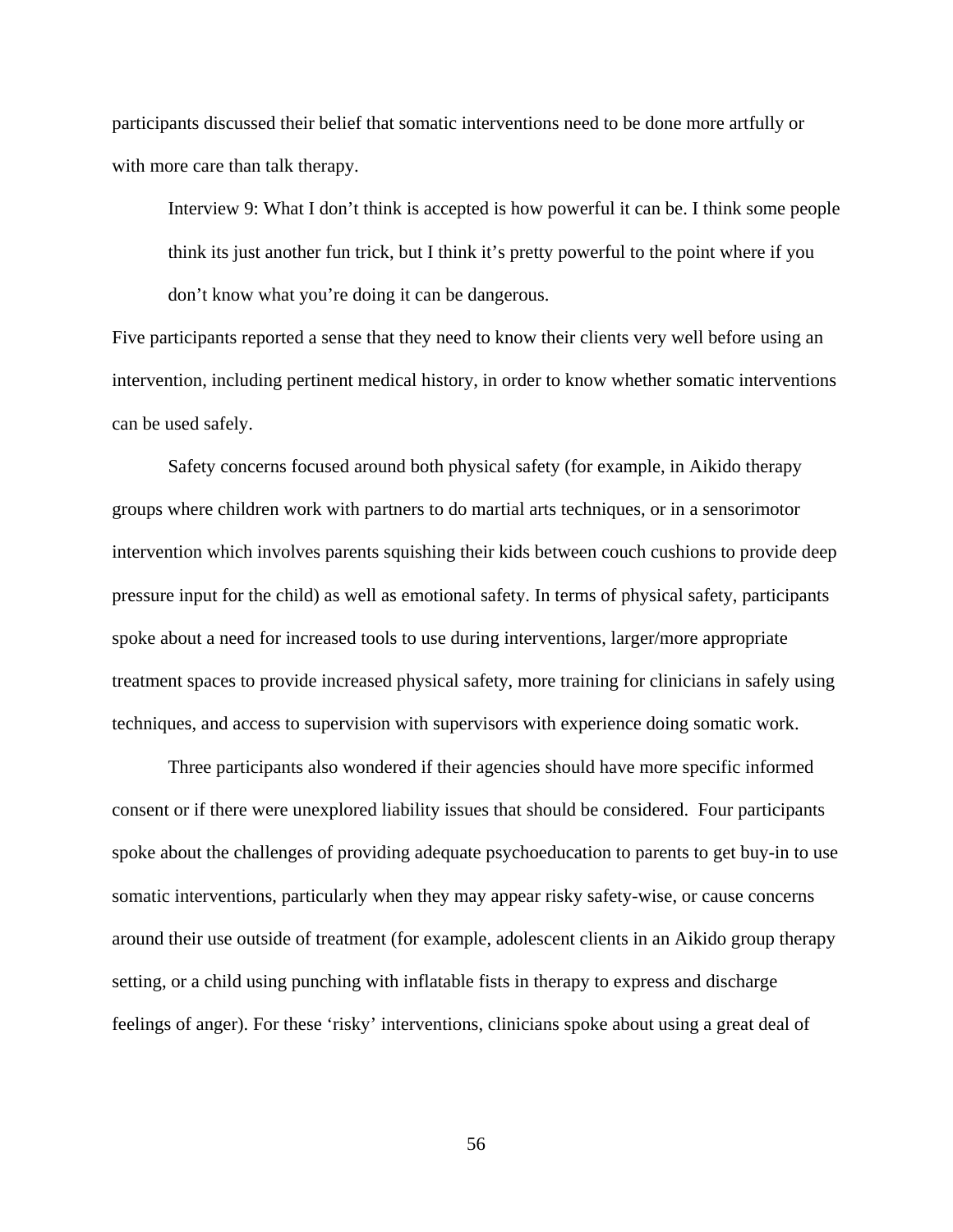preparation before and processing after interventions, discussion of body safety, and engagement of executive functioning skills with the intervention.

Around emotional safety, two participants referred to the concept of the anatomy of a session and taking care to leave time for processing of somatic interventions, and one participant discussed that somatic interventions may not be appropriate in settings where the session can be interrupted by clinical emergencies. A few people mentioned that even with simple exercises like deep breathing or a body scan, clients can become very unsettled or emotionally vulnerable, and clinicians should be prepared for this and allow sufficient time in a session to support clients in returning to a more regulated state before they leave the office. This is particularly relevant as six participants referred to the concept that everyone reacts differently to interventions.

# **Client outcomes.**

Table 4.2 shows stated goals of interventions with numbers and percentages of participants endorsing. The researcher has sorted outcomes within five categories: assessment, relational, insight-oriented, functional, and somatic. While alternative categorization is certainly possible, the goal of categorization is to support the reader in understanding the different areas in which clinicians seek outcomes through somatic work.

| Table 3                                               |                                                 |              |  |  |  |
|-------------------------------------------------------|-------------------------------------------------|--------------|--|--|--|
| <b>Stated Goals/Outcomes of Somatic Interventions</b> |                                                 |              |  |  |  |
| Goal category                                         | Stated goal/outcome of intervention             | Participants |  |  |  |
|                                                       |                                                 | endorsing    |  |  |  |
|                                                       |                                                 | $(n=12)$     |  |  |  |
| Assessment                                            | Support assessment                              |              |  |  |  |
| Relational                                            | Improve therapeutic relationship                |              |  |  |  |
|                                                       | Increase client ability to connect/express      |              |  |  |  |
|                                                       | Address impasses in treatment                   | 4            |  |  |  |
|                                                       | Prepare client to talk during treatment         | 7            |  |  |  |
|                                                       | Repair attachment/improve outside relationships | 5            |  |  |  |
|                                                       | Have fun                                        | 4            |  |  |  |
|                                                       | Support clients in feeling "seen"               | 2            |  |  |  |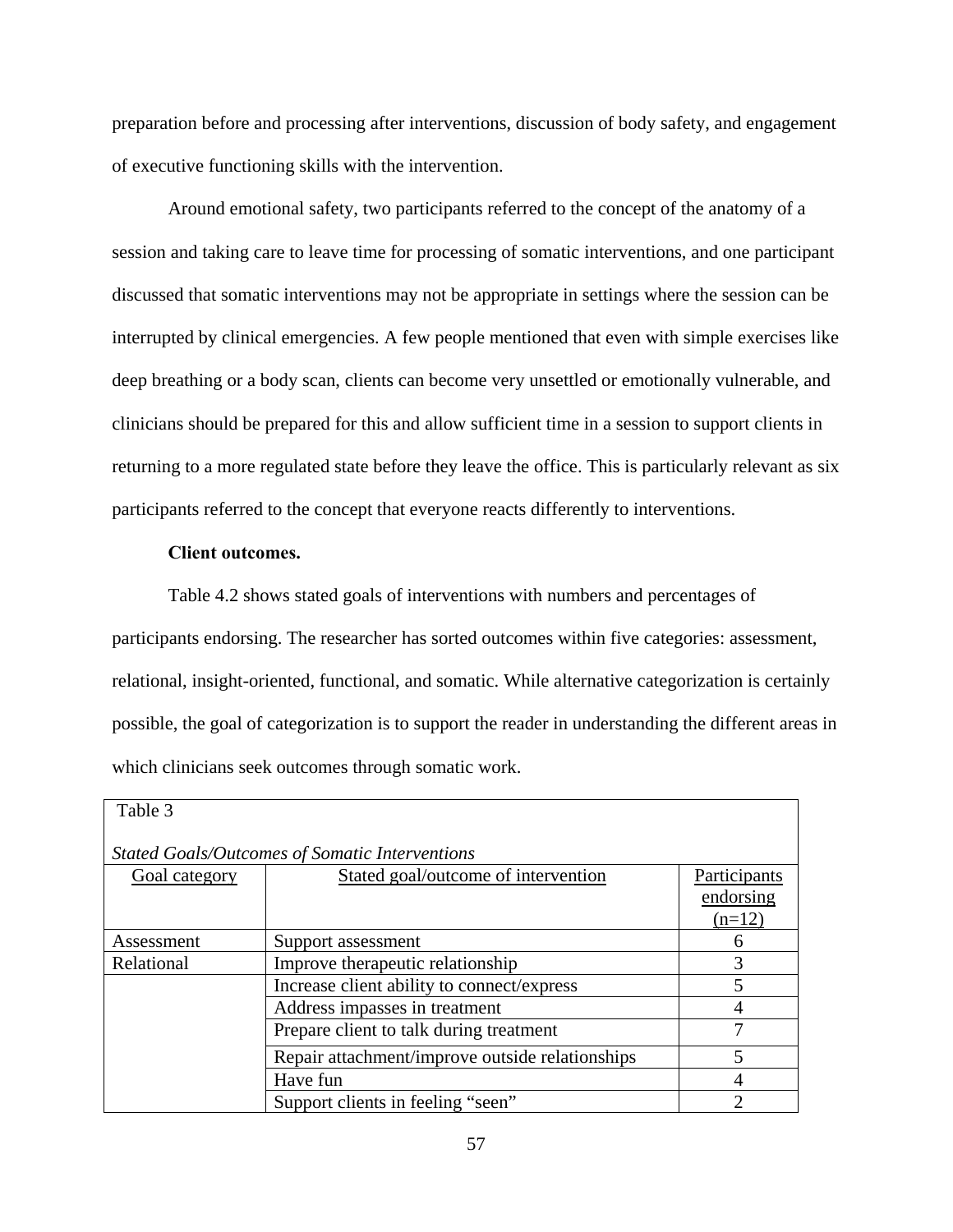|                  | Increase clients' ability to be present           | 7              |
|------------------|---------------------------------------------------|----------------|
|                  | Provide client with more control                  | $\overline{2}$ |
|                  | Release control from client                       |                |
| Insight-oriented | Increase client self-awareness                    | 7              |
|                  | Increase compassion/self compassion               | 3              |
|                  | Improve self-image/comfort with body              | 4              |
|                  | Increase client insight                           | 8              |
| Functional       | Support regulation of affect                      | 6              |
|                  | Support regulation of arousal                     | 7              |
|                  | Discharge physical energy                         | $\overline{4}$ |
|                  | Increase creativity/flexibility                   | 5              |
|                  | Improve client ability to learn                   | 3              |
|                  | Engage executive functioning                      | $\overline{2}$ |
|                  | Increase distress tolerance                       |                |
|                  | Learn/practice skills                             | 8              |
|                  | Address symptoms                                  | 11             |
|                  | Increase sustainability of clinical gains         | $\overline{4}$ |
|                  | Process trauma                                    | $\overline{4}$ |
|                  | Address depersonalization/de-realization symptoms | $\overline{2}$ |
| Somatic          | Address pain or bodily traumas                    | 4              |
|                  | Improve sleep                                     |                |
|                  | Support psychopharmacological treatment           |                |
|                  | Get trauma unstuck/unclogged from the body        |                |

 All participants endorsed the use of somatic interventions to reduce client symptoms, and these narratives focused around discussion of anxiety, behavioral/attention issues, and affective symptoms. The second most commonly endorsed goals or outcomes were to increase client insight and to learn and practice skills (8 participants endorsing each), followed by preparing clients to talk during treatment and increasing clients' ability to be present (7 participants each endorsing). The least commonly endorsed goals were around improving sleep, supporting psychopharmacological treatment, getting trauma unstuck or unclogged from the body, increasing distress tolerance, and releasing control from a client (1 participant endorsing each). I will speak broadly to the narratives emerging from these generally categories of goals/outcomes.

# **Assessment Outcomes.**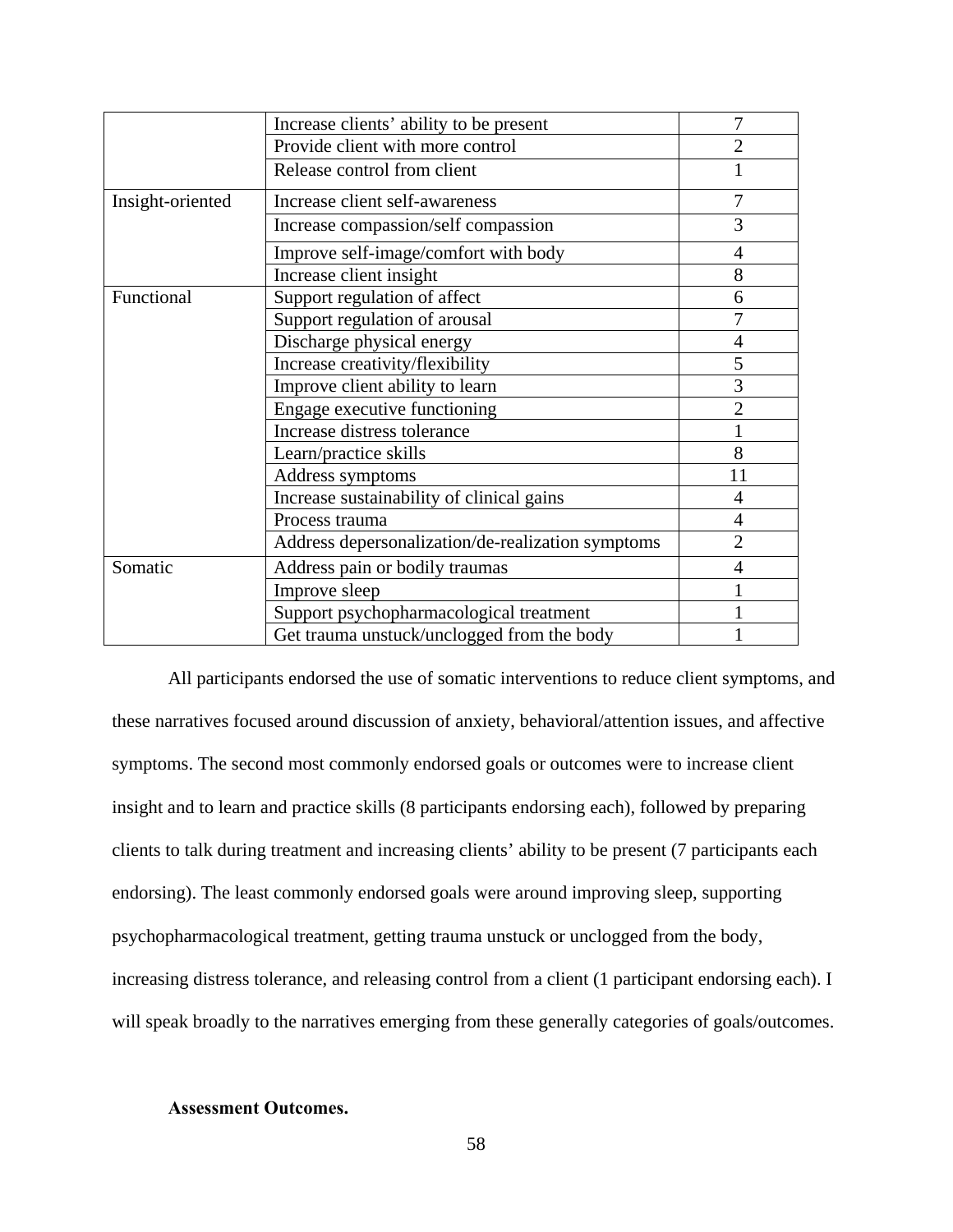Many study participants reported that they utilize somatic interventions as a means of assessing a client individually, in relation to the therapist, in a family system, and (in schoolbased and home-based work) in the client's environment. Even when participants didn't feel somatic interventions were appropriate for a situation or for a client, they endorsed using feedback from client's non-verbal somatic state (e.g. affect, posture, gestures, tone, "energy", physical health, and signifiers of arousal level) to inform their assessment. It should be noted that aspects of physical assessment are typically a component of mental status exams, demonstrating that the use of the body in mental health assessment is broadly accepted within mental health fields including psychiatry. Participants discussed how non-verbal cues can provide critical information about a client's sensory needs, state of health and mental health, learning style, and attachment with caregivers. One theme emerging from this is that styles of relating, learning, interacting with environment and mental health needs may have different physical presentations.

 With regard to attachment specifically, one participant beautifully outlined the various aspects of non-verbal expression that she looks at during assessment, giving a broad sense of all of the information that can be obtained about a child and caregiver from non-verbal expression:

Interview 3: I think in attachment you're really urged to turn into both parties, whether it's in couple's therapy or in parent child psychotherapy. Tuning into both people's body language and what kind of rhythm they have, what kind of call and response do they have in their actions, are they receptive and open, do they withdraw, how engaged are they, do they make eye contact, do they touch, what's the quality of their touch, what's the arousal level of each person, how do they respond to that arousal level… like if a kid's on my yoga ball bouncing up and down is the parent or caregiver ok with it? Do they say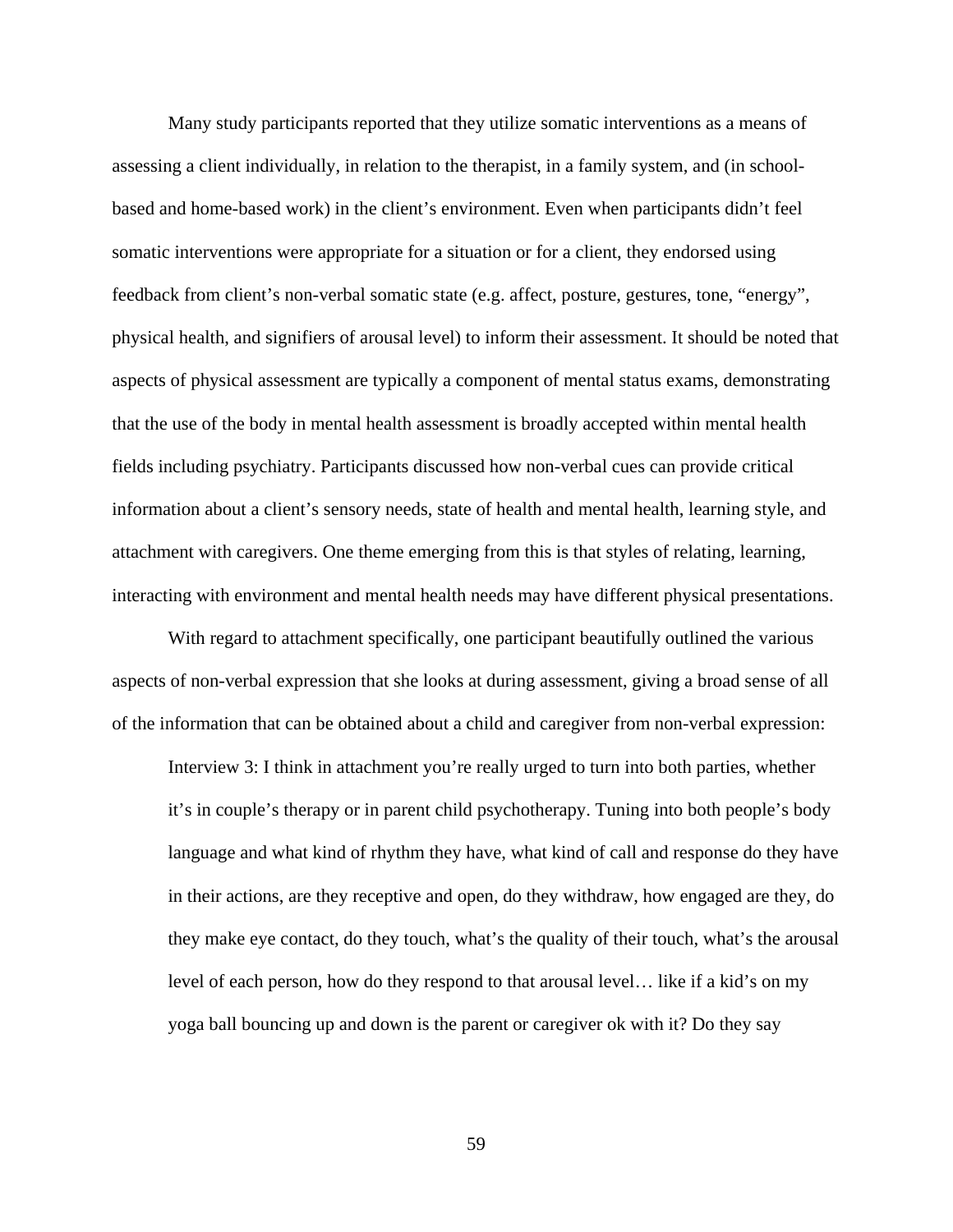"Knock it off, that's really bugging me," so yeah, it's a very important part of attachment work too.

In a creative use of the body in assessment, another participant described an intervention in which she had to complete outcomes measures at the beginning of treatment with a teenage client who did not want to sit and talk with her. She described capitalizing on the client's strengths and interests in break-dancing to have the client use dance moves as a sort of Likert scale to complete the measures. Other participants described the use of gross motor and other interventions interspersed within treatment to support the assessment and treatment planning phase of client work, particularly with young children and their caregivers.

## **Relational outcomes.**

 Two participants discussed the increased trust that can come from having a positive experience together with body-based work, from something very simple like sitting with the anxiety that may come up with a client during a breathing exercise to an adventure-based therapeutic intervention using rock climbing. One participant who practices drama therapy offered an interesting theory of the increased potential for a more deep and meaningful relationship with clients who participate in somatic interventions during treatment:

Interview 5: The people I do more embodied work with I feel like we have a stronger relationship than people I just sit and talk with more. Something about, when you're physically moving around the room with a person, that somehow develops more of a connection or… maybe there's more risk so you have to trust more, or maybe its just the fact that you've done something together – there's a memory of having done something. Like in art therapy, you create something. You can take that home and you can hang it up. You can put it on the shelf. There's an actual concrete thing. Whereas when you go to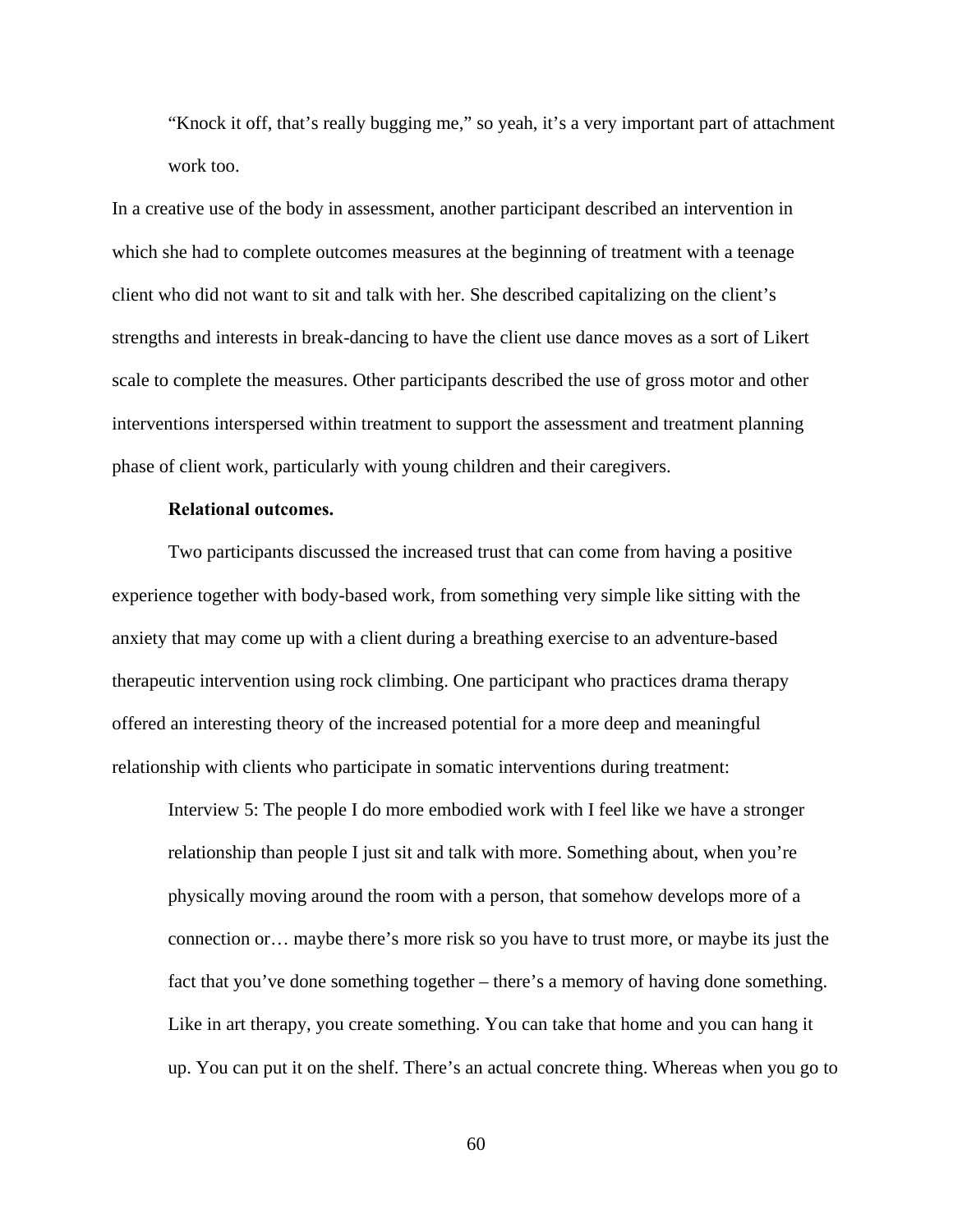therapy and you talk. Maybe its just because it's the same all the time… but when you're physically doing something I think the memories are integrated in a different way when you're moving, so your relationship itself is integrated in a different way. This is a person I move through space with, this is a person that is maybe more in real time in my life rather than sitting and talking which can feel like this time outside of time, its time that's "other than" the world, whereas when you're still moving in a session, you're still in the world. You're still embodied.

Two additional participants discussed the possibility for use of somatic work to address impasses in the therapeutic relationship when the work gets stuck. Two participants also noted that an impasse or feeling of being disconnected from a client may influence a clinician's decision to start integrating somatic interventions into their treatment.

 The theme of attachment came up throughout analysis of relational outcomes in therapy, and several participants appeared to feel confident that insight into relational dynamics, felt sense reactions to situations, and increased trust in the therapeutic relationship resulting from somatic work has potential to offer a lasting impact on clients' ability to relate in more authentic and/or healthy ways with others in their lives.

Within the concept of both client's relationship with themselves and with others, a small number of participants discussed the idea of utilizing somatic interventions as indicated to provide clients with more or less control in a therapeutic setting. One participant discussed doing this through art therapy, supporting clients in selecting media that are more or less fluid to offer varied levels of control (e.g. finger painting versus drawing with a pen). Another participant discussed the use of punching a wall with inflatable gloves to allow for expression of anger in a contained way. She reported a sense that this activity provides a client with an opportunity to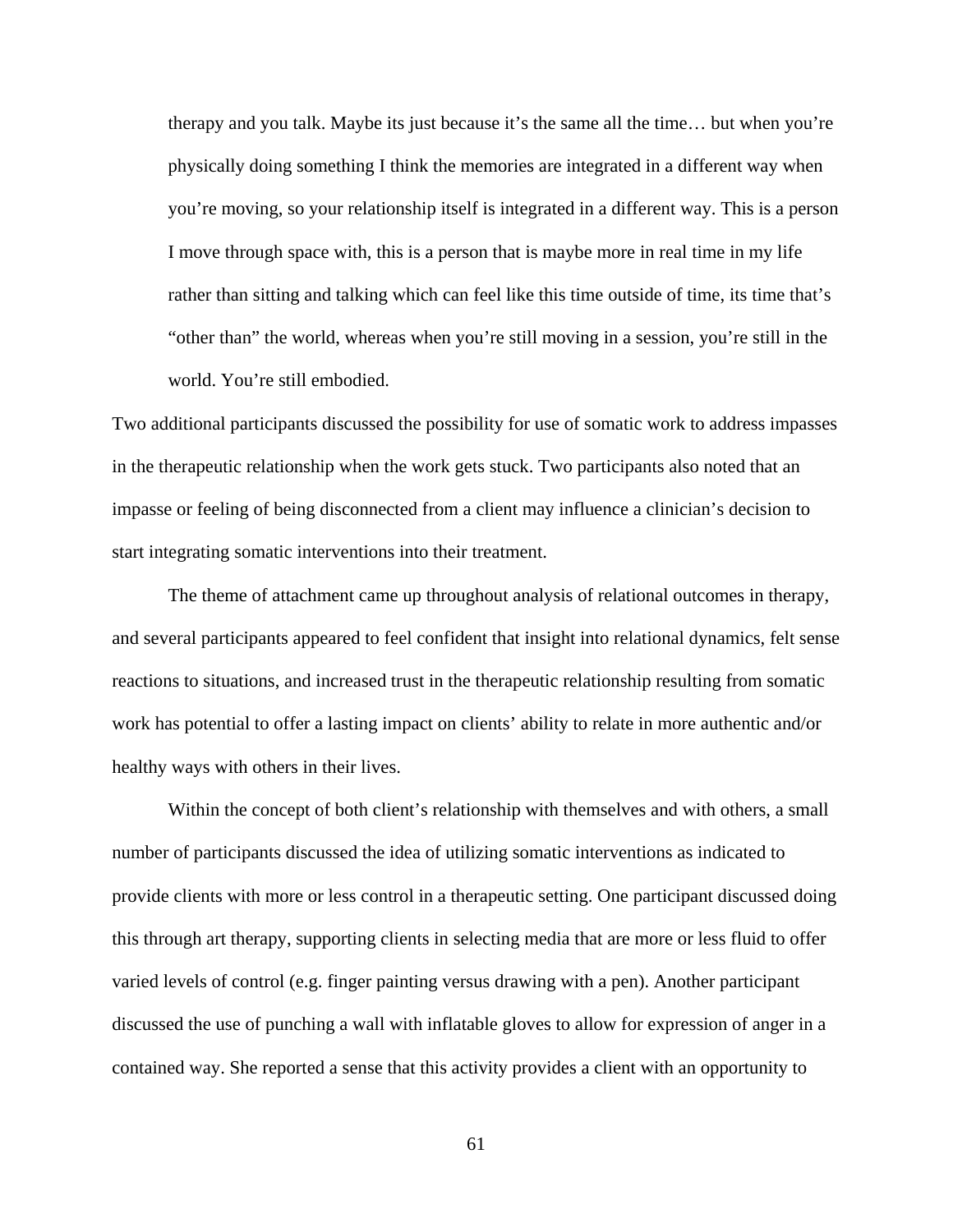gain control and mastery over an often difficult-to-control feeling by executing the activity in a planful way (planning the number of punches beforehand) and scaffolding the experience with verbal processing and skill-building around impulse control.

Participants also discussed the utility of supporting clients in feeling "seen" – whether it is seen during the creation of a piece of art, or seen through a therapist's physical reflection of a client's emotional state – for example, a therapist using a movement or sound to reflect back a client's feeling about a situation. In line with self psychological concepts as well as attachment theory, this appears to be another realm of possible positive outcomes from somatic work.

Several interconnected themes involved increasing a client's ability to connect in therapy and to express their feelings, to become more ready to talk during treatment, and to become more present. Responses reflected the idea that using somatic centering, grounding and awareness to help clients to be more in tune with their own bodies has potential to impact clients relationally.

 Having fun in treatment is a final relational theme endorsed by four participants. Participants discussed play-based interventions with all ages, which is linked with the functional theme of using somatic interventions to increase creativity and flexibility. Participants reported that having fun in treatment can be an aspect of exploring difficult themes for clients, can be used to help a client re-connect and engage after a difficult week, can support clients in identifying sensory input that helps them to regulate, and can engage clients in using fun coping skills that may be more likely to translate outside of the therapy room. In general, participants across all interviews expressed the view that therapy should not be re-traumatizing to people, and that if clinicians are to engage clients in dealing with difficult issues that need to be addressed, playfulness is a necessity to build the therapeutic relationship and make discussion of hard and scary things more tolerable for clients.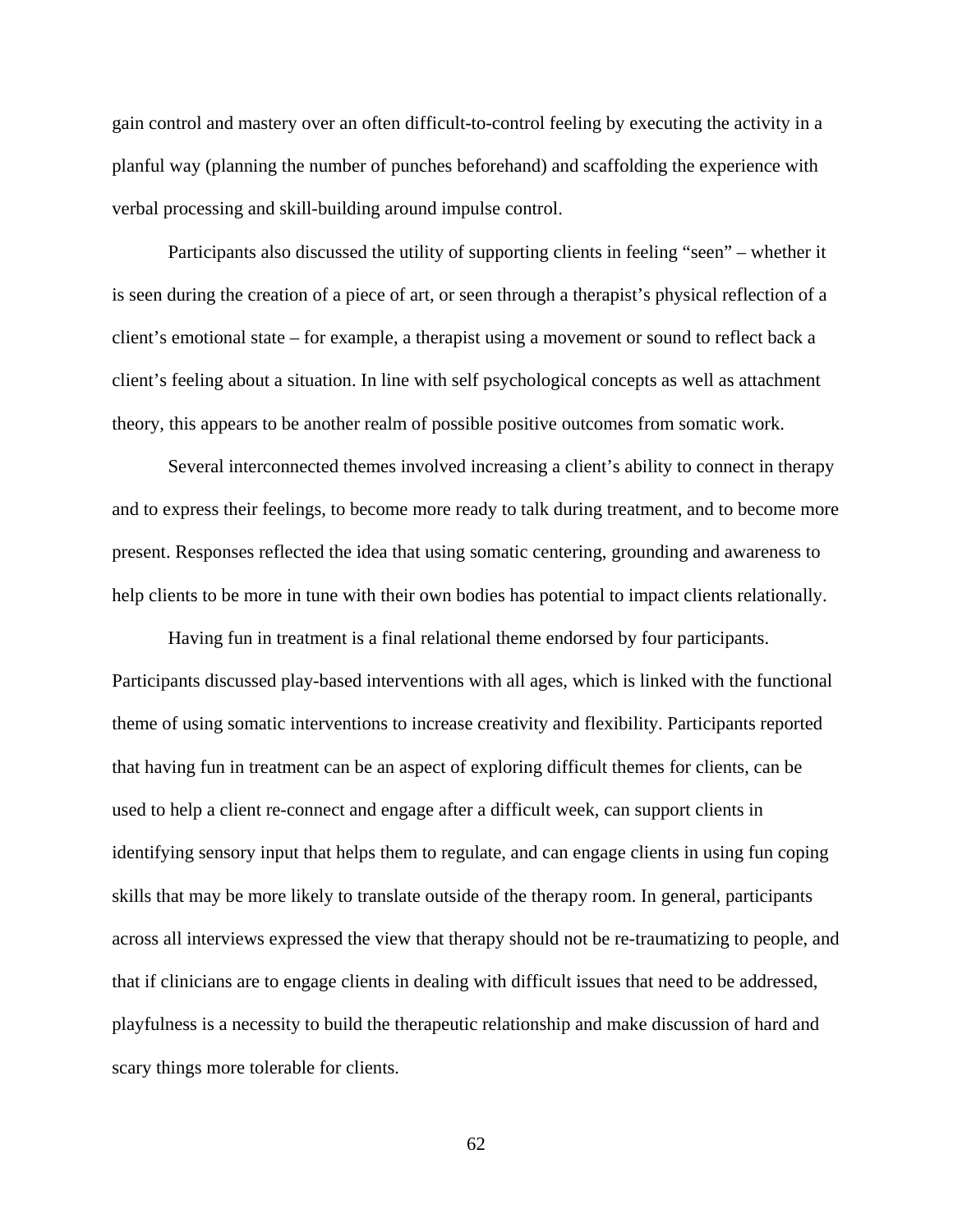### **Insight-oriented outcomes.**

 With regard to insight-oriented outcomes, because insight can be considered a somewhat subjective measure it should be noted that belief in body-mind holism was apparent throughout many interviews. Eight participants explicitly endorsed a sense that the body, mind, and sometimes soul/spirit are all interconnected. This was linked to clinical work to varying degrees, with some participants endorsing a personal sense of body-mind connection and one participant explicitly stating that she works with clients using a holistic approach and assessing all aspects of lifestyle and flexibility. One participant spoke at length about a cultural disconnect in Western culture that she situated in Puritan thinking that elevates the mind as something above body experience, and another participant who had worked on the West Coast earlier in her career discussed that other parts of the United States are more accepting of a holistic mindset.

One participant offered a discussion around the use of verbal processing to get clients to a state of utilizing body sensations, and then using verbal processing to engage with the insights that came from the somatic experience:

Interview 1: Lots of times the talk stuff is to get us to that point, either to get them to understand why I'd want to do something as horrific as get them to feel all their feelings… The talk stuff is to get them there and then to process after.

Other participants spoke very explicitly to the experience of generating insight from somatic work. Participant three, who utilizes many somatic interventions to support clients in regulating their arousal, eloquently summarized, "Our arousal levels really influence whether or not we can make meaning of or do any thinking about a situation." This is in line with many of the educational theories that participants discussed, as well as being in line with theories of the impact of trauma on the brain and on general functioning.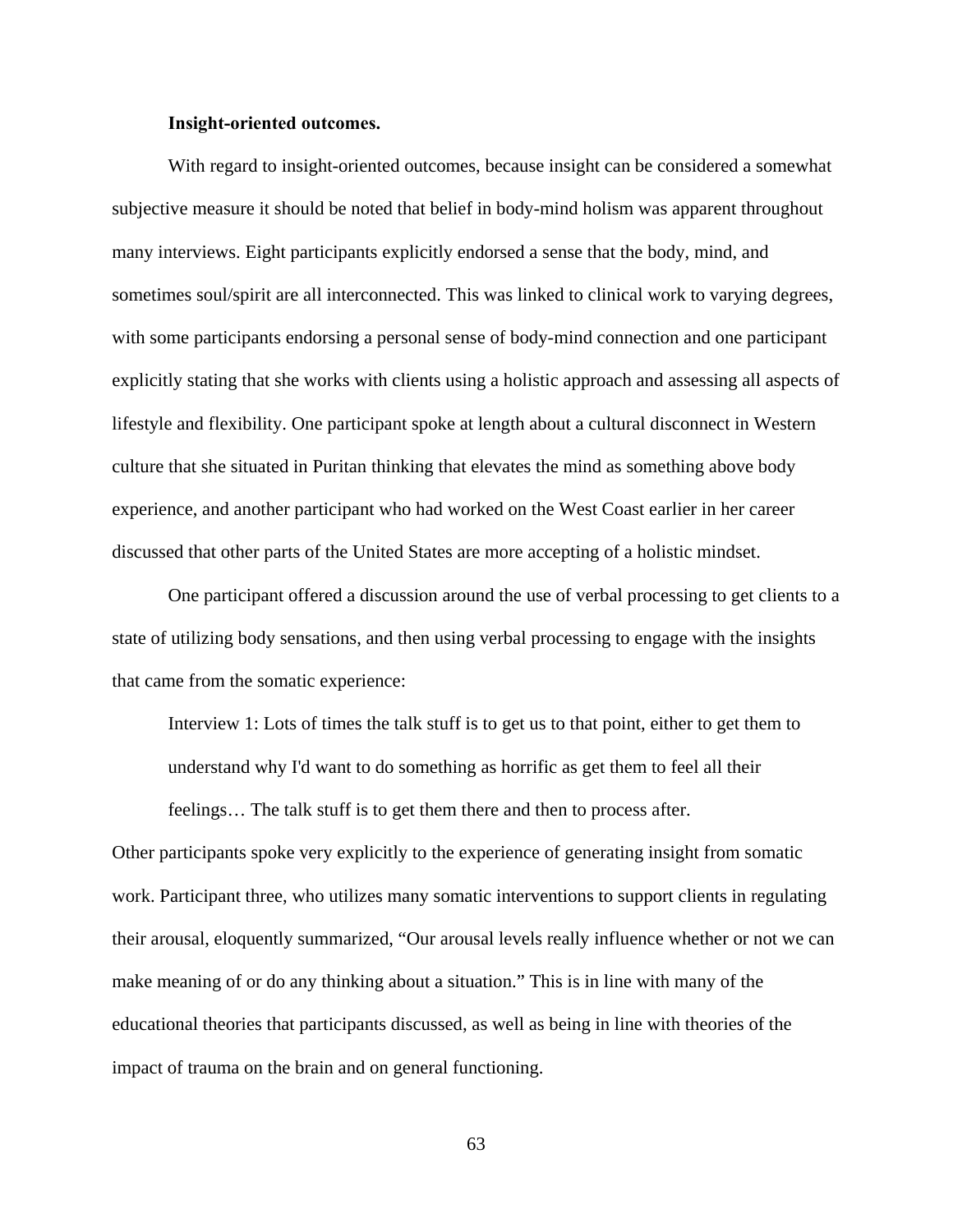For some participants, insight generated was specific insight about their bodies and their ways of being in the world:

Interview 4: I've had people come in and they draw so lightly on the paper you can barely see it… I think in the art therapy, in the body I use metaphor all the time. What's it like in the art not to feel seen? And then how does it feel for you not to feel seen. So I use the art in that way to reflect on the body.

Interview 2: After we do some of the deep breathing or mindfulness or something like this, [client] will talk about how she feels physically about her pregnancy. And so in some ways she's gotten a lot of insight into her body as a result of this.

Participant 4 provided additional insight around the therapist's role in reflecting and supporting clients in making meaning around somatic experiences in treatment. One participant elucidated the role of mind-body connection in changing behavior for clients:

Interview 2 continues: I think sometimes people just need to experience that their body impacts their mind and their mind impacts their body. And when they can experience greater connection between those two things, right, its not just about making somebody change, its about… this is why I think psychodynamic and CBT work well together, its not about making somebody change their behavior, its about helping them understand this mind-body connection and experience something positive with it.

Other participants spoke to the usefulness of specific modalities in developing different kinds of insight. One participant [3] discussed the idea of "unplayable" aspects of a client's experience in drama therapy. Within play in a drama therapy setting, clinicians can support clients in finding "the edge", and using the clinical work to "dance on the edge and across it into some unknown new realm" of possibility for the client.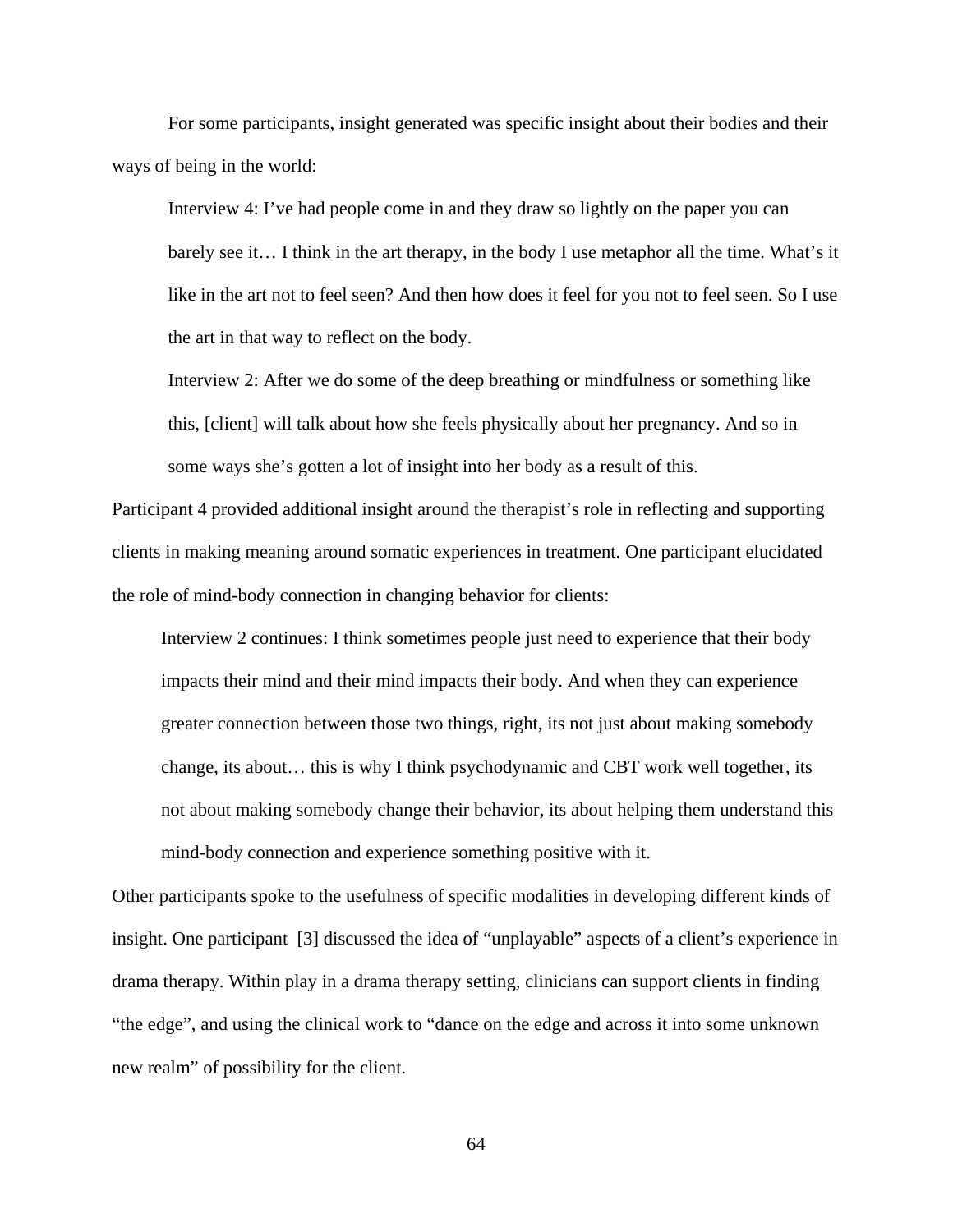A participant who utilized Aikido in a therapeutic setting with clients discussed the ways that the body can be used to play out metaphors for clients' reactions to stressors and interpersonal relationships.

Interview 6: I think a main [outcome of using Aikido in treatment] is just teaching and recognizing how relaxation is a stronger place to come from – so relaxing and finding that staying calm and relaxed and not pushing back or fighting ends up being a stronger position with more choices and more positive outcomes for kids and adults.

This participant discussed the use of partner exercises based in Aikido forms and techniques. She explains that through making the metaphors explicit, participants are able to understand their response to a hand strike movement by their partner as a way of being in relation to a stressor, rather than reacting. When participants in these exercises take a deep breath and approach the situation with their bodies relaxed, they are able to see more options. This may include being able to choose to move out of the way and let the stressor pass them by rather than reacting in a combative way or freezing.

Participants also discussed the generation of insight in terms of increased self-awareness, compassion for self and others, and self-image. Participants described increased self-awareness that comes from insights gained during therapy – coming to a place of identifying feelings that emerge in the body, what sensations are connected to, what they mean to someone, and how clients can come to feel an increased sense of peace around these things as they impact their sense of self, both alone and with others.

Participants' responses on the theme of self-image reflected the impact of increased comfort in a client's body, and the idea of bodies as containers that may not feel comfortable for our clients, particularly when they have experienced trauma or when they struggle with body-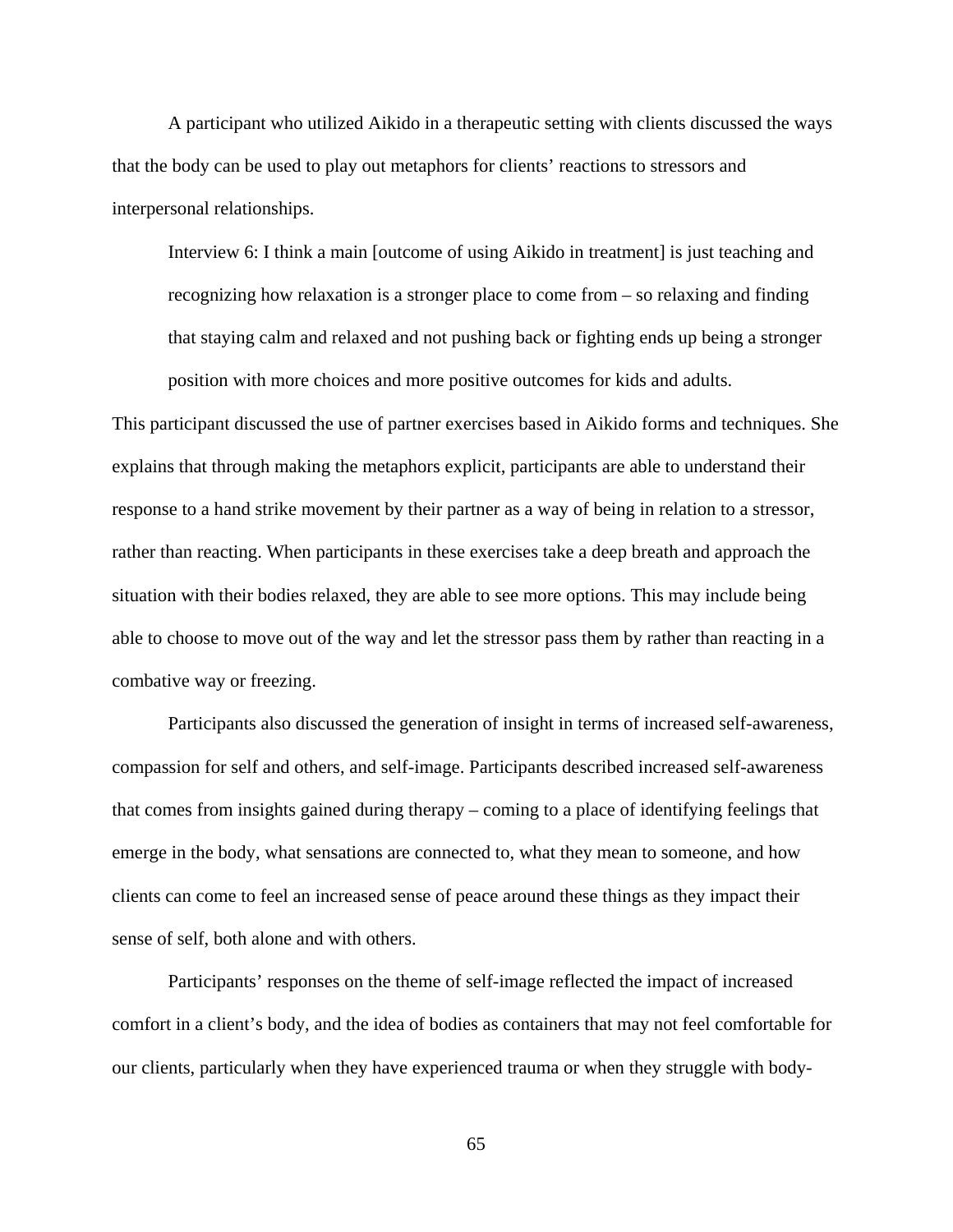image issues. Participant 4 spoke eloquently about the dissociation that can result, as, "it might feel frightening to be in this container and so somebody leaves. [The work can be] to try to get them to be okay in this container."

Around self-acceptance and compassion, participants' thoughts about impact of somatic work ranged from very personal to very broad. A participant [1] who utilizes inner child work discussed the function of feeling sensations and locating emotions in that work as being about generalizing these sensations to others who have experienced similar hurt in their lives to cultivate a sense of compassion for self. Another participant discussed the use of *metta* (Buddhist loving kindness meditation) in her treatment of clients, which involves sending love and kindness to the self, to those we love, to those who have harmed us, and to the world as a whole. On a similarly global scale, another participant linked social work values to relational Aikido interventions, stating, "its about developing more peace and harmony in the world, in almost a social justice activist mindset."

### **Functional outcomes.**

 Participants' discussions of functional outcomes endorsed the use of somatic interventions to help to alleviate symptoms. Arguably, all of the functional outcomes discussed fall within the broader category of symptom alleviation. Most commonly, participants discussed learning and practicing skills (8 participants), which may involve supporting regulation of affect (6 participants) and arousal (7 participants).

Arousal encompasses factors like ability to engage and maintain engagement and focus, from the therapy session itself to relationships with others to engagement in school and in the community. Improving clients' ability to learn was discussed by three participants, in line with participant values that people may have different styles of learning and integrating information.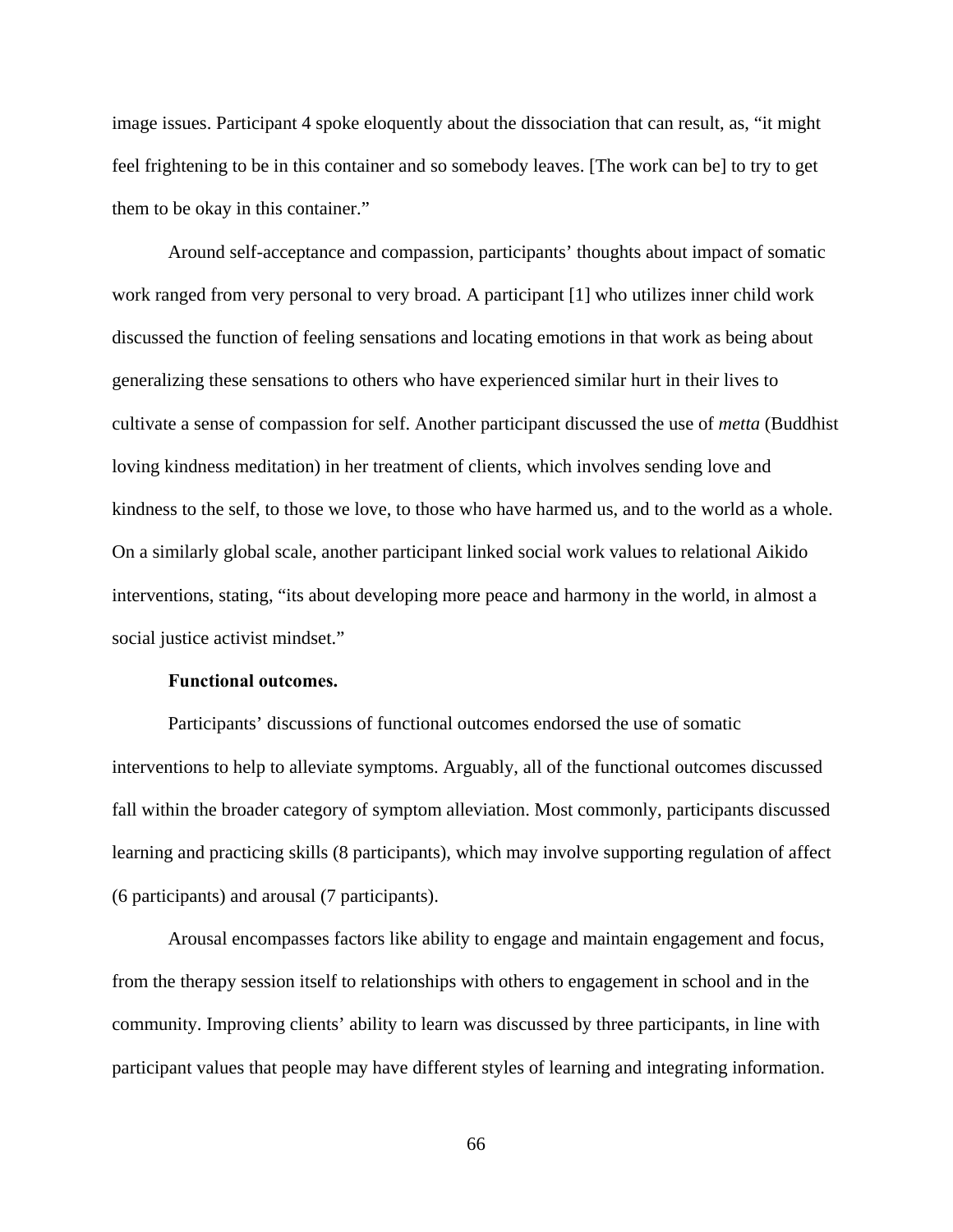Along the same lines of learning, two participants discussed the engagement of executive functioning during somatic interventions by offering clients opportunities to make choices and do some planning during interventions. Participants also discussed the use of somatic interventions to discharge physical energy during a session.

Several functional outcomes were linked to trauma work, including increasing distress tolerance, processing trauma, and addressing symptoms of depersonalization and derealization associated with traumatic stress. In line with trauma theory, these participants expressed that somatic work is essential to working with symptoms of depersonalization. Participant 3 stated,

 Interview 3: I can't imagine working with dissociative disorders without looking to the body. I don't think it would be possible. I can't think of an effective strategy without helping people to consider how to stay grounded in their body.

 One of the most interesting and compelling themes with regard to functional outcomes was around the use of somatic interventions to increase the sustainability of clinical gains. One participant utilized a common idea in yoga practice of "taking your yoga practice off the mat" (referring to the intention to use self-awareness and compassion outside of one's yoga practice) to draw a parallel to clinical work:

Interview 10: Just like in yoga, its what we do off the mat. In therapy, its what we do outside of therapy. If we spend an hour every week or every two weeks in here and we feel good but it doesn't spill over into the rest of our lives, what good is it? So its what we do outside of therapy.

Another participant used the metaphor of the body as a vessel to carry therapeutic gains outside of treatment:

Interview 8: I do think that there are other treatments that you might achieve the same end result. But I think its more about the journey and not the destination, and so while yes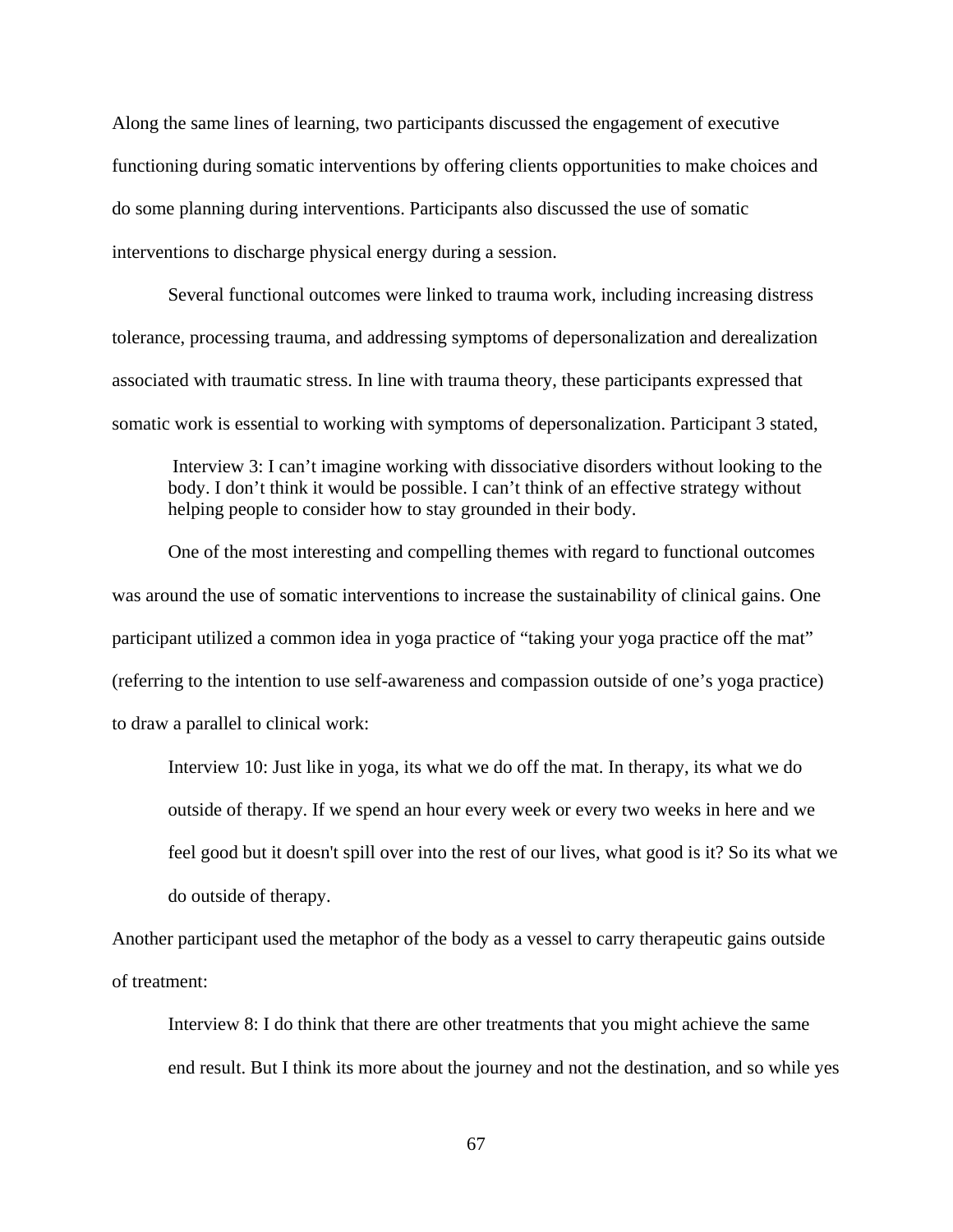you might be able to achieve that goal, I want it to be sustainable. Long after you see me, you're still going to have your body and so that's a very easily transportable vessel that holds our therapeutic work.

An additional participant expressed hope that clients can use therapeutic tools they learn in therapy to support their self-care, and that these tools may not always have to be connected with a mental health setting for our clients.

Interview 6: My ideal is that someone learns something… whether is Aikido in a mental health setting or some other body-based intervention that's out there in the mainstream… that they find their in-road in treatment and then when they're stabilized they can seek it out in the mainstream and be able to have it as a sustaining practice in their life that doesn't have to be connected with mental health for them… but just becomes part of their self care.

This is particularly compelling considering that mental health treatment carries a stigma for many clients. For this particular participant, somatic interventions using Aikido (or other somatic interventions that clients can use in the mainstream such as yoga or meditation) can be integrated as positive pieces of that person's identity – when they use Aikido techniques to support their mental health, they need not think of themselves as a mental health patient, creating potential for a sense of personal empowerment and positive identity.

#### **Somatic outcomes.**

 Outcomes that directly impact an individual's body or physiology were the smallest component of outcomes discussed. One participant endorsed somatic outcomes in terms of improved sleep through yoga and exercise-based interventions.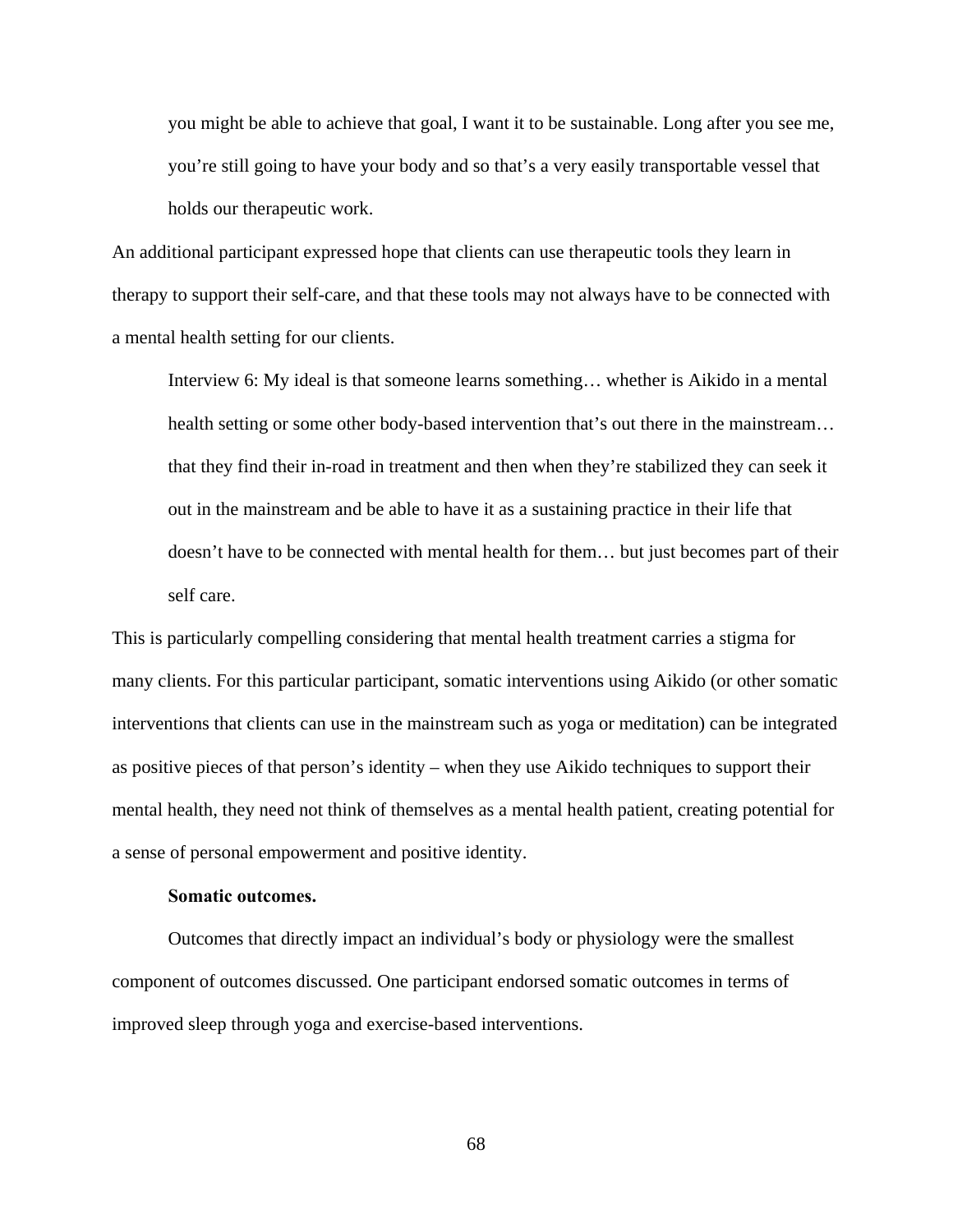One participant discussed somatic outcomes of getting trauma unstuck or unclogged from the body, which can arguably be discussed as a functional outcome for trauma treatment, but is discussed here as a somatic outcome due to the participant's use of language and attention to the somatic piece of how trauma is stored in the body and how certain body parts may be linked to trauma for an individual.

 Four participants endorsed the possibility that their work with the body in treatment can be used to address pain or bodily traumas. Responses centered on the use of mindfulness-based exercises to alleviate chronic physical pain. Participants discussing this outcome made reference to literature citing the efficacy of yoga and/or mindfulness based treatment to support clients in accepting pain and finding various levels of relief, and noted that literature was their inspiration for mentioning this particular outcome in treatment.

Ten participants reported that clients enjoy their clinicians' use of somatic interventions and request them during sessions, though some participants can be reluctant at first. Two participants expressed that their clients are resistant to or hesitant to use their bodies in treatment, and speculated that this is because of a general lack of comfort for clients in using their bodies, moving, or accessing playfulness or creativity. Four participants spoke about parents' reservations about their children participating in somatic therapeutic work, and one participant reported that she feels parents are on board with the use of somatic techniques in sessions however reported concern that many parents aren't able to integrate it at home because of home or neighborhood concerns about safety, or financial constraints around buying necessary supplies: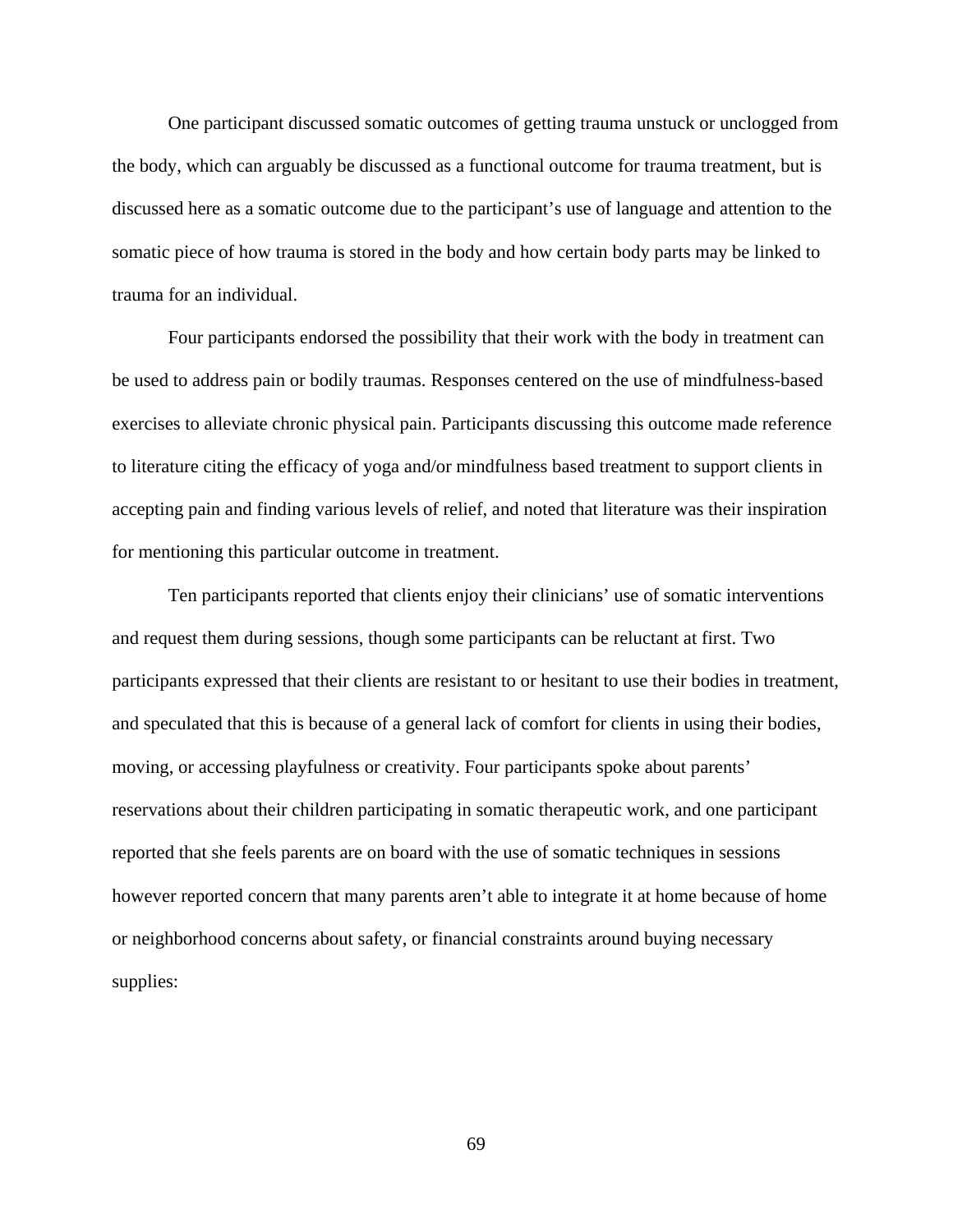Interview 7: We do try to give [parents] a list of financially cost efficient ways to do things, just so they have those options available. I think that's a big influence on whether

or not they'll do it – how realistic it is to get a yoga ball, thera-putty, that kind of thing. Participants also spoke about increasing buy-in in the therapy office with clients and parents, and endorsed the use of ample psychoeducation to create an intellectual understanding of why a somatic approach might work – taking an expert standpoint in a way. They noted that in order for interventions to work, like in talk therapy, the clinician and client must both have confidence in the approach and its' ability to create meaningful change for the client.

Seven participants endorsed the idea that seeing small gains from somatic interventions supports clients in being more open-minded about this approach. Five participants reported that it is useful to take a gentle approach in speaking with clients about the client's comfort level using their body in treatment, normalize discomfort, and offering small steps to integrate somatic interventions. Other ideas for increasing buy-in included making the intervention into a game, using handouts, using the term "stress management" and taking a standpoint of experimentation – "we're going to try this out and it might help or it might not – its like an experiment."

#### **Support and Acceptance of Body-based Approaches**

The majority of clinicians participating in this study work at the same outpatient mental health clinic and those interviewed represent a large proportion of full-time clinicians working in the clinic. As such, interview questions around training and support of interventions in the agency environment offered a unique opportunity to look at multiple perspectives of how this agency supports staff in using body-based interventions.

Participants at the agency discussed  $(9, n=12)$  reported that the agency is supportive of somatic interventions and open to new ideas. Seven of these participants endorsed that the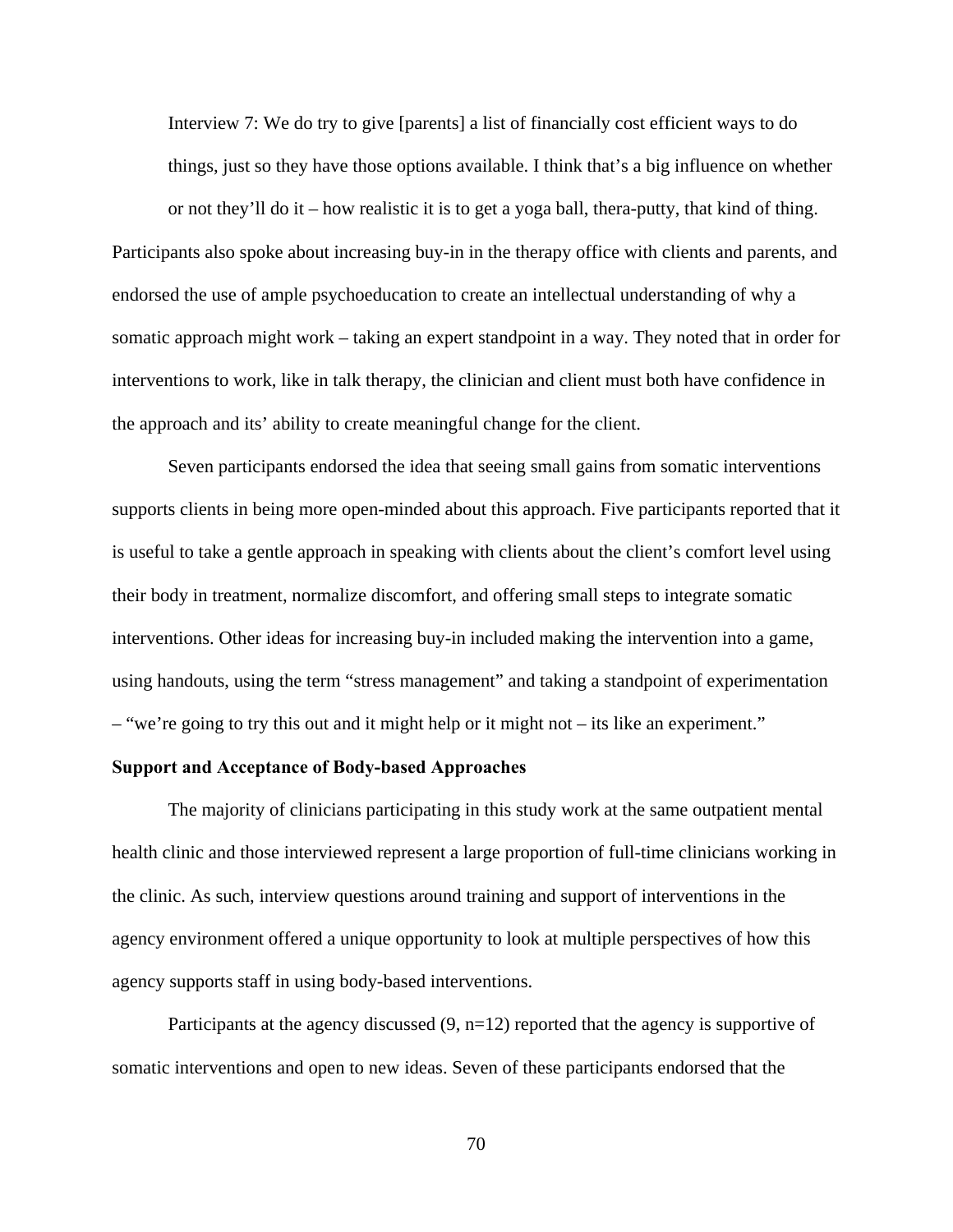agency has resources to support them in doing this work, however did report that they would like to have additional supervision, training, tools, and space (such as larger group therapy rooms, a padded OT office, or open spaces clinicians can take clients to do interventions that require more space). Participants referred to many agency resources, including the agency Occupational Therapist, Adventure Challenge Experience (ACE) program opportunities for clients/families, and access to the YWCA down the street to bring clients during sessions.

One participant expressed a wish for a culture of somatic interventions at the agency: Interview 3: I'd love if we just completely adapted a culture of body-based interventions, including having mindful exercise or yoga breaks in the hallway at the clinic.

This participant also expressed a wish for clinicians to connect around their use of interventions and share research and practice experience with colleagues.

Several participants discussed insurance companies during their interviews, and the question of whether or not somatic approaches are accepted by insurance providers. Three participants reported that they are either not sure about or believe that insurance providers would not be supportive of somatic interventions. One participant referred to the fact that even though she feels confident about her approach, she is unsure of how those authorizing treatment view somatic interventions. Another participant referred to her belief that insurance companies want clinicians to be practicing CBT modalities, and did not feel that they would support somatic work. Yet another participant expressed some ambivalence: "I put it all in my notes, so I guess the insurance companies could monitor it if they wanted to read my notes, but I don't think they do so probably not."

Three participants endorsed integrating specific language about somatic interventions into their treatment plans with clients, and one participant referred specifically to the fact that insurance companies are supportive of the use of somatic interventions for some conditions: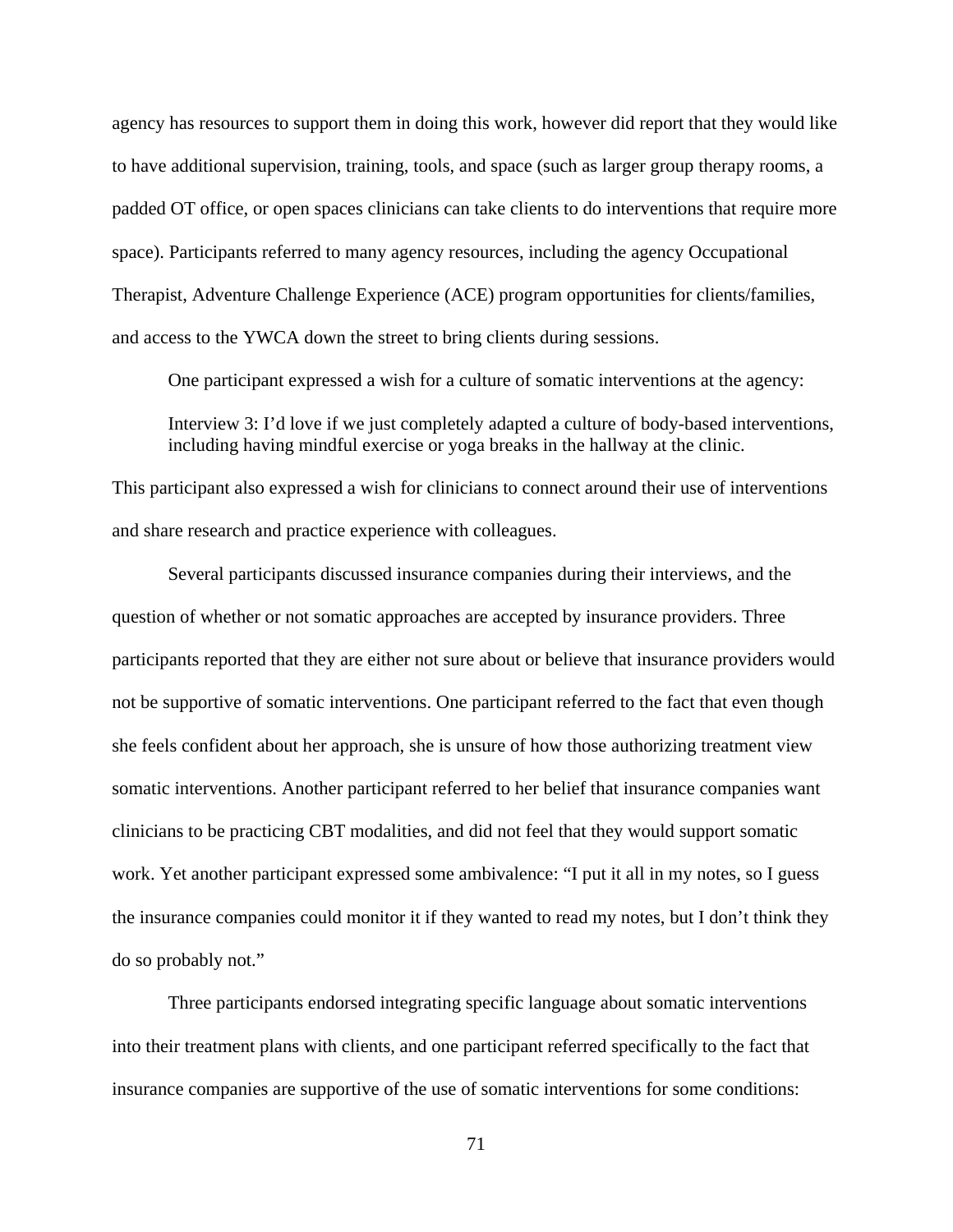Interview 3: I haven't really encountered any problems with insurances when I do that, but for some of the younger kids it seems like when you have to do an insurance authorization review for a young kid that's under the age of 5, when I have issues with dissociation, the reviewers have known that body-based interventions are the way to address that. So they actually help me shape the wording of a treatment goal, which kind of seems strange but 'tis the business, but I can incorporate the body-based intervention language along with those goals. So they're starting to get aware of it and I think most people are excited by the possibilities of it.

#### **Training**

Participants endorsed having taken various trainings, including training in Playmakers techniques, EMDR, occupational therapy interventions, yoga, mindfulness-based therapy, Acceptance and Commitment Therapy, Gestalt therapy, TF-CBT, CBT, emotional freedom technique, Child Parent Psychotherapy, psychological first aid, neurobiology, and trauma, among others.

There were no broad themes identified among training. Participants generally seemed to endorse that colleagues, lectures/trainings, and their own clinical practice are very influential to them, however few participants made reference to evidence-based studies. While several participants appeared aware of outcomes literature about somatic interventions, this awareness appeared to center around literature coming from the trauma field and neurobiology.

While two participants reported that their clinical education explicitly advocated the use of the body in treatment, four reported that somatic interventions were not mentioned in their graduate school readings or coursework, and three reported a wish for greater focus in coursework, particularly as research evolves that increasingly supports a somatic approach. One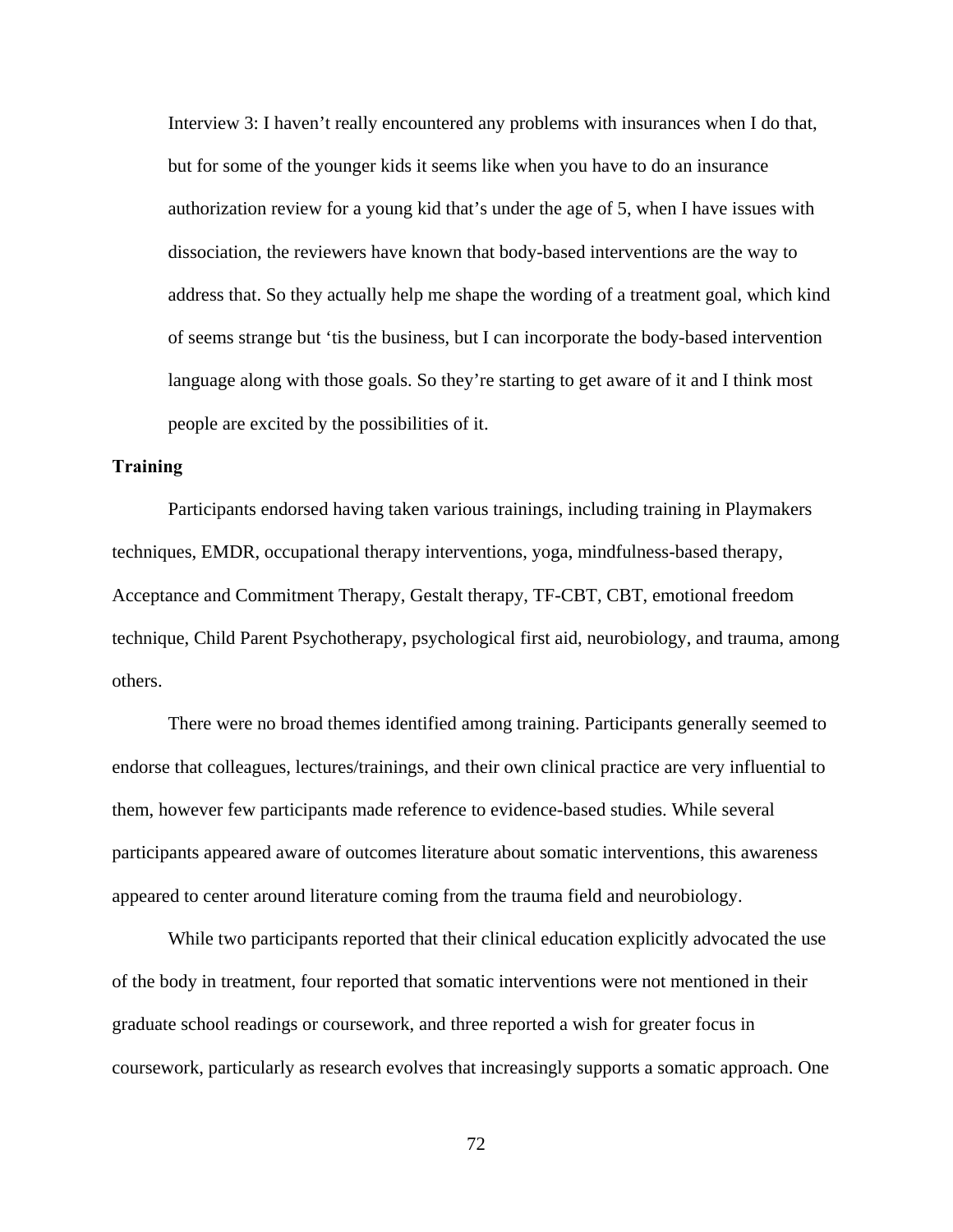participant whose clinical education had focused on somatic techniques reported that her graduate training had prepared her to be able to advocate for the use of somatic interventions at agencies that may have less of a body-based focus.

#### **Factors Influencing Use**

 Participants discussed many factors influencing their use of somatic interventions in practice, and many participants discussed the origins of their use of body-based work during their interviews. Although there were several references, particularly among those who endorsed being trained in trauma work, to theoretical and empirical literature supporting somatic intervention and all participants endorsed having training that explicitly or implicitly advocated the use of the body in treatment, participants reflected values and personal experiences throughout their interviews.

Three participants discussed that they first realized somatic interventions were an effective tool for mental health practice during their own therapy, and six participants endorsed personal practice of physical activity as being critical to their own understanding of their mental health. Among personal experiences that cultivated this interest/understanding were dance, yoga, swimming and martial arts. Eight participants reported that other clinicians or participation in mental health work before or during their clinical training had influenced them to use somatic interventions in clinical practice. All participants endorsed a sense that personal experience of being embodied influences them to use the body in treatment. As one participant states, "There's a need for movement, and I have value now both in my work and in my personal life that that's the first way to go when I need to get a release  $-$  I need to move," (Interview 3).

Participants also reflected on factors such as personality and their comfort with their own bodies, and speculated that personality may contribute to someone's decision to integrate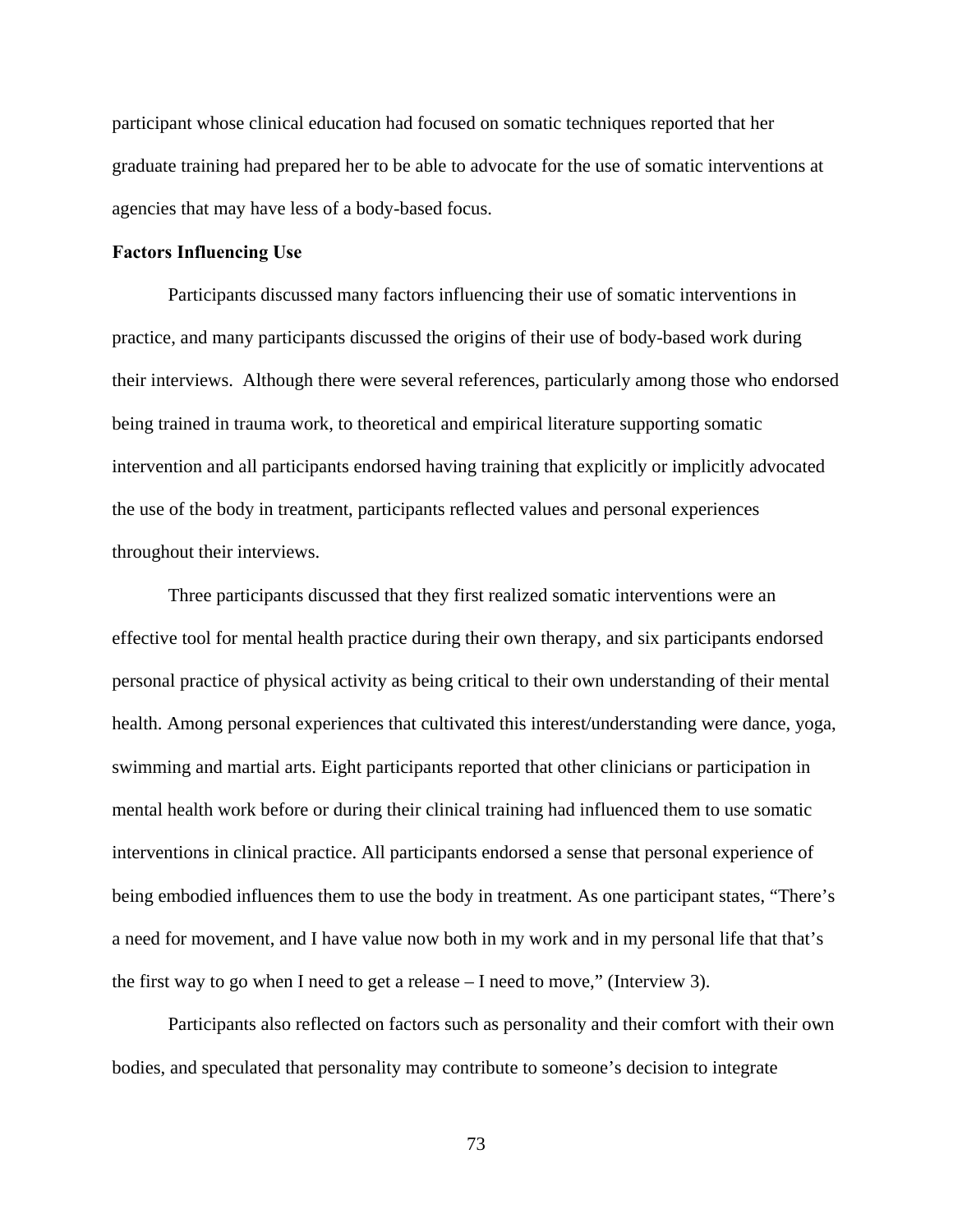somatic interventions into their work. For clinicians who are more embodied in the world, it may be a more natural fit to seek out training in expressive arts therapy, drama therapy, or integrate this sense of embodiment into more traditional therapy practice.

Interestingly, five participants used the term "intuition" or "intuitive" to describe how they use somatic interventions in treatment, suggesting that while participants may have a solid theoretical or empirical basis for their use of somatic interventions, the integration of these interventions into practice may be rooted in a personal feeling of ease for these participants.

Finally, some participants expressed beliefs that everything done in therapy, including talk therapy, is body-based as humans are embodied. These participants suggested that any clinician sitting in a room with a client should be aware of their own body and the client's body in the room, whether or not they consciously influence change on somatic states. One participant offered that talk treatment is not at odds with somatic work, and suggested that talk treatment and somatic work complement each other well. This idea is supported by discussion among all other participants that they feel prepared and comfortable using talk-based interventions, and would not utilize somatic interventions with clients who are not open to and comfortable with trying a body-based approach to therapy.

#### **Conclusion**

 Interviews with twelve participants regarding their use of somatic interventions in clinical mental health treatment offered many interesting findings around how, when and why participants utilize somatic interventions. The study also generated some interesting themes related to thoughts/feelings/values surrounding clinicians' use of interventions, and implications for new clinicians using somatic interventions in practice with their clients.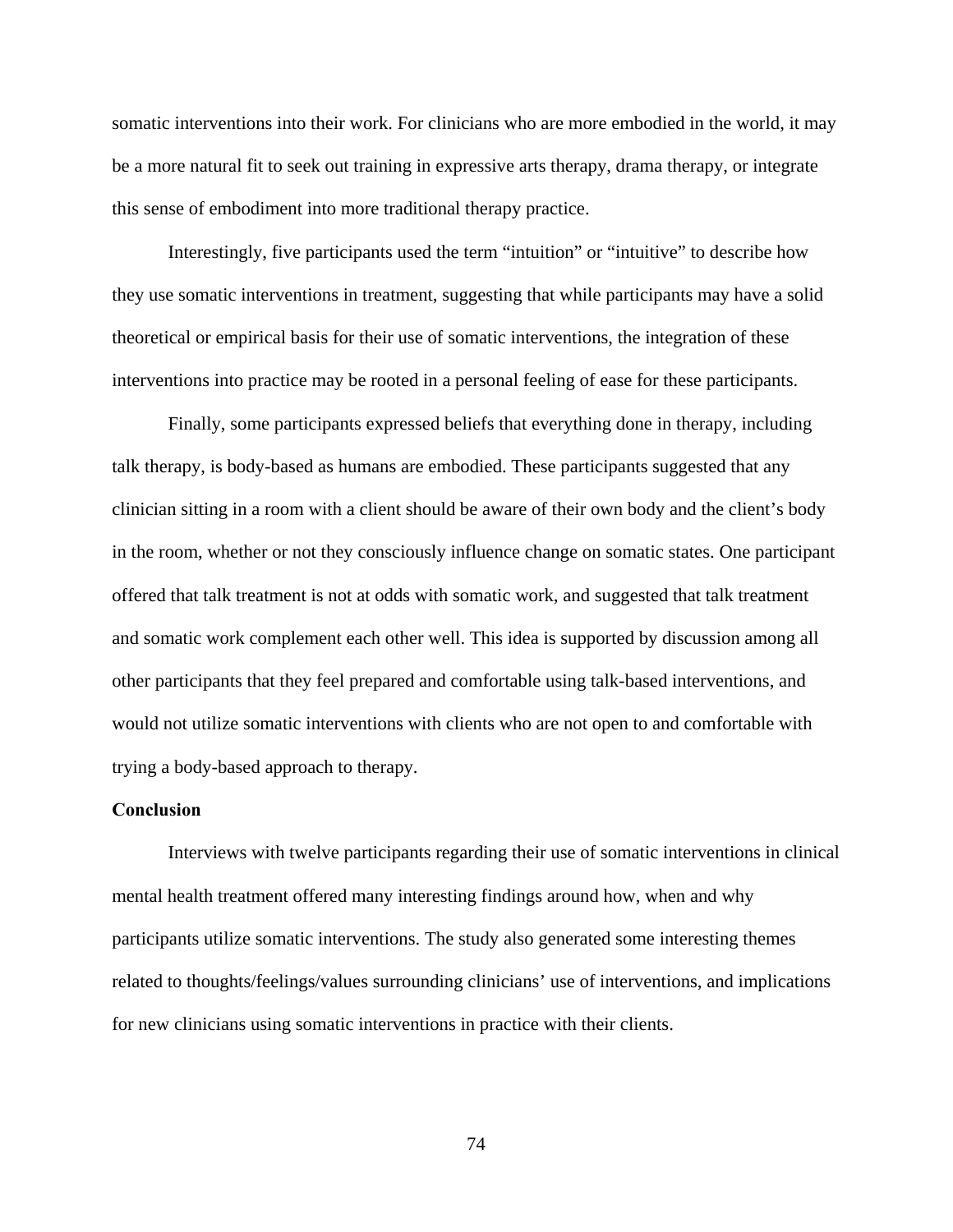In the next and final section, the researcher will provide a discussion and conclusion to this research study, integrating the findings with relevant research and providing ideas and recommendations for future research studies that may further support the body of knowledge around the use of the body in mental health treatment.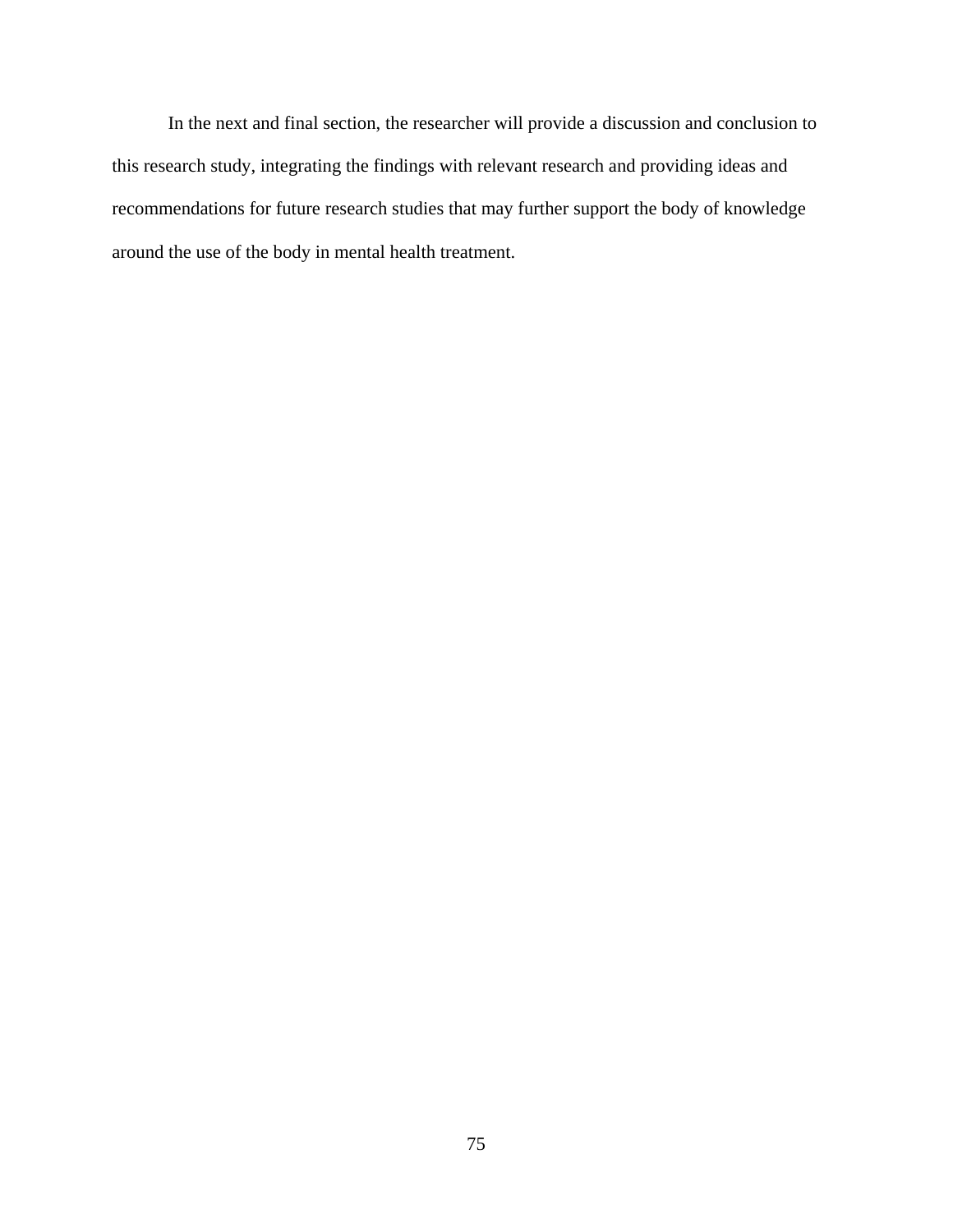#### **CHAPTER 5**

#### **Discussion**

#### **Formulation**

The purpose of this qualitative study is to explore the relationship that mental health practitioners have with somatic interventions in clinical practice. The researcher conducted 45-60 minute interviews with twelve clinicians prepared at Master's level or higher from various clinical mental health disciplines (e.g. social work, clinical psychology and mental health counseling), discussing many factors surrounding the ways that clinicians utilize the body in mental health treatment.

This section will introduce a discussion of the most pertinent research findings in the context of available literature. The researcher will offer insights around how this study can be situated within the broader field of mental health, and will provide a discussion of implications of this study for social work practice. The researcher will introduce a discussion of strengths and limitations of the study and methodological approach, and recommendations for future research will conclude this report.

#### **Summary of Findings**

 One key finding identified across interviews was the fact that participants' personal experiences, thoughts and feelings about their own use of their body was a large factor in their choice to integrate somatic techniques into their work. This was discussed as experience in their own therapy, or personal knowledge of the connection between mind and body in their own lived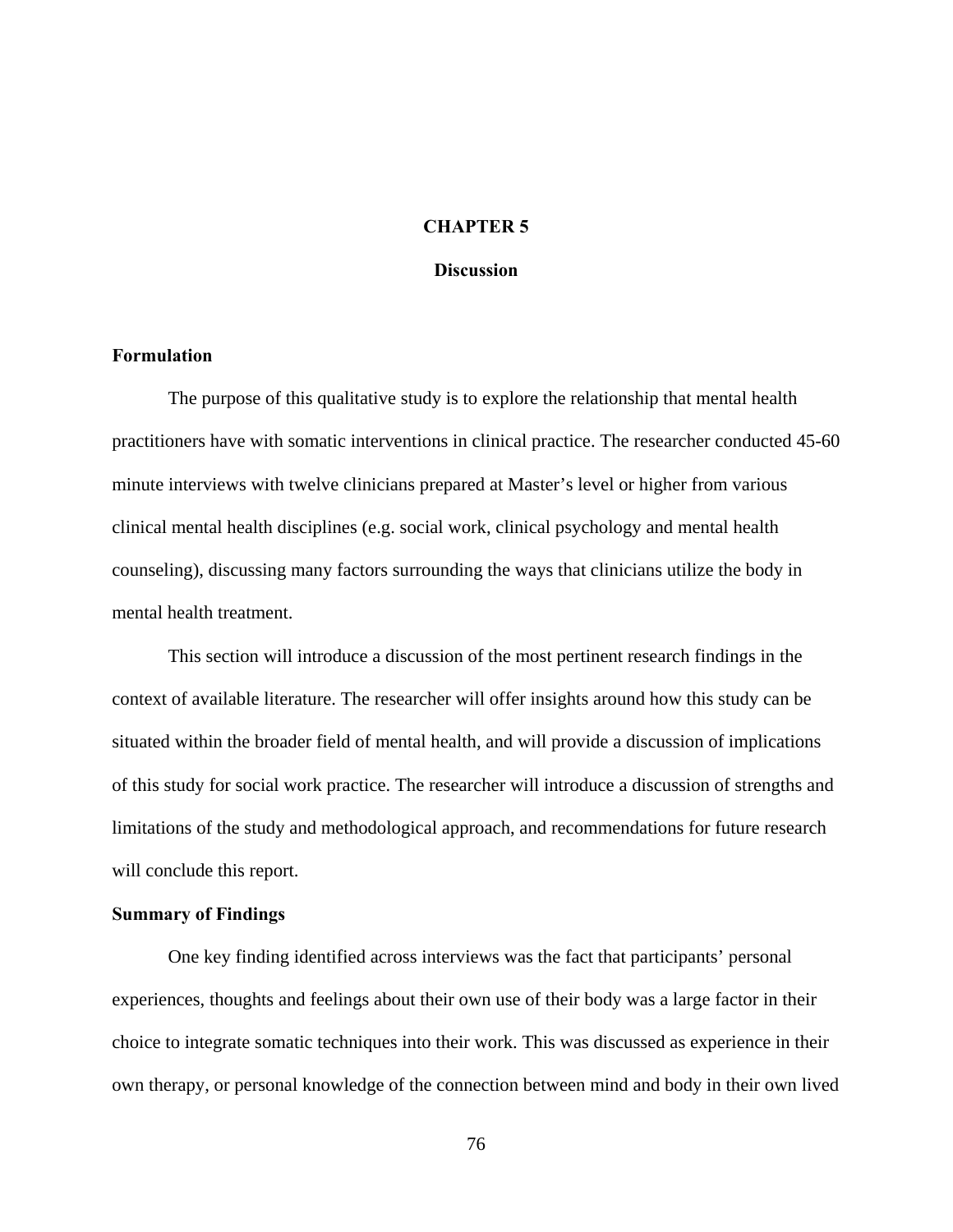experience. Based on participant responses, most participants cited a theoretical basis for their use of somatic interventions or were able to justify their use of these interventions through theories such as trauma theory or theoretical underpinnings of art or expressive therapies.

In the majority of interviews it appeared that the use of somatic technique represented a way that clinicians use personal style to speak to the strengths and needs of their clients as well as their own interests and strengths as clinicians. In that way, the integration of somatic interventions appeared very stylistic and personally meaningful to participants – rather than specifically integrating approaches based on research and theory, participants appeared to use research and theory to support their personal inclinations and preferences for clinical practice.

All participants identified a personal connection with the idea that the body and mind are connected that they brought with them to their clinical training and experience - from personal yoga or martial arts practice, somatic work in their own therapy, spiritual beliefs about bodymind-spirit holism, memories of teaching swimming lessons, or recognition of a boost in mood from dancing around the house. Integration of somatic technique into clinical practice for participants appeared to be, at the root, a way that they could more authentically be with clients as clinicians.

Participants' discussion of the connection between theory and clinical practice regarding the use of somatic interventions is in line with research around trauma and neurobiology (Damasio, 1999; Panksepp, 2009; Porges, 2009), and participants identifying strongly with the trauma field were able to articulate the importance of using the body in treatment most clearly. Several participants articulated theoretical connections to attachment, however it is important to consider that attachment theory (particularly around the organizing influence of attachment on our ability to regulate and co-regulate affect and arousal) is a critical underpinning of many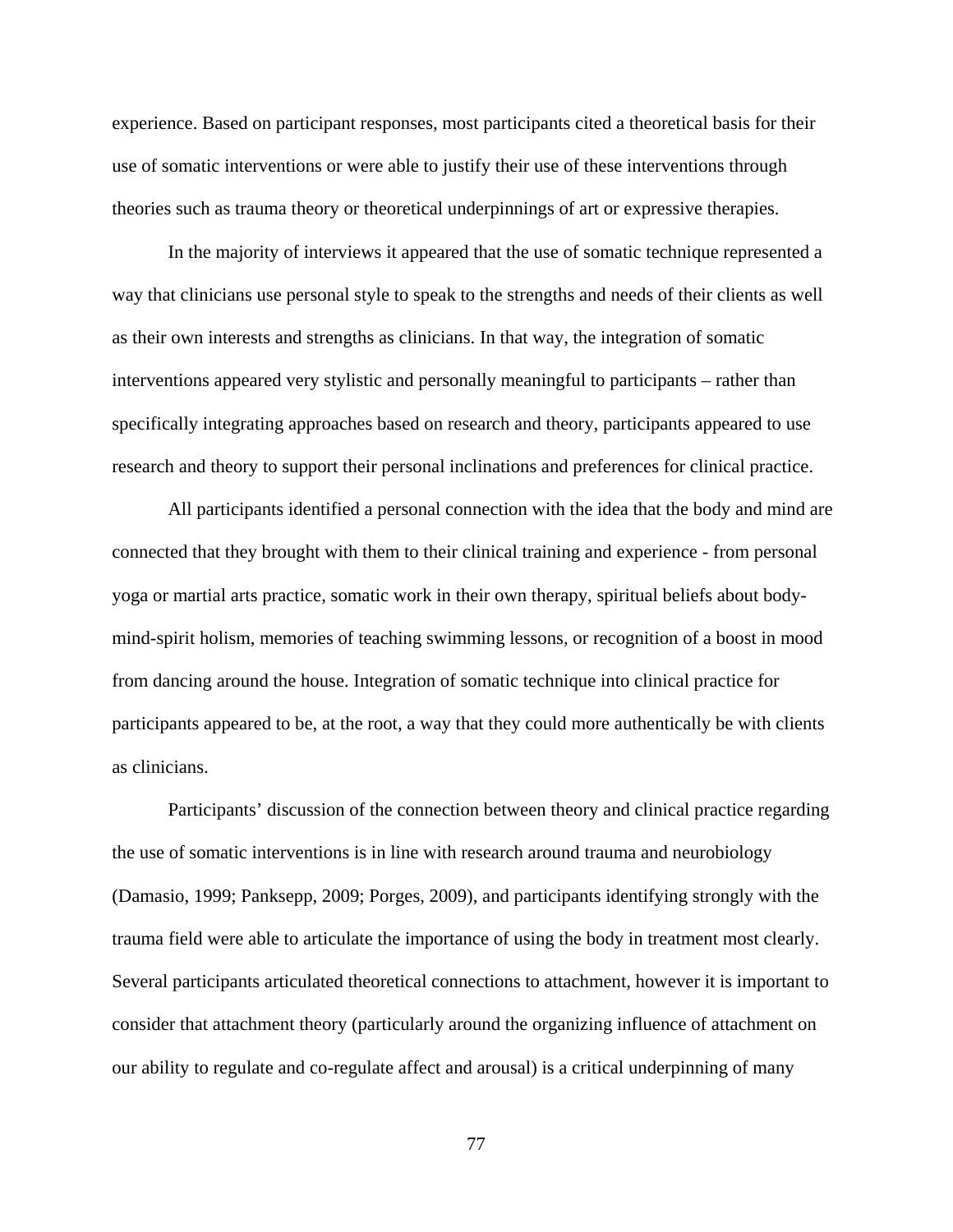trauma theories (e.g. Ogden, 2009; Ogden et al., 2006; Schore, 1994; Siegel, 1999; van der Kolk, 1994, 2000). No participants spoke of the attachment theory outside of this trauma context. However, the reader will remember that all but one participant endorsed working with trauma as a specialization, so it makes good sense that trauma theory strongly influences participants' integration of somatic techniques.

Despite the strong theoretical connection to trauma theory and practice connection to trauma work, most goals or outcomes of somatic work discussed were not explicitly linked to trauma. Trauma-related goals such as discharging energy, removing "blocks" created by trauma in the body, learning self-regulation skills, and increasing distress tolerance are supported by available literature (e.g. Levine, 1997; Ogden, 2009; Ogden et al., 2006; Siegel, 1999; van der Kolk, 1994, 2000) and were evident in the findings, however many goals/outcomes centered around relational and insight related factors which are less prominent in theoretical research.

In this vein, an unexpected finding related to the relationship between or interfacing of somatic interventions and a relational or intersubjective theoretical framework was not discussed explicitly by participants, however many participants made implicit references to the idea that somatic approaches lend themselves to relational outcomes (e.g. increased presence and connection with therapist) and the idea that the clinician's lived experience in the room (e.g. sensations in the body, body posture, arousal level) can bring something important to the clinical relationship.

There were no large surprises in findings regarding modalities used by clinicians, and clinicians used modalities across many categories: mindfulness-based, postural, attachmentbased, sensorimotor, projective, narrative, behavioral and interdisciplinary. Interdisciplinary approaches were somewhat surprising, and the researcher had not considered this category of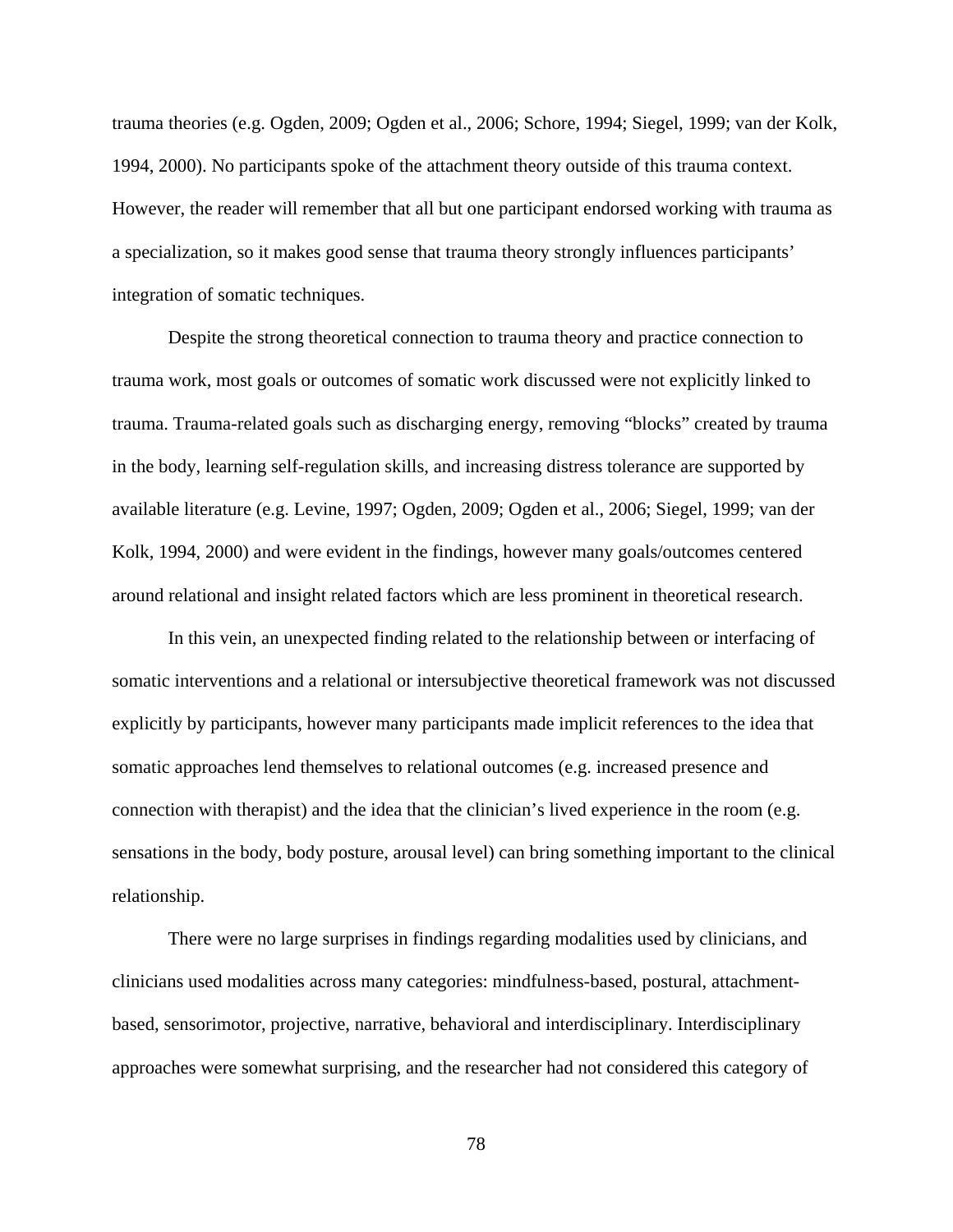intervention, which encompasses collaborating with providers that provide more directly somatic treatment such as MDs, psychiatrists, and OTs. This makes good sense in terms of clinical care, and it is likely that it is something that more participants do than was reported.

Among unexpected emergent themes was the idea that somatic learning and somatic experiences in the therapy room may be more easily transported out of the therapy room than can insight generated through verbal processing – as one participant beautifully put it, "Long after you see me, you're still going to have your body and so that's a very easily transportable vessel that holds our therapeutic work." Somatic interventions can involve the development of coping skills and cultivation of alternative ways of being in the world, for example, ways of being informed by mindfulness practice. Participants suggested that using somatic approaches might support clients in carrying clinical gains out of treatment and into their lives. There is the implication here that bodily experiences may be more portable and easily transferable than more compartmentalized gains made through talking. The phrase, "All talk, no action," comes to mind, although it is important to note that insight (whether generated from somatic experience or verbal processing) does not always translate to change for any person, for any number of reasons.

While participants in this study may have been biased toward the use of somatic interventions, there may be a tendency to generalize to the concept that it may be easier for some individuals to remember to take a deep breath when they feel upset than it is to remember their unhealthy relationship patterns stemming from childhood, and being able to authentically express feelings verbally is predicated on an ability to truly feel those feelings in the body. More important, however, seems to be the shift in perspective for clients to understanding that their bodies have critical information to offer – the mind need not be elevated above the body as more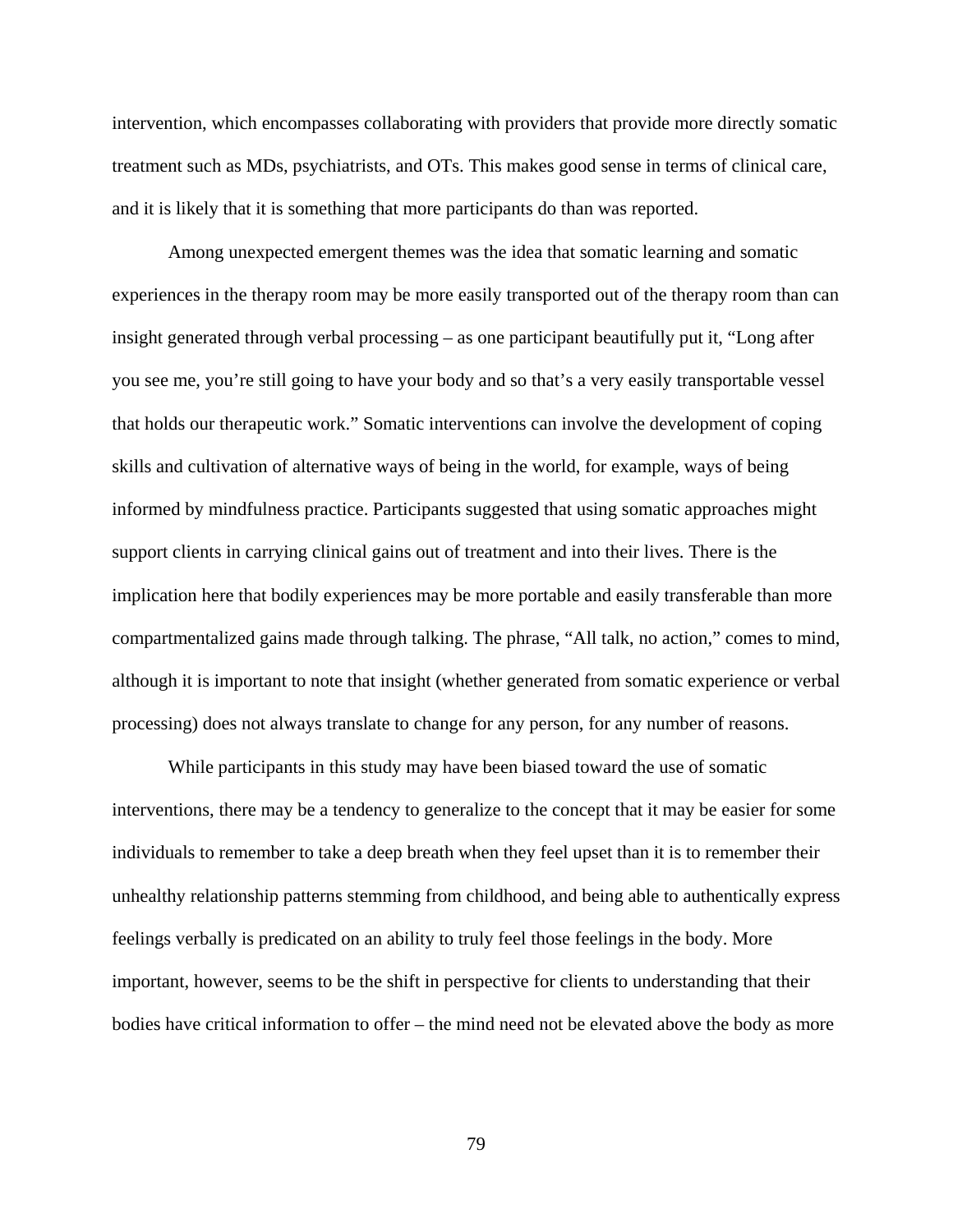complex and involved to understand. Indeed, somatic interventions described throughout this study are not simple – they are complicated, powerful, nuanced and often intuitive.

#### **Implications for Social Work Practice**

 As a study designed to explore how clinicians utilize a specific subset of interventions in their work, this research has many practice implications for the social work field. This is especially relevant given that all participants who identified professionally as clinical social workers explicitly stated that they felt somatic interventions to be in line with social work values and ethics. Improving our understanding of specific somatic tools or modalities that can be used with clients, as well as areas in which clinicians view their somatic work having the largest outcome are important factors in continuing to grow the empirical base of support for somatic interventions.

 Findings related to training emphasized that while participants who identified professionally as social workers (n=5) all endorsed a strong connection between somatic technique and social work values in terms of viewing a person holistically and understanding the person in environment, only one of these participants endorsed having had specific somatic training in her clinical social work education.

Many participants also endorsed a sense that somatic techniques are powerful and require skill and precision in their implementation. Participants endorsed receiving specific somatic training as part of agency in-service, learning from clinical mentors, or seeking specialized training through continuing education following their clinical training, however participants across fields who reported limited training on somatic work in graduate school suggested that it would be useful to have had training within their graduate education about the body-mind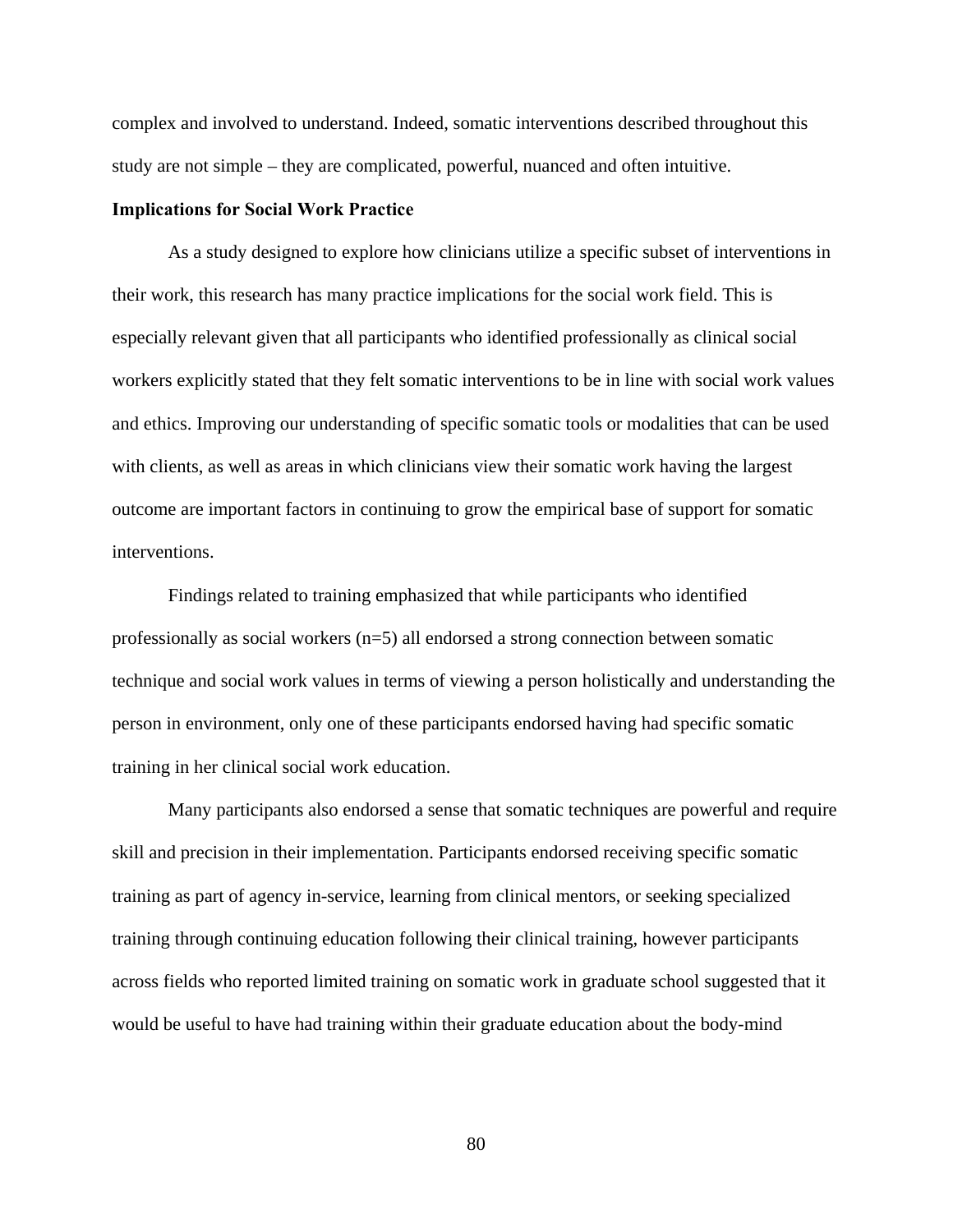connection and how this can influence practice. All participants endorsed a sense that it is important to talk about somatic approaches as a component of clinical graduate education.

With regard to social work education, these research findings suggest that increasing knowledge about the prevalence of somatic techniques in clinical practice is important information that schools of social work education can use in designing curricula and elective courses that will be most clinically useful for students in the field as well as in their professional careers after graduation. It has been this researcher's experience that discussion of somatic interventions in a psychodynamically oriented graduate school for social work is minimal, and marginalized within discussion of psychodynamic theory, however this is only one experience of only one school.

As shown in the research, participants' experiences of their social work education (and, more broadly, clinical education) varied widely. Further research in this area may support schools of graduate education preparing clinicians shift curricula and courses available to be more in line with developments in the fields of attachment, trauma and neurobiology, all of which advocate the importance of the body in clinical treatment.

## **Study Strengths and Limitations**

 The qualitative design of this study offered both strengths in terms of ability to more deeply explore the phenomenon of somatic approaches to psychotherapy, as well as limitations around the generalizability of findings. Considering the limited base of literature around how clinicians integrate the body into mental health treatment, an exploratory qualitative approach was the most appropriate methodology for this study. Narratives that unfolded during these interviews were rich and compelling, and the study offers a substantial starting point for future research around somatic interventions in clinical practice.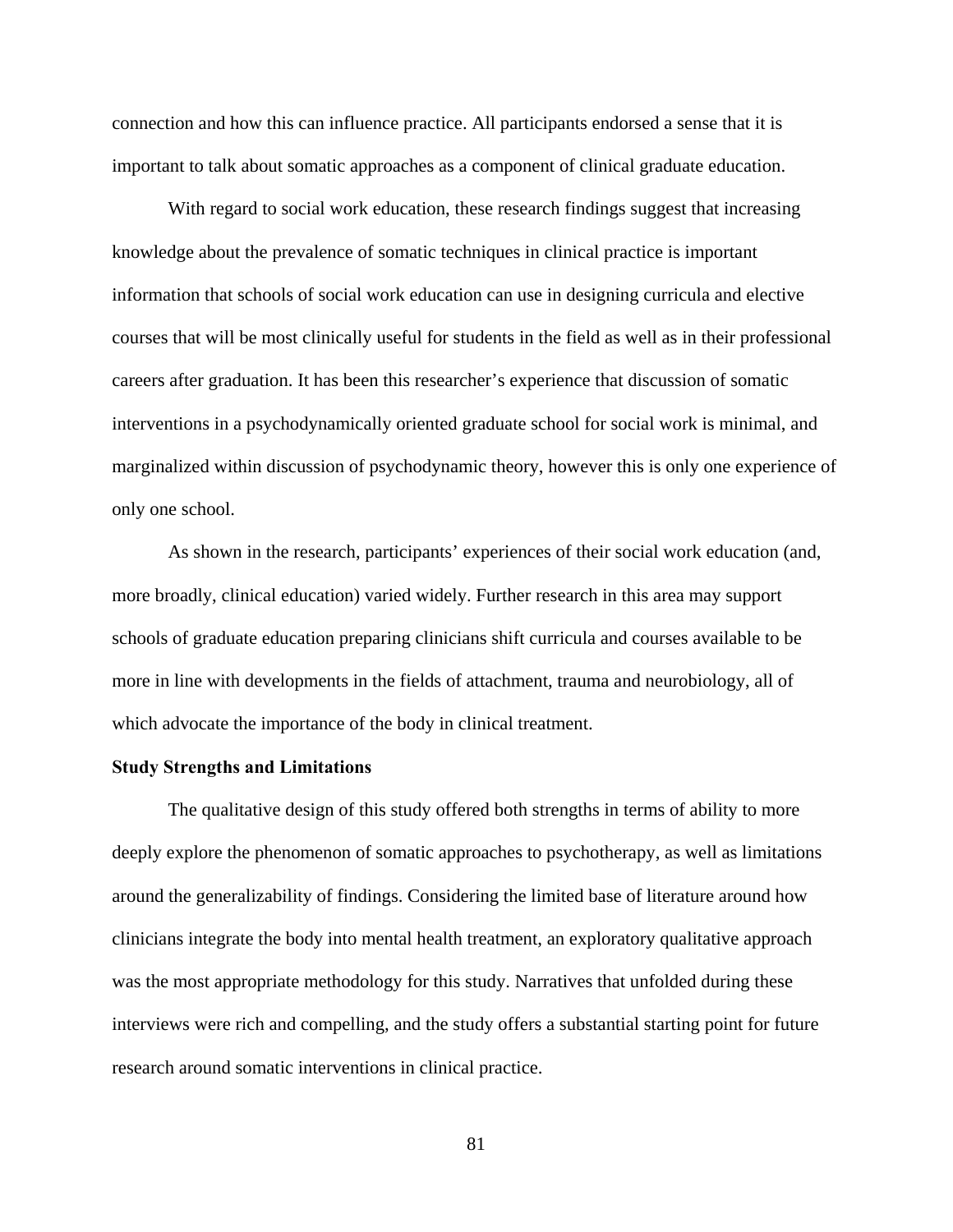The study was strong in its conceptualization, seeking to unify voices from various clinical disciplines around their use of somatic interventions in practice. As existing literature tends to situate the use of somatic interventions within specific modalities in specific branches of specific theories, a qualitative study of 'eclectic' practitioners using these interventions has more clear implications for the broad field of clinical social work practice than might a study focusing specifically on, for example, Somatic Experiencing Therapists or Body Psychotherapists.

In terms of limitations, the methodology was quite limited by the use of snowball sampling, and the relative homogeneity of participants in terms of gender and clinical setting. As the majority of participants worked at the same mental health agency, the study afforded the researcher a more nuanced understanding of this particular setting, however offered limited perspectives around agency dynamics contribution to clinicians' use of somatic interventions. The lack of a standardized tool to allow participants to identify modalities they use in clinical practice and frequency of use is certainly a shortcoming of this study, however the general themes generated offer a good starting point for future systematic and precise quantitative research in this area.

 Additionally, the fact that the researcher practiced as a social work intern at the agency in question presents an interesting dilemma with regard to potential bias or impact on how participants interacted with the researcher, participant openness in responding to questions, and any assumptions the researcher may have had with regard to their clinical work that could have impacted data analysis or use of the data collection instrument.

 If repeating this study, the researcher would have added a quantitative component in the form of an internet survey designed for all licensed clinicians to solicit feedback around whether or not they use somatic interventions, what attitudes and beliefs exist around the use of the body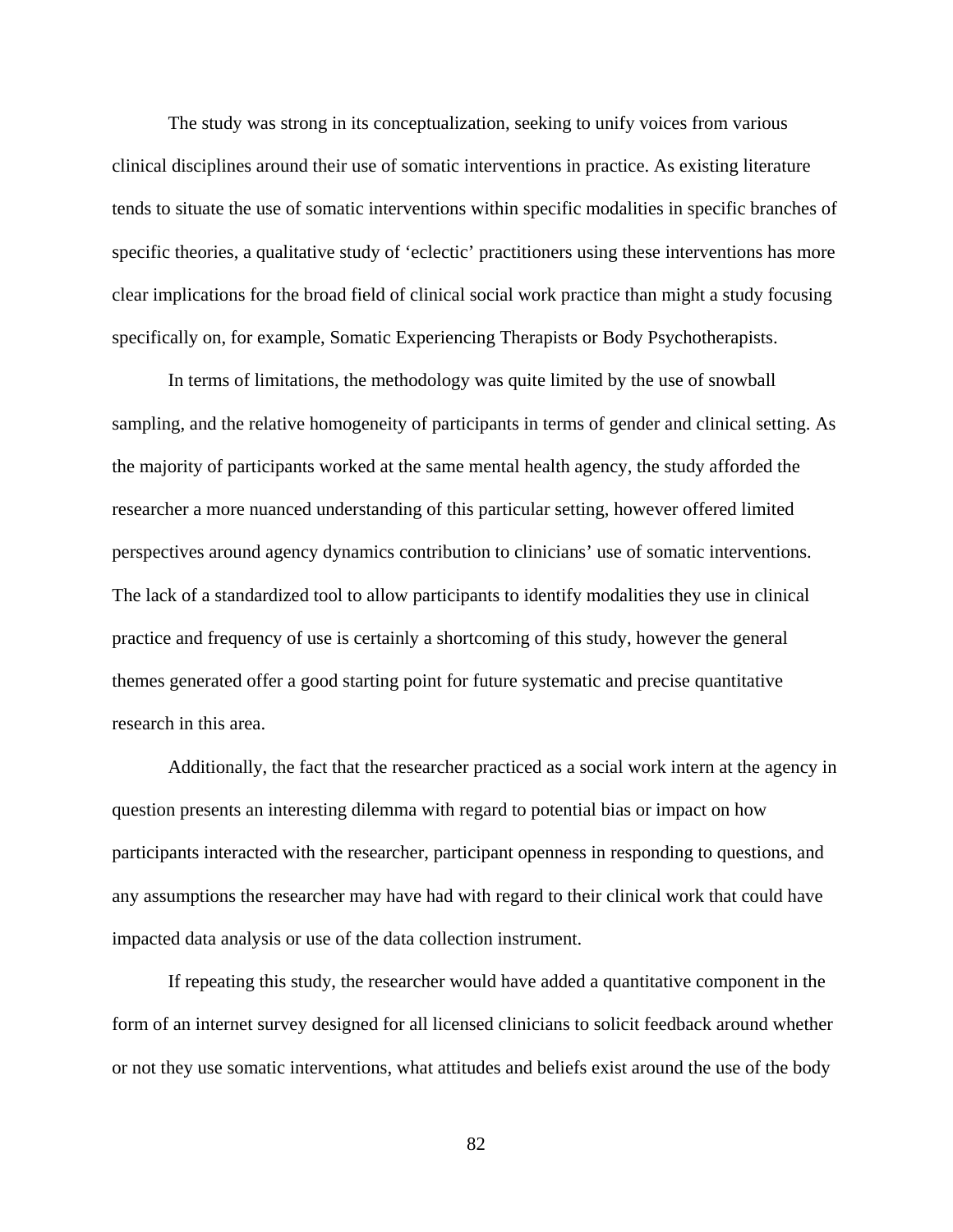in treatment, and what factors influence their integration (or decision to not integrate) somatic interventions. The survey may have also served as a tool for recruitment of a smaller qualitative sample to administer the data collection instrument used for this study.

Another amendment to this study, were it to be repeated, would be a brief survey for qualitative interviewees asking about clinicians' demographic information, number of years practicing in the field, and estimation of how often they utilize various somatic interventions. A measure to allow participants to systematically report the types of interventions they use in clinical practice may have generated more meaningful data.

 Based on research findings, further research around the topic of integration of somatic interventions into social work practice would be quite timely and useful. It appears that clinicians believe that others are broadly aware of interventions, and future research may choose to explore factors that contribute to clinicians' self-conceptualization as somatic practitioners, or factors that influence clinicians to avoid the use of somatic interventions in their work. Future research allowing participants to quantify their use of interventions and the proportion of time spent using the body in treatment would be useful.

Additionally, a quantitative large-scale study of clinicians around the implementation of somatic interventions would be useful for future research and practice, particularly if these studies were able to contextualize clinician's use of specific and general interventions in clinician's theoretical and professional orientations and amount of time practicing as a clinician.

#### **Conclusion**

 Based on the body of available literature and research findings presented in this report, somatic interventions can be considered a compelling tool that many clinicians utilize to support clients in making meaningful gains in mental health treatment. While further research is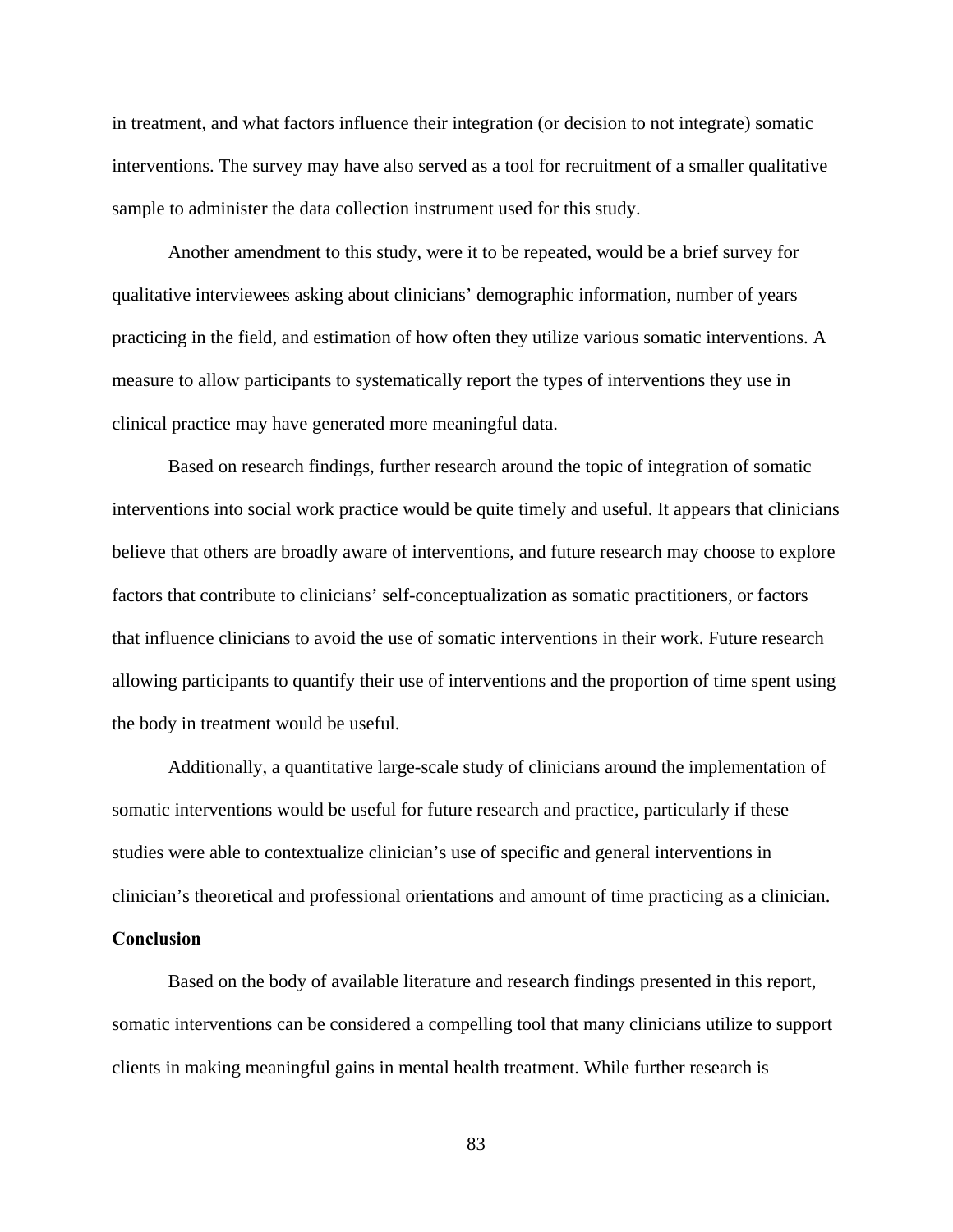indicated to claim the efficacy of somatic interventions in achieving particular clinical outcomes, the wide range of goals clinicians consider as they integrate somatic interventions into their work with clients offers an interesting point of reference for future research. The ease and intuitiveness that clinicians utilizing these interventions express, as well as the broad base of general (and growing) support they endorse are encouraging and offer a fascinating basis for further research.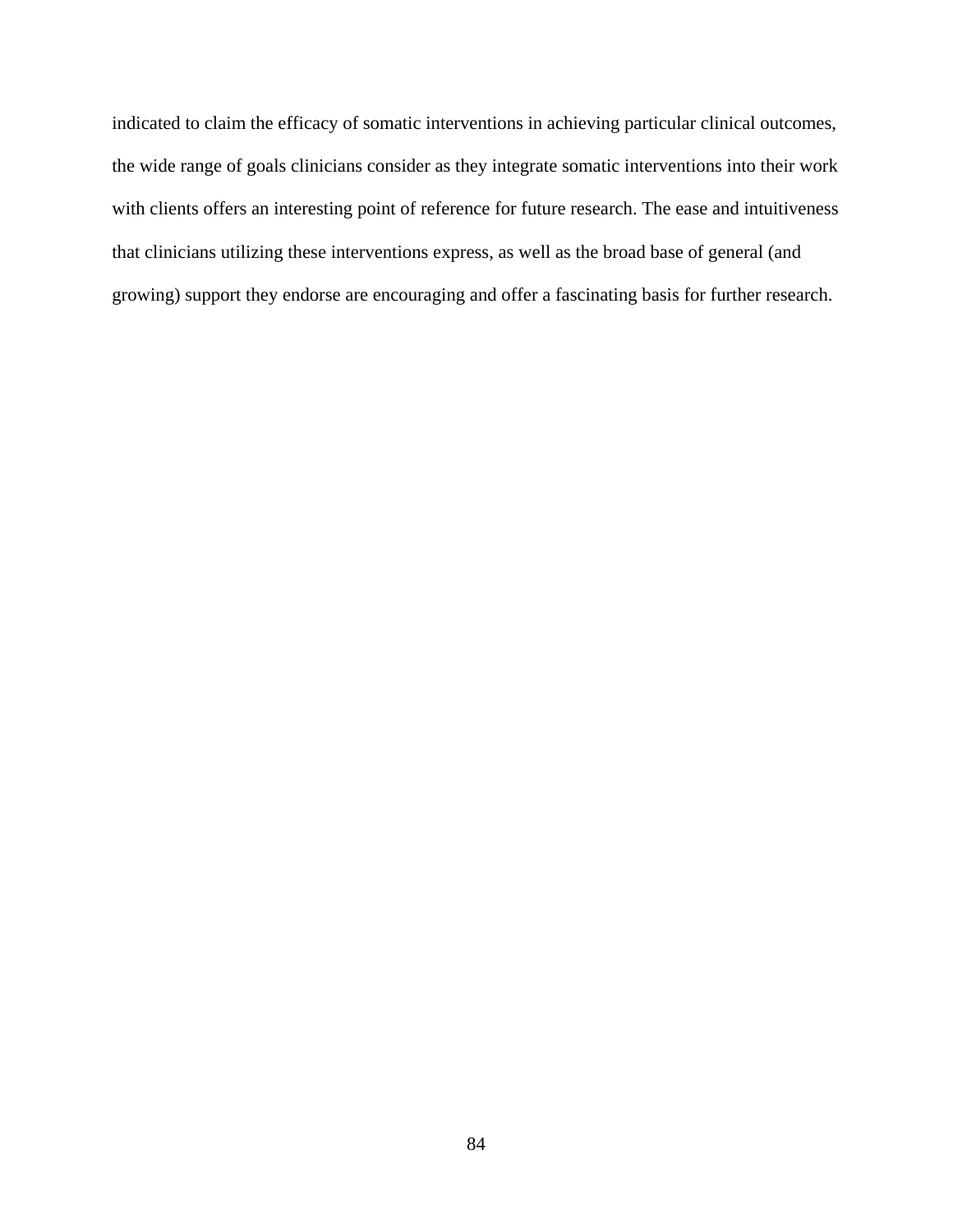#### **References**

- Allen, N. B., Blashki, G., & Gullone, E. (2006). Mindfulness-based psychotherapies: A review of conceptual foundations, empirical evidence and practical considerations. *Australian and New Zealand Journal of Psychiatry, 40*(4), 285-294.
- Astin, J.A. (1998). Why patients use alternative medicine. *Journal of the American Medical Association, 279,* 1548 –1553.
- Barton, E. J. (2011). Movement and mindfulness: A formative evaluation of a dance/movement and yoga therapy program with participants experiencing severe mental illness. *American Journal of Dance Therapy, 33*(2), 157-181.
- Behere, R. V., Arasappa, R., Jagannathan, A., Varambally, S., Venkatasubramanian, G., Thirthalli, J., . . . Gangadhar, B. N. (2011). Effect of yoga therapy on facial emotion recognition deficits, symptoms and functioning in patients with schizophrenia. *Acta Psychiatrica Scandinavica, 123*(2), 147-153.
- Bilderbeck, A. C., Farias, M., Brazil, I. A., Jakobowitz, S., & Wikholm, C. (2013). Participation in a 10-week course of yoga improves behavioural control and decreases psychological distress in a prison population. *Journal of Psychiatric Research.*
- Boisvert, C. M., & Faust, D. (2006). Practicing psychologists' knowledge of general psychotherapy research findings: Implications for science-practice relations. *Professional Psychology: Research And Practice*, *37*(6), 708-716.
- Brown, R. P., & Gerbarg, P. l. (2005). Sudarshan kriya yogic breathing in the treatment of stress, anxiety, and depression: Part II-clinical applications and guidelines. *The Journal of Alternative and Complementary Medicine, 11*(4), 711-717.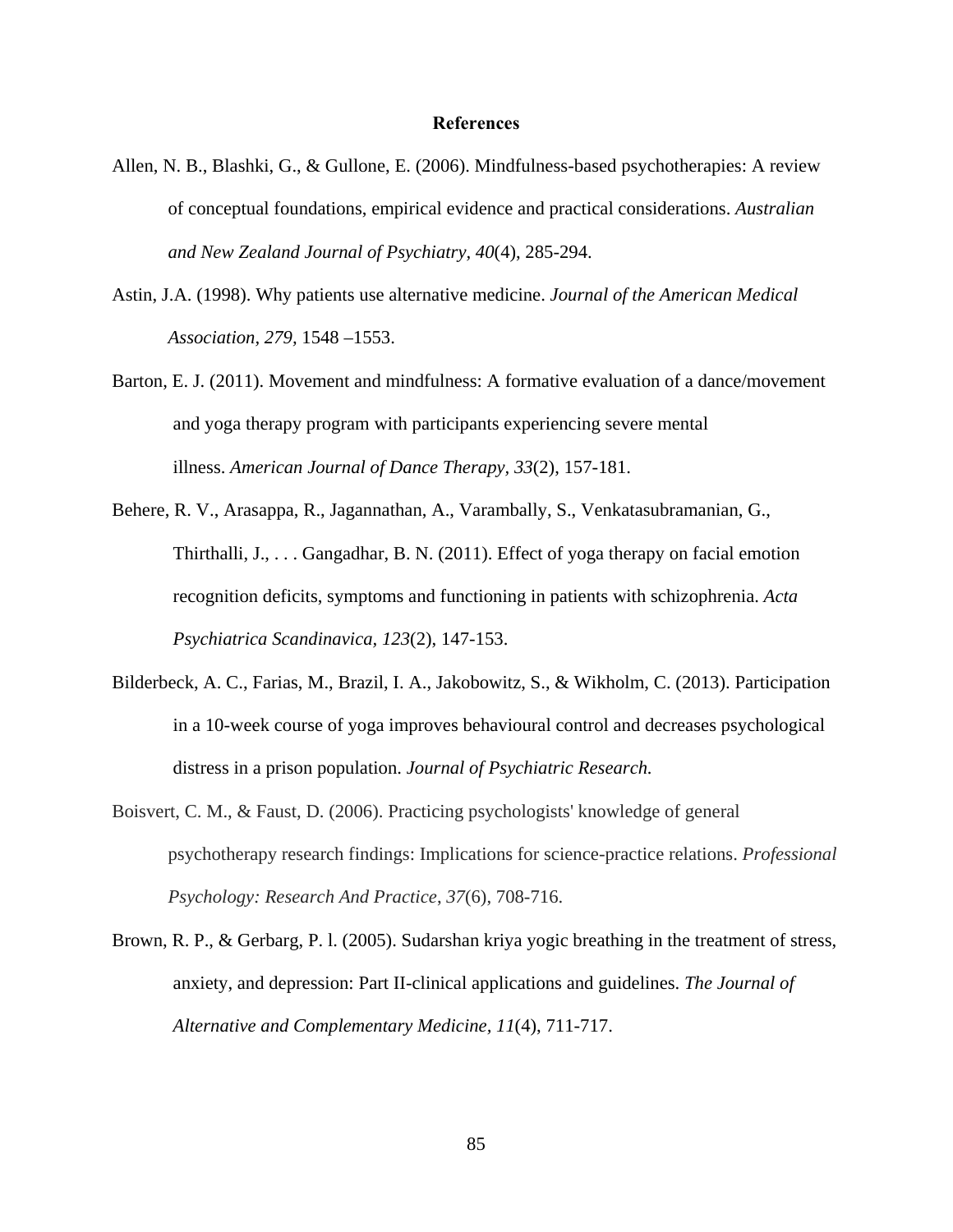Brown, R. P., & Gerbarg, P. L. (2005). Sudarshan kriya yogic breathing in the treatment of stress, anxiety, and depression: Part I--neurophysiologic model. *The Journal of Alternative and Complementary Medicine, 11*(1), 189-201.

Breuer, J. & Freud, S. (1895). *Studies on Hysteria.* London: The Hogarth Press.

- Cook, J. M., Biyanova, T., Elhai, J., Schnurr, P. P., & Coyne, J. C. (2010). What do psychotherapists really do in practice? An Internet study of over 2,000 practitioners. *Psychotherapy: Theory, Research, Practice, Training*, *47*(2), 260-267.
- Damasio, A. (1999). *The feeling of what happened: Body and emotion in the making of consciousness.* New York, NY: Harcourt Brace & Company.
- Douglass, L. (2009). Yoga as an intervention in the treatment of eating disorders: Does it help? *Eating Disorders: The Journal of Treatment & Prevention, 17*(2), 126-139.
- Druss, B.G., & Rosenheck, R.A. (1999). Association between use of unconventional therapies and conventional services. *Journal of the American Medical Association, 282,* 651–656.
- Eisenberg, D.M., Davis, R.B., Ettner, S.L., Appel, S., Wilkey, S., Van Rompay, M. & Kessler, R.C. (1998). Trends in alternative medicine use in the United States, 1990–1997: Results of a follow-up national survey. *Journal of the American Medical Association, 280,* 1569– 1575.
- Eisenberg, D.M., Kessler, R.C., Foster, C., Norlock, F.E., Calkins, D.R., & Delbanco, T.L. (1993). Unconventional medicine in the United States. Prevalence, costs, and patterns of use. *New England Journal of Medicine, 328,* 246–252.
- Elkins, G., Marcus, J., Rajab, M., & Durgam, S. (2005). Complementary and Alternative Therapy Use by Psychotherapy Clients. *Psychotherapy: Theory, Research, Practice, Training*, *42*(2), 232-235.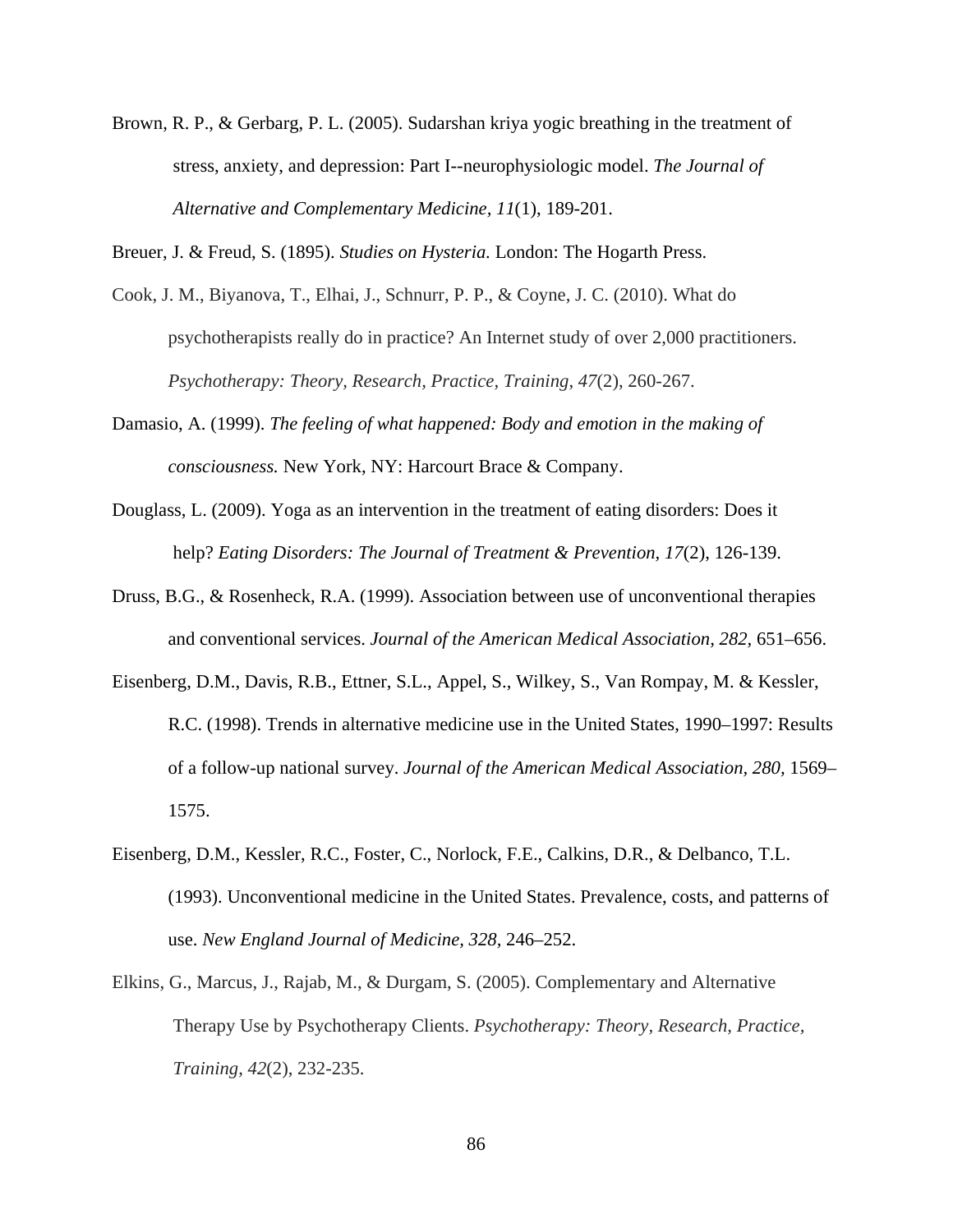- Fan, J., & Chen, K. (2011). Using silver yoga exercises to promote physical and mental health of elders with dementia in long-term care facilities. *International Psychogeriatrics, 23*(8), 1222-1230.
- Faucher, M. A. (2013). Mindfulness yoga improves scores on depression scales and fosters maternal–fetal attachment. *Journal of Midwifery & Women's Health, 58*(1), 111-112.
- Faucher, M. A. (2013). Mindfulness yoga improves scores on depression scales and fosters maternal–fetal attachment. *Journal of Midwifery & Women's Health, 58*(1), 111-112.
- Feltham, C. (2008). Here comes everybody: Multicultural perspectives on the body in counselling, psychotherapy and mysticism. *Counselling Psychology Quarterly*, *21*(2), 133-142.
- Forfylow, A. L. (2011). Integrating yoga with psychotherapy: A complementary treatment for anxiety and depression. *Canadian Journal of Counselling and Psychotherapy,45*(2), 132-150.
- Frank, R. (2001). *Body of awareness :A somatic and developmental approach to psychotherapy.*  Cambridge, MA: GestaltPress.
- Frank, R. & La Barre, F. (2011). *The first year and the rest of your life: Movement, development, and psychotherapeutic change.* New York, NY: Routledge, Taylor & Frances Group.
- Froeliger, B. E., Garland, E. L., Modlin, L. A., & McClernon, F. J. (2012). Neurocognitive correlates of the effects of yoga meditation practice on emotion and cognition: A pilot study. *Frontiers in Integrative Neuroscience.*
- Gerbarg, P. L., & Brown, R. P. (2007). Yoga. In J. H. Lake, & D. Spiegel (Eds.), (pp. 381-400). Arlington, VA US: American Psychiatric Publishing, Inc.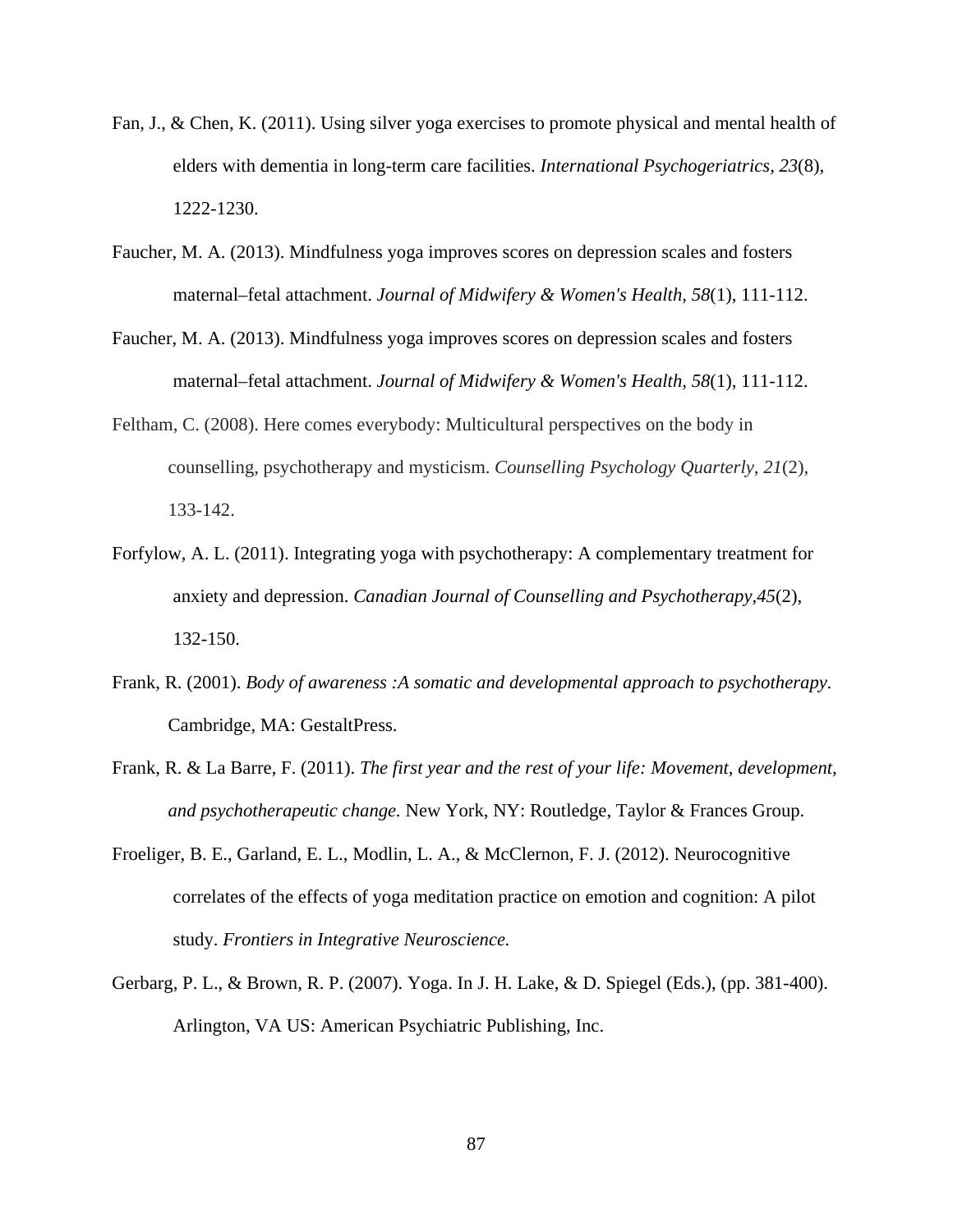- Kabat-Zinn, J. (2005). *Full catastrophe living: Using the wisdom of your body and mind to face stress, pain, and illness (15th anniversary ed.)*. New York, NY US: Delta Trade Paperback/Bantam Dell.
- Kaley-Isley, L., Peterson, J., Fischer, C., & Peterson, E. (2010). Yoga as a complementary therapy for children and adolescents: A guide for clinicians. *Psychiatry, 7*(8), 20-32.
- Kinser, P. A., Bourguignon, C., Whaley, D., Hauenstein, E., & Taylor, A. G. (2013). Feasibility, acceptability, and effects of gentle hatha yoga for women with major depression: Findings from a randomized controlled mixed-methods study. *Archives of Psychiatric Nursing.*
- Kozasa, E. H., Santos, R. F., Rueda, A. D., Benedito-Silva, A., De, M. O., & Leite, J. R. (2008). Evaluation of siddha samadhi yoga for anxiety and depression symptoms: A preliminary study. *Psychological Reports, 103*(1), 271-274.
- Langmuir, J. I., Kirsh, S. G., & Classen, C. C. (2012). A pilot study of body-oriented group psychotherapy: Adapting sensorimotor psychotherapy for the group treatment of trauma. *Psychological Trauma: Theory, Research, Practice, And Policy*, *4*(2), 214-220.
- Lee-Kin, R. (2013). The impact of a trauma-based yoga intervention on posttraumatic symptoms*.* P*roQuest Information & Learning: Dissertation Abstracts International: Section B: The Sciences and Engineering*, 73.
- Leirvåg, H., Pedersen, G., & Karterud, S. (2010). Long-term continuation treatment after shortterm day treatment of female patients with severe personality disorders: Body awareness group therapy versus psychodynamic group therapy.*Nordic Journal Of Psychiatry*, *64*(2), 115-122.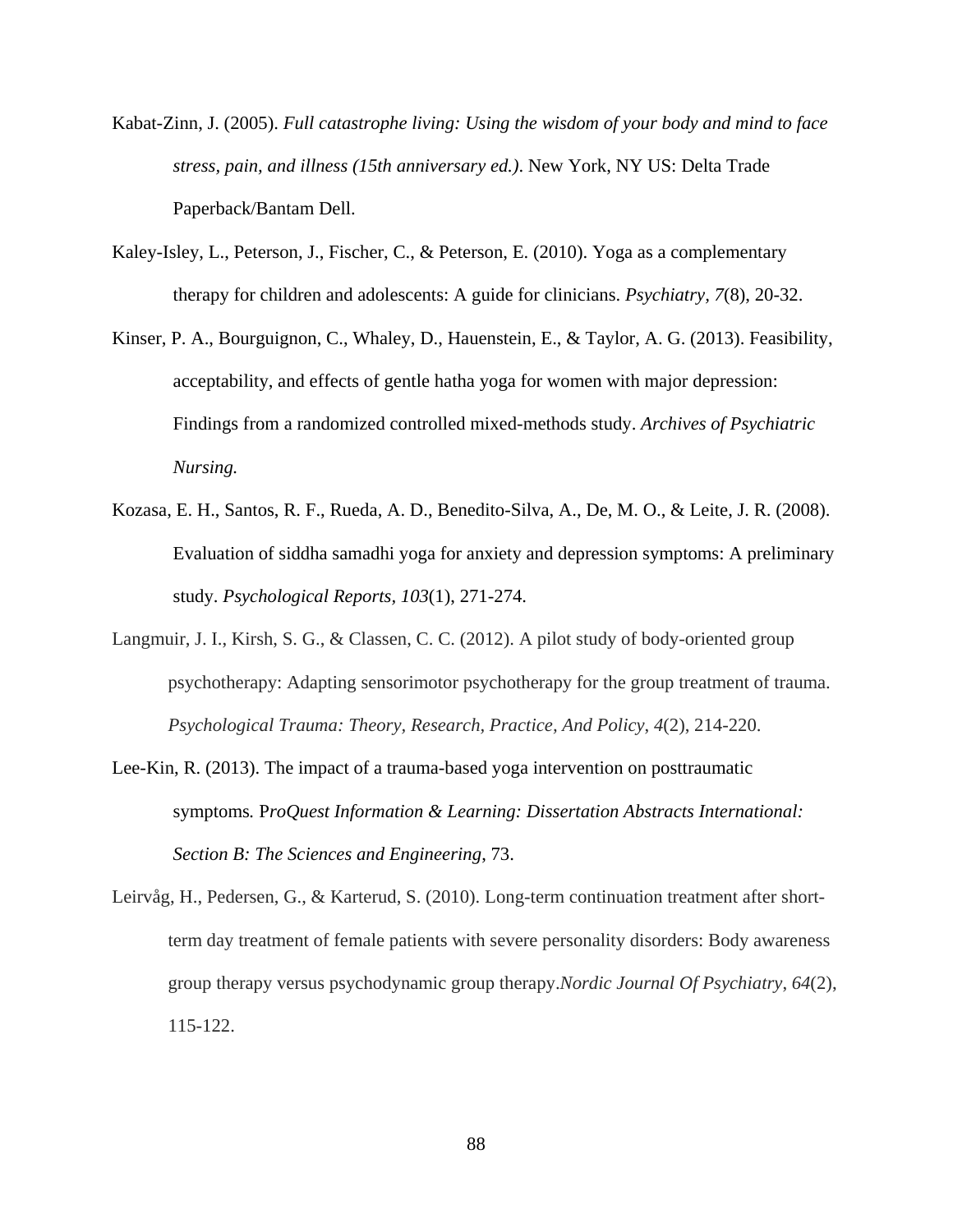- Leitch, M., Vanslyke, J., & Allen, M. (2009). Somatic Experiencing Treatment with Social Service Workers Following Hurricanes Katrina and Rita. *Social Work, 54*(1), 9-18.
- Leitch, M. (2007). Somatic Experiencing treatment with tsunami survivors in Thailand: Broadening the scope of early intervention. *Traumatology, 13(*3), 11-20.

Levine, P. (1997). *Waking the tiger: Healing trauma.* Berkeley, CA: North Atlantic Books.

Merleau-Ponty, M. (1962). *Phenomenology of perception*. London: Routledge.

- Noggle, J. J., Steiner, N. J., Minami, T., & Khalsa, S. B. S. (2012). Benefits of yoga for psychosocial well-being in a US high school curriculum: A preliminary randomized controlled trial. *Journal of Developmental and Behavioral Pediatrics, 33*(3), 193-201.
- Ogden, P. (2009). Emotion, mindfulness and movement: Expanding the regulatory boundaries of the window of affect tolerance. *The healing power of emotion: Affective neuroscience, development and clinical practice.* Fosha, Siegel, & Solomon (Eds.). New York, NY: W. W. Norton & Company.
- Ogden, P., Minton, K. & Pain, C. (2006). *Trauma and the body: A sensorimotor approach to psychotherapy.* New York, NY: W.W. Norton & Company.
- Oeland, A., Laessoe, U., Olesen, A. V., & Munk-Jørgensen, P. (2010). Impact of exercise on patients with depression and anxiety. *Nordic Journal of Psychiatry, 64*(3), 210-217.
- Panksepp, J. (2009). "Brain emotional systems and qualities of mental life: From animal models of affect to implications for psychotherapeutics." *The healing power of emotion: Affective neuroscience, development and clinical practice.* Fosha, Siegel, & Solomon (Eds.). New York, NY: W. W. Norton & Company.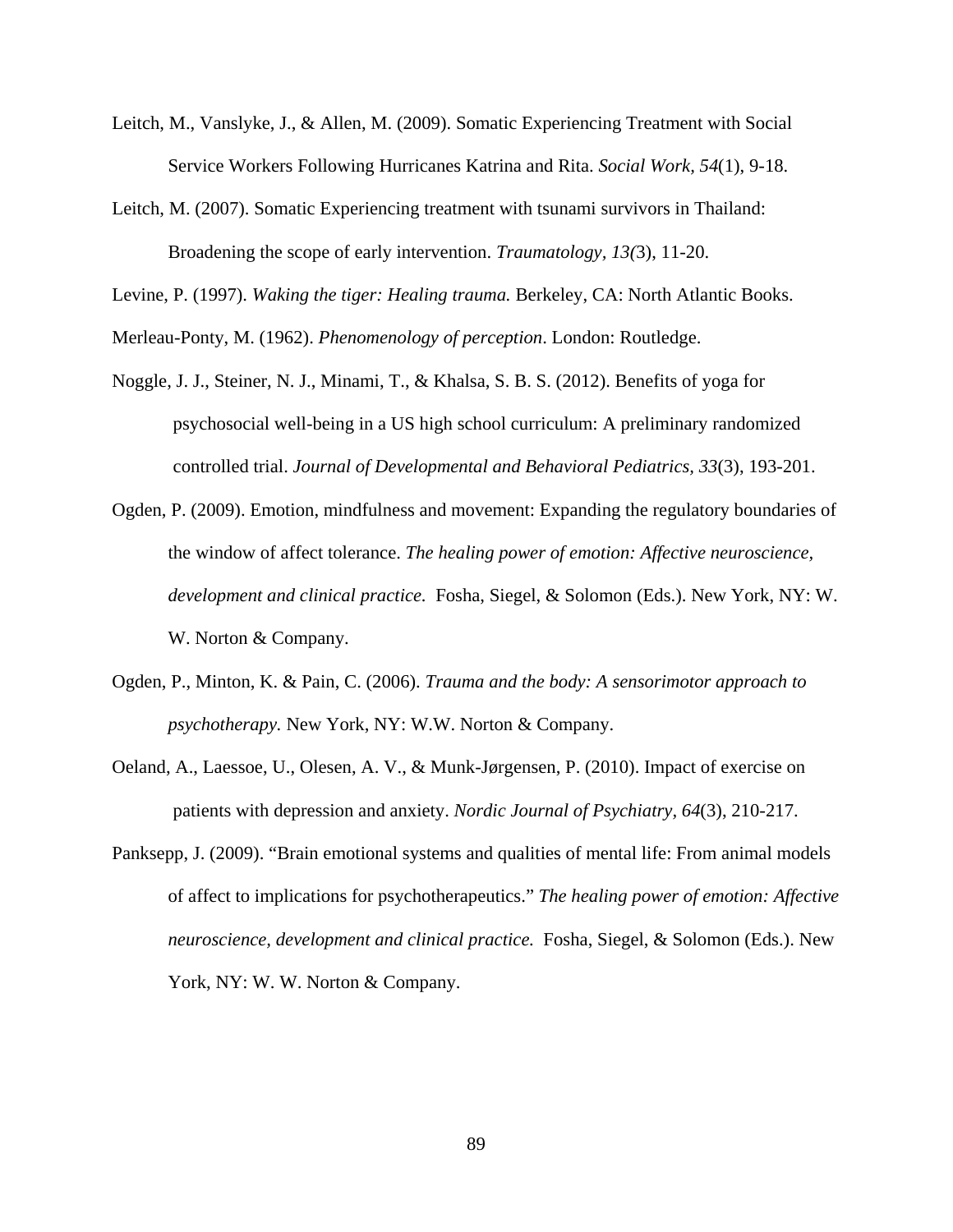- Paramore, L.C. (1997). Use of alternative therapies: Estimates from the 1994 Robert Wood Johnson Foundation National Access to Care Survey. *Journal of Pain Symptom Management, 13,* 83–89.
- Patel, N. K., Akkihebbalu, S., Espinoza, S. E., & Chiodo, L. K. (2011). Perceptions of a community-based yoga intervention for older adults. *Activities, Adaptation & Aging,35*(2), 151-163.
- Porges, S. (2009). "Reciprocal influences between body and brain in the perception and expression of affect: A polyvagal perspective." *The healing power of emotion: Affective neuroscience, development and clinical practice.* Fosha, Siegel, & Solomon (Eds.). New York, NY: W. W. Norton & Company.
- Röhricht, F., Papadopoulos, N., Holden, S., Clarke, T., & Priebe, S. (2011). Therapeutic processes and clinical outcomes of body psychotherapy in chronic schizophrenia – An open clinical trial. Arts In Psychotherapy, 38(3), 196-203. doi:10.1016/j.aip.2011.06.001
- Röhrich, F., Papadopoulos, N., Suzuki, I., & Priebe, S. (2009). Ego-pathology, body experience, and body psychotherapy in chronic schizophrenia. Psychology & Psychotherapy: Theory, Research & Practice, 82(1), 19-30. doi:10.1348/147608308X342932
- Ross, A. (2013). The relationship of yoga to aspects of health: Results of a national survey of yoga practitioners. *ProQuest Information & Learning: Dissertation Abstracts International: Section B: The Sciences and Engineering, 73*(10).
- Ross, A., & Thomas, S. (2010). The health benefits of yoga and exercise: A review of comparison studies. *The Journal of Alternative and Complementary Medicine, 16*(1), 3- 12.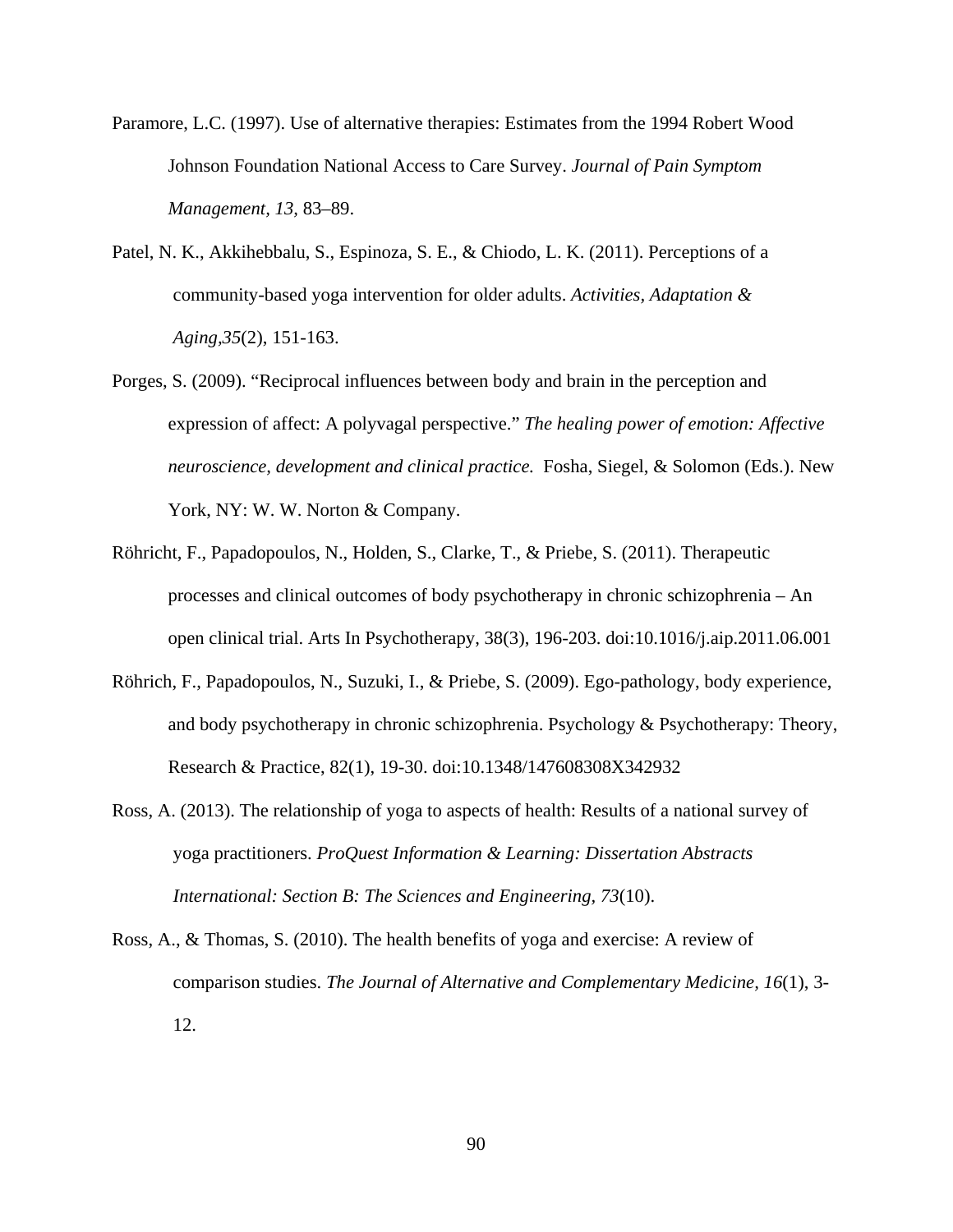- Salmon, P., Lush, E., Jablonski, M., & Sephton, S. E. (2009). Yoga and mindfulness: Clinical aspects of an ancient mind/body practice. *Cognitive and Behavioral Practice,16*(1), 59- 72.
- Schore, A. (1994). *Affect regulation and the origin of the self: The neurobiology of emotional development.* Hillsdale: Erlbaum.
- Selman, L. E., Williams, J., & Simms, V. (2012). A mixed-methods evaluation of complementary therapy services in palliative care: Yoga and dance therapy. *European Journal of Cancer Care, 21*(1), 87-97.
- Spinazzola, J., Rhodes, A. M., Emerson, D., Earle, E., & Monroe, K. (2011). Application of yoga in residential treatment of traumatized youth. *Journal of the American Psychiatric Nurses Association, 17*(6), 431-444.
- Stelter, R. (2000). The transformation of body experience into language. *Journal Of Phenomenological Psychology*, *31*(1), 63-77.
- Stern, D. (1985). *The interpersonal world of the infant: A view from psychoanalysis and developmental psychology.* New York, NY: Basic Books.
- Stoller, C. C., Greuel, J. H., Cimini, L. S., Fowler, M. S., & Koomar, J. A. (2012). Effects of sensory-enhanced yoga on symptoms of combat stress in deployed military personnel. *American Journal of Occupational Therapy, 66*(1), 59-68.
- Strauss, R. J., & Northcut, T. B. (2013). Using yoga interventions to enhance clinical social work practices with young women with cancer. *Clinical Social Work Journal.*
- Valente, V. G., & Marotta, A. (2011). Prescribing yoga to supplement and support psychotherapy. (pp. 251-276). Washington, DC US: American Psychological Association.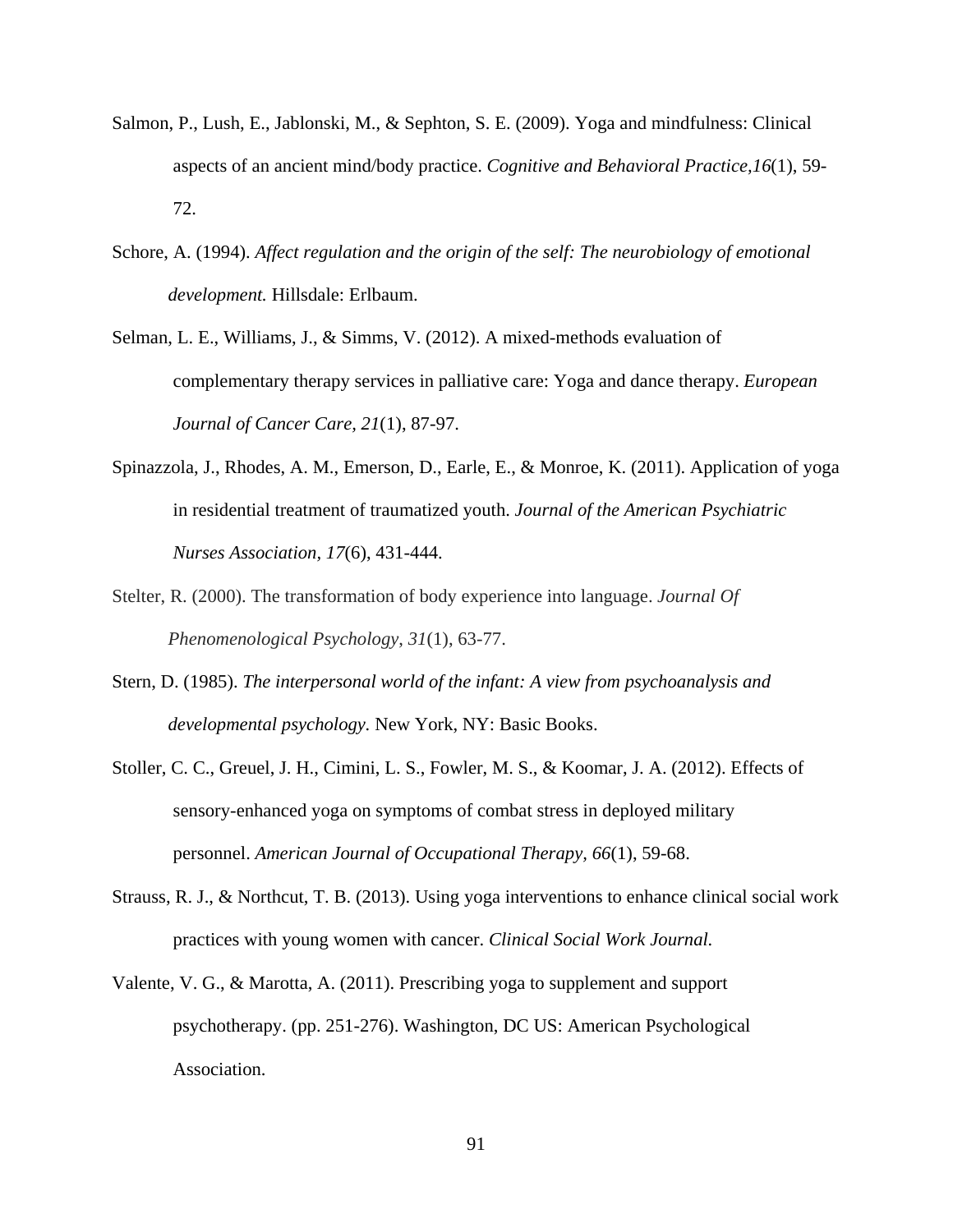- Van der Kolk, B. (1994). The body keeps the score: Memory and the evolving psychobiology of post traumatic stress. *Harvard Review of Psychiatry,* v. 1, no. 5, p. 253-265 (January – February 1994).
- Van der Kolk, B. (2003). The neurobiology of childhood trauma and abuse. *Child and Adolescent Psychiatric Clinics of North America, 12*(2), 293-317.
- Vancampfort, D., Correll, C. U., Probst, M., Sienaert, P., Wyckaert, S., De Herdt, A., . . . De Hert, M. (2013). A review of physical activity correlates in patients with bipolar disorder. *Journal of Affective Disorders, 145*(3), 285-291.
- Varambally, S., & Gangadhar, B. N. (2012). Yoga: A spiritual practice with therapeutic value in psychiatry. *Asian Journal of Psychiatry, 5*(2), 186-189.
- Visceglia, E., & Lewis, S. (2011). Yoga therapy as an adjunctive treatment for schizophrenia: A randomized, controlled pilot study. *The Journal of Alternative and Complementary Medicine, 17*(7), 601-607.
- Yoshihara, K., Hiramoto, T., Sudo, N., & Kubo, C. (2011). Profile of mood states and stressrelated biochemical indices in long-term yoga practitioners. *BioPsychoSocial Medicine*.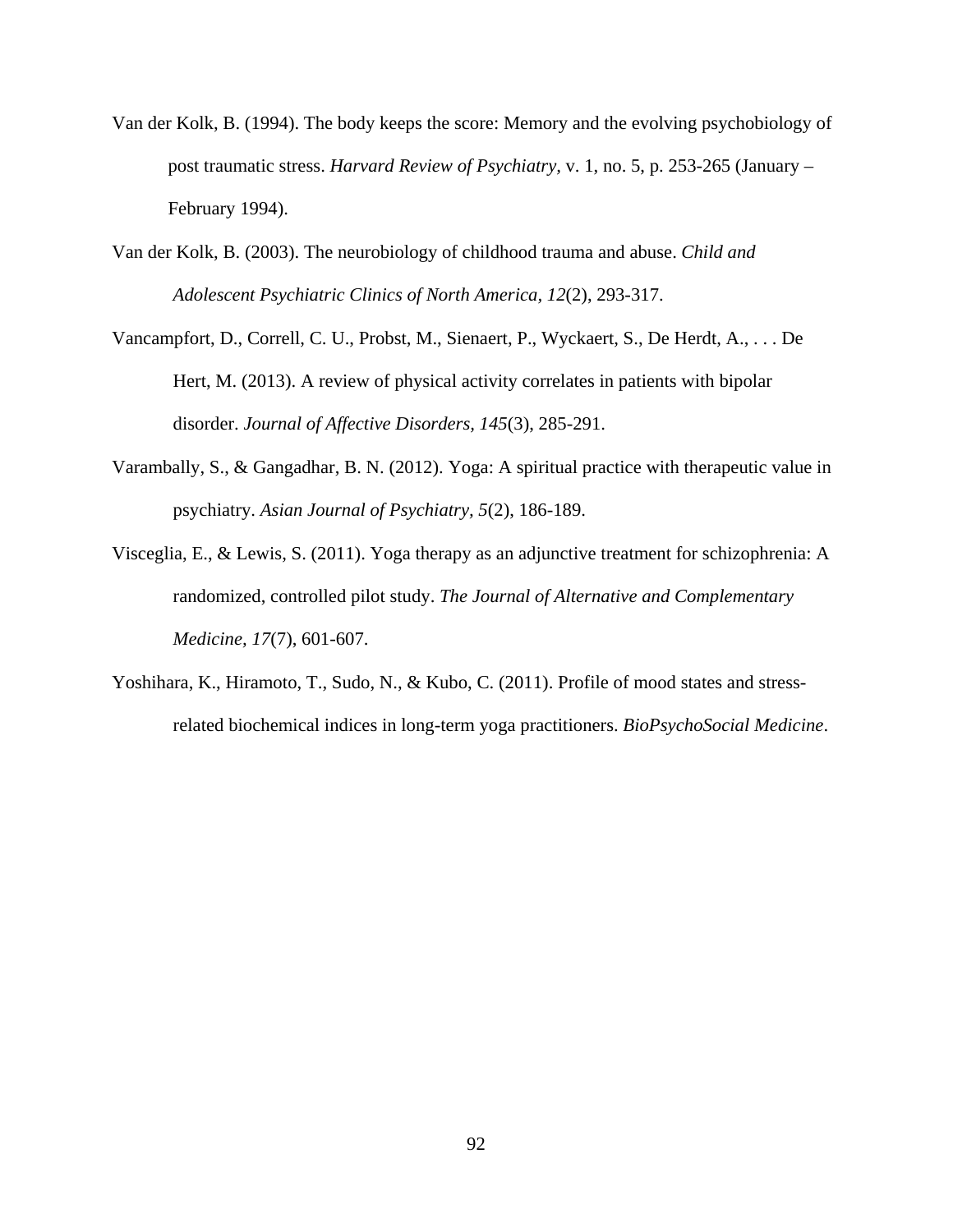# **Appendix A HSR Approval Letter**



**School for Social Work**  Smith College Northampton, Massachusetts 01063  $T(413)$  585-7950 F (413) 585-7994

December 26, 2013

Becky Rothberg

Dear Becky,

You did a very nice job on your revisions. Your project is now approved by the Human Subjects Review Committee.

*Please note the following requirements:* 

**Consent Forms**: All subjects should be given a copy of the consent form.

**Maintaining Data**: You must retain all data and other documents for at least three (3) years past completion of the research activity.

*In addition, these requirements may also be applicable:* 

**Amendments**: If you wish to change any aspect of the study (such as design, procedures, consent forms or subject population), please submit these changes to the Committee.

**Renewal:** You are required to apply for renewal of approval every year for as long as the study is active.

**Completion**: You are required to notify the Chair of the Human Subjects Review Committee when your study is completed (data collection finished). This requirement is met by completion of the thesis project during the Third Summer.

Congratulations and our best wishes on your interesting study.

Sincerely,

Elaine Kersten, Ed.D.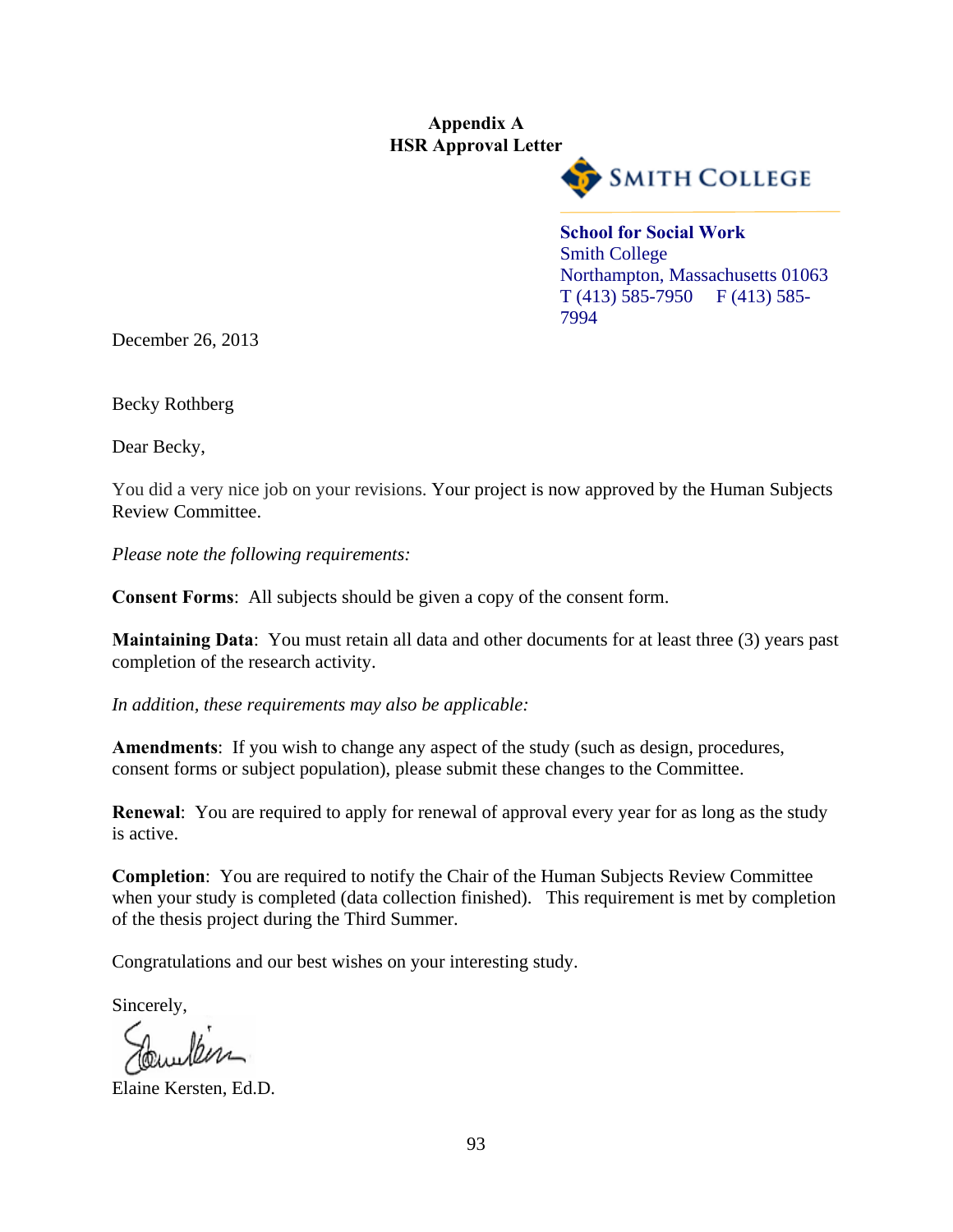Co-Chair, Human Subjects Review Committee

CC: Claudia Bepko, Research Advisor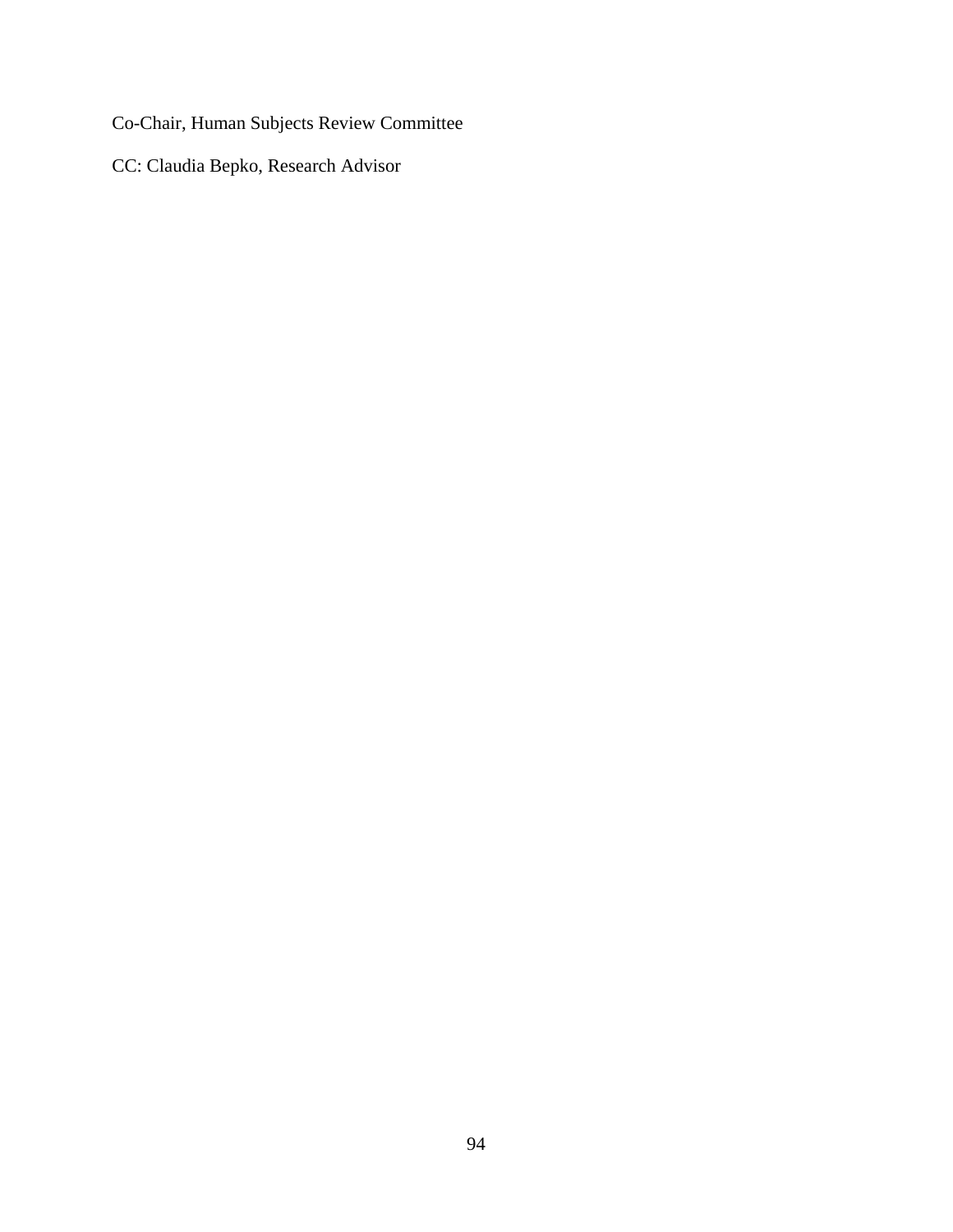# **Appendix B Approved Interview Questions**

How do you define somatic intervention?

What is the theoretical orientation of your clinical work (ex. CBT, DBT, psychodynamic, trauma, attachment, expressive movement therapy)?

- Does your theoretical orientation explicitly advocate a body-based approach to treatment?
- Do you consider somatic interventions to be philosophically or theoretically in line with your orientation? Please explain.

Do you identify with a particular specialization (client population, presenting issue, etc.)?

Do you identify with a particular clinical field (social work, MFT, expressive movement therapy, mental health counseling, clinical psychology)?

Can you describe some somatic interventions you have used in your work that you find particularly clinically interesting?

- What was the context of the use of intervention in treatment?
	- o Integrated as a component of treatment planning?
	- o Spontaneously responding to client regulation or impasses?
- How were interventions integrated into the treatment?
	- o What was done?
		- One time? How often?
	- o In the office, as a homework assignment between sessions?
	- o How was the intervention selected?
- How did the client respond to the intervention?
- What was the intervention like for you to implement as a practitioner?

Have you received training in any specific types of somatic intervention? Please explain. Where have you learned about interventions?

Is your agency supportive of your integration of somatic intervention into your work?

- What types of support have you received?
- Where would you like further support?

What is your experience of the effectiveness of the somatic interventions you have tried.

Would your treatment have been more or less effective without them or about the same?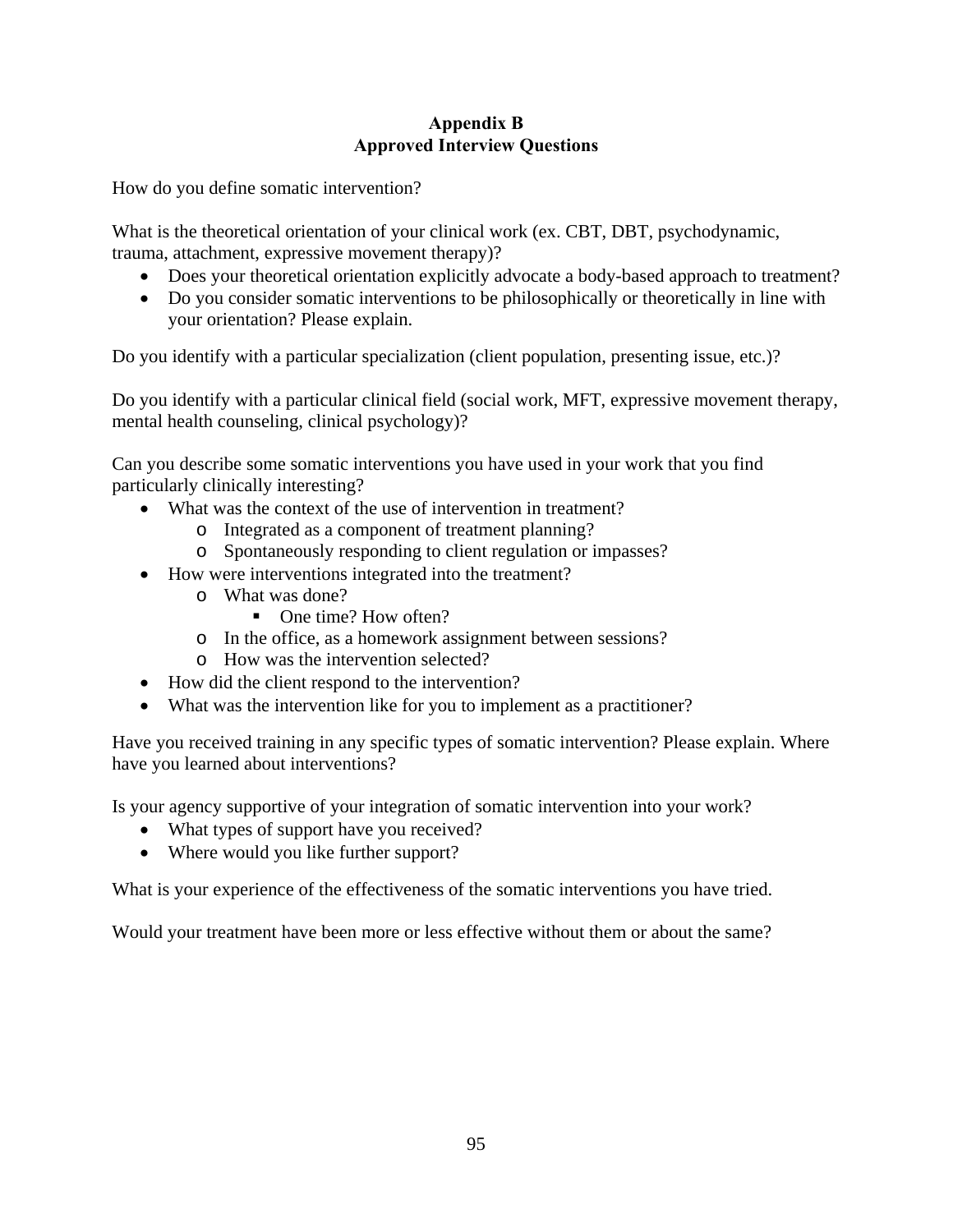**Appendix C.1 Informed Consent for Y.O.U. Inc Employees** 



**Consent to Participate in a Research Study for Y.O.U. Inc. Employees Smith College School for Social Work ● Northampton, MA** 

**………………………………………………………………………………….** 

**Title of Study: Applications of Somatic Interventions in Clinical Practice** 

**Investigator(s): Becky Rothberg, Smith School for Social Work** 

**………………………………………………………………………………….** 

# **Introduction**

- You are being asked to be in a research study of somatic interventions in clinical mental health practice.
- You were selected as a possible participant because you are a practicing clinician prepared at minimum at the Master's level in a mental health discipline who identifies as having utilized a body-based intervention with at least one client of any age and with any presenting concern in the past 30 days.
- We ask that you read this form and ask any questions that you may have before agreeing to be in the study.

# **Purpose of Study**

- The purpose of the study is to understand the ways practitioners utilize body-based interventions with clients, the impact of their theoretical orientation on the way that they implement interventions, support and training they have received around implementing these interventions, and the impact of using body-based interventions for clients and practitioners.
- This study is being conducted as a research requirement for my master's in social work (MSW) degree.
- Ultimately, this research may be published or presented at professional conferences.

# **Description of the Study Procedures**

- If you agree to be in this study, you will be asked to do the following things:
	- Participate in a five minute screening interview with the researcher
	- Participate in a single 45-60 minute interview in person, by telephone, or by Skype
		- You will be asked questions regarding your work with clients, and will be asked to maintain confidentiality and not disclose any identifying information about clients.

# **Risks/Discomforts of Being in this Study**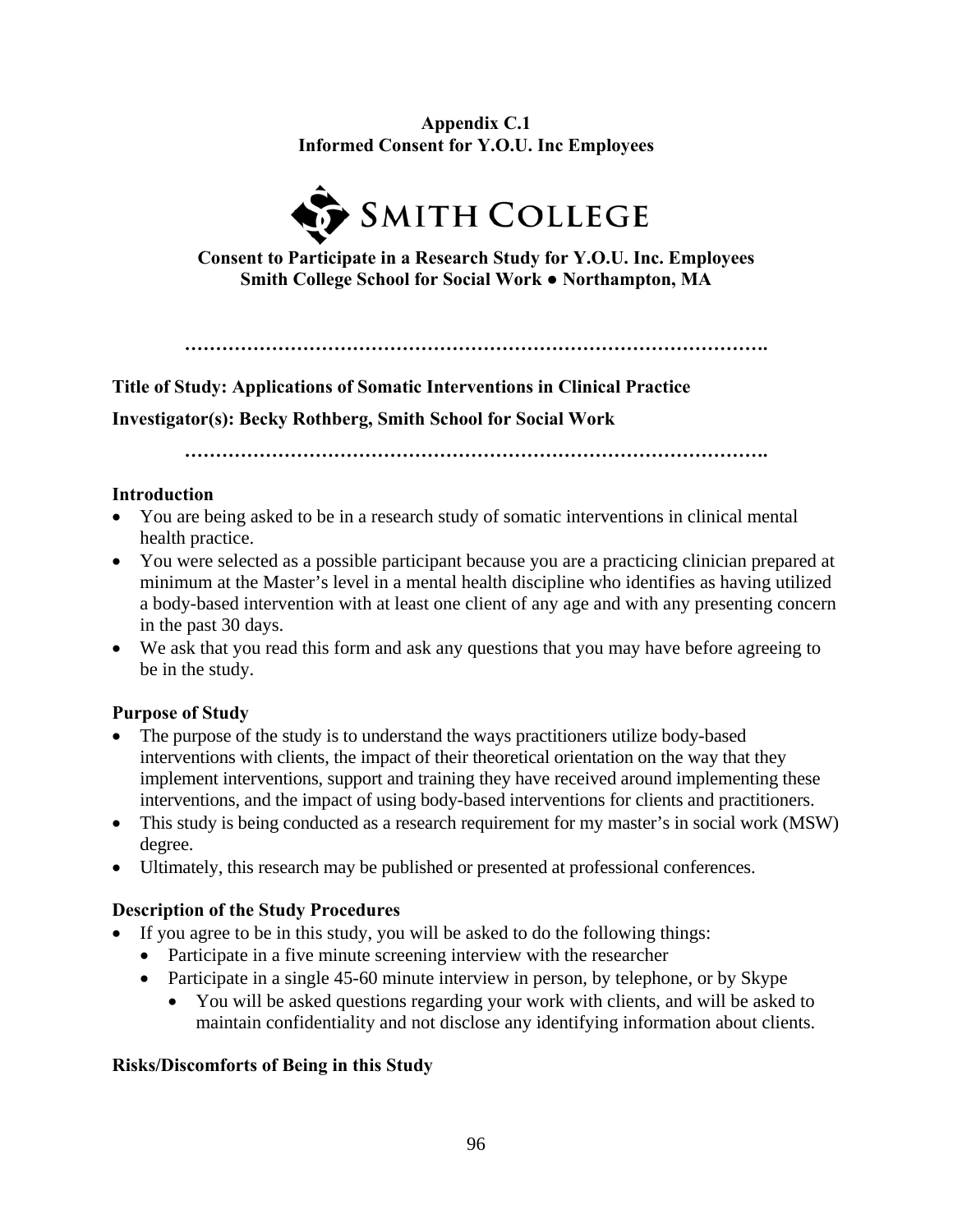- The study has the following risks: There is a small possibility that discussing case information may cause psychological distress or discomfort in the form of raising issues of vicarious or secondary trauma. You will be encouraged to consider your own comfort level with discussing case information and only disclose what feels safe and comfortable for you. You are encouraged to seek clinical supervision and/or mental health support as needed to cope with any psychological impact of discussing case information as part of this study. You will be provided with a resource sheet on vicarious and secondary trauma following the interview.
- In the case of distress or questions, you may contact the researcher directly at. You are also welcome to contact Jocelyn Thomann, chair of the Y.O.U. Inc Research Committee, at with any questions or concerns.

## **Benefits of Being in the Study**

- The benefits of participation are having an opportunity to speak and gain insight about clinical interventions that are often not the sole focus of your work as a clinician.
- The benefits to social work/society are expanding the base of knowledge about body-based interventions, their theoretical bases, and their applications in clinical practice.

## **Confidentiality**

- Your participation will be kept confidential. Interviews will be conducted in private at a mutually agreed upon location that offers sufficient privacy for participants' comfort level. Participants can share their participation in the study with others, however identifying information will not be shared with any other parties. Contact information will be stored in a password-protected file on the researcher's computer which will be destroyed along with other research materials after three years according to federal regulations. *In addition, t*he records of this study will be kept strictly confidential. Audio recordings of interviews will be stored in a locked filing cabinet, with a key in the sole possession of the researcher, or as digital files in a password-protected folder on the researcher's computer. Audio recordings will be transcribed solely be the researcher, and identifying information will be removed from transcriptions, which will be stored in a password-protected folder on the researcher's computer.
- In the event that you wish to terminate participation in the study, all files related to study participation will be deleted with no back-up copies stored.
- All research materials including recordings, transcriptions, analyses and consent/assent documents will be stored in a secure location for three years according to federal regulations. In the event that materials are needed beyond this period, they will be kept secured until no longer needed, and then destroyed. All electronically stored data will be password protected during the storage period. We will not include any information in any report we may publish that would make it possible to identify you.

## **Payments/gift**

You will not receive any financial payment for your participation.

## **Right to Refuse or Withdraw**

 The decision to participate in this study is entirely up to you.You may refuse to take part in the study *at any time* (up to the date noted below) without affecting your relationship with the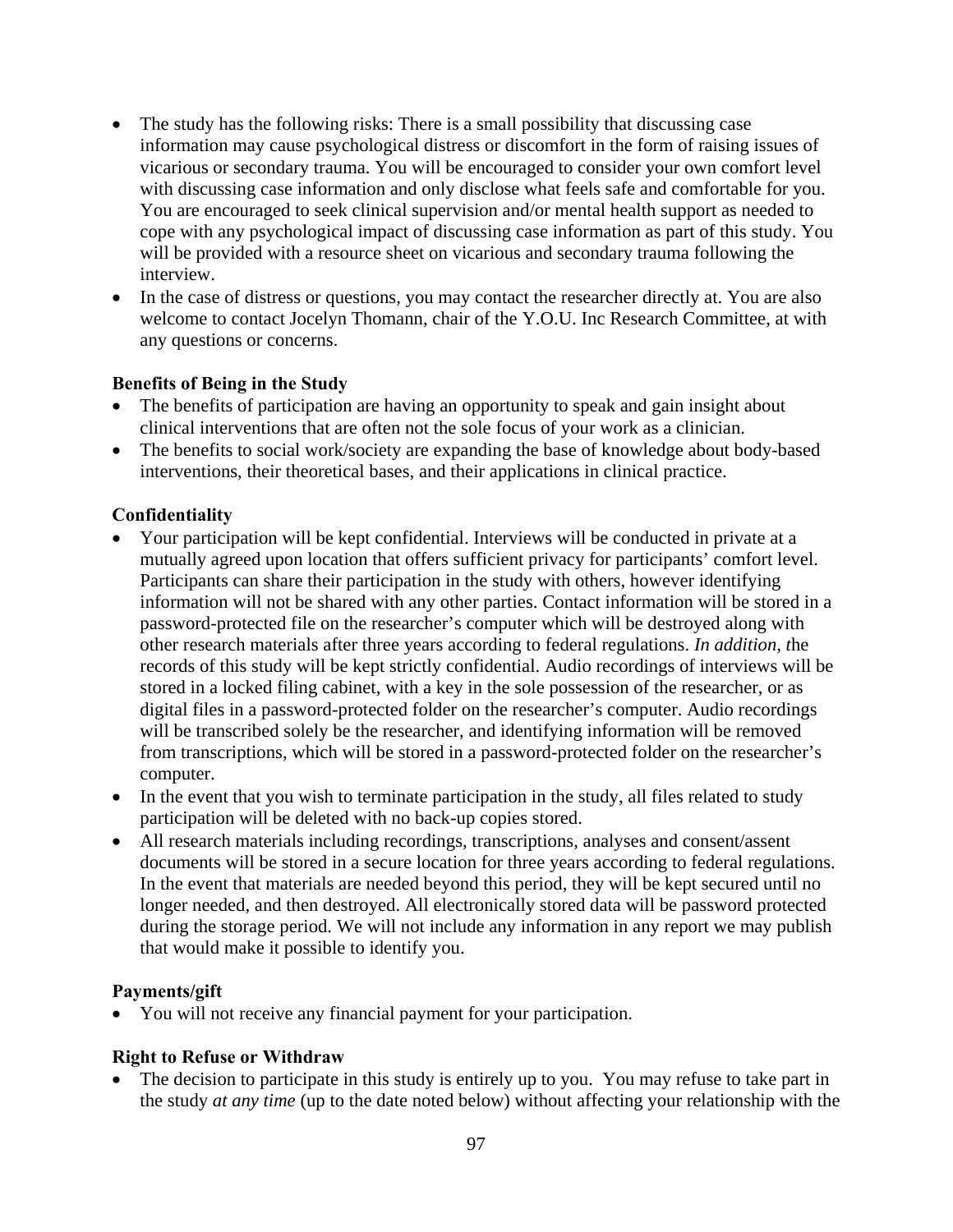researchers of this study or Smith College. Your decision to refuse will not result in any loss of benefits (including access to services) to which you are otherwise entitled. You have the right not to answer any single question, as well as to withdraw completely up to the point noted below. If you choose to withdraw, I will not use any of your information collected for this study. You must notify me of your decision to withdraw by email or phone by April 1, 2014. After that date, your information will be part of the thesis.

• You will not suffer any consequences from Y.O.U. Inc. related to your decision to participate or withdraw from the study.

# **Right to Ask Questions and Report Concerns**

• You have the right to ask questions about this research study and to have those questions answered by me before, during or after the research. If you have any further questions about the study, at any time feel free to contact me, Becky Rothberg at or by telephone at. If you would like a summary of the study results, one will be sent to you once the study is completed. If you have any other concerns about your rights as a research participant, or if you have any problems as a result of your participation, you may contact the Chair of the Smith College School for Social Work Human Subjects Committee at (413) 585-7974 or the chair of the Y.O.U. Inc. Research Committee, Jocelyn Thomann, at phone number

# **Consent**

 Your signature below indicates that you have decided to volunteer as a research participant for this study, and that you have read and understood the information provided above. You will be given a signed and dated copy of this form to keep. You will also be given a list of referrals and access information if you experience emotional issues related to your participation in this study.

| Name of Participant (print): |       |
|------------------------------|-------|
| Signature of Participant:    | Date: |
| Signature of Researcher(s):  | Date: |

**………………………………………………………………………………….** 

# **[if using audio or video recording, use next section for signatures:]**

# **1. I agree to be** [audio or video] **taped for this interview:**

Name of Participant (print):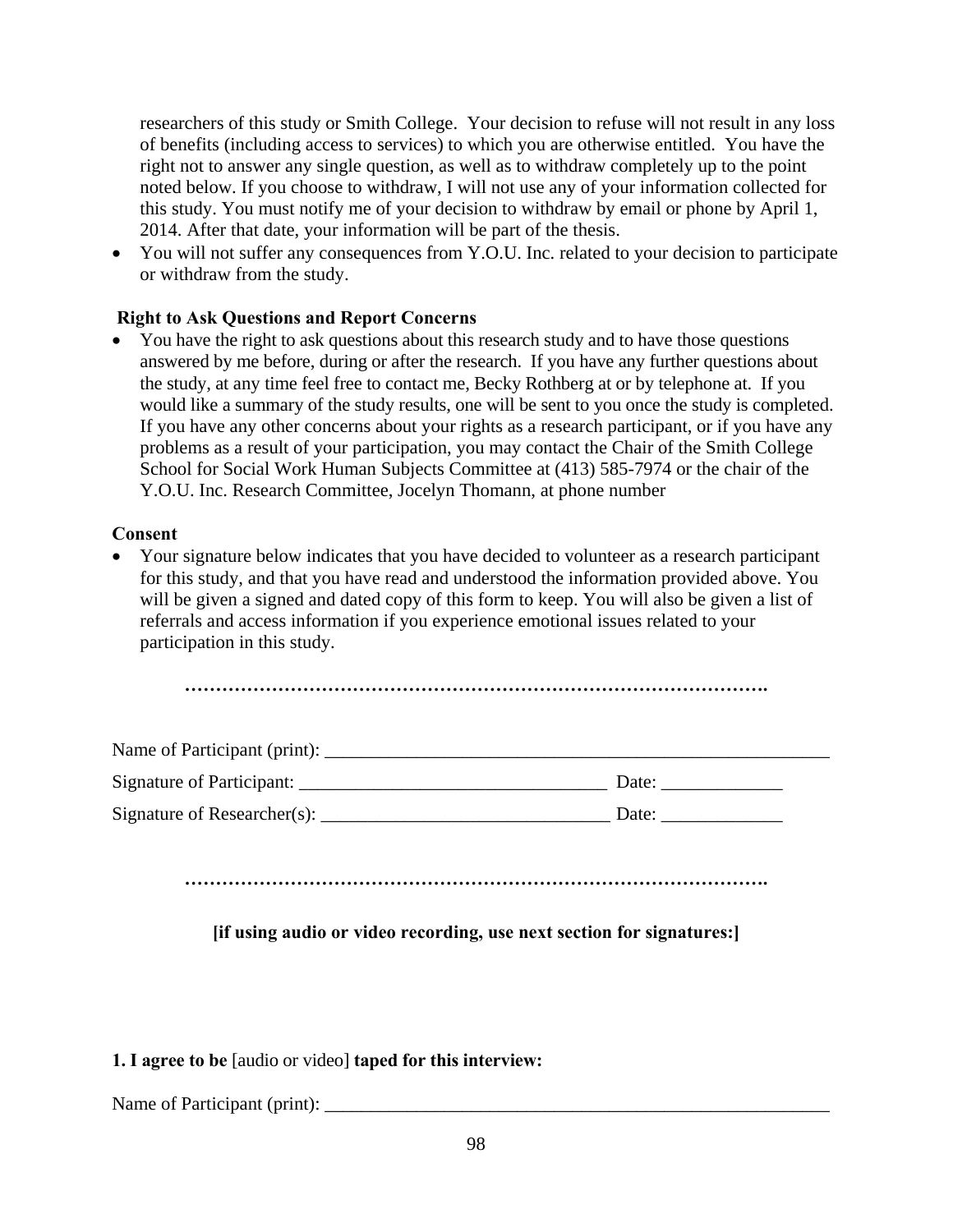| Signature of Participant:   | Date: |
|-----------------------------|-------|
| Signature of Researcher(s): | Date: |

# **2. I agree to be interviewed, but I do not want the interview to be taped:**

| Name of Participant (print): |       |
|------------------------------|-------|
| Signature of Participant:    | Date: |
| Signature of Researcher(s):  | Date: |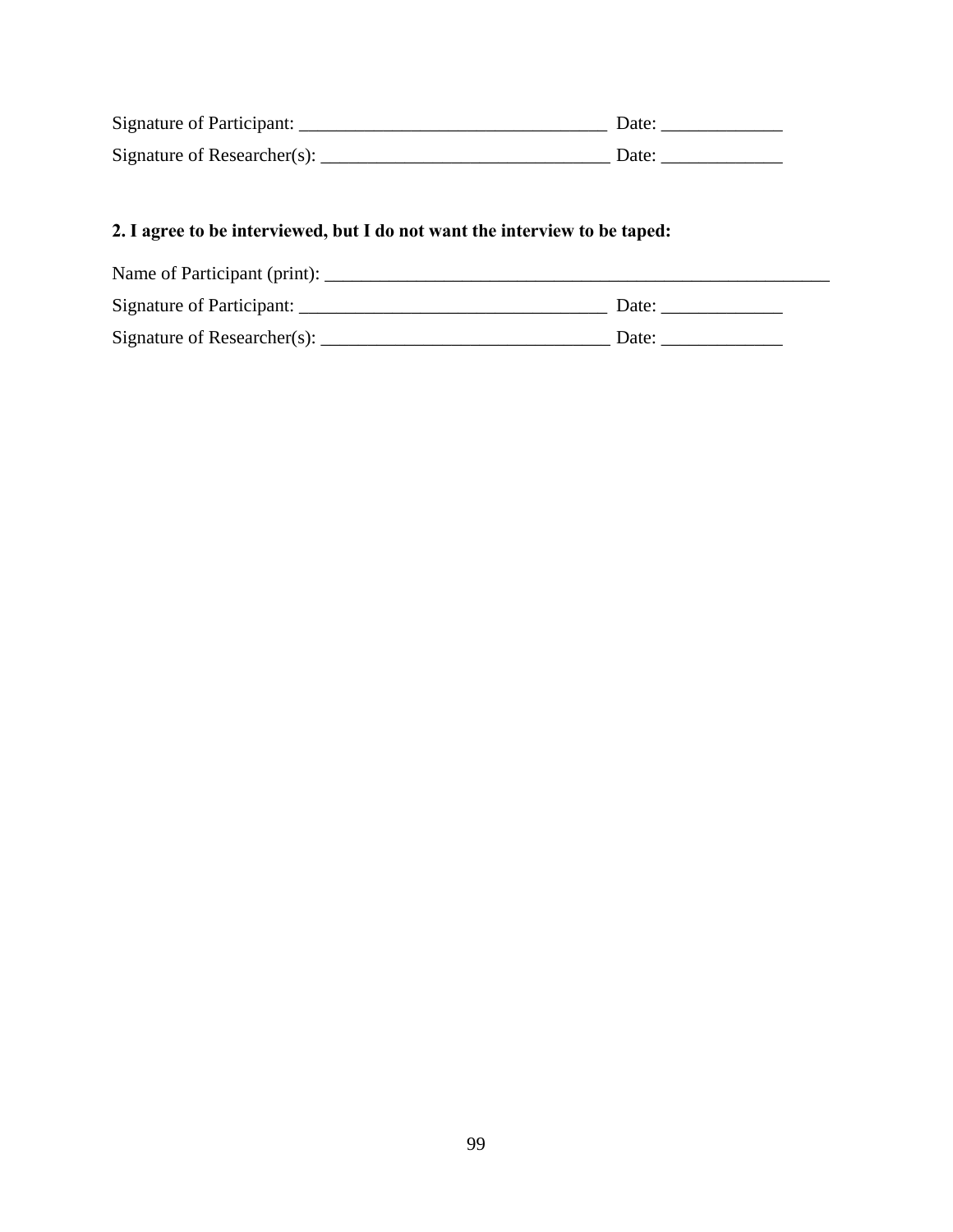**Appendix C.2 Informed Consent for Independent Clinicians** 



**Consent to Participate in a Research Study Smith College School for Social Work ● Northampton, MA** 

**………………………………………………………………………………….** 

**Title of Study: Applications of Somatic Interventions in Clinical Practice Investigator(s): Becky Rothberg, Smith School for Social Work , phone number**

**………………………………………………………………………………….** 

## **Introduction**

- You are being asked to be in a research study of somatic interventions in clinical mental health practice.
- You were selected as a possible participant because you are a practicing clinician prepared at minimum at the Master's level in a mental health discipline who identifies as having utilized a body-based intervention with at least one client of any age and with any presenting concern in the past 30 days.
- We ask that you read this form and ask any questions that you may have before agreeing to be in the study.

# **Purpose of Study**

- The purpose of the study is to understand the ways practitioners utilize body-based interventions with clients, the impact of their theoretical orientation on the way that they implement interventions, support and training they have received around implementing these interventions, and the impact of using body-based interventions for clients and practitioners.
- This study is being conducted as a research requirement for my master's in social work (MSW) degree.
- Ultimately, this research may be published or presented at professional conferences.

# **Description of the Study Procedures**

- If you agree to be in this study, you will be asked to do the following things:
	- Participate in a five minute screening interview
	- Participate in a single 45-60 minute interview in person, by telephone, or by Skype

# **Risks/Discomforts of Being in this Study**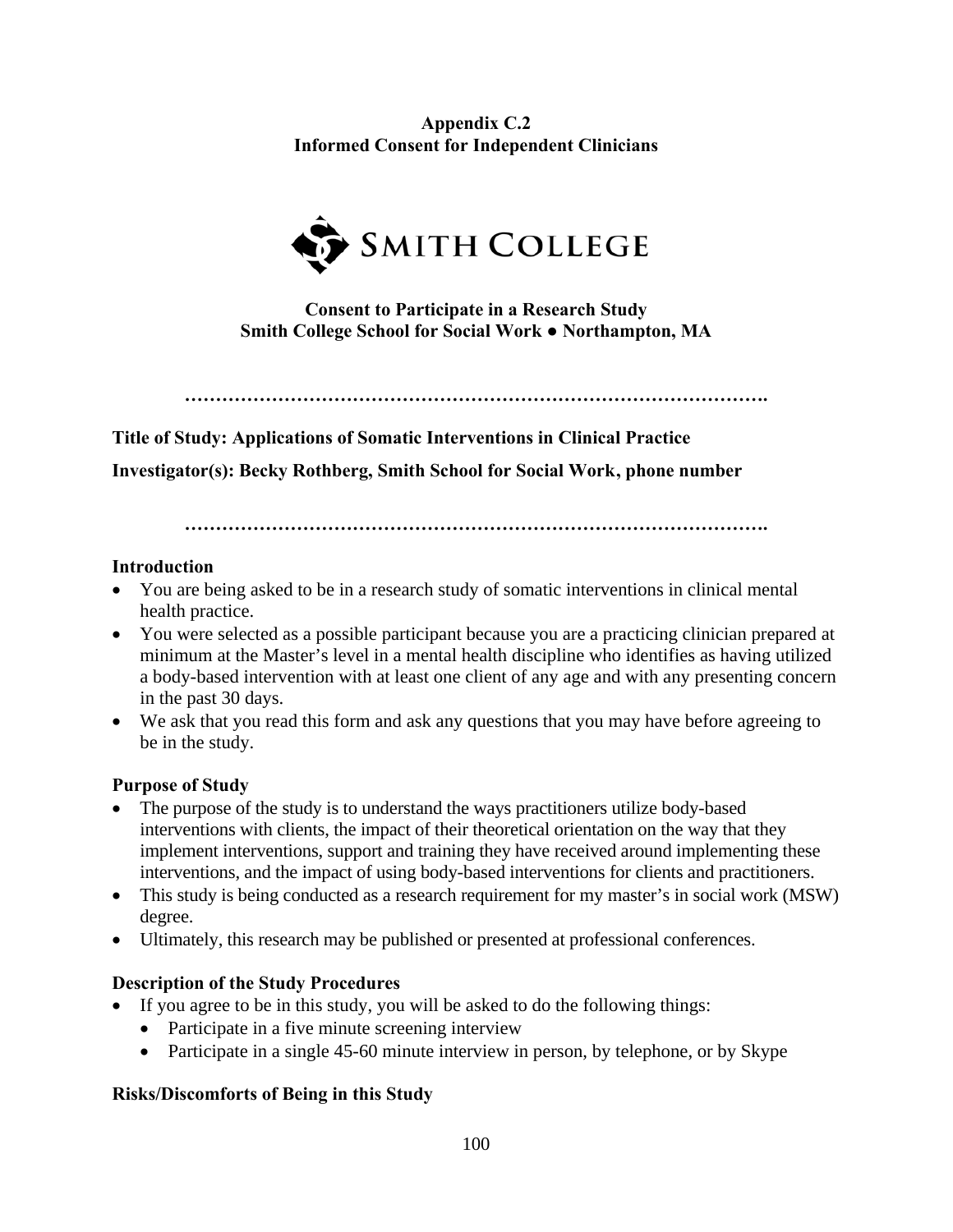The study has the following risks: There is a small possibility that discussing case information may cause psychological distress or discomfort in the form of raising issues of vicarious or secondary trauma. You will be encouraged to consider your own comfort level with discussing case information and only disclose what feels safe and comfortable for you. You are encouraged to seek clinical supervision and/or mental health support as needed to cope with any psychological impact of discussing case information as part of this study. You will be offered a resource sheet on vicarious and secondary trauma following the interview.

## **Benefits of Being in the Study**

- The benefits of participation are having an opportunity to speak and gain insight about clinical interventions that are often not the sole focus of your work as a clinician.
- The benefits to social work/society are expanding the base of knowledge about body-based interventions, their theoretical bases, and their applications in clinical practice.

## **Confidentiality**

- Your participation will be kept confidential. Interviews will be conducted in private at a mutually agreed upon location that offers sufficient privacy for participants' comfort level. Participants can share their participation in the study with others, however I will not share identifying information with any other parties. Contact information will be stored in a password-protected file on my computer, which will be destroyed at the conclusion of the study. *In addition, t*he records of this study will be kept strictly confidential. Audio recordings of interviews will be stored in a locked filing cabinet, with a key in my sole possession, or as digital files in a password-protected folder on my computer. Audio recordings will be transcribed solely by me, and identifying information will be removed from transcriptions, which will be stored in a password-protected folder on my computer.
- In the event that you wish to withdraw your participation in the study, all files related to study participation will be deleted with no back-up copies stored.
- All research materials including recordings, transcriptions, analyses and consent/assent documents will be stored in a secure location for three years according to federal regulations. In the event that materials are needed beyond this period, they will be kept secured until no longer needed, and then destroyed. All electronically stored data will be password protected during the storage period. We will not include any information in any report we may publish that would make it possible to identify you.

## **Payments/gift**

You will not receive any financial payment for your participation.

## **Right to Refuse or Withdraw**

 The decision to participate in this study is entirely up to you.You may refuse to take part in the study *at any time* (up to the date noted below) without affecting your relationship with the researchers of this study or Smith College. Your decision to refuse will not result in any loss of benefits (including access to services) to which you are otherwise entitled. You have the right not to answer any single question, as well as to withdraw completely up to the point noted below. If you choose to withdraw, I will not use any of your information collected for this study. You must notify me of your decision to withdraw by email or phone by April 1, 2014. After that date, your information will be part of the thesis.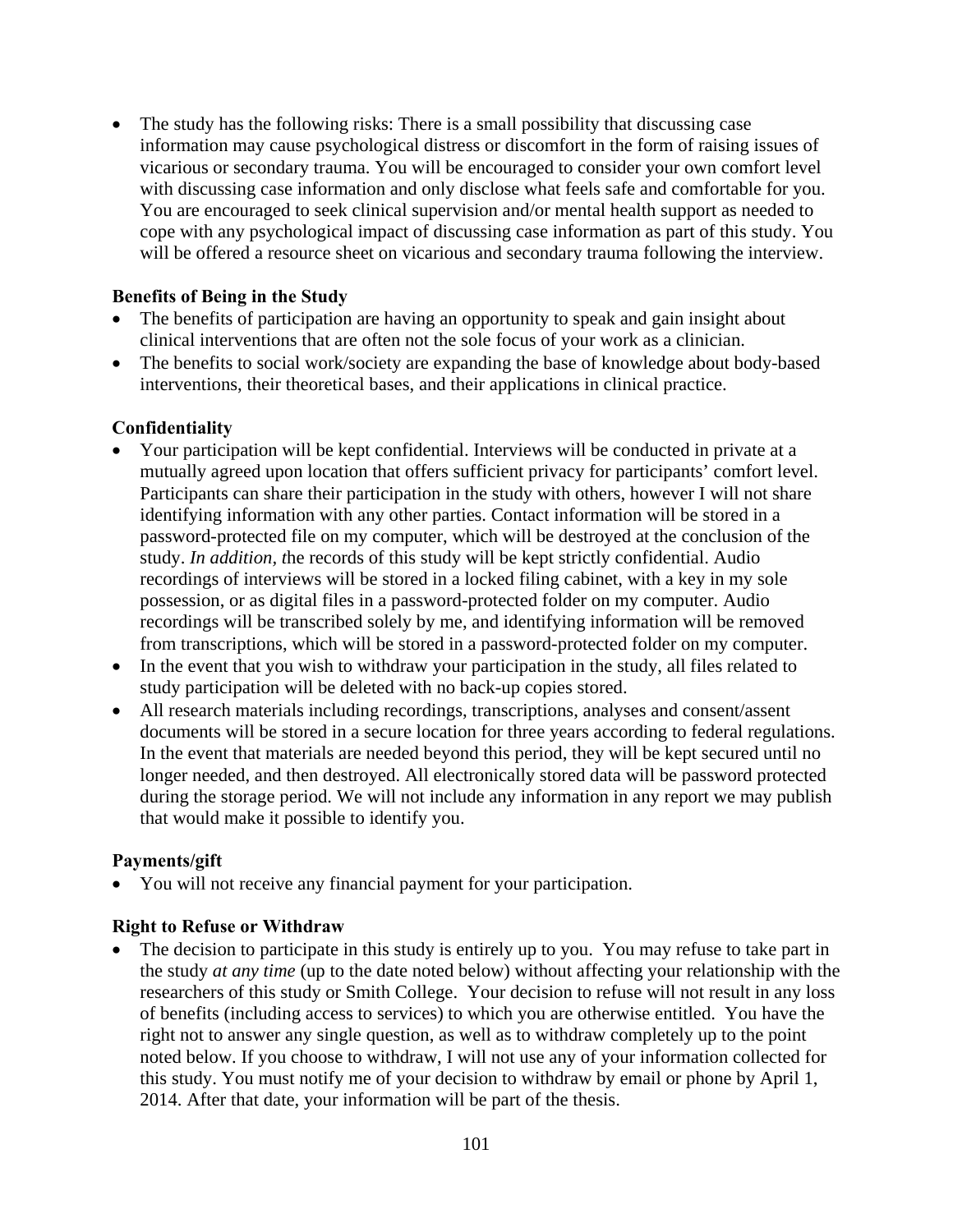## **Right to Ask Questions and Report Concerns**

• You have the right to ask questions about this research study and to have those questions answered by me before, during or after the research. If you have any further questions about the study, at any time feel free to contact me, Becky Rothberg at brothberg@smith.edu or by telephone at phone number. If you would like a summary of the study results, one will be sent to you once the study is completed. If you have any other concerns about your rights as a research participant, or if you have any problems as a result of your participation, you may contact the Chair of the Smith College School for Social Work Human Subjects Committee at (413) 585-7974.

#### **Consent**

 Your signature below indicates that you have decided to volunteer as a research participant for this study, and that you have read and understood the information provided above. You will be given a signed and dated copy of this form to keep. You will also be given a list of referrals and access information if you experience emotional issues related to your participation in this study.

| Name of Participant (print): |       |
|------------------------------|-------|
| Signature of Participant:    | Date: |
| Signature of Researcher(s):  | Date: |

**………………………………………………………………………………….** 

# **[if using audio or video recording, use next section for signatures:]**

#### **1. I agree to be** [audio or video] **taped for this interview:**

| Name of Participant (print): |       |
|------------------------------|-------|
| Signature of Participant:    | Date: |
| Signature of Researcher(s):  | Date: |

## **2. I agree to be interviewed, but I do not want the interview to be taped:**